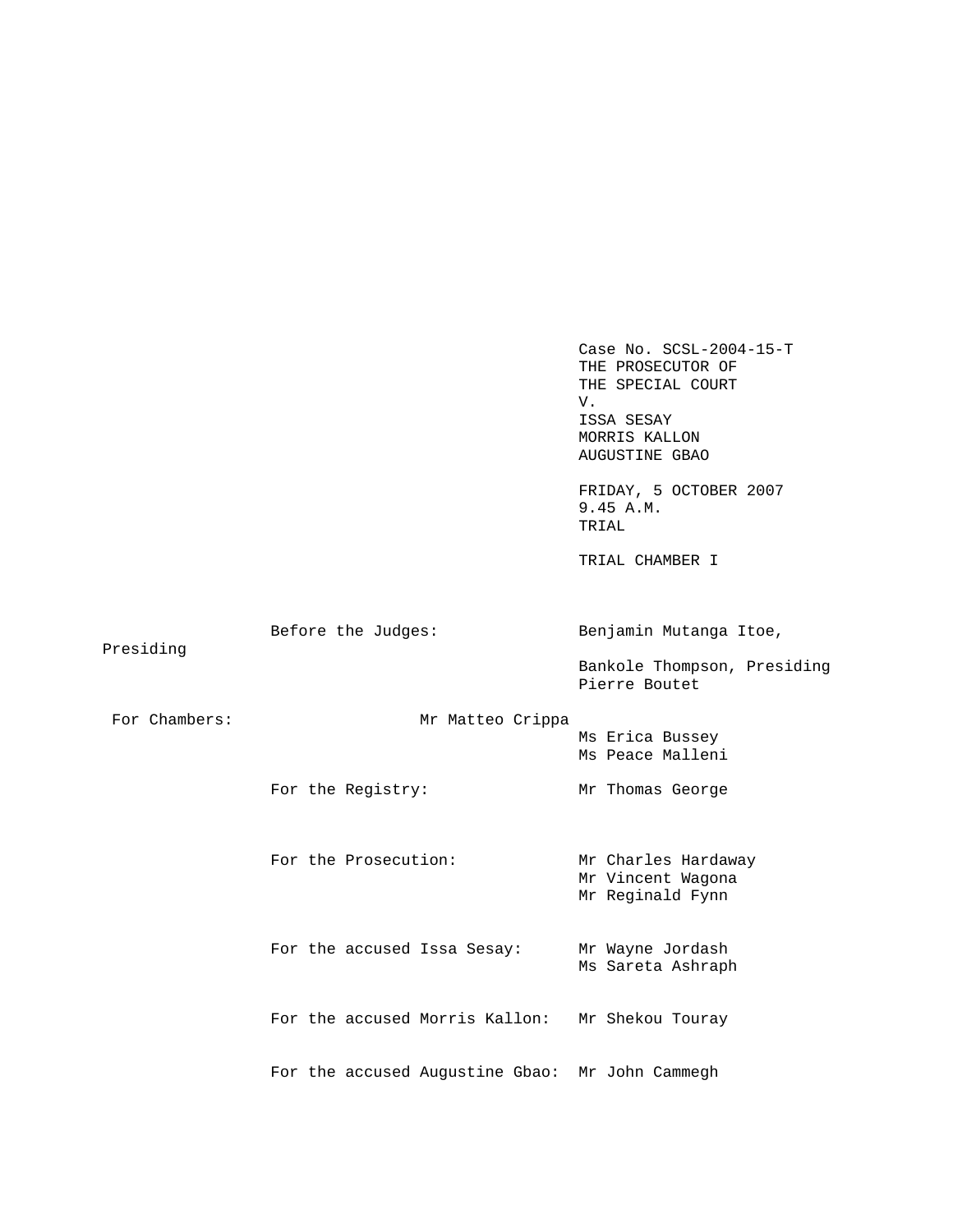| Paqe 2 | SESAY ET AL    |              |
|--------|----------------|--------------|
|        | 5 OCTOBER 2007 | OPEN SESSION |

1 [RUF5OCT07A - JS] 2 Friday, 5 October 2007 3 [The accused present] 4 [The witness entered court] 5 [Open session] 6 [Upon commencing at 9.45 a.m.] 7 PRESIDING JUDGE: Good morning, learned counsel. We are 8 resuming our proceedings. Yes, Mr Hardaway? 9 MR HARDAWAY: Yes, Your Honour, I don't know if this would 09:49:54 10 be an appropriate time to finally deal with the matter of the 11 exhibit from yesterday. It would be very, very brief. 12 PRESIDING JUDGE: Yes. You are may proceed, Mr Hardaway. 13 MR HARDAWAY: Thank you, Your Honour. First off good 14 morning, Your Honours. 09:50:07 15 PRESIDING JUDGE: I hope it is fully in order now. 16 MR HARDAWAY: It is in order. By way of explanation, Your 17 Honour, the documents which were submitted to the Court yesterday 18 were the documents that the Prosecution received from the 19 evidence unit. It's true as Mr Cammegh stated that the last page 09:50:21 20 is a duplicate of one of the other pages but that had nothing to 21 do with the Prosecution. That is what was received from the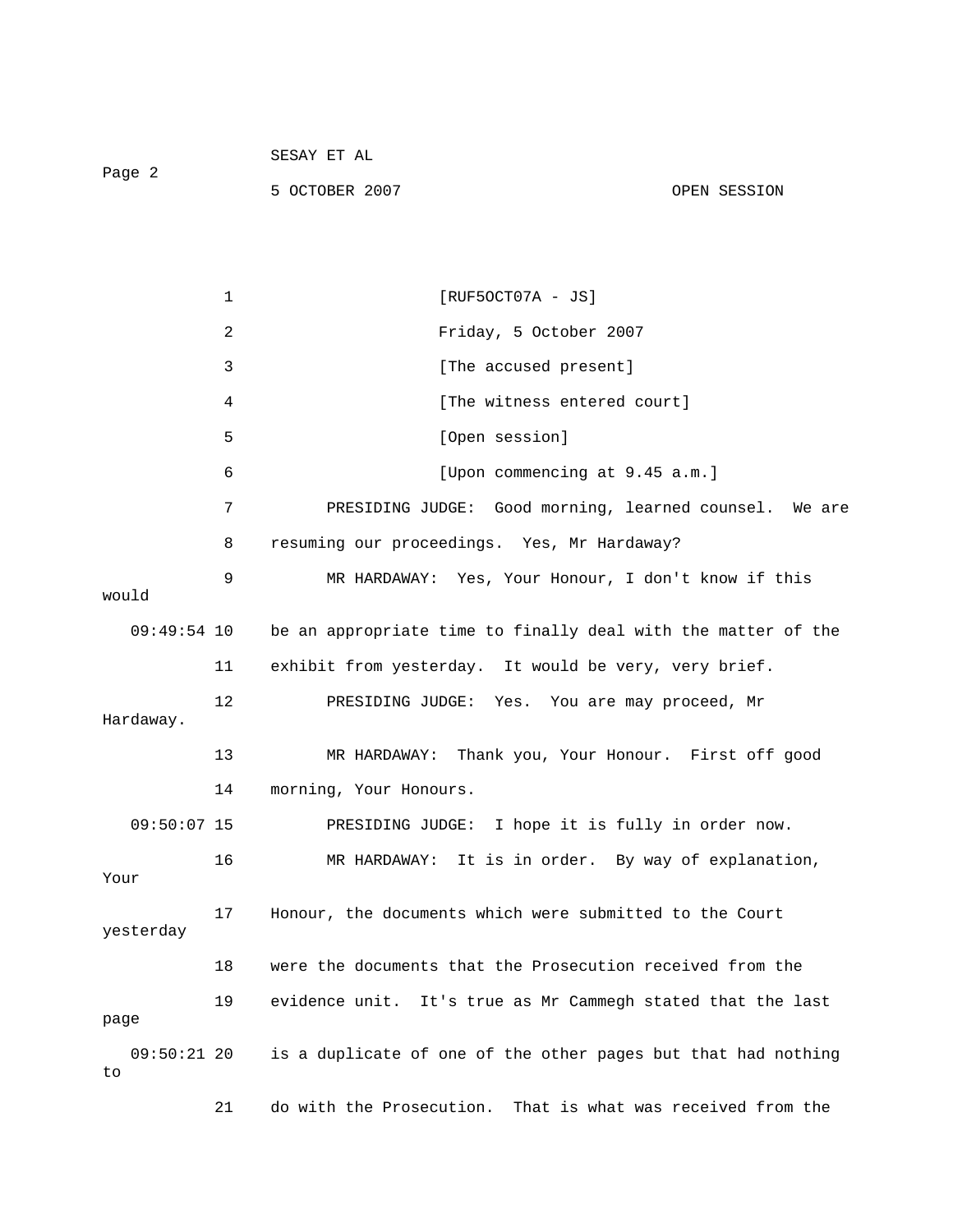22 evidence unit known as SEAPA so it is that complete work that we 23 would submit to the Court as the replacement and how the Court 24 would deem to use that extra page. It could ignore it, be at the 09:50:41 25 discretion of the Court. 26 JUDGE BOUTET: Can you enlighten me? I don't know of any 27 organisation called the evidence unit, where all the exhibits, 28 whatever it is, is it something within your own organisation? 29 I'm not familiar with it.

|        | SESAY ET AL    |              |
|--------|----------------|--------------|
| Page 3 |                |              |
|        | 5 OCTOBER 2007 | OPEN SESSION |

| OTP,      |                | MR HARDAWAY: Well, it's physically located within the                  |
|-----------|----------------|------------------------------------------------------------------------|
| with      | $\overline{2}$ | Your Honour, but it's where the documents that were stamped            |
| retrieved | 3 <sup>7</sup> | the ERN numbers and that is where -- that is where we                  |
| it        | 4              | it from. We don't have any say of when it was submitted, and           |
|           |                | 09:51:14 5 was stamped by that organisation. We had no say in what was |
| found     | 6              | stamped or even what was submitted. As a courtesy, when we             |
| ask       | 7 <sup>7</sup> | out that it was incomplete, we went to the evidence unit to            |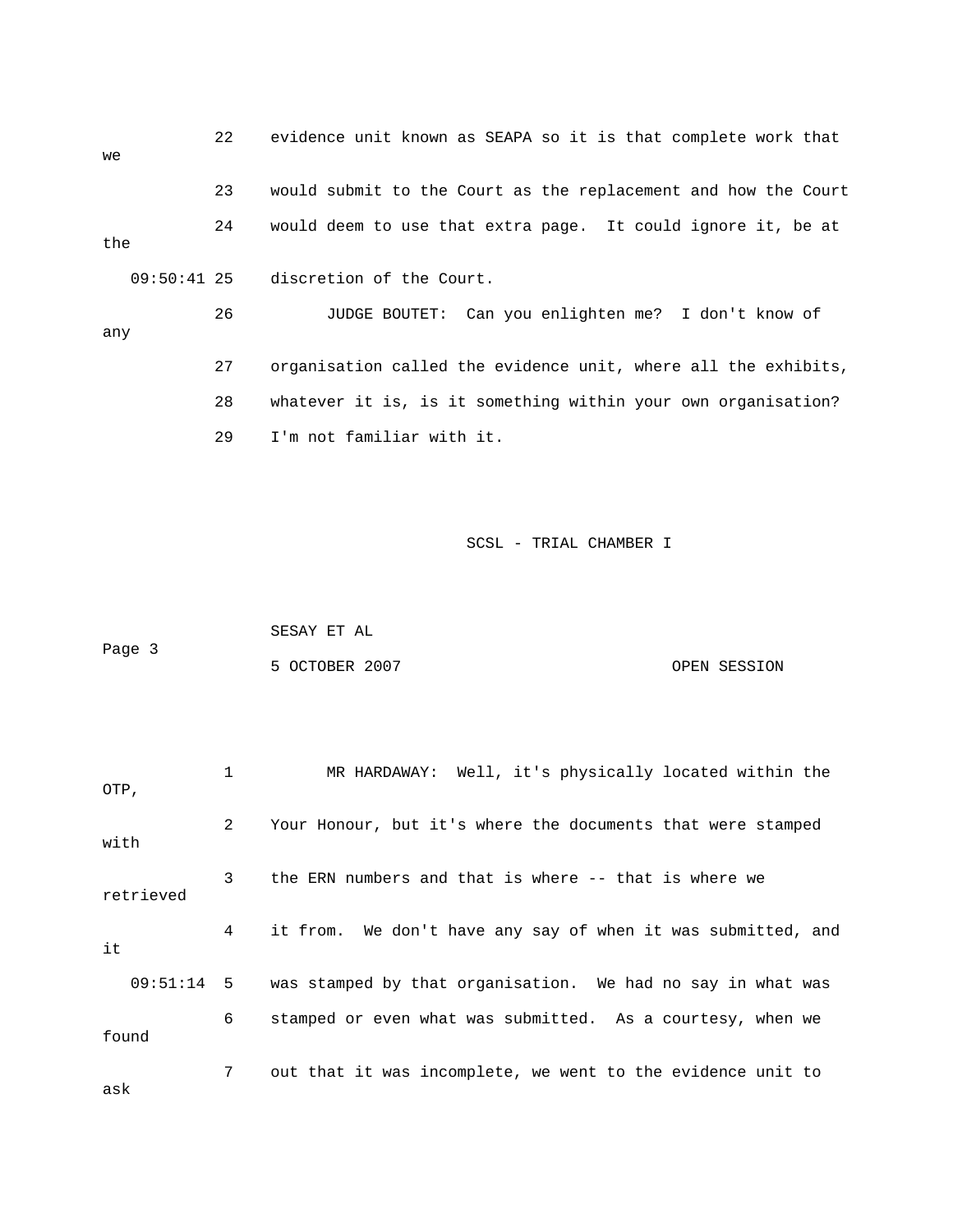8 for the complete packet and this is what they handed to us. 9 JUDGE BOUTET: So by evidence unit you mean this is the 09:51:31 10 evidence unit of the Special Court? We're not talking here of 11 something under the control of the OTP? 12 MR HARDAWAY: To my understanding, Your Honour, that's 13 correct. 14 JUDGE BOUTET: Okay. Now I'm just trying to understand 09:51:43 15 PRESIDING JUDGE: I'm not aware that Court has an 16 unit. 17 MR HARDAWAY: Well, that's the term -- 19 taking possession and be controlling an exhibit for the 09:51:54 20 Prosecution or for the Defence. I'm not aware of it. 21 JUDGE BOUTET: Or maybe it is some organisation that is 23 just trying to see what this means this morning. But -- 24 PRESIDING JUDGE: Yes, Mr Jordash? 09:52:08 25 MR JORDASH: Can I go into that? 27 MR JORDASH: It is not a part of the Prosecution, I'd 28 to see inside it because I've never had access to it and have 29 always presumed it was part of the Prosecution. But it would - evidence 18 PRESIDING JUDGE: I wonder if the evidence unit will be 22 under the control of the Court Management. I don't know. I'm sorry. 26 PRESIDING JUDGE: Yes. love be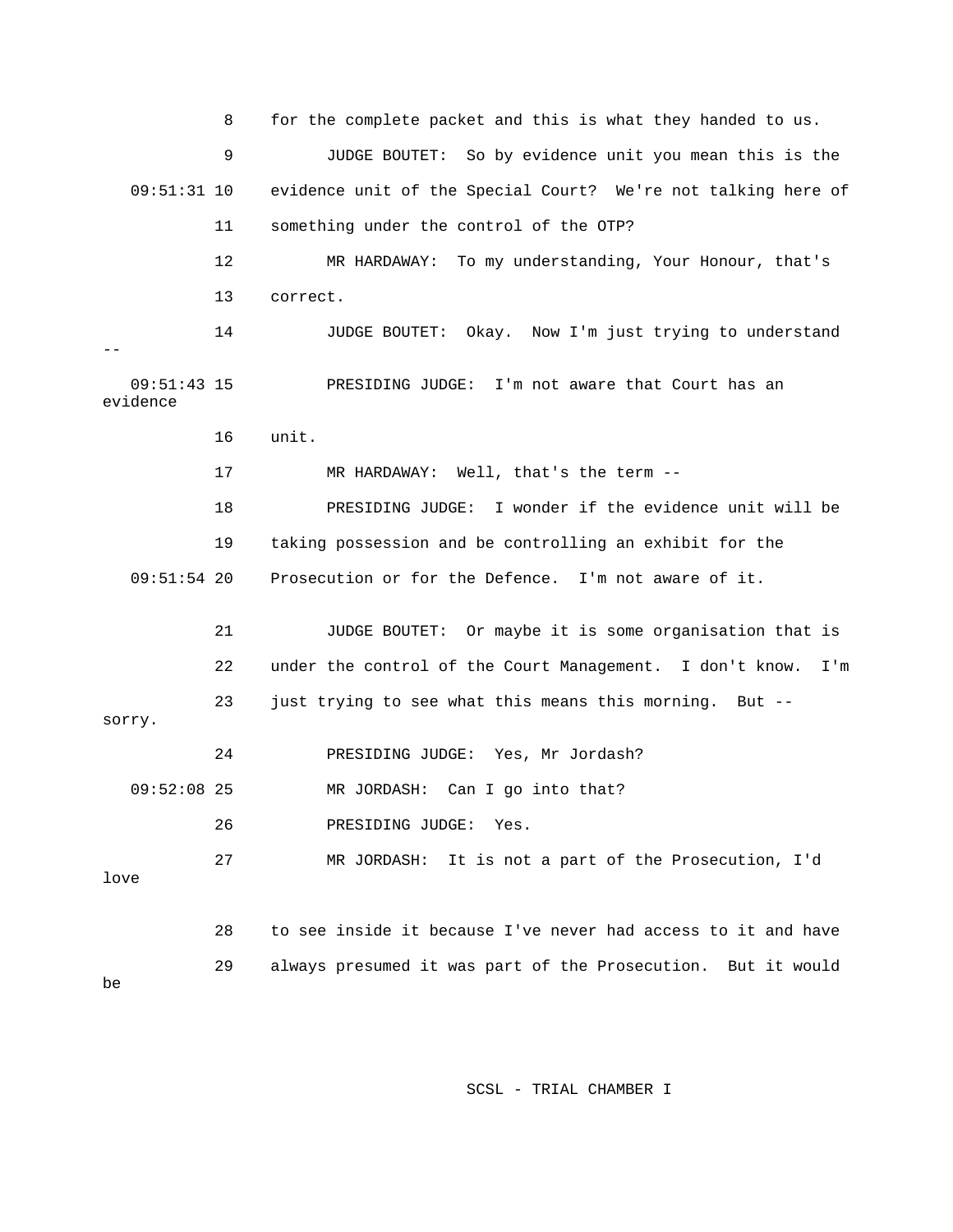| Page 4                    |    | 5 OCTOBER 2007<br>OPEN SESSION                              |
|---------------------------|----|-------------------------------------------------------------|
|                           |    |                                                             |
|                           | 1  | great to see inside.                                        |
| again?                    | 2  | PRESIDING JUDGE: You mean you want the veil lifted          |
|                           | 3  | MR JORDASH: Yes, please.                                    |
|                           | 4  | PRESIDING JUDGE: You want the veil lifted again?            |
| 09:52:32 5                |    | MR JORDASH: Yes, please.                                    |
|                           | 6  | JUDGE THOMPSON: My curiosity is of what relevance would     |
|                           | 7  | that be, in terms of the custody from which the document is |
|                           | 8  | coming? Were there not the proper foundation laid for its   |
|                           | 9  | admissibility? And the conditions for --                    |
| $09:52:47$ 10<br>а        |    | MR HARDAWAY: This was, I understand this was originally     |
|                           | 11 | Defence exhibit, Your Honour.                               |
|                           | 12 | JUDGE THOMPSON:<br>Yes.                                     |
| that                      | 13 | MR HARDAWAY: And it was submitted. It became known          |
|                           | 14 | it was incomplete.                                          |
| $09:52:58$ 15             |    | JUDGE THOMPSON: Yes.                                        |
|                           | 16 | MR HARDAWAY: And for the issue of completeness we had -     |
| admissibility.            | 17 | JUDGE THOMPSON: But it passed the muster of                 |
|                           | 18 | MR HARDAWAY: Apparently it did on 15 May 2007 --            |
|                           | 19 | So why is the custody from which it was<br>JUDGE THOMPSON:  |
| $09:53:09$ 20<br>national |    | originally now in issue? I would have thought that in       |

SESAY ET AL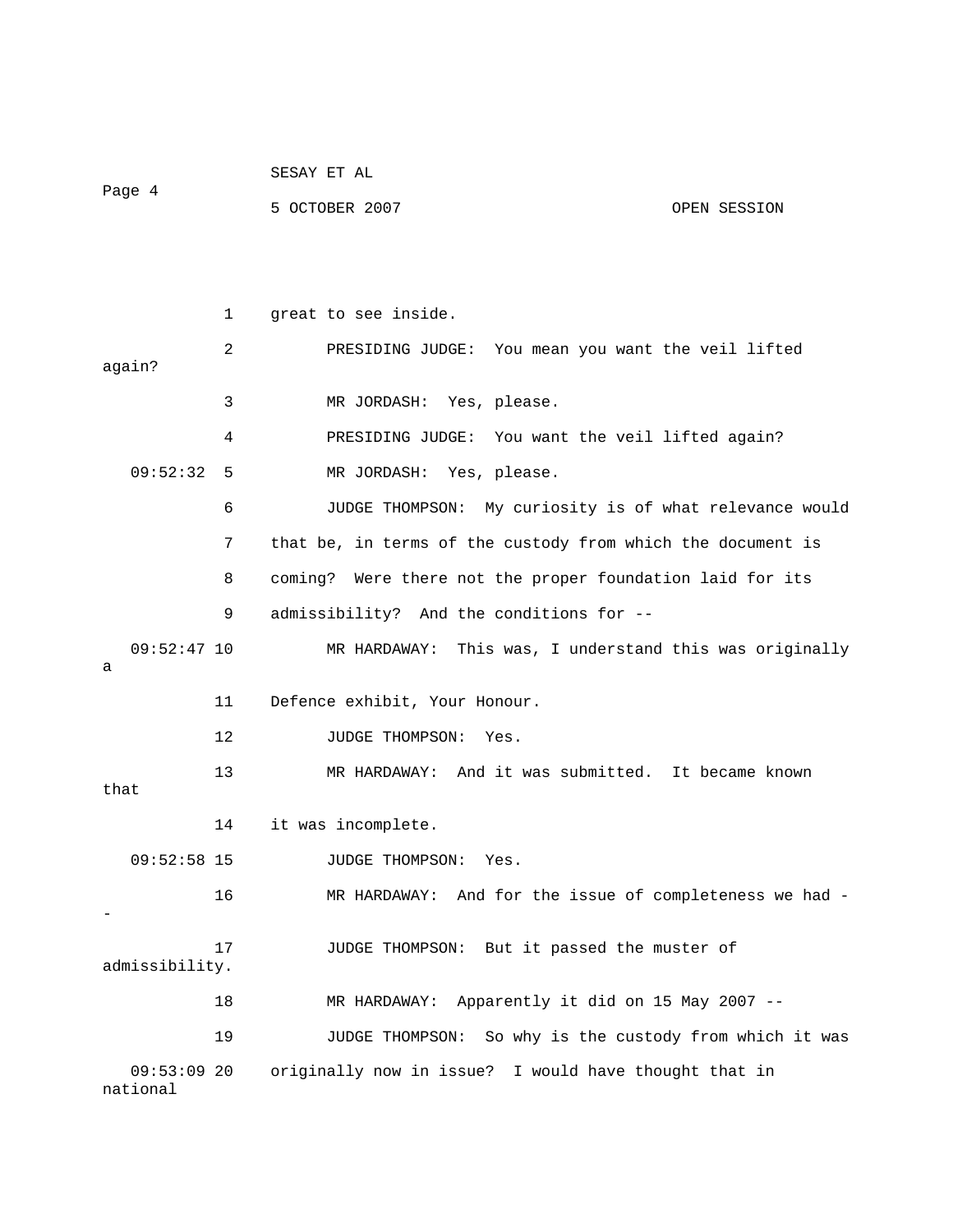| also          | 21 | jurisdictions perhaps, custody from which documents come can |
|---------------|----|--------------------------------------------------------------|
| have          | 22 | become an issue in the admissibility equation. I think we    |
| document,     | 23 | passed that stage. All we need to do is to admit this        |
|               | 24 | if it has already been --                                    |
| $09:53:25$ 25 |    | MR HARDAWAY: That is the reason why [overlapping             |
|               | 26 | speakers].                                                   |
|               | 27 | JUDGE BOUTET: My question had nothing to do with             |
|               | 28 | admissibility.                                               |
| merely        | 29 | JUDGE THOMPSON: I was not addressing that.<br>I was          |

| Page 5 | SESAY ET AL    |              |
|--------|----------------|--------------|
|        | 5 OCTOBER 2007 | OPEN SESSION |

| red            | $\mathbf{1}$ | raising it because I thought this seems to be, to me, a legal |
|----------------|--------------|---------------------------------------------------------------|
|                | 2            | herring at this stage.                                        |
| admissibility, | 3            | MR HARDAWAY: It's not actually in terms of                    |
|                | 4            | Your Honour. It's an issue for completeness.                  |
| $09:53:43$ 5   |              | JUDGE THOMPSON: Yes, of course.                               |
|                | 6            | MR HARDAWAY: That's the only reason we're submitting it       |
|                | 7            | and $-$                                                       |
|                | 8            | PRESIDING JUDGE: But there shouldn't be superfluity, in       |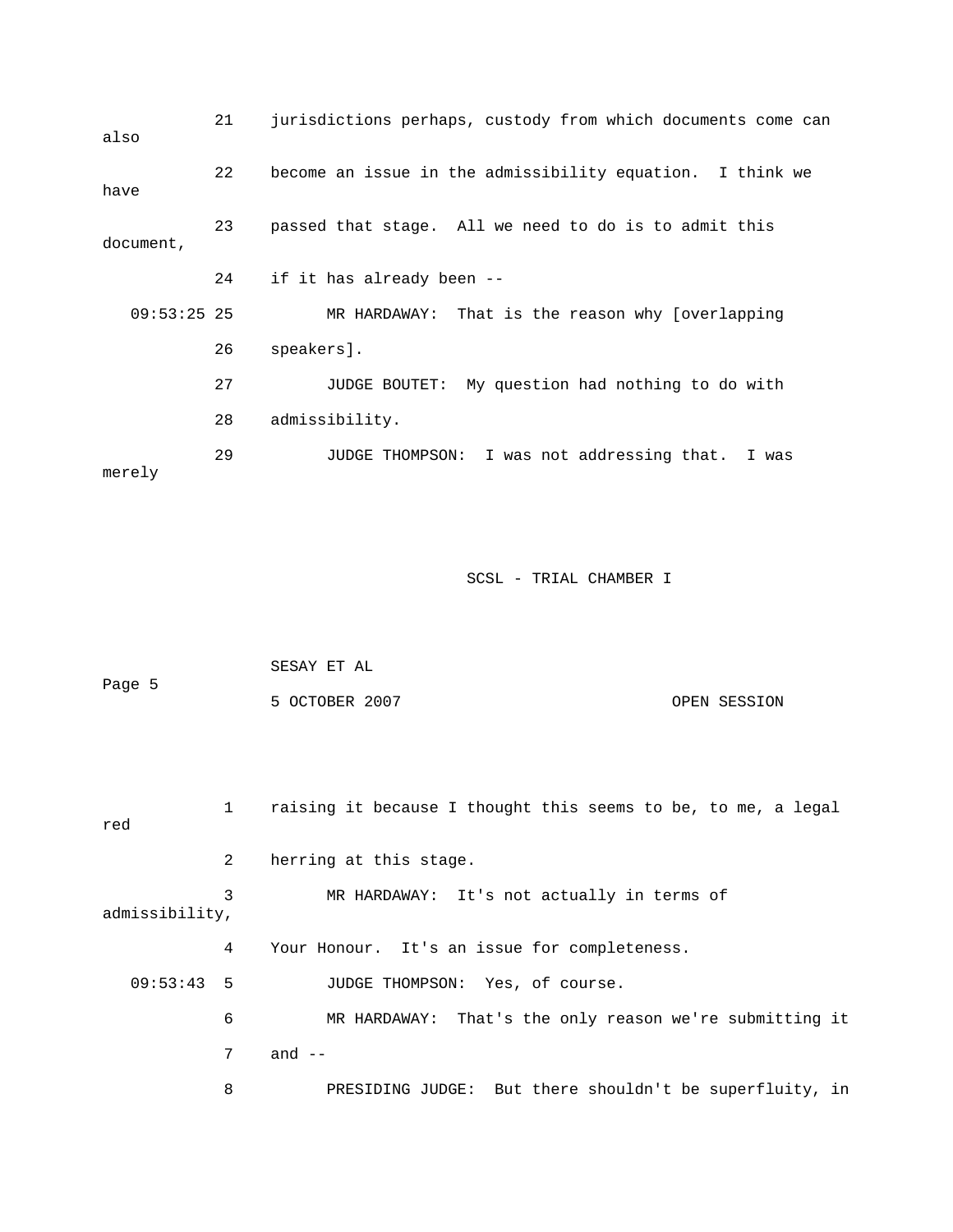9 its completeness. Why should you be tendering to this Court a 09:53:55 10 document with two pages which are of the same identity? Why 12 require to complete the exhibits that are already on the 13 MR HARDAWAY: Your Honour, originally it was a Defence 14 exhibit. Out of courtesy we found that it was -- my 16 MR JORDASH: We exhibited it but we received it from the 17 Prosecution, I understand. I think the solution, if I can 19 Prosecution, to say where they got it from and how they 09:54:32 20 it and what state it was in when they received it because I'm 21 presuming the Prosecution have taken a note of the chain of 23 own organisation. 24 JUDGE THOMPSON: That's my difficulty. Haven't we 09:54:45 25 that stage now? What I think counsel is trying to do is to 26 to correct some omission here whereby some document was 27 as an exhibit, but in an incomplete form and the practice has 28 always been to have the documents in their complete form 29 exhibited as indicated. So if we are going to go back to the 11 don't you put that exhibit in order and just tender what you record? 09:54:14 15 understanding was -- 18 suggest, is for the evidence unit, which is a part of the received 22 custody of the exhibits within the evidence unit and within their passed seek tendered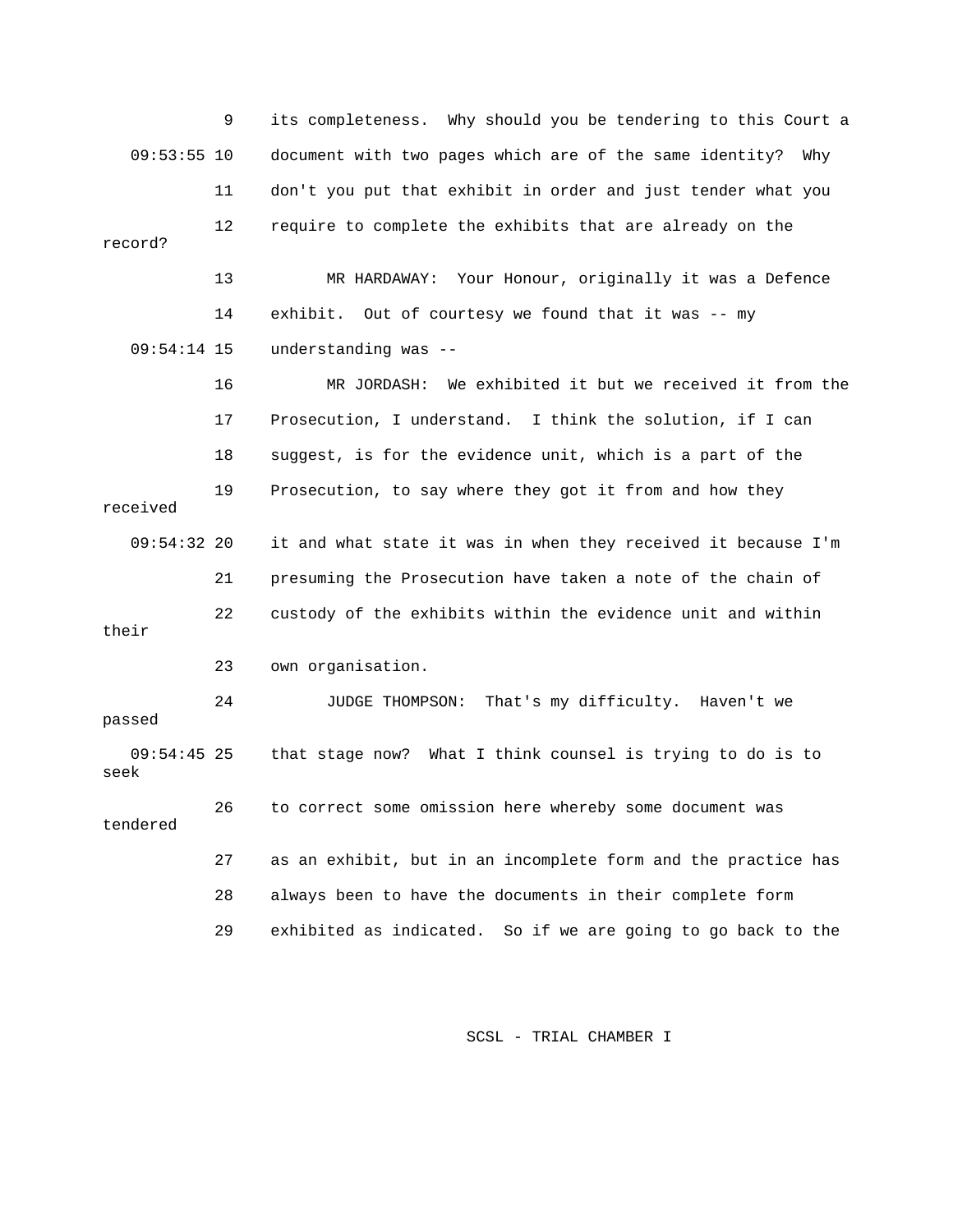Page 6

5 OCTOBER 2007 OPEN SESSION

 1 so-called evidence unit, are we going to reopen the issue of 3 MR JORDASH: Well, I suppose if the evidence unit said, was 6 received by the evidence unit in evidence. But Your Honour may 7 well be right, that we have passed that point and it should be there 9 is any light which can be shed on this issue by the evidence 11 JUDGE THOMPSON: I take back my position. I merely asked 12 out of judicial curiosity but I don't intend to complicate the 14 PRESIDING JUDGE: Well, I think -- do we have a copy of exhibit that is already on record? Do we have it in court? 16 you perchance have it here? Court Management? The one which 17 admitted, is it here? The one which we admitted and marked, 18 the one which is in the Judges' records. That is what I want 19 see. Mr Hardaway. 09:57:00 20 MR HARDAWAY: Yes, Your Honour. 2 proper custody and I make the point. I'm just asking. 4 "Actually, we do have the last two pages," Your Honours might 09:55:29 5 take the view that it's better to have the full document as 8 exhibited as it is. But I would respectfully suggest, if 09:55:49 10 unit, then the evidence unit should shed that light. 13 process. the  $09:56:10$  15 Do we not to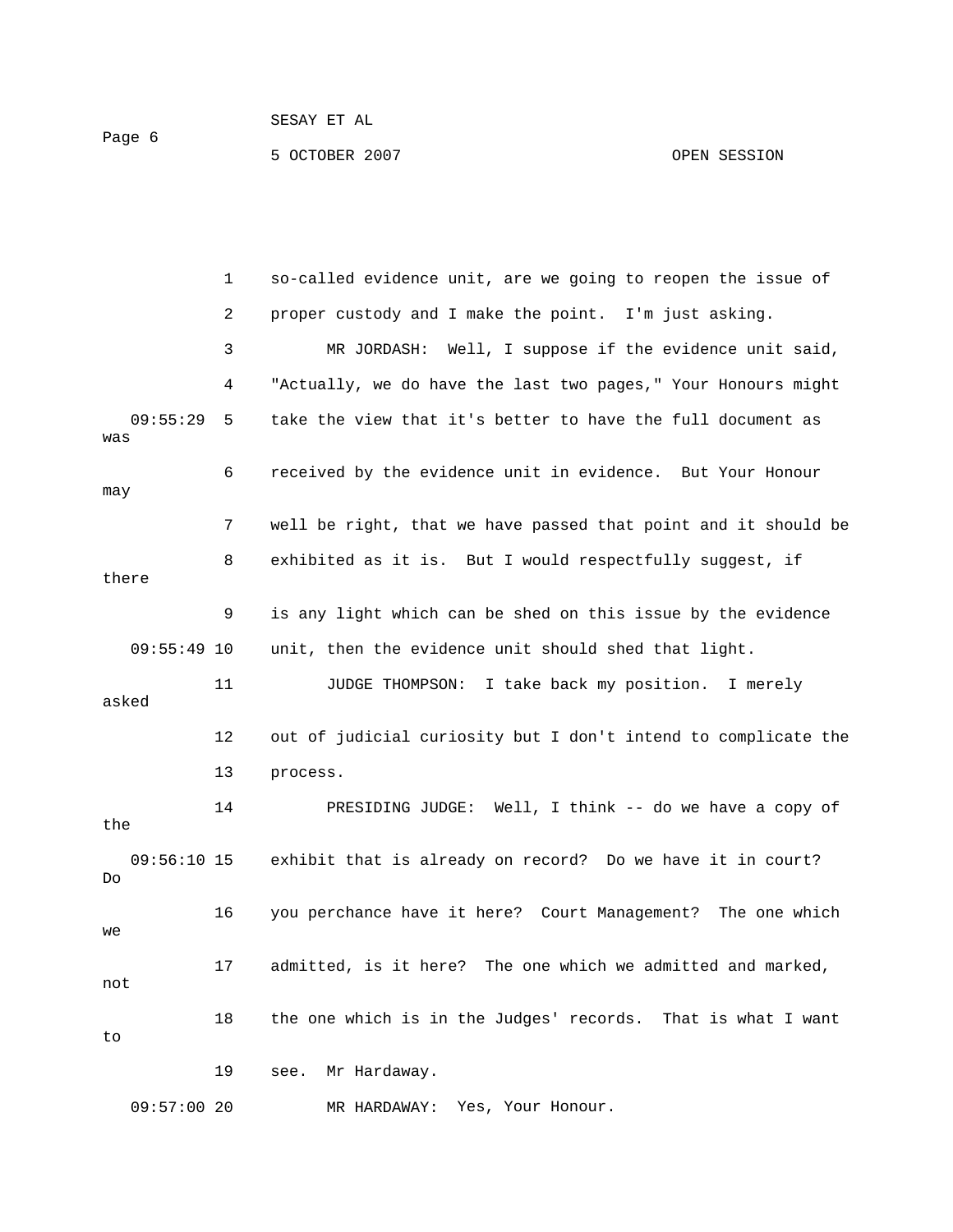| 21         | PRESIDING JUDGE: I'm afraid, let us just hang on. They       |
|------------|--------------------------------------------------------------|
| 22         | will bring to us what is already before the Court.           |
| 23         | MR HARDAWAY: I understand.                                   |
| 24         | PRESIDING JUDGE: And we'll be able to make an informed       |
|            | $09:57:12$ 25 decision on it in this.                        |
| 26         | MR HARDAWAY: The whole purpose of submitting this is in      |
| 27         | the issue of completeness, Your Honour.                      |
| 28         | PRESIDING JUDGE: No, no, we understand, but we are just      |
| 29<br>have | asking Court Management to get -- to produce what we already |

| Page 7 | SESAY ET AL    |              |
|--------|----------------|--------------|
|        | 5 OCTOBER 2007 | OPEN SESSION |

| it.           | $\mathbf{1}$   | so that we can see how to treat this document before I admit |
|---------------|----------------|--------------------------------------------------------------|
|               | $\overline{a}$ | Right. I suppose there is no other issue? Mr Touray, may we  |
|               | 3              | turn to you for your cross-examination of this witness?      |
|               | 4              | MR TOURAY: Thank you, Your Honours. Good morning.            |
| $09:58:04$ 5  |                | PRESIDING JUDGE: Good morning, Mr Touray.                    |
|               | 6              | WITNESS: DIS-177 [Continued]                                 |
|               | 7              | [The witness answered through interpreter]                   |
|               | 8              | CROSS-EXAMINED BY MR TOURAY:                                 |
|               | 9              | MR TOURAY:                                                   |
| $09:58:12$ 10 |                | Good morning, Mr Witness.<br>Q.                              |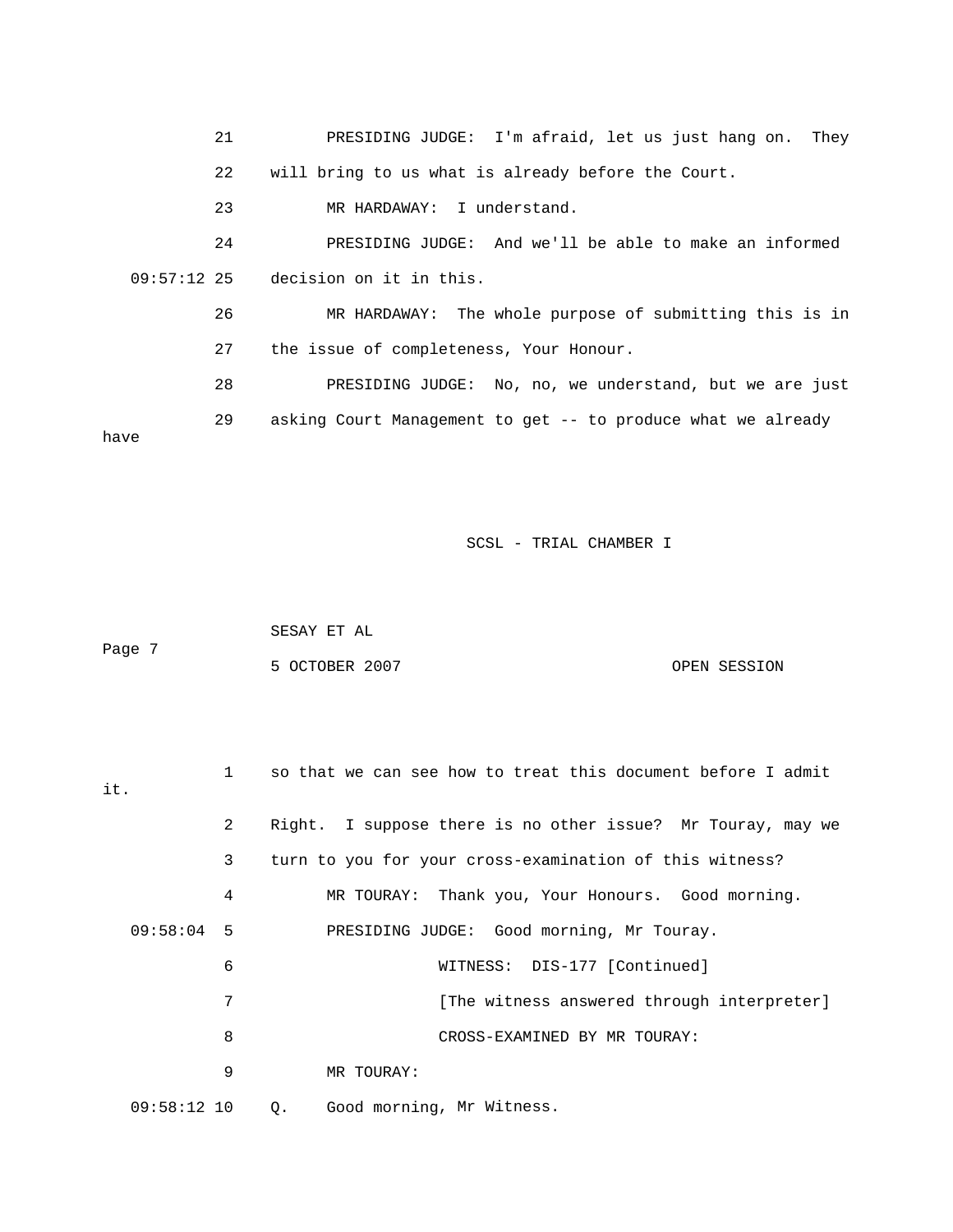|                         | 11 | Good morning, sir.<br>Α.                                       |
|-------------------------|----|----------------------------------------------------------------|
|                         | 12 | Now, yesterday in your evidence you spoke about palm oil<br>О. |
| border                  | 13 | being harvested and that palm oil was taken to the Guinean     |
|                         | 14 | and exchanged for salt; do you remember?                       |
| $09:58:46$ 15           |    | Yes.<br>Α.                                                     |
| effecting               | 16 | And you said one Saleem was the intermediary in<br>Q.          |
|                         | 17 | this process?                                                  |
|                         | 18 | Yes.<br>Α.                                                     |
| did                     | 19 | Now, the palm oil that was sent for exchange, was it --<br>О.  |
| $09:59:11$ 20           |    | it belong to the civilians or to the RUF movement?             |
|                         | 21 | We would do the processing; it belonged to us.<br>Α.           |
|                         | 22 | Q.<br>Thank you. And you are not aware of any palm oil being   |
| the                     | 23 | used as subscription by the civilians to the RUF movement for  |
|                         | 24 | war effort?                                                    |
| $10:00:08$ 25<br>repeat |    | THE INTERPRETER: Your Honours, can learned counsel             |
|                         | 26 | the question, please.                                          |
|                         | 27 | MR TOURAY:                                                     |
|                         | 28 | You were not aware of any contributions or subscription<br>Q.  |
| in                      | 29 | made by civilians in the form of palm oil to the RUF movement  |

SESAY ET AL

5 OCTOBER 2007 CPEN SESSION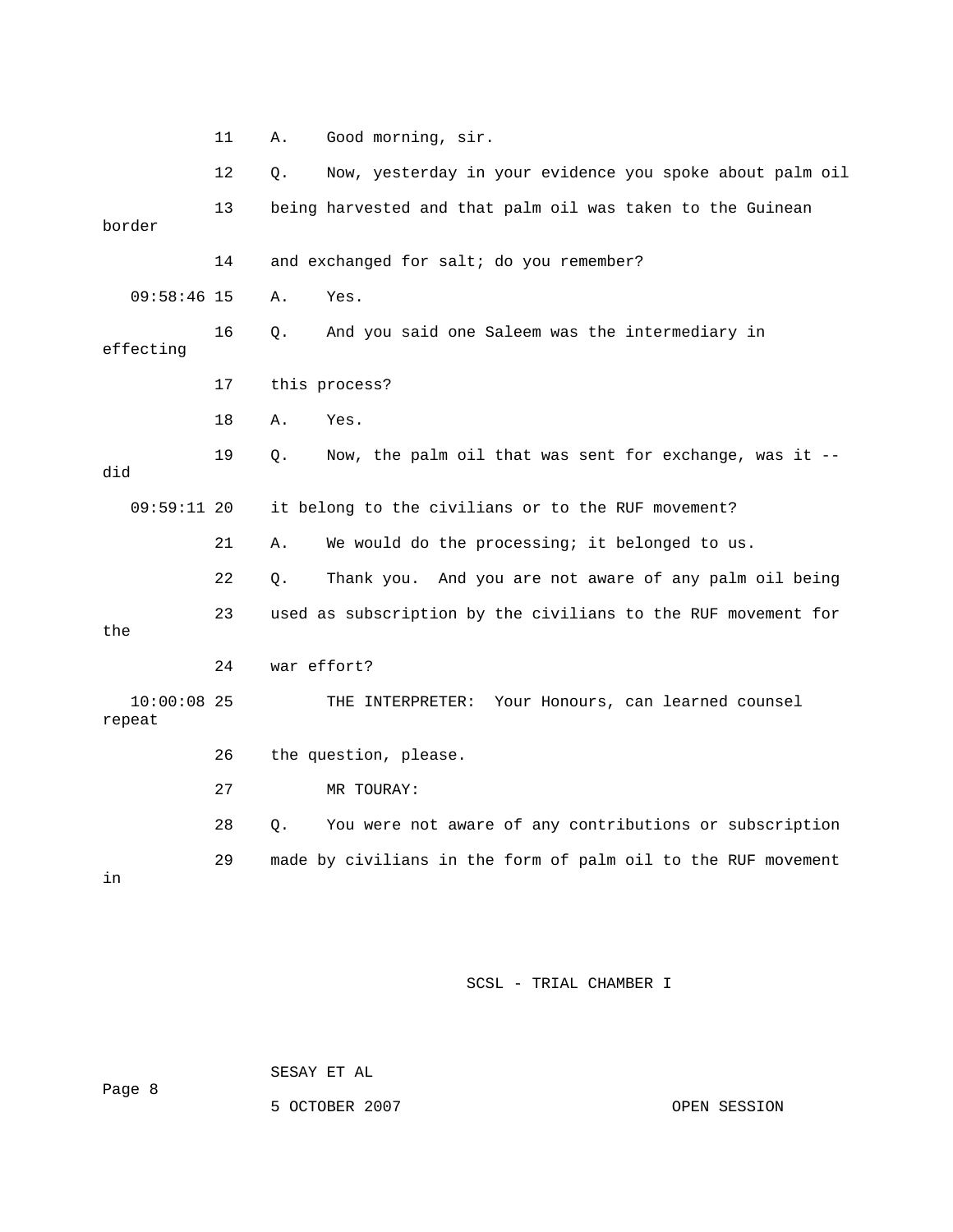|                             | 1  | support of the war; that did not happen?                         |
|-----------------------------|----|------------------------------------------------------------------|
|                             | 2  | The palm oil we processed, it was just for our own<br>Α.<br>No.  |
| it                          | 3  | use, that we had to exchange it for salt. We did not process     |
|                             | 4  | and give it to RUF for the war. It was for us, the civilians.    |
| 10:01:20<br>the             | 5  | You're also not aware of any contribution of cacao by<br>Q.      |
| own                         | 6  | civilians to the RUF movement in support of the war as your      |
|                             | 7  | subscription whilst in Giema?                                    |
|                             | 8  | I did not see that happen. If it happened, I didn't see<br>Α.    |
|                             | 9  | it.                                                              |
| $10:01:47$ 10<br>personally |    | And you yourself made no contribution of produce<br>$Q$ .        |
|                             | 11 | to the RUF in support of the war, whilst in Giema?               |
|                             | 12 | I worked for myself and my family, and supported my<br>Α.<br>No. |
|                             | 13 | family.                                                          |
|                             | 14 | PRESIDING JUDGE: Is learned counsel limiting it only to          |
| $10:02:41$ 15               |    | Giema?                                                           |
|                             | 16 | MR TOURAY: Yes, Giema.                                           |
|                             | 17 | PRESIDING JUDGE: Only to Giema?                                  |
|                             | 18 | Yes, Giema. That is the evidence.<br>MR TOURAY:                  |
|                             | 19 | So the response which is on record is<br>PRESIDING JUDGE:        |
| $10:02:51$ 20<br>in         |    | that he never made any contribution to support the war effort    |
|                             | 21 | Giema?                                                           |
|                             | 22 | In respect of produce.<br>MR TOURAY:                             |
|                             | 23 | PRESIDING JUDGE:<br>In respect of produce.                       |
|                             |    |                                                                  |

24 MR TOURAY: Yes.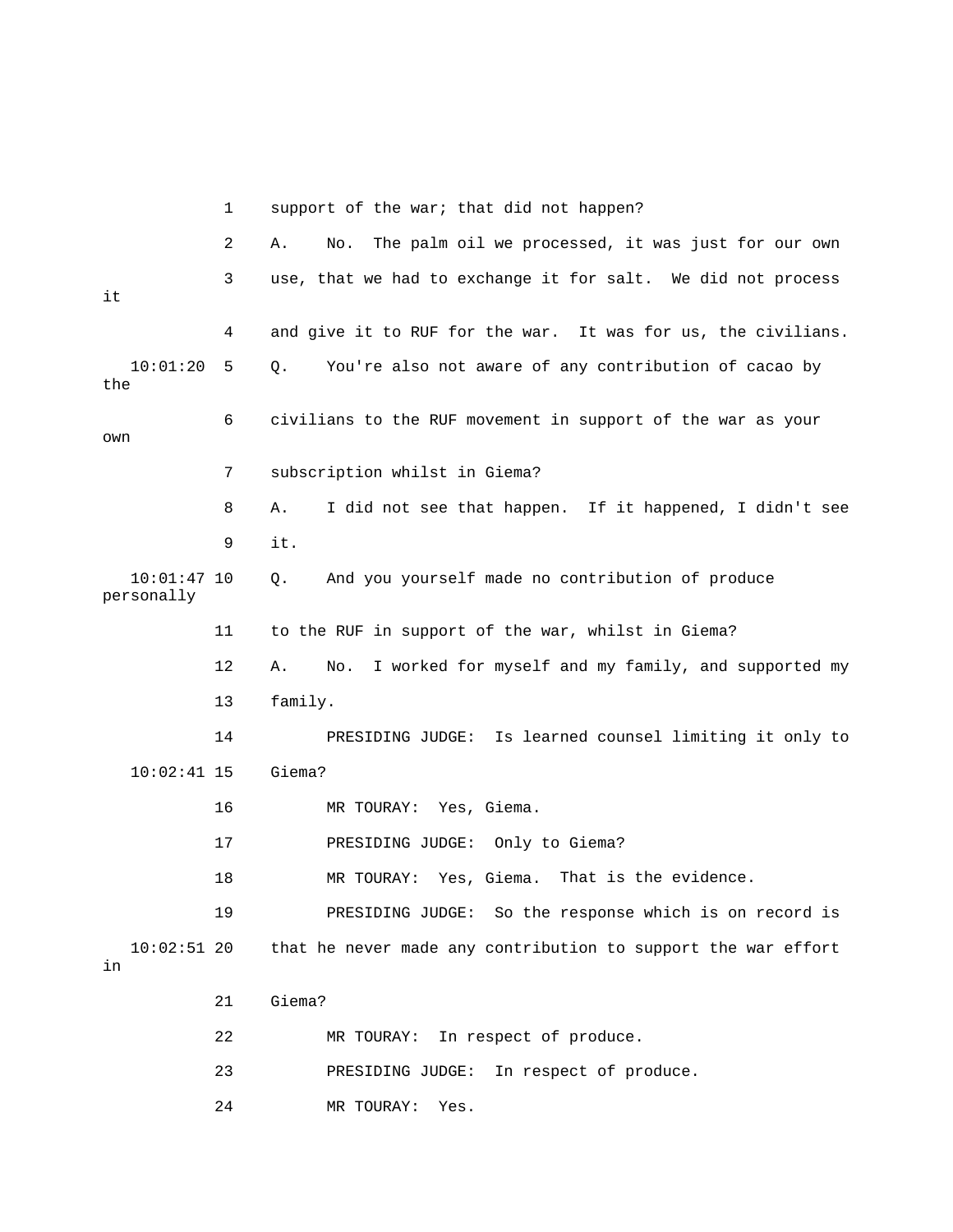| $10:03:31$ 25 |    | Whilst you were in Giema, or Kumbala, which is a village<br>$\circ$ . |
|---------------|----|-----------------------------------------------------------------------|
| you           | 26 | now in Giema, or perhaps in the zoo bush, no one approached           |
|               | 27 | to make any contribution of produce in support of the war? No         |
|               | 28 | one approached you?                                                   |
| not           | 29 | No. No. In my own bush, it's my family. Nobody did<br>Α.              |

|                      |              | SESAY ET AL                                                    |    |
|----------------------|--------------|----------------------------------------------------------------|----|
| Page 9               |              | 5 OCTOBER 2007<br>OPEN SESSION                                 |    |
|                      |              |                                                                |    |
|                      |              |                                                                |    |
|                      | $\mathbf{1}$ | ask me for that.                                               |    |
|                      | 2            | And did you see that happen to anybody whilst in Giema?<br>Q.  |    |
|                      | 3            | Like what?<br>Α.                                               |    |
| οf                   | 4            | Like people being asked to contribute produce in support<br>Q. |    |
|                      |              |                                                                |    |
| 10:04:43             | -5           | the war. Did you see at that happen?                           |    |
|                      | 6            | I did not see it happen. I was in the bush.<br>Α.              |    |
| like                 | 7            | THE INTERPRETER: Your Honours, the interpreter would           |    |
|                      | 8            | to make a correction.                                          |    |
|                      | 9            | PRESIDING JUDGE: Yes, please.                                  |    |
| $10:05:13$ 10<br>the |              | THE INTERPRETER: The response given before this one,           |    |
|                      | 11           | interpreter had said, "Nobody did not ask me for that."        | It |
|                      | 12           | should have actually been, "Nobody approached me for that."    |    |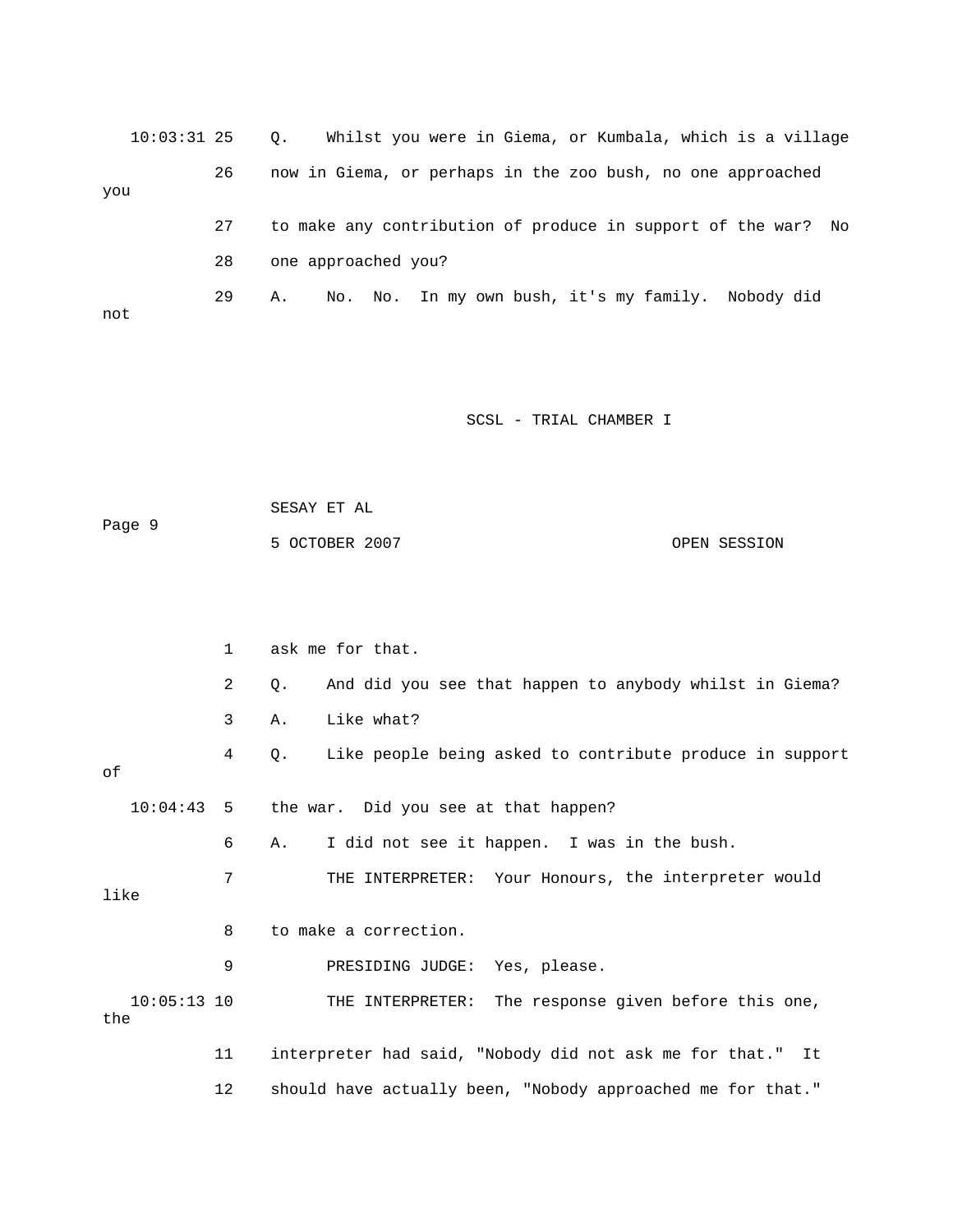|               | 13 |    | MR TOURAY: Thank you.                                    |              |
|---------------|----|----|----------------------------------------------------------|--------------|
| that, $"$     | 14 |    | PRESIDING JUDGE: Is it, "Nobody approached me for        |              |
| $10:05:38$ 15 |    |    | or, "Nobody asked me for that"?                          |              |
|               | 16 |    | THE INTERPRETER: "Nobody approached me for that."        |              |
|               | 17 |    | PRESIDING JUDGE: Thank you. Yes, Mr Touray?              |              |
|               | 18 |    | MR TOURAY:                                               |              |
|               | 19 | Q. | Yesterday you mentioned that the civilian commander, the |              |
| $10:05:59$ 20 |    |    | chief, was one Sellu?                                    |              |
|               | 21 | Α. | Yes.                                                     |              |
|               | 22 | Q. | Did he have a deputy?                                    |              |
|               | 23 | Α. | Yes.                                                     |              |
|               | 24 | Q. | What was his name?                                       |              |
| $10:06:25$ 25 |    | Α. | He was named -- called Mr Aruna.                         |              |
|               | 26 | Q. | Aruna, what, Gbondo?                                     |              |
| which         | 27 | Α. | I don't know his surname. I just know the Aruna name     |              |
|               | 28 |    | we used to call him.                                     |              |
|               | 29 | Q. | Whilst in Giema, did you meet a gentleman by the name of |              |
|               |    |    |                                                          |              |
|               |    |    | SCSL - TRIAL CHAMBER I                                   |              |
|               |    |    | SESAY ET AL                                              |              |
| Page 10       |    |    | 5 OCTOBER 2007                                           | OPEN SESSION |

1 Brima Aruna?

 2 A. Brima Aruna? No. If even he was there, I did not see him.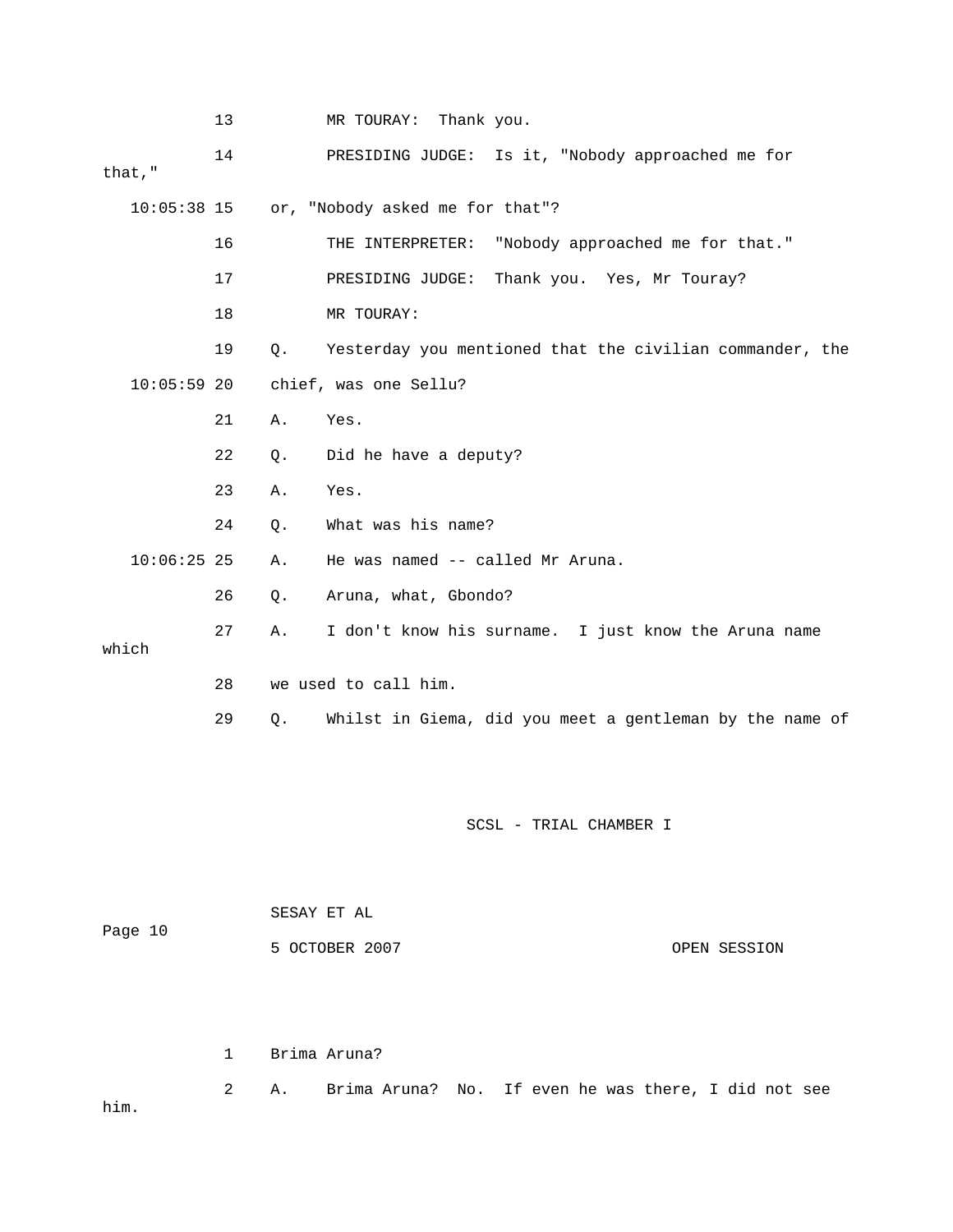|                          | 3  | Q.           | What about Aruna Fatoma?                                  |
|--------------------------|----|--------------|-----------------------------------------------------------|
| in                       | 4  | Α.           | Well, I could not quite remember his own issue. We were   |
| 10:07:37                 | 5  |              | different areas.                                          |
|                          | 6  | Q.           | Yes, but did you hear about the name Aruna Fatoma?        |
| did                      | 7  | Α.           | There were many Fatoma people. But the only Fatoma, I     |
|                          | 8  |              | not recognise.                                            |
|                          | 9  | Q.           | Aruna Gbondo; did you hear the name Aruna Gbondo around?  |
| $10:08:28$ 10<br>did     |    | Α.           | I heard of that. I heard of that Aruna Gbondo, but I      |
|                          | 11 | not see him. |                                                           |
|                          | 12 |              | Thanks very much. No further questions.<br>MR TOURAY:     |
|                          | 13 |              | PRESIDING JUDGE: Yes, Mr Cammegh?                         |
|                          | 14 |              | I've got no questions, thank you.<br>CAMMEGH:             |
| $10:08:54$ 15<br>Wagona, |    |              | Thank you, Mr Cammegh. Yes, Mr<br>PRESIDING JUDGE:        |
|                          | 16 |              | you may proceed.                                          |
|                          | 17 |              | MR WAGONA:<br>Thank you, Your Honour.                     |
|                          | 18 |              | CROSS-EXAMINED BY MR WAGONA:                              |
|                          | 19 | $Q$ .        | Good morning, Mr Witness?                                 |
| $10:09:19$ 20            |    | Α.           | Good morning, sir.                                        |
|                          | 21 | Q.           | I also have some questions for you.                       |
|                          | 22 | Α.           | Ask them.                                                 |
|                          | 23 | $Q$ .        | And we will start from the time of the start of the war   |
|                          | 24 |              | when you were in Pendembu. Now, the commanders you saw in |
| $10:09:46$ 25<br>right?  |    |              | Pendembu were Mohamed Tarawallie and Issa Sesay; is that  |
|                          | 26 | Α.           | Mohamed Tarawallie was the commander at that time.<br>No. |
|                          | 27 |              | Issa had no appointment at that time.                     |
|                          | 28 | Q.           | Okay. But while you were hiding in the bush at Yendema,   |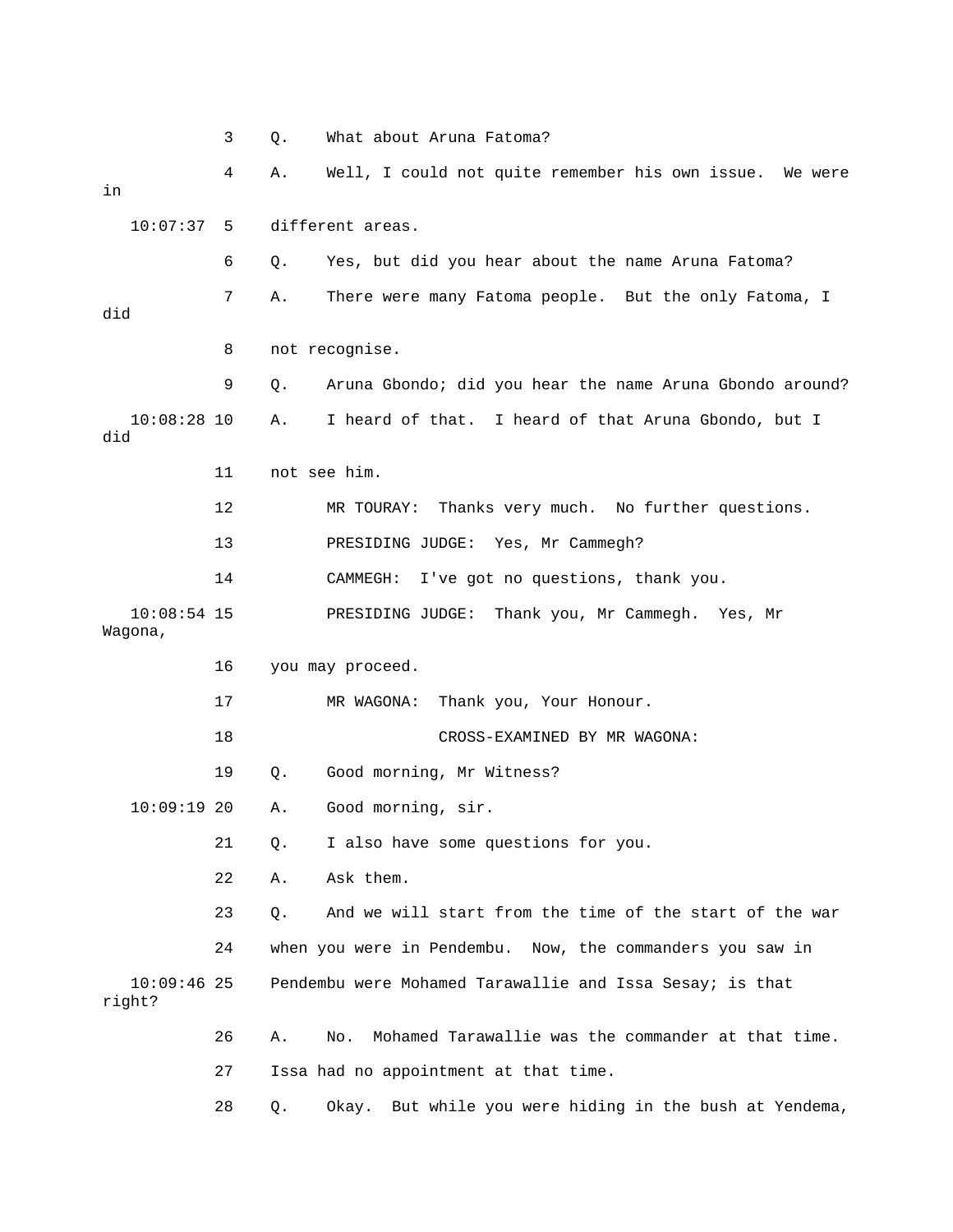29 the gunmen who found you in the bush told you that it was

|         | SESAY ET AL    |              |
|---------|----------------|--------------|
| Page 11 |                |              |
|         | 5 OCTOBER 2007 | OPEN SESSION |

| Do                      | 1  | Issa Sesay who had sent them to call you to go back to town.        |
|-------------------------|----|---------------------------------------------------------------------|
|                         | 2  | you remember saying that?                                           |
|                         | 3  | Yes.<br>Α.                                                          |
| not                     | 4  | So Issa Sesay had come with those gunmen to Pendembu,<br>Q.         |
| 10:10:51                | 5  | $SO$ ?                                                              |
| there,                  | 6  | I don't know whether he was the one who brought them<br>Α.          |
|                         | 7  | but he was the one who sent them to remove us from the bushes.      |
|                         | 8  | And these are the gunmen who started harassing you, the<br>О.       |
|                         | 9  | civilians, not so?                                                  |
| $10:11:22$ 10<br>harass |    | Those who went to remove us from the bushes did not<br>Α.           |
|                         | 11 | us.                                                                 |
| оf                      | 12 | But those who harassed you were part of the same group<br>$\circ$ . |
|                         | 13 | these strange gunmen speaking strange languages, not so?            |
|                         | 14 | Yes.<br>Α.                                                          |
| $10:11:50$ 15<br>not    |    | And you said it was Sankoh who said they should leave,<br>Q.        |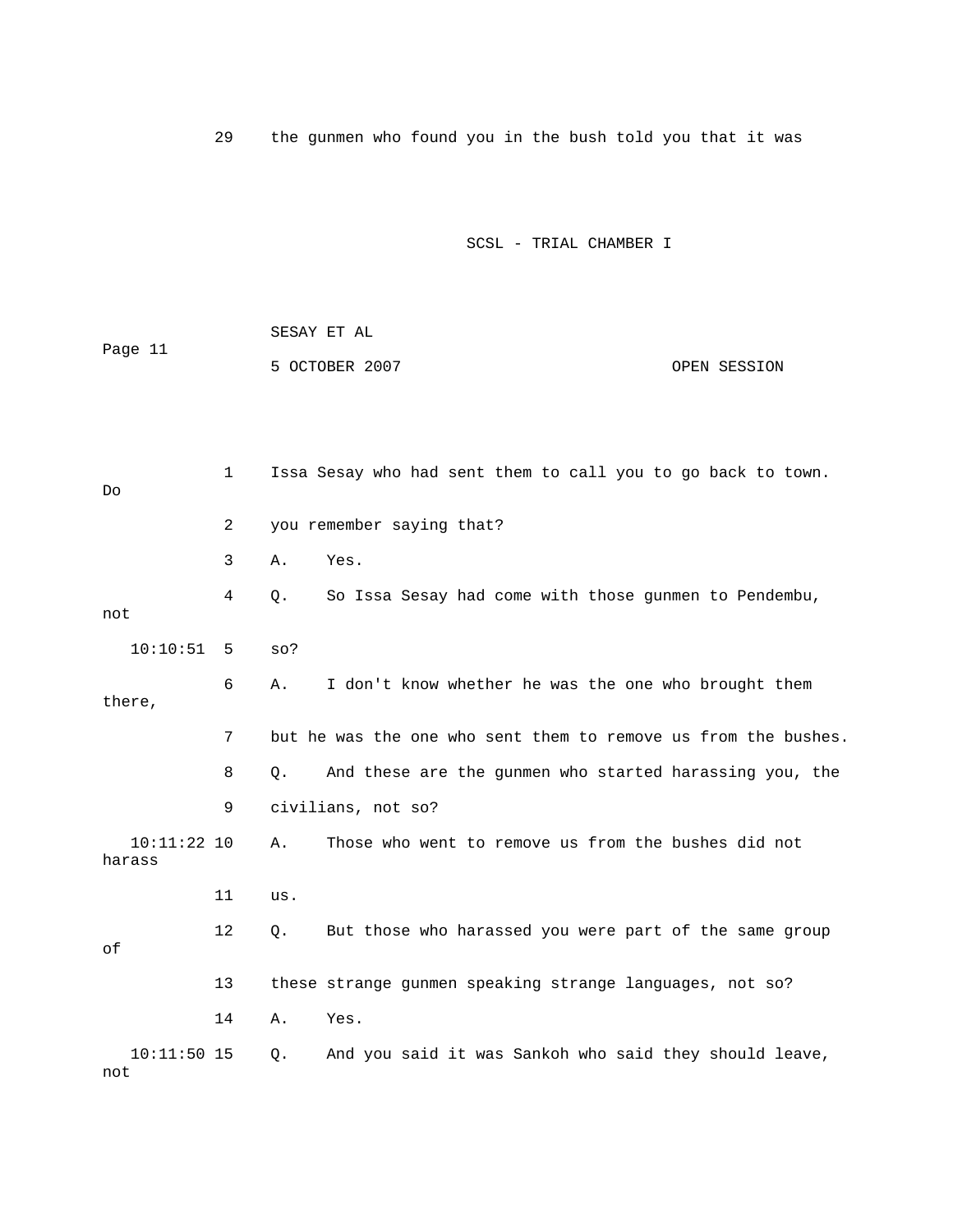16 so?

17 A. Yes.

| it                   | 18 | Q.<br>And when they left, when they were driven out, you said      |
|----------------------|----|--------------------------------------------------------------------|
|                      | 19 | was the freedom fighters who stayed behind?                        |
| $10:12:22$ 20        |    | That was what they used to call them.<br>Α.<br>Yes.                |
| qroup                | 21 | So the freedom fighters had come to Pendembu with the<br>$\circ$ . |
|                      | 22 | that was later driven out; is that right?                          |
| war.                 | 23 | They all came together, but they are not part of the<br>Α.         |
|                      | 24 | Ο.<br>And so before the group that was driven out left, the        |
| $10:13:09$ 25<br>and |    | civilians could not tell who belonged to the freedom fighters      |
|                      | 26 | who belonged to the other group, not so?                           |
|                      | 27 | Go over the question again.<br>Α.                                  |
| driven               | 28 | Is it right to say that before the other group were<br>$\circ$ .   |
| and                  | 29 | out, the civilians could not tell who was a freedom fighter        |

SCSL - TRIAL CHAMBER I

|         | SESAY ET AL    |              |
|---------|----------------|--------------|
| Page 12 |                |              |
|         | 5 OCTOBER 2007 | OPEN SESSION |

1 who belonged to the other group that was later driven out?

2 A. No.

3 Q. And the freedom fighters --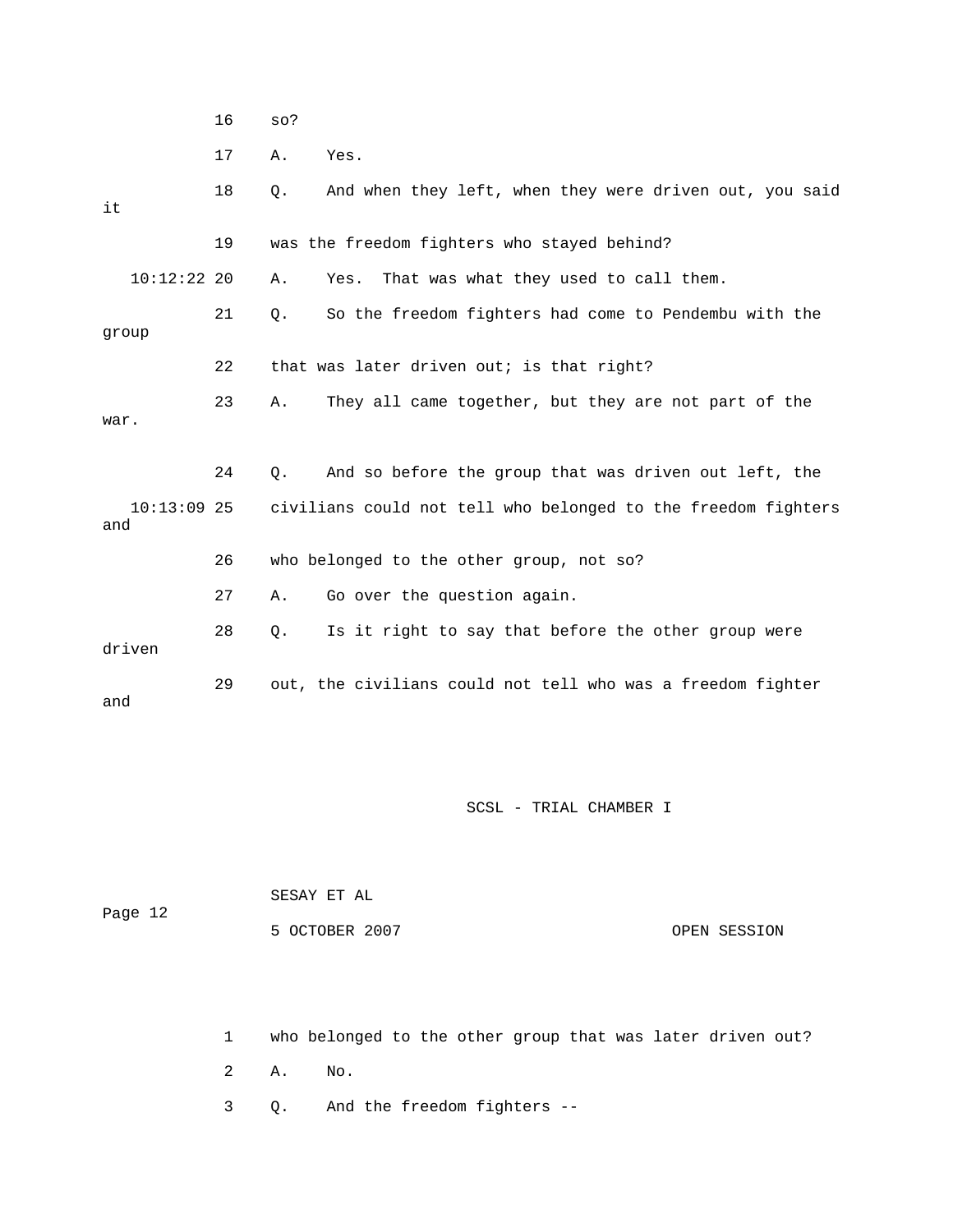| "no"?                 | 4  | JUDGE BOUTET: Mr Prosecutor, could you clarify the              |
|-----------------------|----|-----------------------------------------------------------------|
| 10:14:15<br>you       | -5 | I'm not sure if the no is no, he could not or -- often when     |
|                       | 6  | have this kind of question, it's a very unclear answer.         |
|                       | 7  | MR WAGONA:<br>Thank you, Your Honour, I will clarify that.      |
|                       | 8  | By saying, "No," do you mean that it is true that the<br>Q.     |
| freedom               | 9  | civilians could not tell the difference between who was a       |
| $10:14:41$ 10<br>out? |    | fighter and who belonged to the group that was later driven     |
|                       | 11 | We did not know the difference. Except when they are<br>Α.      |
|                       | 12 | driven and when they went away, that was then we knew the       |
|                       | 13 | difference.                                                     |
|                       | 14 | Now, we will come to your time in Giema. You said you<br>Q.     |
| $10:15:28$ 15         |    | lived in Giema for two years; do you remember?                  |
|                       | 16 | That is correct.<br>Α.                                          |
| used                  | 17 | And during your stay in Giema for two years, the RUF<br>Q.      |
| right?                | 18 | to allow civilians to go and look for bush food; is that        |
|                       | 19 | Go over the question again. I did not get the question<br>Α.    |
| 10:16:0220            |    | clearly.                                                        |
|                       | 21 | I said, during your stay in Giema for two years, the RUF<br>Q.  |
|                       | 22 | used to allow civilians to go and look for bush food, not so?   |
|                       | 23 | The food we went in search for, it was for us, for<br>Α.<br>No. |
|                       | 24 | ourselves.                                                      |
| $10:16:29$ 25<br>RUF  |    | Yes, I understand that. But my question is: Did the<br>Q.       |
| you                   | 26 | allow the civilians to go and look for this bush food which     |
|                       | 27 | say was for yourselves during the two years when you were in    |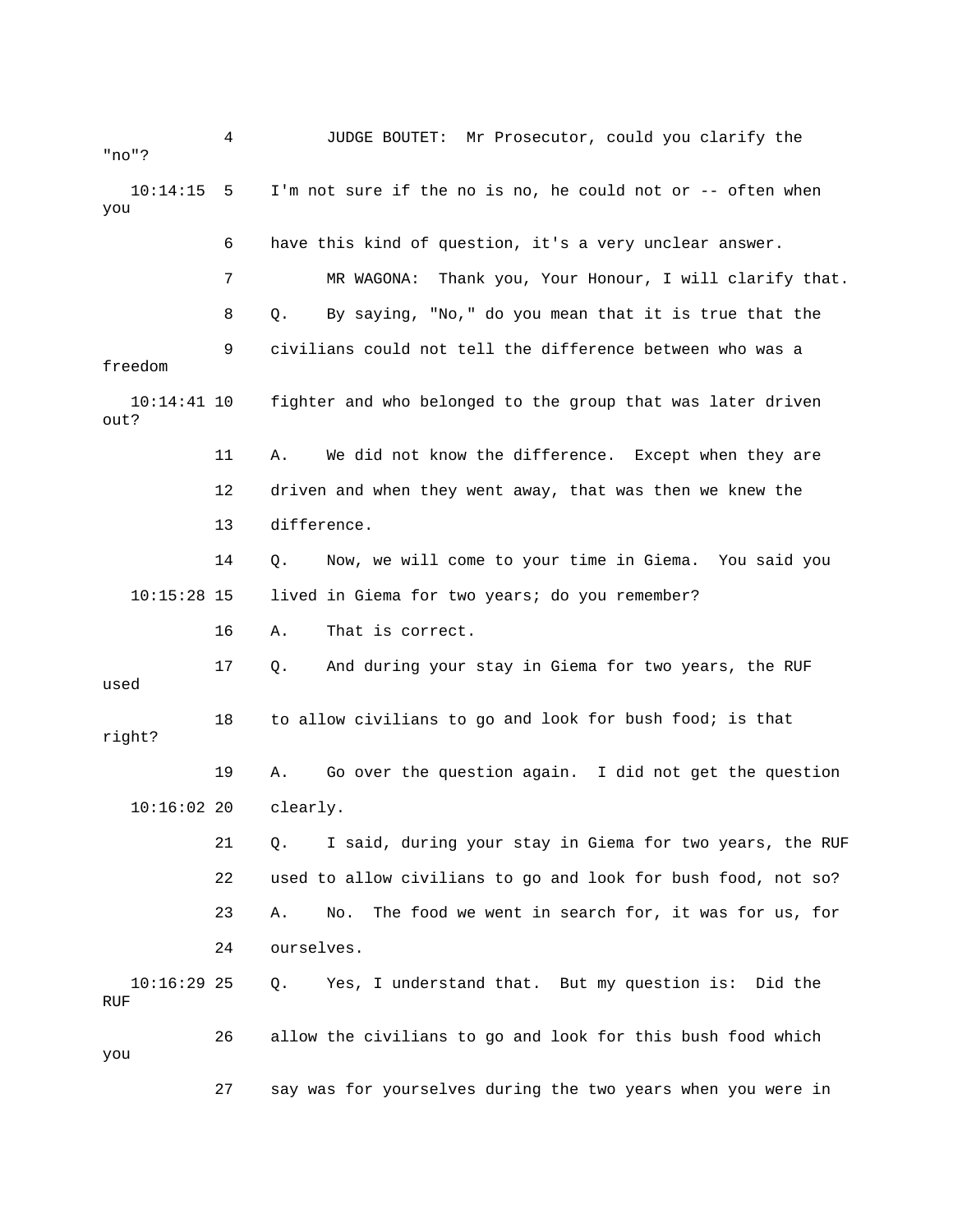28 Giema?

 29 A. The food which we went and searched for, they sent soldiers

| Page 13 | SESAY ET AL    |              |
|---------|----------------|--------------|
|         | 5 OCTOBER 2007 | OPEN SESSION |

| with          | $\mathbf{1}$ | to accompany us to search for the food, and when they came      |
|---------------|--------------|-----------------------------------------------------------------|
|               | 2            | it, everyone had to take it to his or her own house.            |
| the           | 3            | Thank you. I understand that. Did this continue for<br>Q.       |
|               | 4            | two years when you were there?                                  |
| 10:17:15      | 5            | Yes.<br>Α.                                                      |
|               | 6            | Now we will come to the community farm in Giema. Is it<br>$Q$ . |
|               | 7            | right that Sesay wanted civilians to make the community farm?   |
| said          | 8            | No, it was not Sesay. We, the civilians, our leader,<br>Α.      |
|               | 9            | so, and then we took it on to Sesay.                            |
| $10:18:09$ 10 |              | So, is it your evidence that the civilians initiated the<br>0.  |
|               | 11           | idea and took the idea to Issa Sesay?                           |
|               | 12           | Α.<br>Yes.                                                      |
|               | 13           | And did Issa Sesay support the idea?<br>$Q$ .                   |
|               | 14           | Yes, we depended on him to help us, so he accepted.<br>Α.       |
| $10:18:41$ 15 |              | And so, did he used to visit the community farm?<br>$Q$ .       |
| which         | 16           | Most times when we went to work, the community farm<br>Α.       |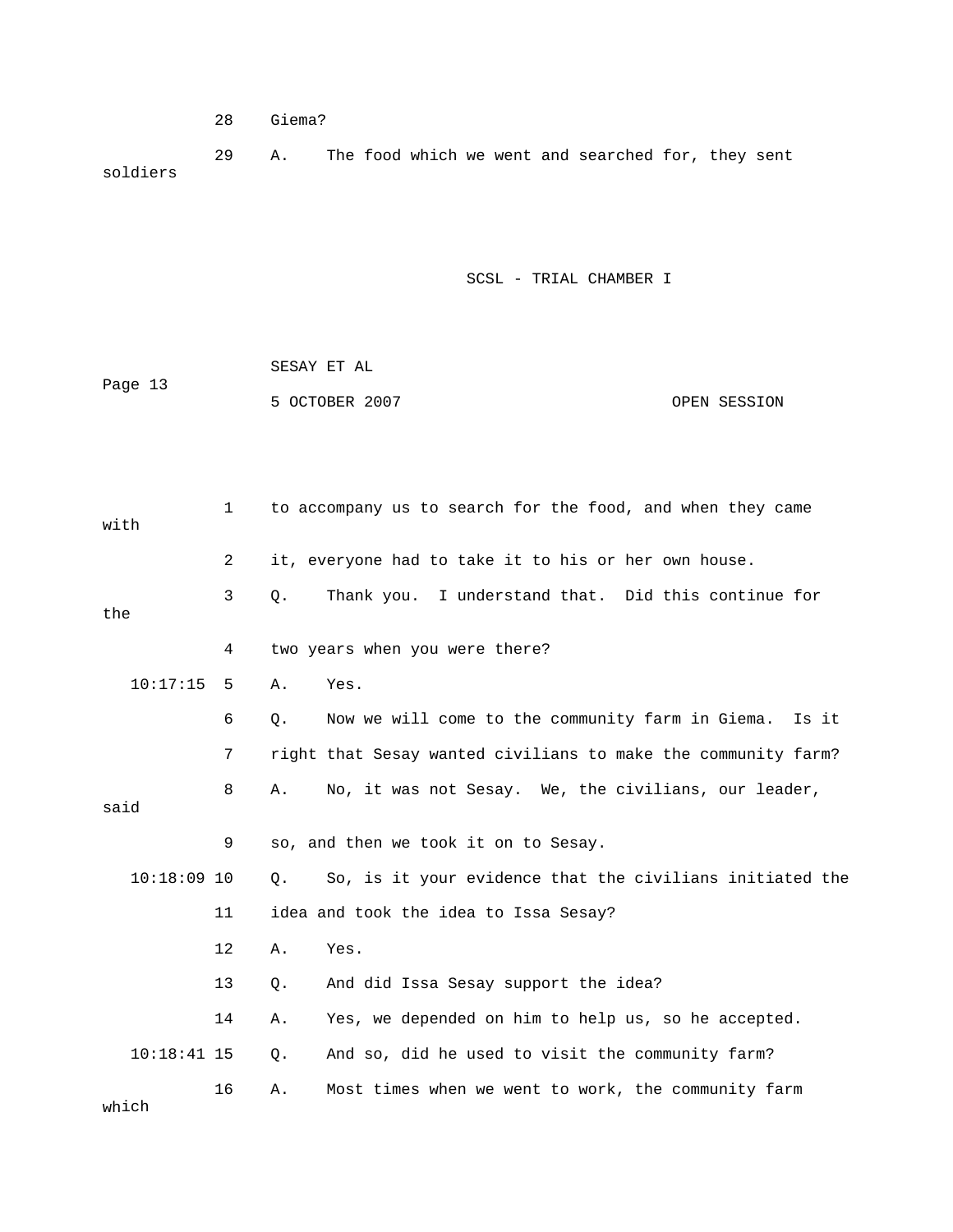| was           | 17 | we cultivated, he was not there. I said that yesterday.<br>He    |
|---------------|----|------------------------------------------------------------------|
| am            | 18 | in Kono at that time. For the community farm, that's what I      |
|               | 19 | talking about.                                                   |
| $10:19:14$ 20 |    | $Q$ .<br>Issa Sesay was the boss of the freedom fighters at that |
|               | 21 | time in Giema, not so?                                           |
|               | 22 | Yes.<br>Α.                                                       |
|               | 23 | You actually said he was there protecting you; do you<br>О.      |
|               | 24 | remember that?                                                   |
| $10:19:35$ 25 |    | Yes.<br>Α.                                                       |
| taken         | 26 | And some of the food from the community farm would be<br>Q.      |
|               | 27 | to the freedom fighters at the front line, not so?               |
| the           | 28 | No, we did not send it to the front. We did not.<br>Α.<br>At     |
| almost        | 29 | time when we made that, cultivated that farm, the war was        |

|         | SESAY ET AL    |              |
|---------|----------------|--------------|
| Page 14 |                |              |
|         | 5 OCTOBER 2007 | OPEN SESSION |

 2 Q. So it's not your evidence that some of the food was sent 3 the front line? 1 ended. We ate it ourselves. to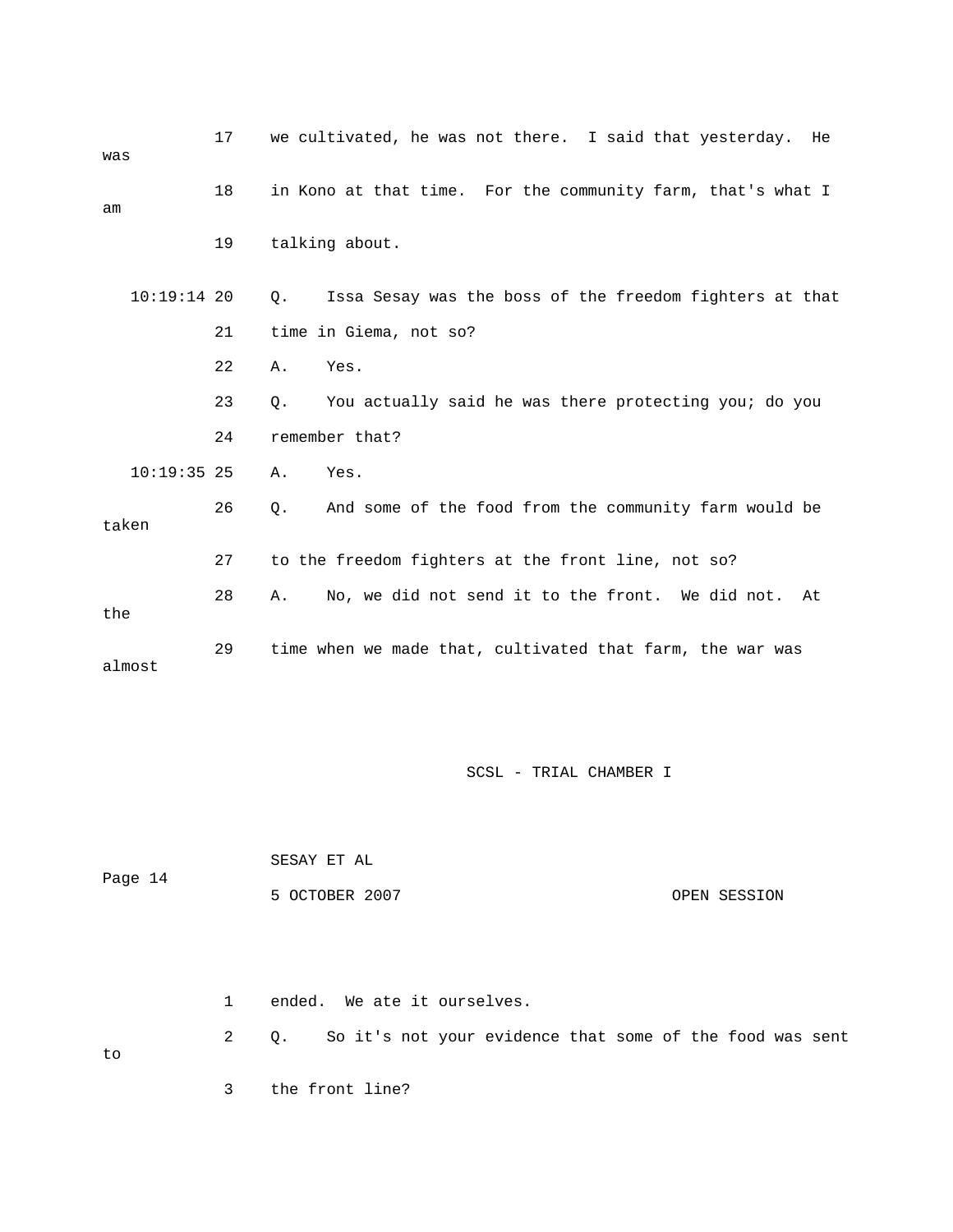4 A. Go over the question again. 5 Q. Is it your evidence or not that some of the food from 6 community farm was taken to the front line? 7 A. I did not say so. The one I said is there, I was still 8 explaining at this moment so that you will understand me, if 9 can allow me. 10:21:01 10 PRESIDING JUDGE: He's allowing you. Go ahead and 11 Explain. 12 THE WITNESS: The farm which we cultivated, at that time 13 was still during the war. We have not disarmed yet. We 14 cultivated that farm so that if there was food we can send it 10:21:22 15 the front line and if strangers came we will feed them. But 18 Q. And you're saying that by that time you had not been 21 Q. And it was the RUF that sent the food to the front line, 23 A. Well, that food, we just store it, sometimes Issa would know where they were getting the food from. 27 A. At that time, when the food was there, when strangers  $10:20:29$ the you explain. it to  $M\Omega$  16 did not harvest the rice. And then the war ended, so we ate the 17 rice. We shared it among ourselves and we ate it. 19 disarmed? 10:21:50 20 A. I was a civilian. 22 not so? 24 send some people to take food for those people, but we didn't  $10:22:18$  25 26 Q. And you said some of the food was used to feed strangers? come,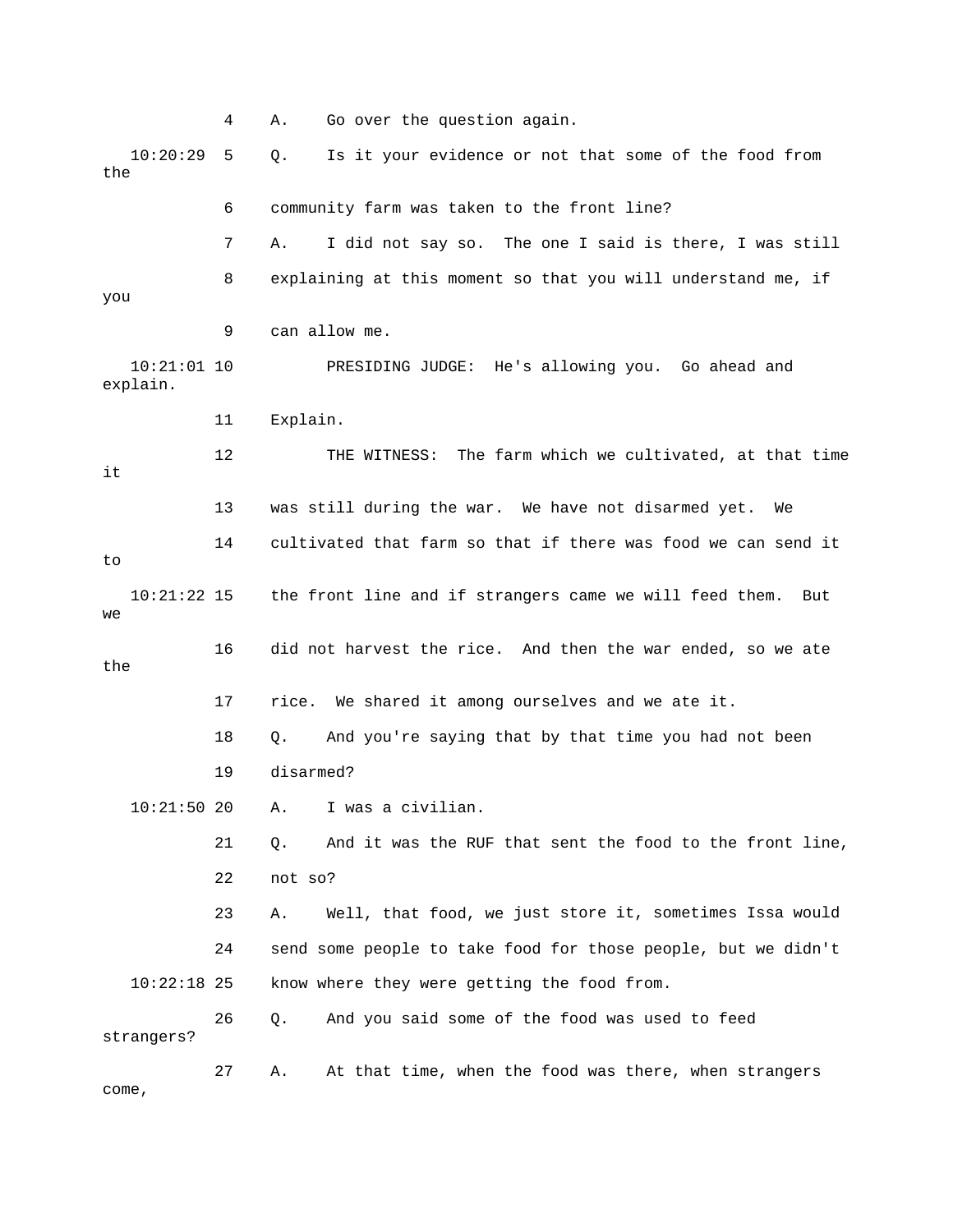28 we would give them, and their feeding was Issa's responsibility

29 and ours.

SCSL - TRIAL CHAMBER I

 SESAY ET AL 5 OCTOBER 2007 CPEN SESSION Page 15

1 Q. And these strangers were visitors of Issa Sesay, not so? 2 A. Well, whichever senior man that went, would go to him. 3 Even if the person went to us, we would take that person to him. 4 Q. And apart from civilians, some RUF -- some freedom 6 farm, not so? question, 8 please? 9 MR WAGONA: 10 Q. It's right, isn't it -- 11 MR JORDASH: Sorry to interrupt. The witness is just 13 PRESIDING JUDGE: Drinking some water. 10:24:04 15 THE WITNESS: Let's proceed. 17 Q. It's right, isn't it, that some freedom fighters also 10:23:18 5 fighters, as you called them -- also worked on the community 7 THE INTERPRETER: Can learned counsel repeat the 10:23:31 12 taking a glass -- 14 MR WAGONA: Certainly. 16 MR WAGONA: Okay.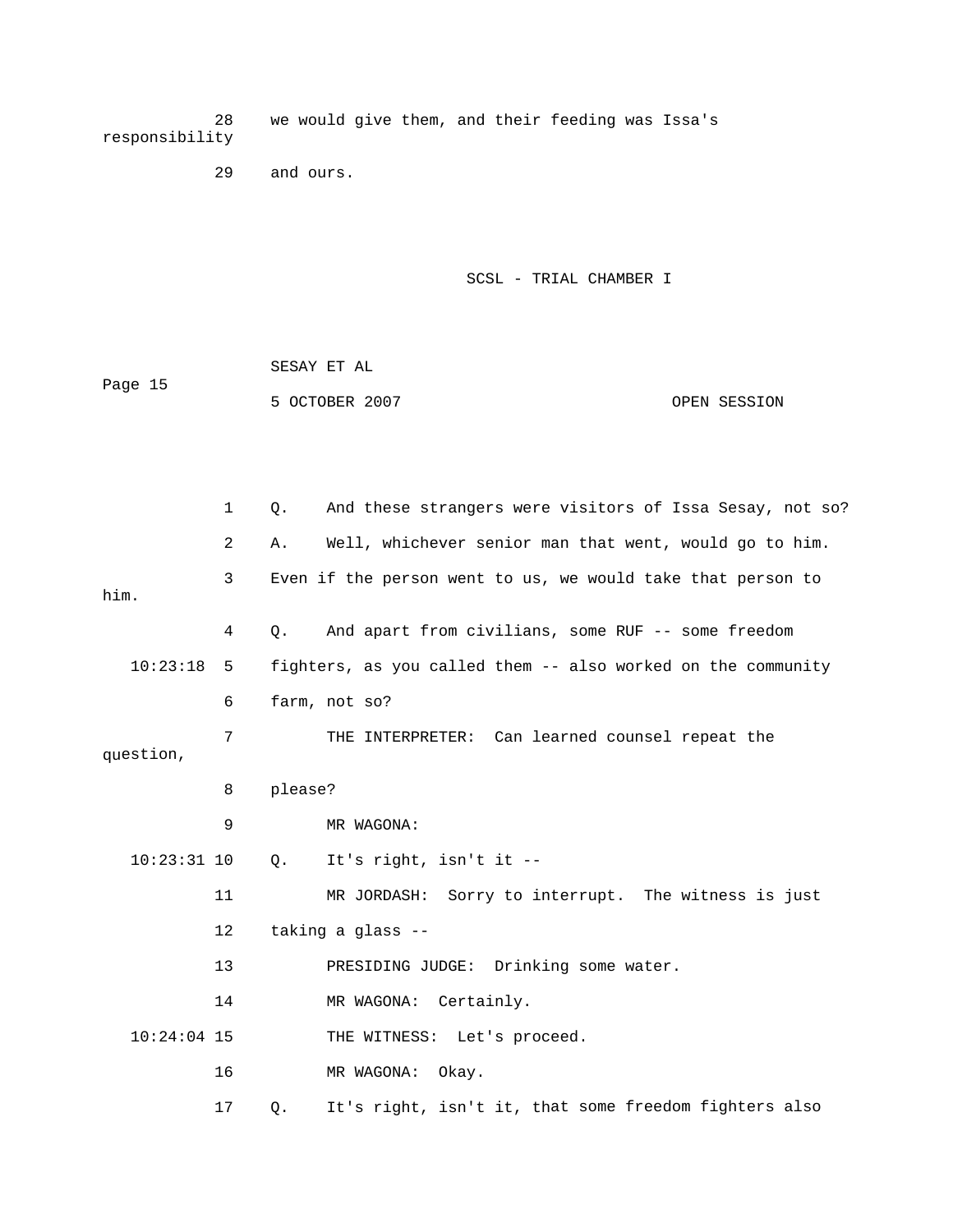|     |               | 18 | worked with you, the civilians, on the community farm, not so? |
|-----|---------------|----|----------------------------------------------------------------|
| the |               | 19 | I have not understood that question properly. Repeat<br>Α.     |
|     | $10:24:30$ 20 |    | question.                                                      |
|     |               | 21 | The question is: That some of the freedom fighters also<br>О.  |
|     |               | 22 | worked on the community farm with the civilians, not so?       |
|     |               | 23 | They were working there, but it was your choice. It was<br>Α.  |
| to  |               | 24 | not forcefully. All that was their responsibility was to go    |
|     | $10:24:55$ 25 |    | the front line. That work was not their responsibility.        |
|     |               | 26 | Some of them were guarding the community farm; is that<br>О.   |
|     |               | 27 | right?                                                         |
| was |               | 28 | Oh, yes, they were looking after the farm, because that<br>Α.  |
|     |               | 29 | where all of us were having delicious food from.               |

| Page 16 | SESAY ET AL    |              |
|---------|----------------|--------------|
|         | 5 OCTOBER 2007 | OPEN SESSION |

 2 A. No, they were not carrying guns. 3 Q. They were also supervising the farm work, not so? 4 A. Yes. Sometimes when we went, sometimes they would take community 1 Q. And they were carrying guns, not so? 10:25:44 5 their own cutlasses for us all to work. 6 Q. And the civilians did not refuse to work on the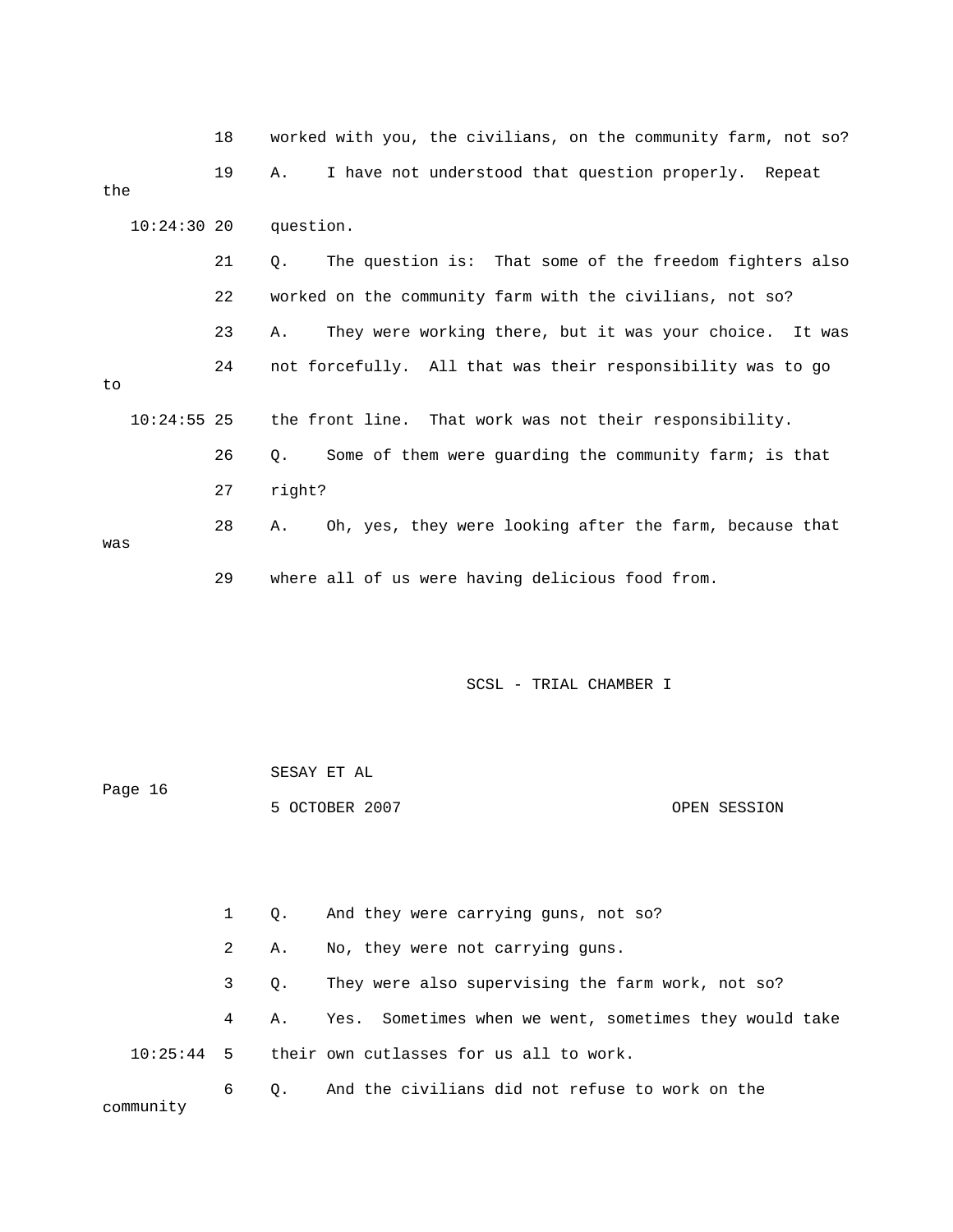7 farm, not so?

 8 A. We were happy to do that work. We were the people who 9 the work. 10:26:13 10 Q. I suggest to you that the civilians could not refuse to 11 work on the farm; what do you say? 12 A. Well, they were not saying that if you didn't go there 13 would do something to you. But we were very happy about it 14 because when we went there we had all sorts of entertainment there. So even that made us happy to go there. 17 to go to the community farm; do you remember? 18 A. Yes. e 19 Q. So is it right that Chief Sellu would tell you, th 21 A. At that time, when work time is approaching, he would tell 22 us -- 23 THE INTERPRETER: Your Honours, can he kindly repeat the 24 last bit of his testimony? R WAGONA: 27 A. At that time, when work time was approaching, whatever 28 were going to do for a week he would let us all know. They did they  $10:26:40$  15 16 Q. And you said it was Chief Sellu who organised the civilians 10:27:09 20 civilians, when to report for work?  $10:27:34$  25 26 Q. Please repeat your answer, Mr Witness. we would 29 have a meeting and they would say, they would express a desire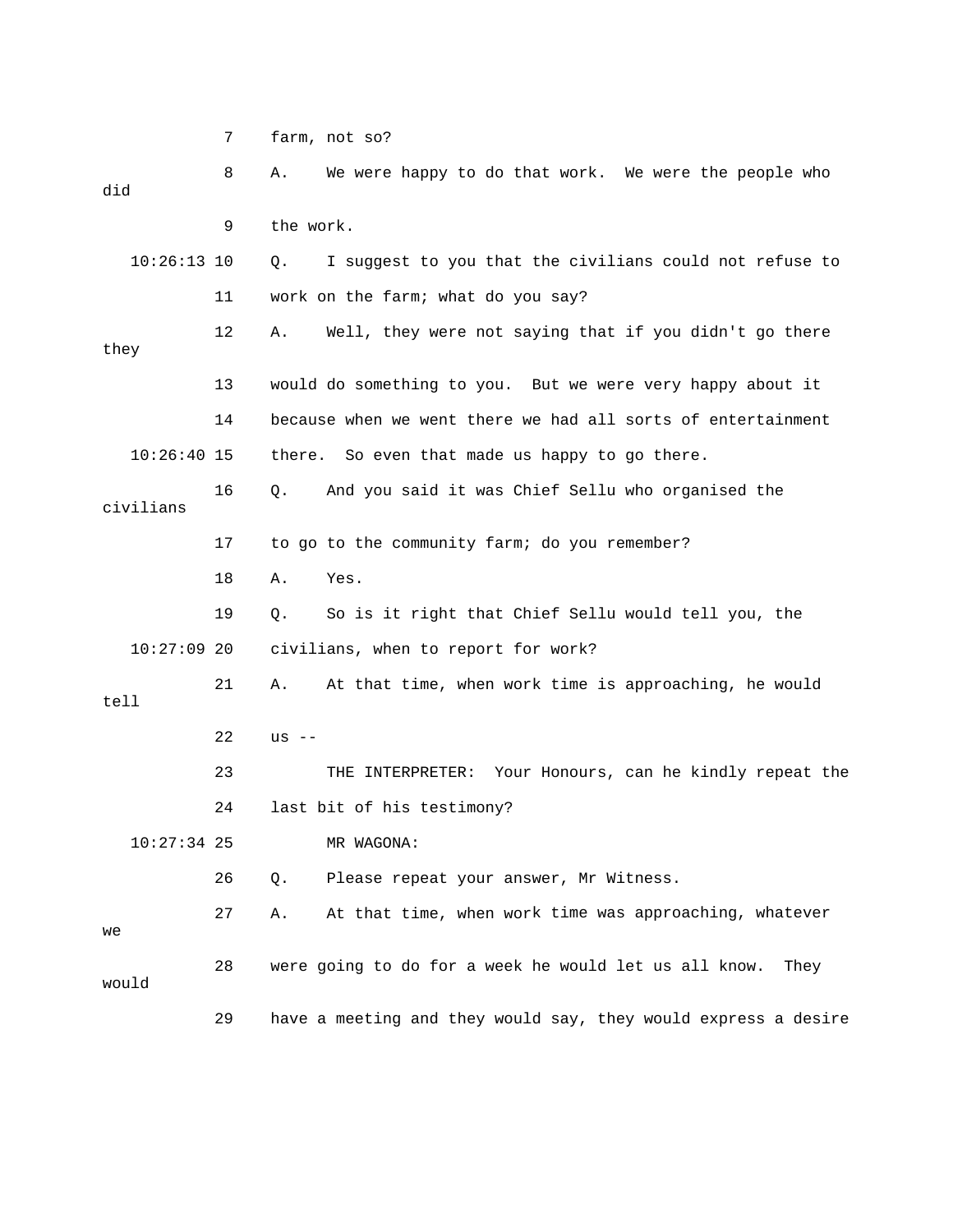|                      |    | SESAY ET AL                                                    |              |  |  |
|----------------------|----|----------------------------------------------------------------|--------------|--|--|
| Page 17              |    | 5 OCTOBER 2007                                                 | OPEN SESSION |  |  |
|                      |    |                                                                |              |  |  |
|                      |    |                                                                |              |  |  |
| would                | 1  | for that work to be done at a particular time and everybody    |              |  |  |
|                      | 2  | know about it.                                                 |              |  |  |
| excused              | 3  | MR TOURAY: Sorry, Your Honour, could Mr Kallon be              |              |  |  |
|                      | 4  | out of the room for a few minutes?                             |              |  |  |
| 10:28:00             | 5  | PRESIDING JUDGE: It's all right. Leave granted.                |              |  |  |
|                      | 6  | MR WAGONA:                                                     |              |  |  |
| on                   | 7  | So when the civilians reported for work, they would stay<br>Q. |              |  |  |
| that                 | 8  | the farm and leave at the end of the day after the work; is    |              |  |  |
|                      | 9  | $SO$ ?                                                         |              |  |  |
| $10:28:31$ 10        |    | Well, at whatever time that you would want to leave, you<br>Α. |              |  |  |
| we                   | 11 | would leave. There was no particular time. If we worked and    |              |  |  |
|                      | 12 | get tired, we would leave. They would tell us to leave.        |              |  |  |
|                      | 13 | And that would be at the end of the day; is that right?<br>Q.  |              |  |  |
|                      | 14 | There was no time for us to leave.<br>Whatever time.<br>Α.     |              |  |  |
| $10:28:52$ 15<br>our |    | Whenever we get tired, we would leave. That was the end of     |              |  |  |
|                      | 16 | When we were tired.<br>day.                                    |              |  |  |
| farm                 | 17 | Witness, I suggest to you that the RUF who were on the<br>Q.   |              |  |  |
|                      | 18 | were armed with guns; do you accept?                           |              |  |  |

SESAY ET AL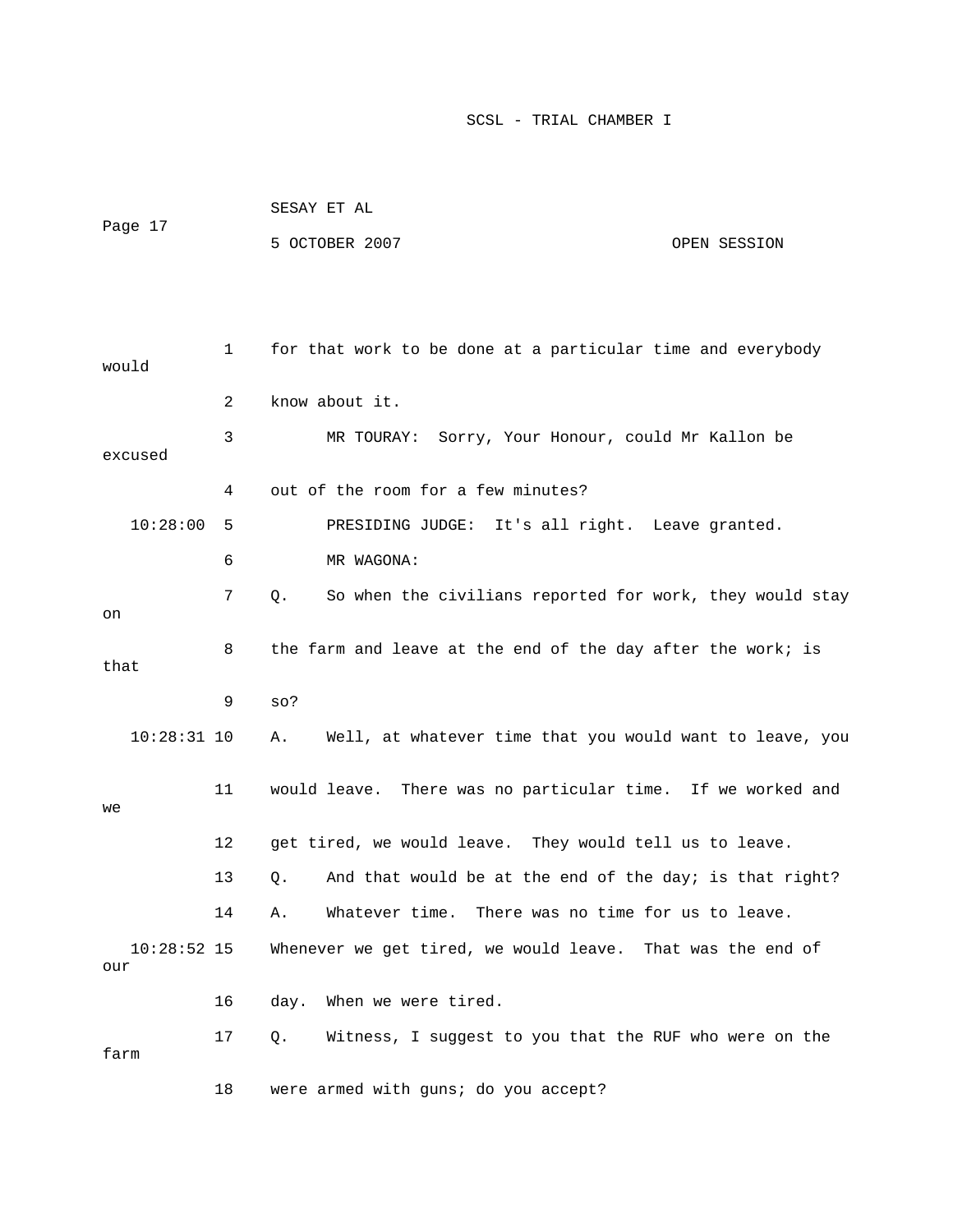19 A. No, I did not see any gunmen there. There was nobody carrying gun that went there with us.  $10:29:19$  20

21 Q. I put it to you that they were there to ensure that the 22 civilians did the work; what do you have to say?

23 A. That was so, but we, all of us did the work. They were 24 carrying cutlasses, they were working as well. We were there. 10:29:44 25 We were all working.

> 26 Q. I also put it to you that those who refused to work were 27 beaten; what do you have to say?

28 A. I did not see them beat anybody for that work because we 29 were happy to do it. Not a day did they beat anybody.

SCSL - TRIAL CHAMBER I

```
 SESAY ET AL 
            5 OCTOBER 2007 CPEN SESSION
Page 18
```
1 Q. And so after work the civilians would go and look for 2 not so? 3 A. Sometimes we would leave but they would give us food and 4 would go home. At that time that Issa was in Kono, he sent Sometimes food; we some 10:30:29 5 food. When we'd leave, they will give us some food. 6 if this town don't give you ten cups, and when you go home,

7 that's what you would use to eat.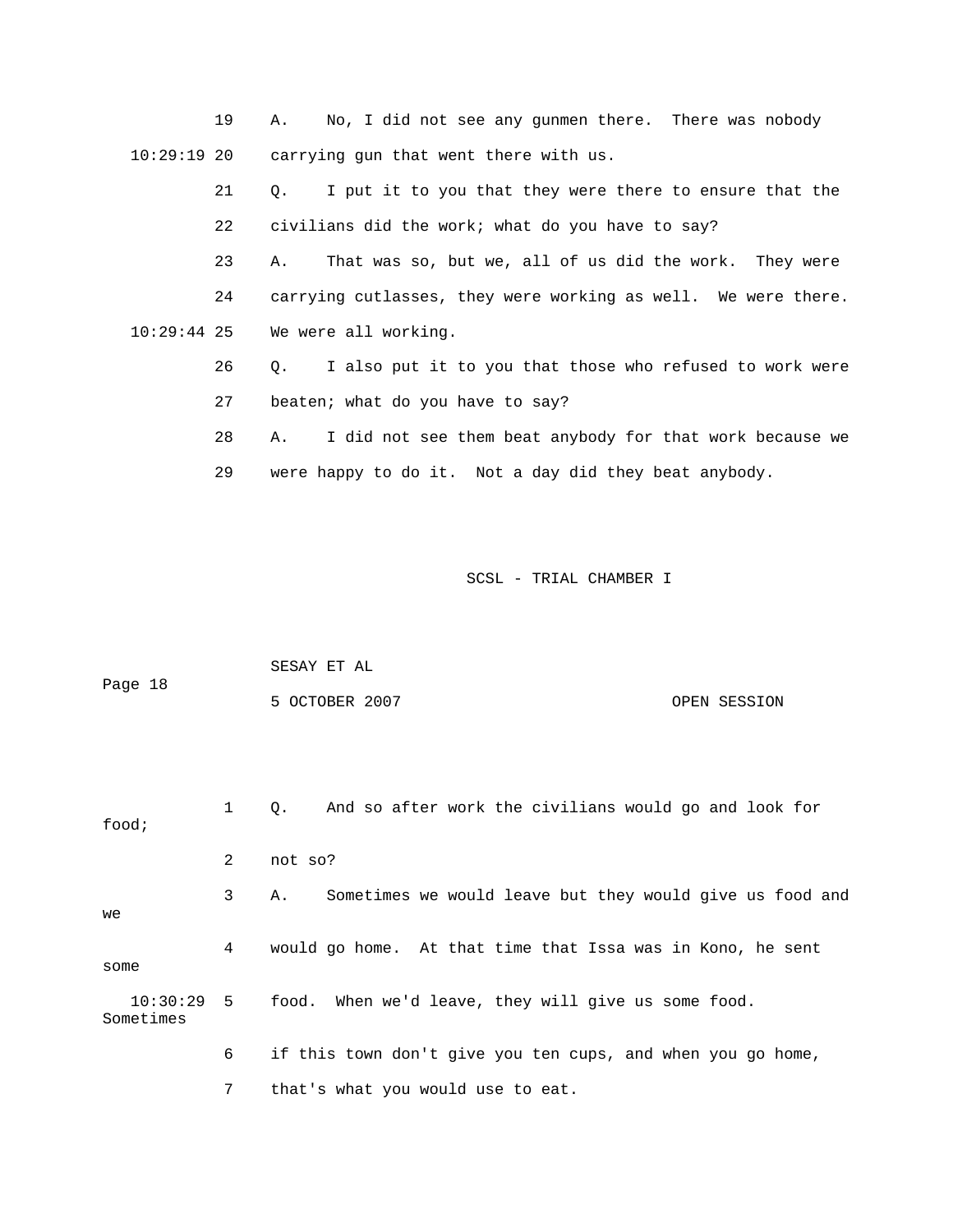| do                    | 8  | Q.       | And you said white people were bringing food to Giema;        |
|-----------------------|----|----------|---------------------------------------------------------------|
|                       | 9  |          | you remember?                                                 |
| $10:30:50$ 10         |    | Α.       | Yes.                                                          |
|                       | 11 | Q.       | So this is the food that you were getting, not so?            |
|                       | 12 | Α.       | Yes.                                                          |
| to                    | 13 | Q.       | Now we will move to Issa Sesay's farm. Issa Sesay used        |
|                       | 14 |          | visit the farm when the civilians were working there, not so? |
| $10:31:32$ 15         |    | Α.       | That community farm?                                          |
| farm.                 | 16 | $Q$ .    | No, I told you that we are now talking about Sesay's          |
|                       | 17 | Α.       | Oh, okay.                                                     |
| civilians             | 18 | Q.       | Is it right that he would visit the farm when the             |
|                       | 19 |          | were working on the farm?                                     |
| $10:31:57$ 20         |    | Α.       | Oh, he used to go there. Whatever we needed he would go       |
| and                   | 21 |          | there and distribute it to us. He would distribute it to us   |
|                       | 22 |          | after that he would return home.                              |
| work                  | 23 | Q.       | And you said it was the civilians' responsibility to          |
|                       | 24 |          | on Issa Sesay's farm; do you remember?                        |
| $10:32:21$ 25<br>farm |    | Α.       | We ourselves decided that we were going to cultivate a        |
| said                  | 26 | for him. | We ourselves said it. Issa, he wasn't the one who             |
|                       | 27 | it.      |                                                               |
|                       | 28 | Q.       | Did the freedom fighters also work on Issa Sesay's farm?      |
| for                   | 29 | Α.       | Some people, they used to go there, the soldiers, just        |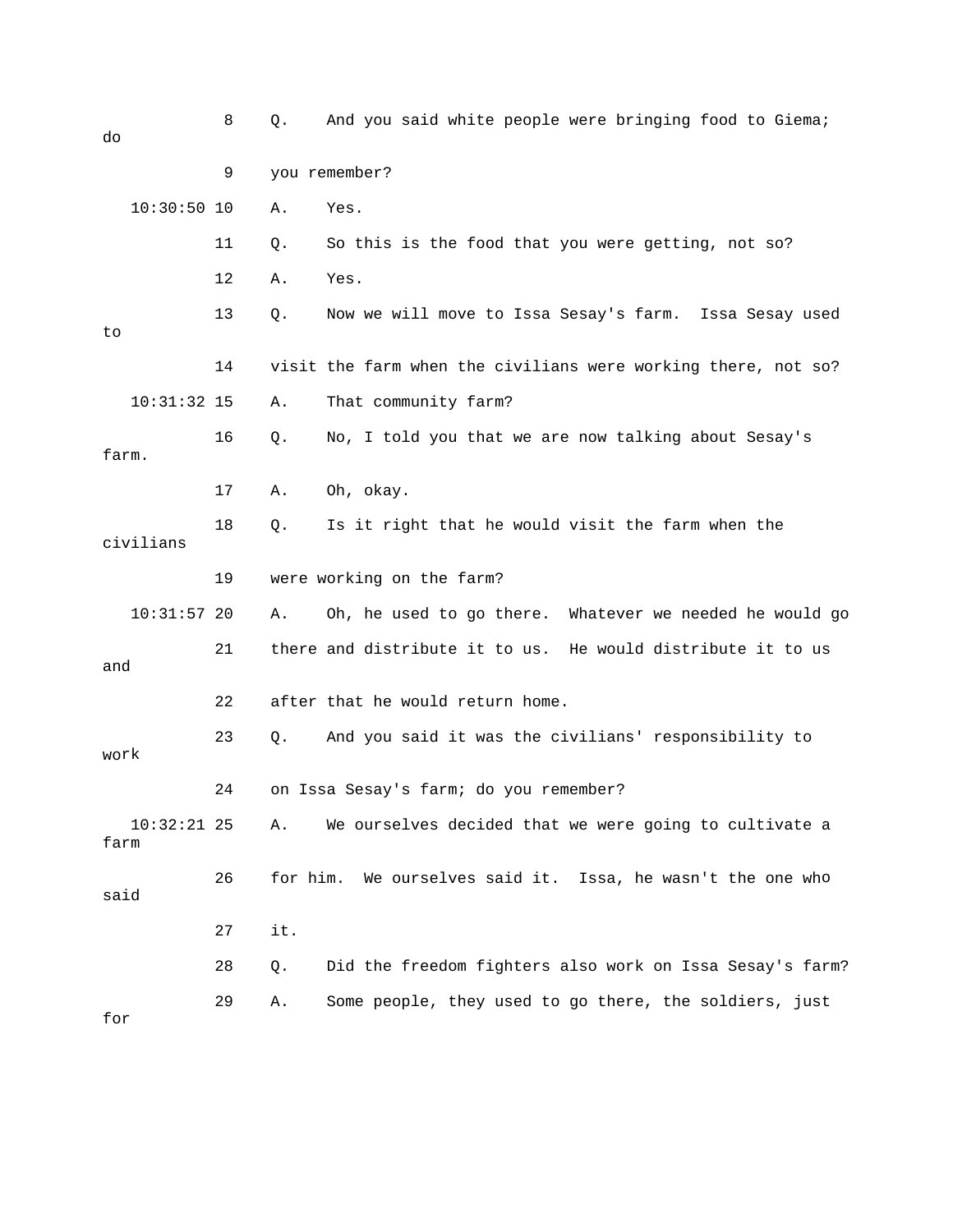| Page 19       |    | 5 OCTOBER 2007                                                   | OPEN SESSION |
|---------------|----|------------------------------------------------------------------|--------------|
|               |    |                                                                  |              |
|               | 1  | them to go and eat, for them to get fed.                         |              |
|               | 2  | Were some of them guarding his farm?<br>Q.                       |              |
| the           | 3  | No, it was the civilians' responsibility. It was not<br>Α.       |              |
| was           | 4  | responsibility of the soldiers. There was a person -- there      |              |
| 10:33:11      | 5  | There was one man who was in charge of that<br>an extra person.  |              |
|               | 6  | farm.                                                            |              |
|               | 7  | Was it that man who was guarding the farm, or it was the<br>Q.   |              |
|               | 8  | freedom fighters guarding the farm?                              |              |
|               | 9  | No soldier had any business with we the civilians.<br>Α.         | That         |
| $10:33:34$ 10 |    | man was a civilian.                                              |              |
| on            | 11 | Witness, I suggest to you that there were armed RUF men<br>Q.    |              |
|               | 12 | Issa Sesay's farm; what do you say about that?                   |              |
| because       | 13 | Well, even if it happened, I did not see it happen<br>Α.         |              |
| quns          | 14 | we were working there. But I did not see anybody carrying        |              |
| $10:34:01$ 15 |    | walking up and down. Or whilst people were working he was        |              |
|               | 16 | supervising them, no. I did not see it, never.                   |              |
|               | 17 | And they were forcing civilians to work on Issa Sesay's<br>$Q$ . |              |
|               | 18 | farm; what do you say about that?                                |              |
|               | 19 | No, nobody forced a civilia n. That work, there was no<br>Α.     |              |
| $10:34:25$ 20 |    | It was you who would decide to go there with joy.<br>force.      |              |

SESAY ET AL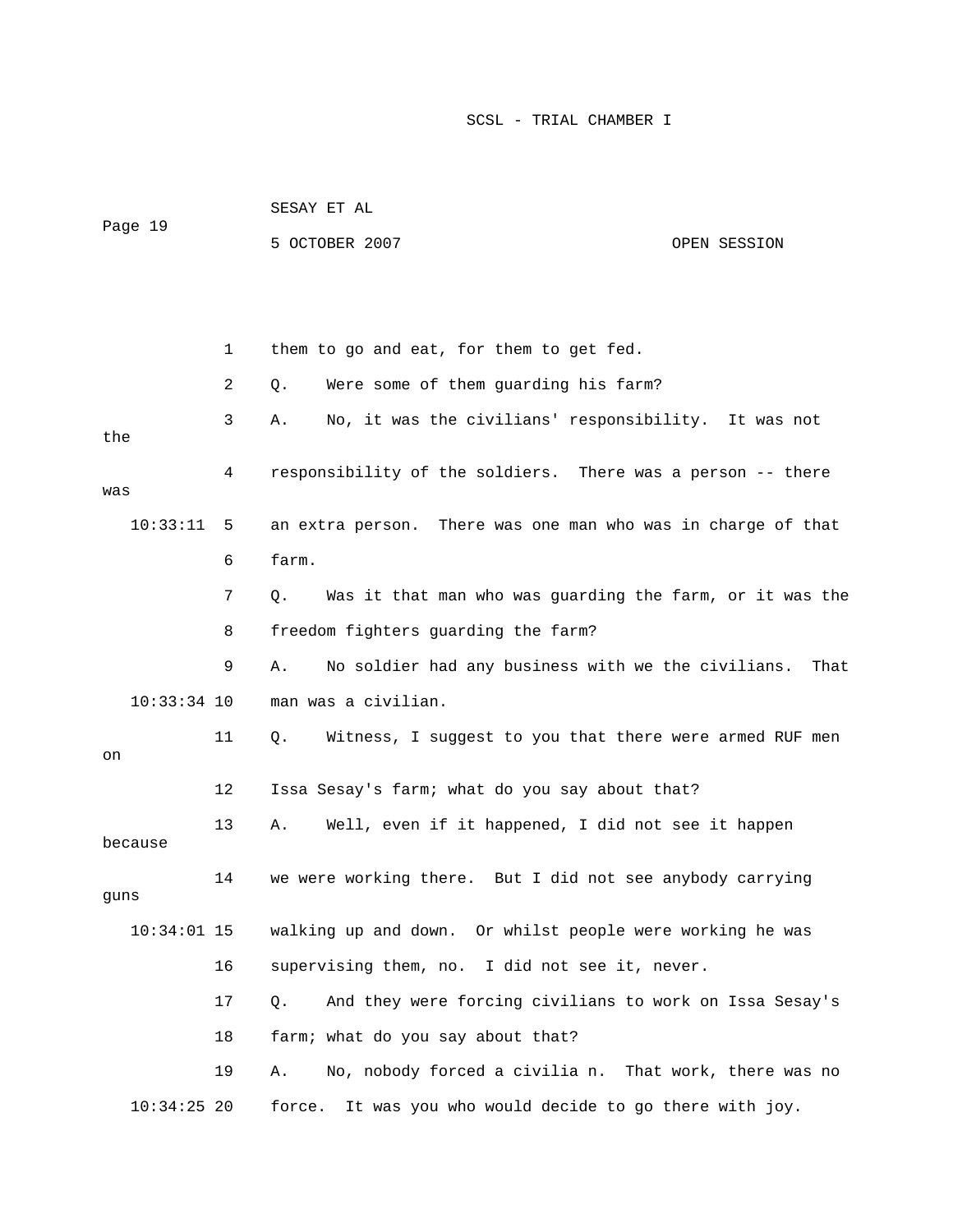|               | 21 | $\circ$ . | And you said you had a personal farm in Giema. Do you |
|---------------|----|-----------|-------------------------------------------------------|
|               | 22 | remember? |                                                       |
|               | 23 |           | MR JORDASH: Sorry to jump up. May Mr Sesay use the    |
|               | 24 |           | bathroom, please?                                     |
| $10:34:51$ 25 |    |           | PRESIDING JUDGE: Yes, he can.                         |
|               | 26 |           | MR JORDASH: Thank you.                                |
|               | 27 |           | MR WAGONA:                                            |
|               | 28 | О.        | You said you had a personal farm; do you remember?    |
|               | 29 | Α.        | Yes, I had my personal farm. I cultivated my personal |

 SESAY ET AL ge 20 5 OCTOBER 2007 CPEN SESSION Pa

|        | $\mathbf{1}$   | farm.                                                                 |
|--------|----------------|-----------------------------------------------------------------------|
|        | 2              | Did other civilians have personal farms?<br>Q.                        |
|        | 3              | Many, yes.<br>Α.                                                      |
| small1 | 4              | I suggest to you that this cultivation was on a very<br>Q.            |
|        |                | 10:35:42 5 scale; it could not provide sufficient food; do you agree? |
|        | 6              | Repeat it.<br>Α.                                                      |
| on     | 7 <sup>7</sup> | I suggest to you that this cultivation by civilians was<br>Q.         |
| you    | 8              | a very small scale; it could not provide sufficient food; do          |
|        | 9              | agree?                                                                |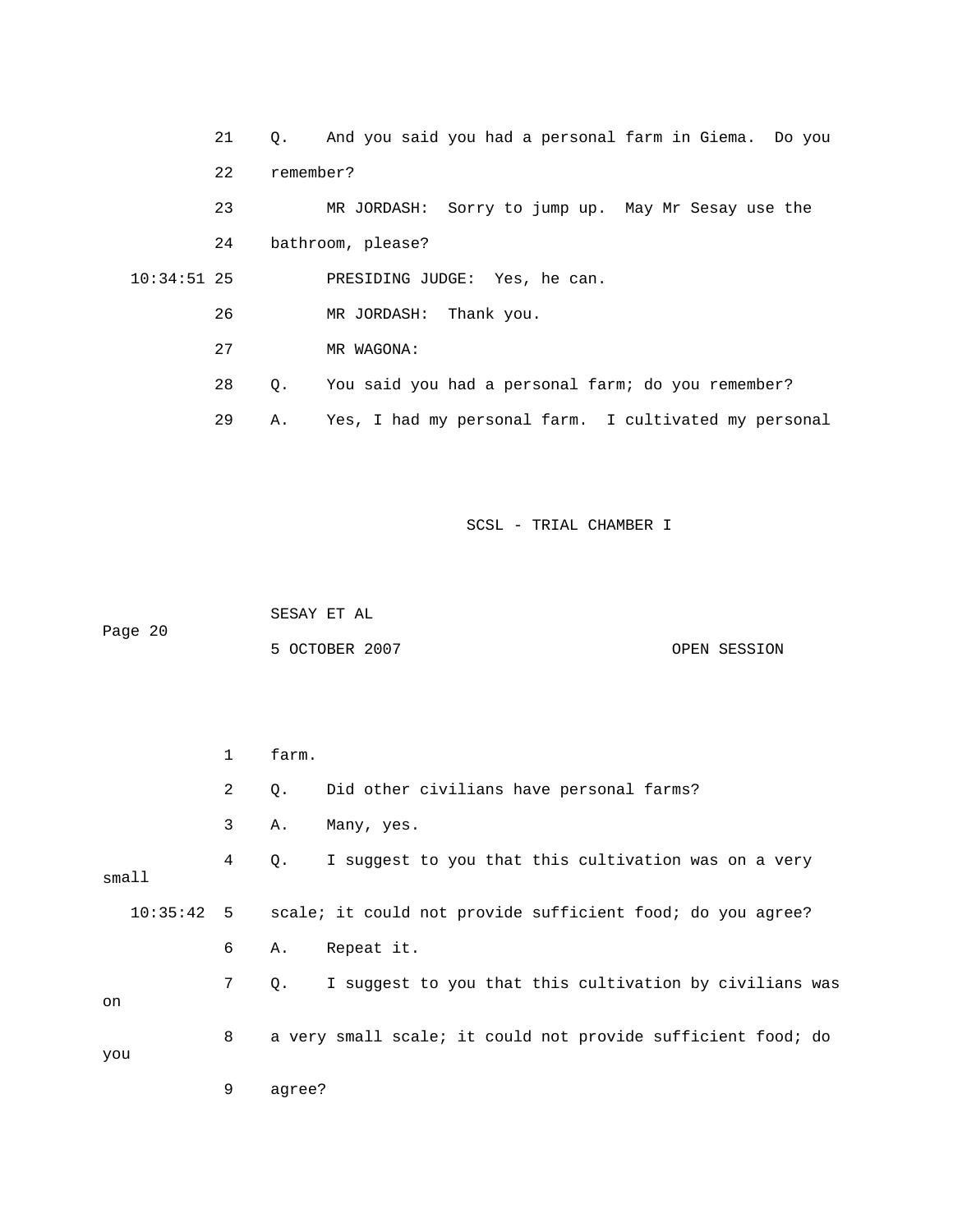| $10:36:11$ 10<br>farm. |    | No, we were cultivating the farm. I cultivated the<br>Α.       |
|------------------------|----|----------------------------------------------------------------|
|                        | 11 | There was three bushels in that year.                          |
|                        | 12 | Did you give some of the food to the freedom fighters?<br>Q.   |
| members,               | 13 | I, who did the work together with my family<br>Α.<br>No.       |
|                        | 14 | we eat that rice.                                              |
| $10:36:41$ 15          |    | Witness, I suggest to you that the freedom fighters came<br>Q. |
| you                    | 16 | for all the food from the civilians' private farms; what do    |
|                        | 17 | have to say?                                                   |
| happen                 | 18 | No, that did not happen for me to see. That did not<br>Α.      |
|                        | 19 | There was no harassment at that time.<br>to me.<br>Nobody was  |
| $10:37:07$ 20          |    | harassing the civilian.                                        |
|                        | 21 | The palm oil that was taken to the border, the freedom<br>Q.   |
|                        | 22 | fighters escorted the civilians to the border, not so?         |
|                        | 23 | Α.<br>Yes.                                                     |
|                        | 24 | And the civilians came back with commodities, not so?<br>Q.    |
| $10:38:03$ 25          |    | Repeat the question.<br>Α.                                     |
| And I                  | 26 | You have said that palm oil was taken to the border.<br>Q.     |
|                        | 27 | am now saying that the civilians would come back carrying      |
|                        | 28 | commodities, not so?                                           |
| if                     | 29 | Yes, we will take them to our homes. Only when you --<br>Α.    |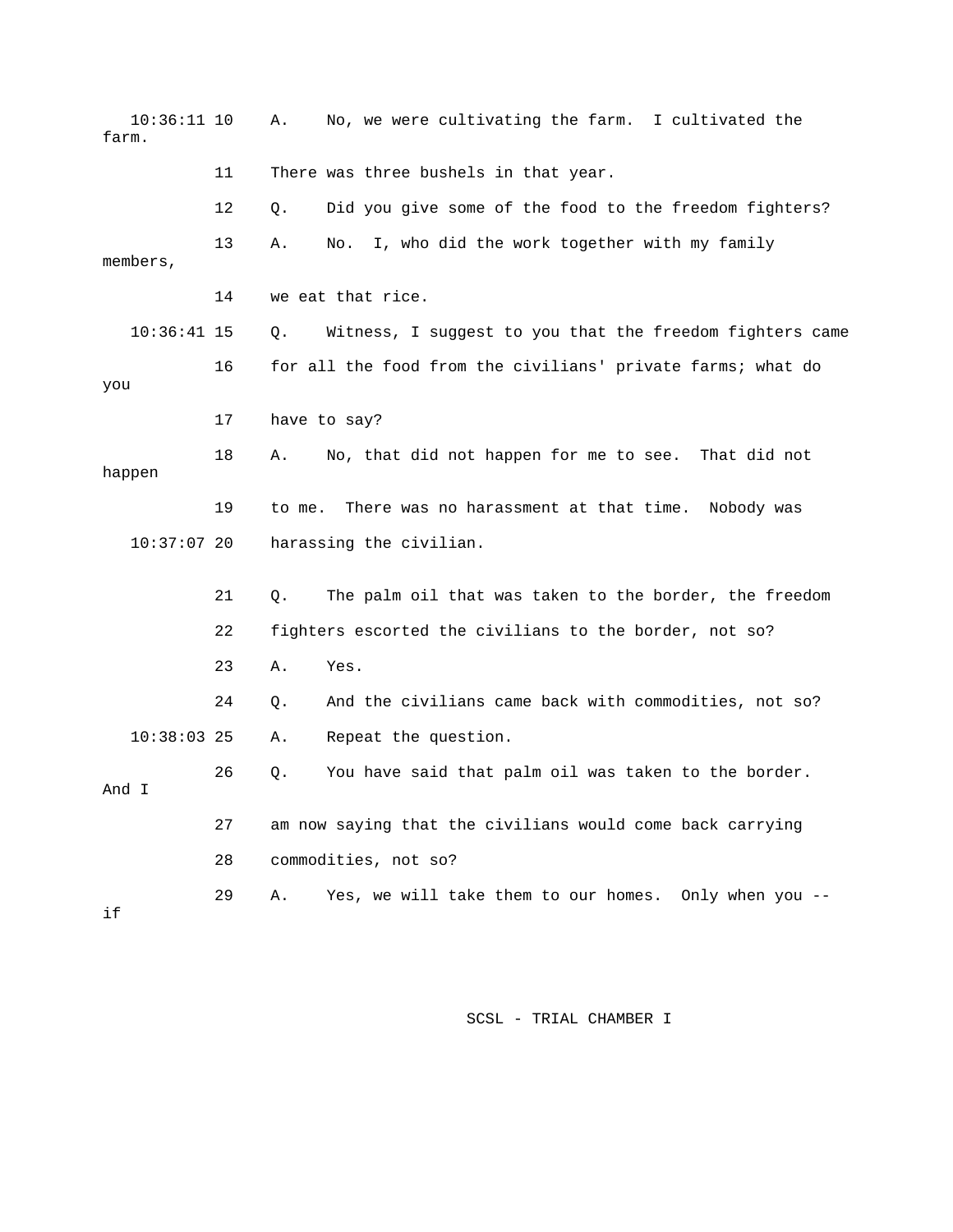## SESAY ET AL OPEN SESSION Page 21 5 OCTOBER 2007

 1 you took something along, if they bought it, what you get was 2 you. 3 Q. I suggest to you, witness, that what was obtained in 10:38:42 5 taken by the RUF; what do you have to say? 8 anything away from any civilian. He did not allow that at 9 Q. And I also suggest to you that this palm oil would have 10:39:18 10 been subscribed to the RUF by the civilians; what do you have 11 say about that? 12 A. We were not subscribing. When you have a state of your oil 13 palm and you processed it, you would keep it. And when the time 14 comes, you would take it there. 16 about was subscribed to the RUF; what do you have to say about 17 that? 18 A. I did not subscribe cocoa, not a day. 19 Q. You remember talking about RUF school? Yes. JUDGE BOUTET: Did the witness talk about RUF school? for 4 exchange for the palm oil was meant for the RUF and would be 6 A. My own, I did not give mine to RUF. We ate it ourselves. 7 And Issa did not accept -- did not allow any soldier to take all. to 10:39:39 15 Q. And I also suggest to you that the cocoa that you spoke 10:40:11 20 A. 21 Did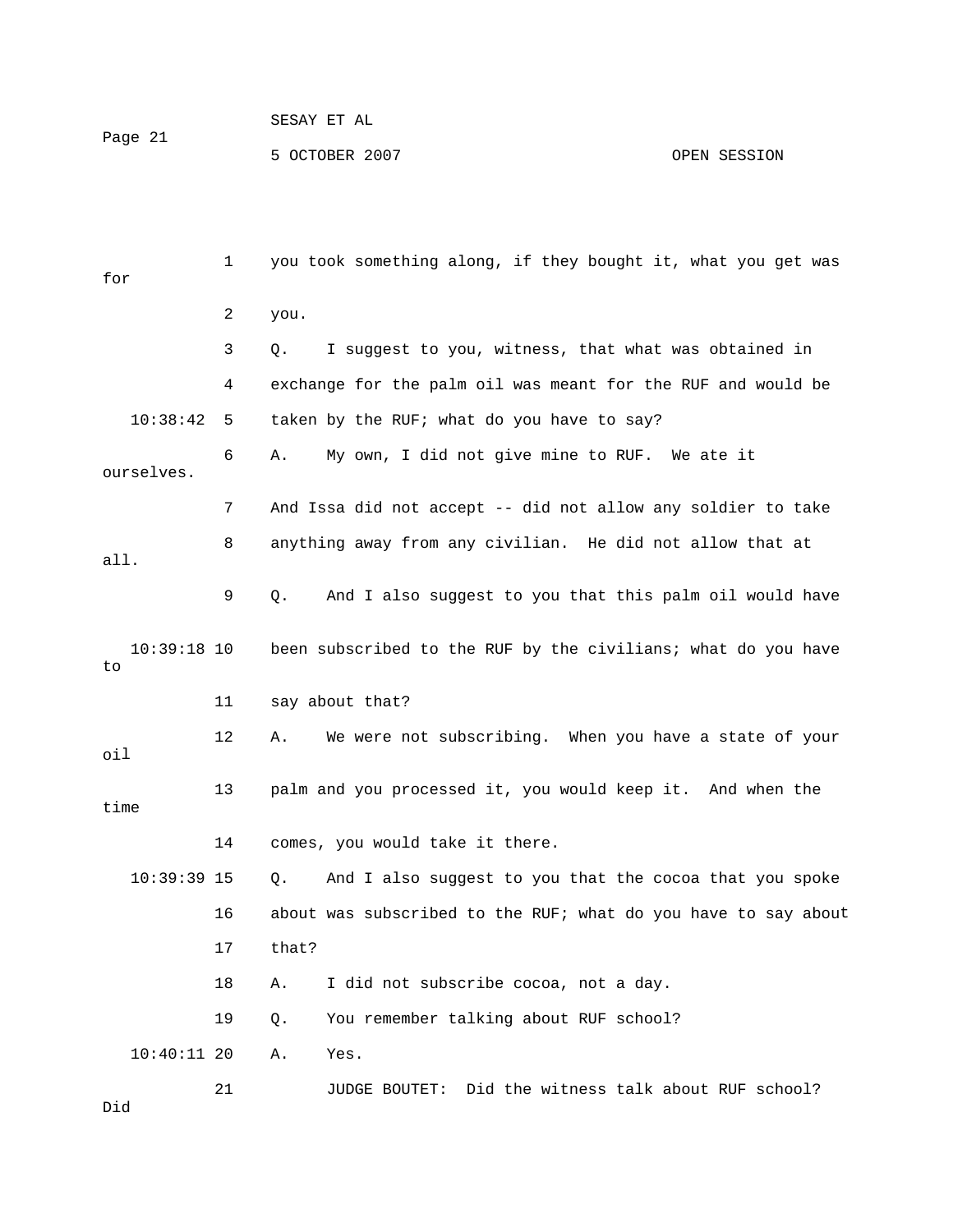|   |               | 22 | he use that?                                                   |
|---|---------------|----|----------------------------------------------------------------|
|   |               | 23 | MR WAGONA: Maybe not but --                                    |
|   | mind.         | 24 | JUDGE BOUTET: He did talk of schools, no doubt in my           |
|   | $10:40:22$ 25 |    | MR WAGONA: School, yes.                                        |
|   |               | 26 | JUDGE BOUTET: Schools and hospitals and so on. But             |
| I |               | 27 | whether or not he testified that these were RUF schools or $-$ |
|   |               | 28 | don't remember his evidence to be at all making reference or   |
|   |               | 29 | using the words "RUF" but maybe I am missing something.        |

 SESAY ET AL Page 22 OPEN SESSION 5 OCTOBER 2007

 1 MR WAGONA: Much obliged, Your Honour. I will avoid the 2 RUF -- 3 JUDGE BOUTET: As I said, I may be mistaken on this, but 4 it's my recollection, that. 10:40:47 5 MR WAGONA: I will stick with "school" only. Witness, the school you spoke about existed even before 7 and the freedom fighters came to Giema; do you agree? 8 A. Well, at that time the school was there, but when the 9 came, the school was closed. They left until we went, we  $6Q.$ you war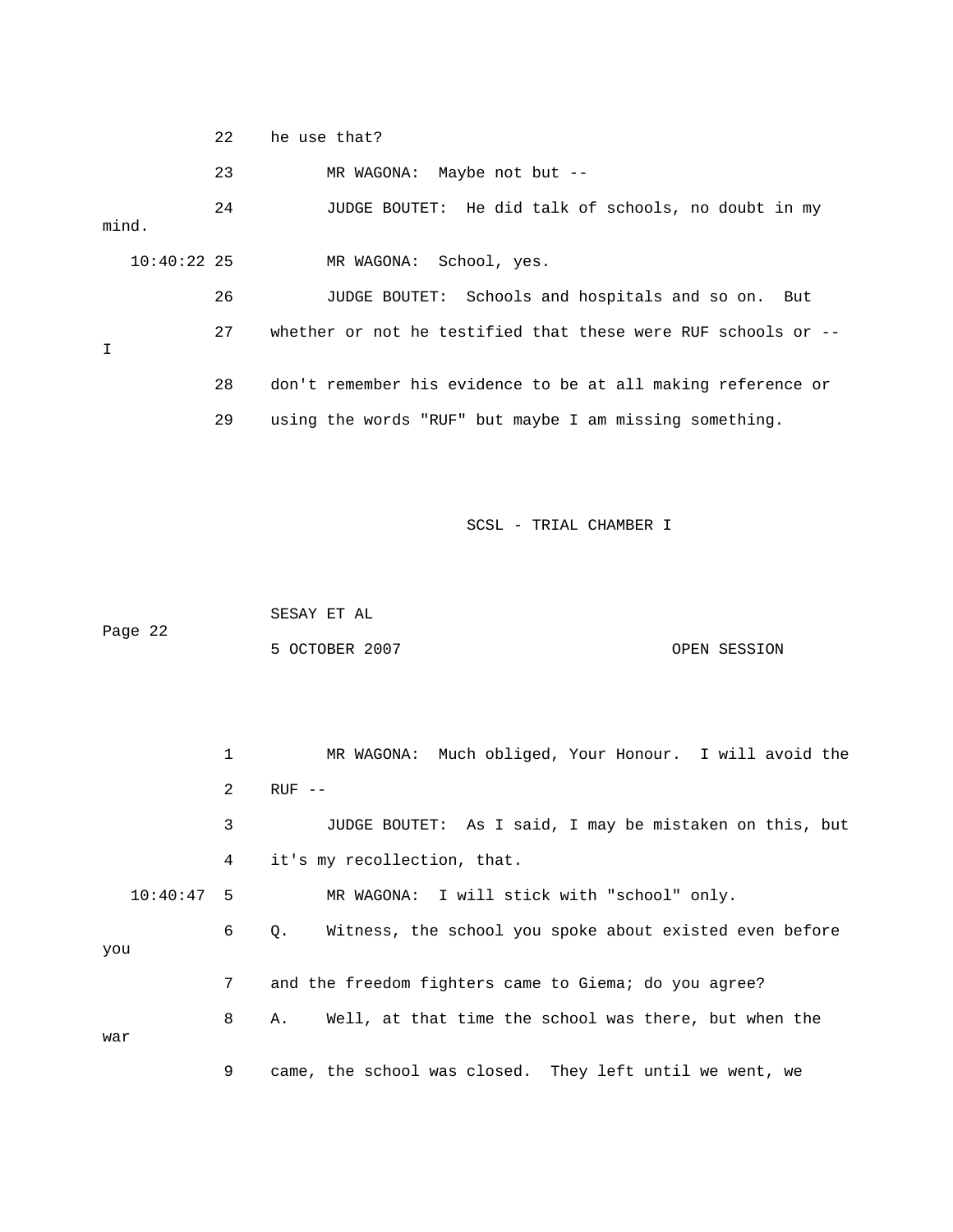10:41:21 10 returned. When we returned and we were there, that was the 11 the school reopened. 12 Q. And when it reopened, children of freedom fighters were 13 attending it, not so? 14 A. Oh, no, that school, well, Issa made a law that whoever 10:41:44 15 a child should send that child to that school, as long as he 16 was -- the child was grown up. Because there was -- in fact, 17 there was no school fees. put 10:41:59 20 the question again. 22 MR WAGONA: Much obliged. 23 Q. Witness, the question is: It is right, is it not, that 24 when the school reopened, then children of RUF, freedom fighters, 26 A. No. Whoever had a child went to that school, yes. 27 Civilians, soldiers, our children. They were all going to that 28 school when it was reopened. 29 PRESIDING JUDGE: Witness, answer the question directly. time had 18 PRESIDING JUDGE: That does not answer the question, 19 Mr Witness. Just listen to the questions properly. Can you 21 THE WITNESS: Okay. 10:42:14 25 were attending it, not so?

SCSL - TRIAL CHAMBER I

SESAY ET AL

Page 23

5 OCTOBER 2007 OPEN SESSION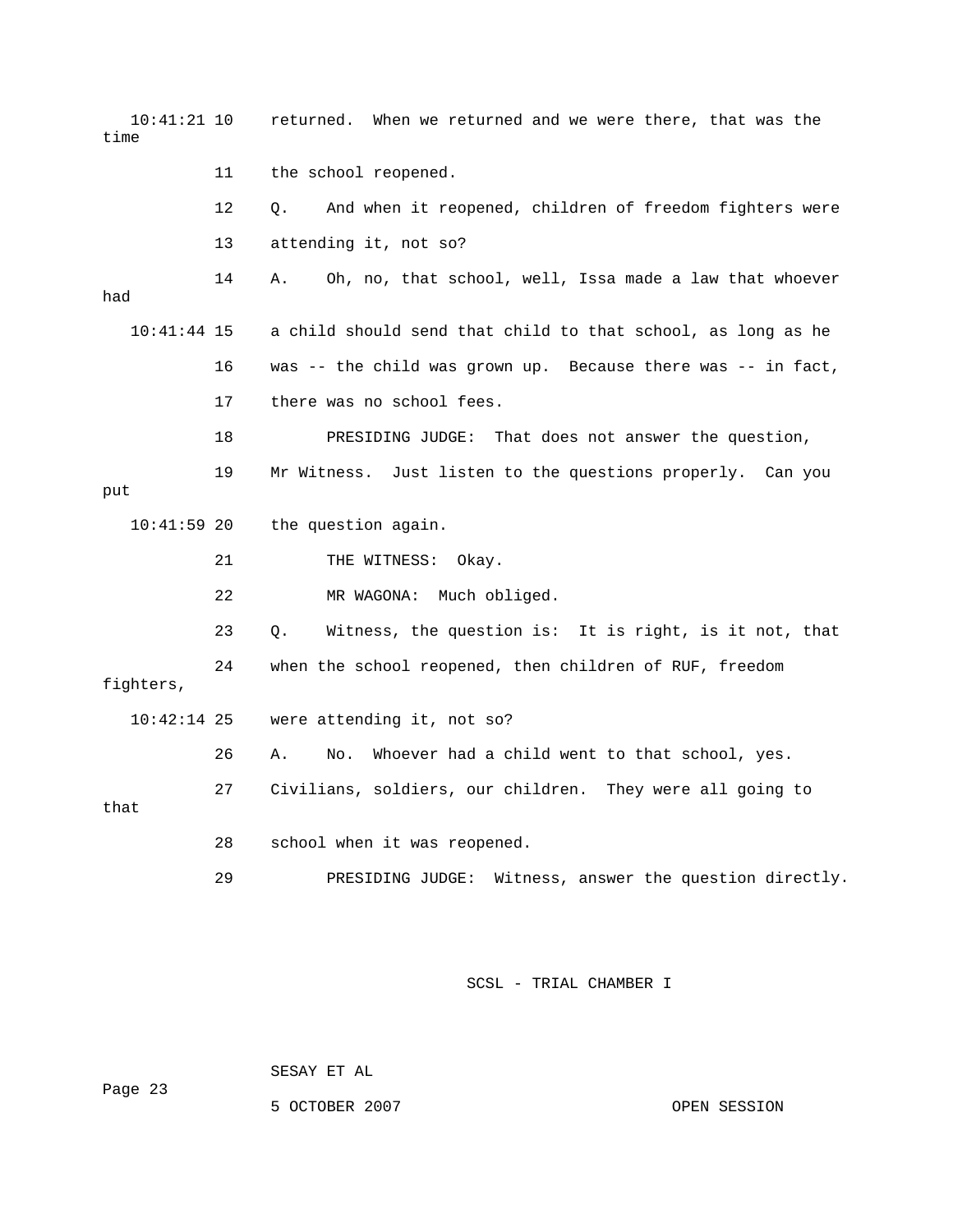1 The question is specific. It has been put to you. It is not 2 everybody. Did the soldiers, the children of the soldiers, did 4 THE WITNESS: Yes. MR WAGONA: DGE: And what you're saying is that in 8 PRESIDING JU 9 addition to, Mr Witness, what you're saying is that in addition 12 THE WITNESS: Yes. I, myself, my child was going there. 13 MR WAGONA: 14 Q. You also mentioned a hospital in Giema; do you remember? 16 Q. And wounded freedom fighters from the front line were being 17 taken to that hospital, not so? 18 A. They used to take them there. There was no 19 It was for everybody. If you were ill, you would go there. 10:44:00 20 PRESIDING JUDGE: Answer the question directly. Do you understand? Answer the question directly. 24 Q. Is it true that wounded freedom fighters from the front 3 they attend that school?  $10:42:48$  5 6 Q. Thank you. 7 A. Welcome. 10:43:10 10 to the children of the soldiers, all other children were allowed 11 to attend the school? 10:43:35 15 A. Yes. discrimination. 21 22 THE WITNESS: Repeat the question. 23 MR WAGONA: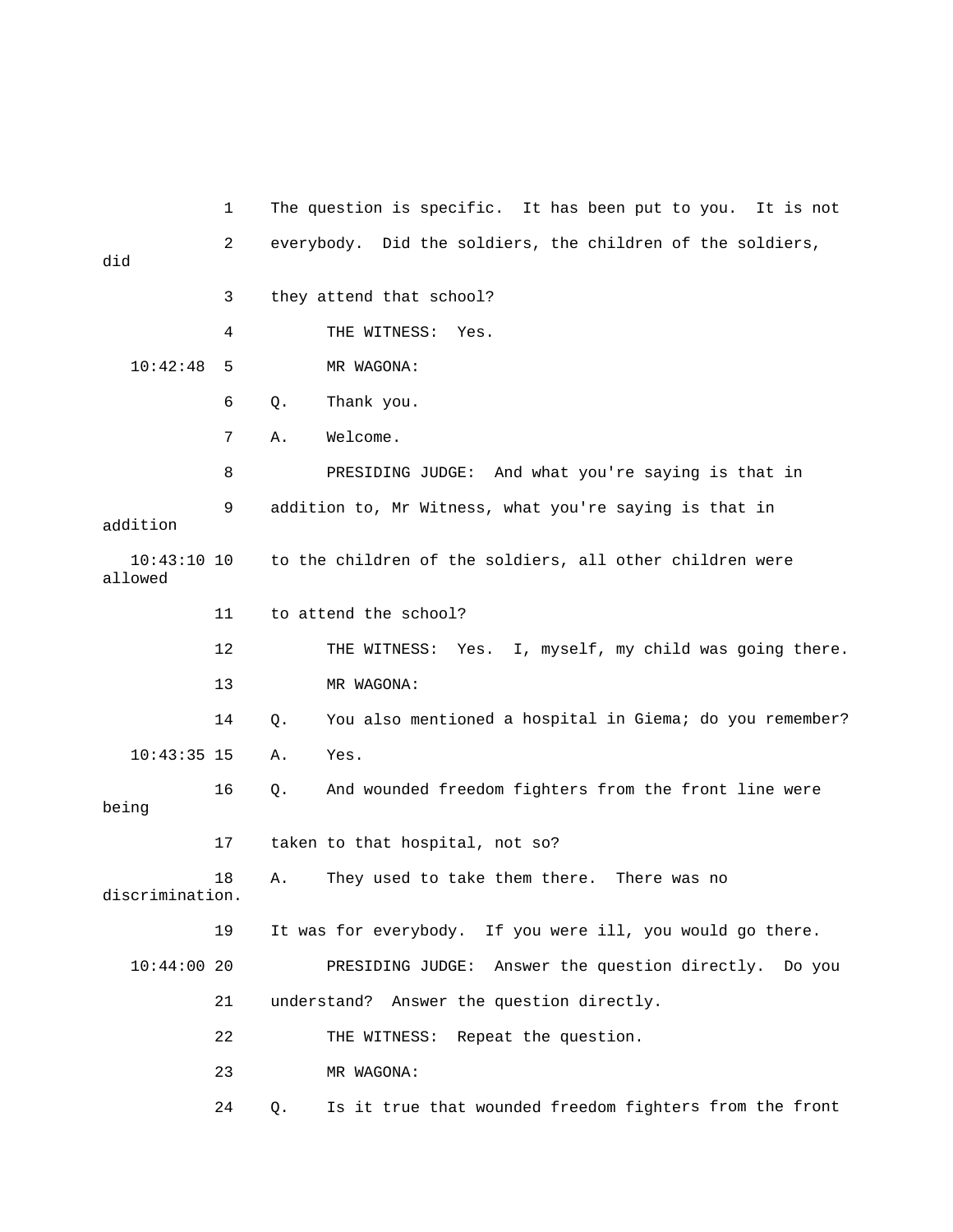10:44:19 25 line would be taken to that hospital?

26 A. Yes.

- 27 Q. Now, you spoke about --
- 28 PRESIDING JUDGE: And then what you're saying is these
- 29 wounded freedom fighters were taken there, but all of you were

## SCSL - TRIAL CHAMBER I

 SESAY ET AL 5 OCTOBER 2007 CPEN SESSION Page 24

|                       | $\mathbf 1$ |       | treated in that hospital?                                  |
|-----------------------|-------------|-------|------------------------------------------------------------|
|                       | 2           |       | THE WITNESS:<br>Yes.                                       |
|                       | 3           |       | MR WAGONA:                                                 |
| do                    | 4           | Q.    | Now, you spoke about people who were killed in Kailahun;   |
| $10:45:08$ 5          |             |       | you remember?                                              |
|                       | 6           | Α.    | Yes.                                                       |
| you?                  | 7           | $Q$ . | And you heard that those people were civilians, didn't     |
|                       | 8           | Α.    | $Mm$ .                                                     |
|                       | 9           | Q.    | What do you mean by that?                                  |
| $10:45:34$ 10<br>that |             |       | PRESIDING JUDGE: "Mm" means what, Mr Interpreter?<br>Is    |
|                       | 11          |       | a translation?                                             |
| is                    | 12          |       | Your Honours, it is ambiguous.<br>THE INTERPRETER:<br>That |
|                       | 13          |       | why I gave it as $-$ -                                     |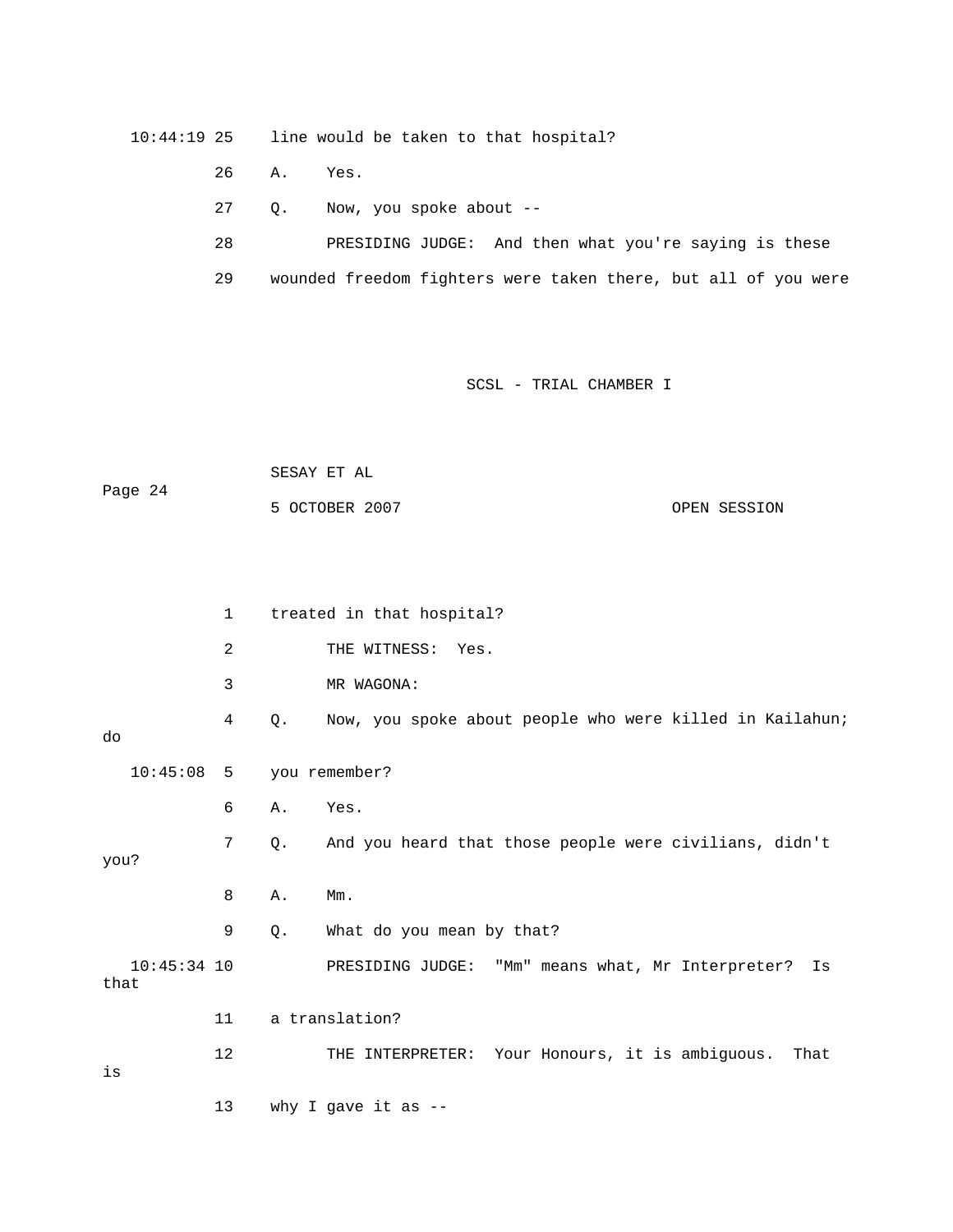| I             | 14 | PRESIDING JUDGE: Your will have to seek clarification.         |
|---------------|----|----------------------------------------------------------------|
| $10:45:44$ 15 |    | know within our context in this country we have "mm" and "mmm" |
|               | 16 | and things like that. You never know whether the meaning is    |
|               | 17 | "yes" or "no."                                                 |
|               | 18 | MR WAGONA:                                                     |
| or            | 19 | Witness, do you mean "yes" or "no"? Do you mean "yes"<br>Q.    |
| $10:46:03$ 20 |    | "no"?                                                          |
| said.         | 21 | Those people, they were not civilians, from what they<br>Α.    |
|               | 22 | Q.<br>You were not present when they were killed, were you?    |
|               | 23 | I was not there. At the time I was not there.<br>Α.            |
|               | 24 | Did you hear --<br>Q.                                          |
| $10:46:42$ 25 |    | Yes.<br>Α.                                                     |
| were          | 26 | -- did you hear that at the time -- by the time they<br>Q.     |
|               | 27 | killed, Johnny Paul Koroma had come to Kailahun; did you hear  |
|               | 28 | that, Mr Witness?                                              |
|               | 29 | Repeat the question, the question that you asked.<br>Α.        |

| Page 25 | SESAY ET AL    |              |
|---------|----------------|--------------|
|         | 5 OCTOBER 2007 | OPEN SESSION |

1 Q. The question is: Did you hear that by the time those 2 people were killed, Johnny Paul Koroma had come to Kailahun?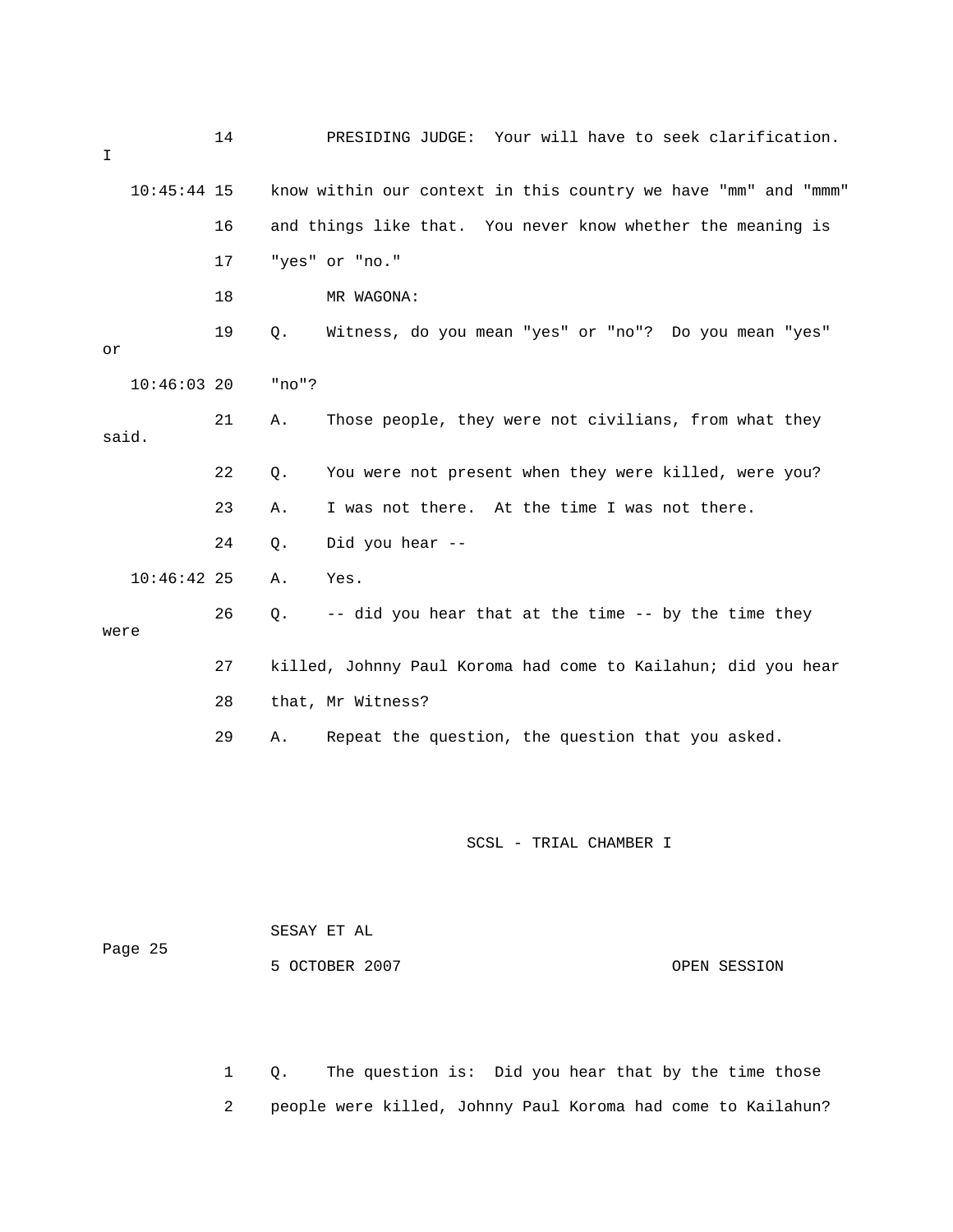|                      | 3  | Oh, no. He was not around that part.<br>Α.                        |  |
|----------------------|----|-------------------------------------------------------------------|--|
|                      | 4  | Now, you said that in Pendembu you had no food and Sesay<br>Q.    |  |
| 10:48:09             | 5  | gave you food; remember that?                                     |  |
|                      | 6  | Yes.<br>Α.                                                        |  |
| lived                | 7  | Q.<br>And you also said that, in Giema, you, the civilians,       |  |
|                      | 8  | with him and they fed you; remember that?                         |  |
|                      | 9  | Α.<br>Yes.                                                        |  |
| $10:48:36$ 10<br>so? |    | So you were one of the civilians living with him, not<br>Q.       |  |
|                      | 11 | Α.<br>Yes.                                                        |  |
|                      | 12 | And you also said Issa Sesay is the one who took you to<br>Q.     |  |
|                      | 13 | Kono; you remember?                                               |  |
|                      | 14 | I explained about that a little yesterday. I met him on<br>Α.     |  |
| $10:49:03$ 15        |    | the way going; when I was going to Kono.                          |  |
|                      | 16 | Yes, that is correct, and then you said he really showed<br>$Q$ . |  |
|                      | 17 | you that he knew you; remember?                                   |  |
|                      | 18 | Yes.<br>Α.                                                        |  |
|                      | 19 | How did he show you that he knew you?<br>Q.                       |  |
| $10:49:24$ 20        |    | When we left Kailahun on our way to Kono to my child, we<br>Α.    |  |
| that                 | 21 | met him in one village.<br>He had come from Kono to visit in      |  |
|                      | 22 | village with a vehicle. That was where we met him.                |  |
|                      | 23 | And so you went and lived with him in Kono?<br>Q.                 |  |
| off                  | 24 | No, I went to my child. We just went and he dropped me<br>Α.      |  |
| $10:49:51$ 25<br>and |    | and I said, "Goodbye," and I told him I was going to my child     |  |
|                      | 26 | he agreed and I went.                                             |  |
| that                 | 27 | And, witness, I suggest to you it's for these reasons<br>Q.       |  |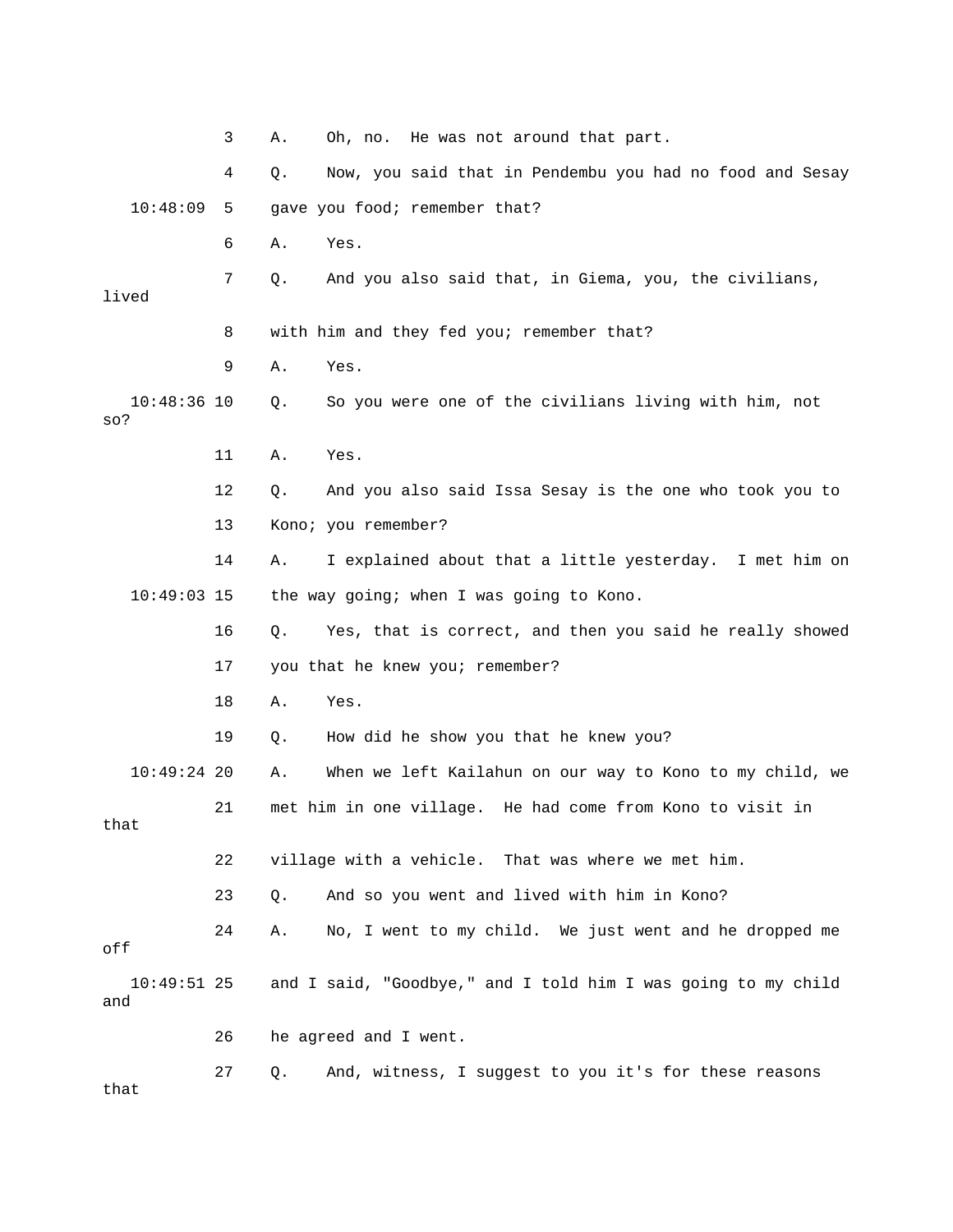28 you have come to testify for him; not so?

29 A. Yes.

SCSL - TRIAL CHAMBER I

|         | SESAY ET AL    |              |
|---------|----------------|--------------|
| Page 26 |                |              |
|         | 5 OCTOBER 2007 | OPEN SESSION |

 2 PRESIDING JUDGE: Any re-examination? 3 MR JORDASH: Just if I may on the last question, which was 4 ambiguous to me, and the answer was ambiguous. 10:50:41 5 RE-EXAMINED BY MR JORDASH: 6 Q. The man who has just asked you questions, Mr Witness, said 7 to you -- 8 BRESIDING JUDGE: Mr Jordash, you said there was 9 You want to re-examine and you said there was an ambiguity the last question. 11 MR JORDASH: Well, I -- the Prosecution suggested to the 12 witness that these are the reasons you've come to give evidence 13 and I, for myself, did not understand what reasons my learned 14 friend was referring to, and therefore I didn't understand and 10:52:11 15 perhaps the witness didn't understand, what he was agreeing . to 1 MR WAGONA: That's all, Your Honours. ambiguity. with 10:51:51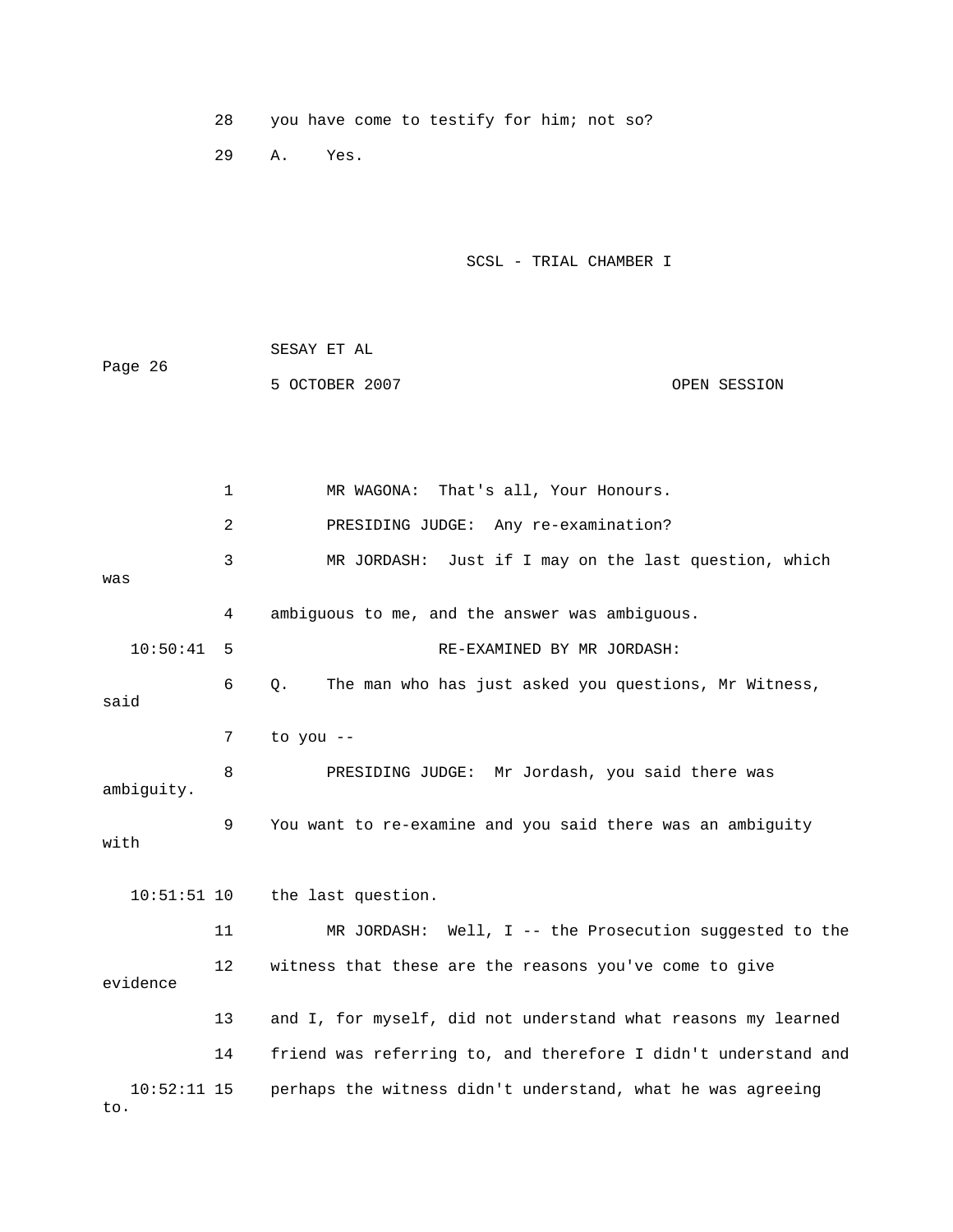16 Perhaps it could be dealt with by the Prosecution. 17 PRESIDING JUDGE: Can you remove his earphones, please? 18 Yes. Yes. You said that was ambiguity. 19 MR JORDASH: Perhaps the Prosecution can explain and then 21 PRESIDING JUDGE: You see, what happened was this: 22 was a trend, you know, of questioning. The witness was asked, 23 "You said that, in Giema, civilians lived with Sesay," or he 24 started with Pendembu, in Pendembu he had no food. "Sesay gave m. 26 Giema, in Giema as civilians lived with Sesay and he fed the 27 He said, "Yes," and he asked him, "You were one of those 28 civilians who lived with him?" He said, "Yes." Then he 10:52:43 20 this may sort it out for my purposes. There 10:53:16 25 you food and fed you." He said, "Yes," and he brought him to I 29 continued and said, "He took you to Kono?" And the man said,

SCSL - TRIAL CHAMBER I

|         | SESAY ET AL    |              |
|---------|----------------|--------------|
| Page 27 |                |              |
|         | 5 OCTOBER 2007 | OPEN SESSION |

1 "No, he did not take me to Kono. We met ourselves on the way, 2 and so when he dropped me off, I went to see my child and that 3 was it." And then the question, you know, came up and he said,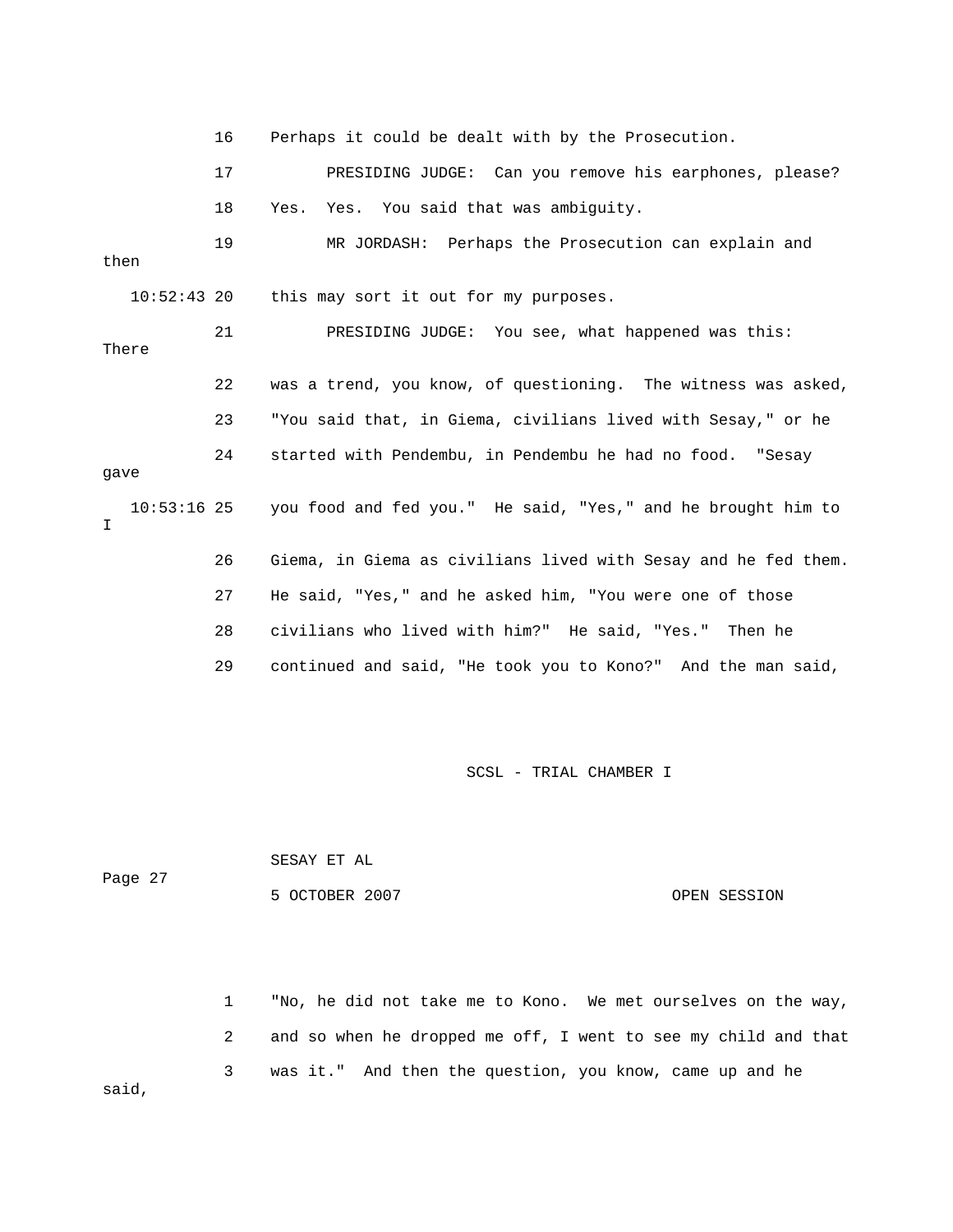4 "Your Honour," [indiscernible] by saying, "This is why you 10:54:03 5 come to give evidence in his favour." And the witness said, 6 "Yes." What is the ambiguity? 7 MR JORDASH: The ambiguity is -- 9 MR JORDASH: Perfect recollection, as far as I can tell. 11 MR JORDASH: The ambiguity is this: I suspect if one 12 everyone in this room why this witness has come to give 14 come to slightly different answers. Has this witness come to 10:54:40 15 give evidence because he lived with Mr Sesay in Giema in his 18 the way to Kono? Has he come to give evidence because Mr 10:55:00 20 Mr Sesay helped him in Pendembu? 21 When that transcript is looked at in due course, it is 23 submission. It can be clarified by a short sequence of 24 as to why this witness came to give evidence in relation to -- 10:55:26 25 sorry, on behalf of the Defence. 26 The Your Honours feel as though the answer is clear, then have 8 PRESIDING JUDGE: Am I right in my narration? 10:54:18 10 PRESIDING JUDGE: Right. asked evidence, 13 from that narration of the evidence and his answer, we would all 16 house, or because he lived with him as part of a community in 17 Giema? Has he come to give evidence because he met Mr Sesay on Sesay 19 assisted him in Kono? Has he come to give evidence because an 22 answer which is open to far too much interpretation, in my questions I 27 am not going to press the point. I don't think my learned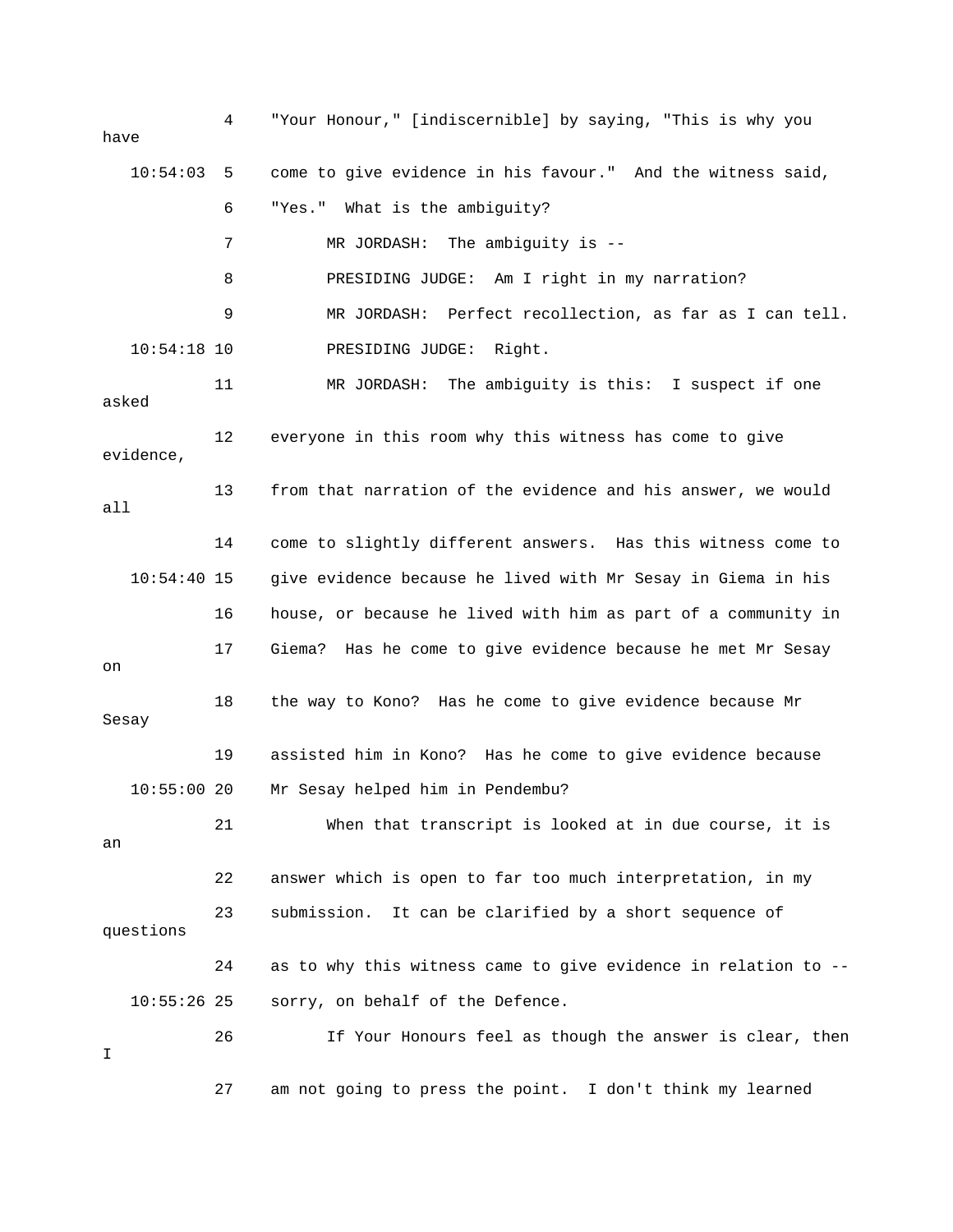| was |  | friend's question was very clear. I think my learned friend |  |  |  |  |  |  |
|-----|--|-------------------------------------------------------------|--|--|--|--|--|--|
|     |  | trying to suggest, "Well, you were one of the few civilians |  |  |  |  |  |  |

| Page 28 | SESAY ET AL    |              |
|---------|----------------|--------------|
|         | 5 OCTOBER 2007 | OPEN SESSION |

p 1 Mr Sesay helped. Somehow you had an intimate relationshi with 2 Mr Sesay above and beyond the other civilians." And I'm sure 3 that's the way the Prosecution will seek to interpret it in 4 course, but -- 10:55:55 5 PRESIDING JUDGE: And you are seeking to interpret it 7 MR JORDASH: And yet we could have a much better 8 which is for the witness to tell us why. 9 PRESIDING JUDGE: I think if that was the purpose of the 10:56:15 10 re-examination, like you've suggested yourself, maybe we might 14 MR JORDASH: Your Honour, yes. r Fo due 6 otherwise. solution, 11 just let the matter rest there. 12 MR JORDASH: I'll leave it. It may at some point -- 13 PRESIDING JUDGE: See how it goes. 10:56:27 15 PRESIDING JUDGE: You've made your point. Thank you.

16 the records, at least you've made your point. Okay.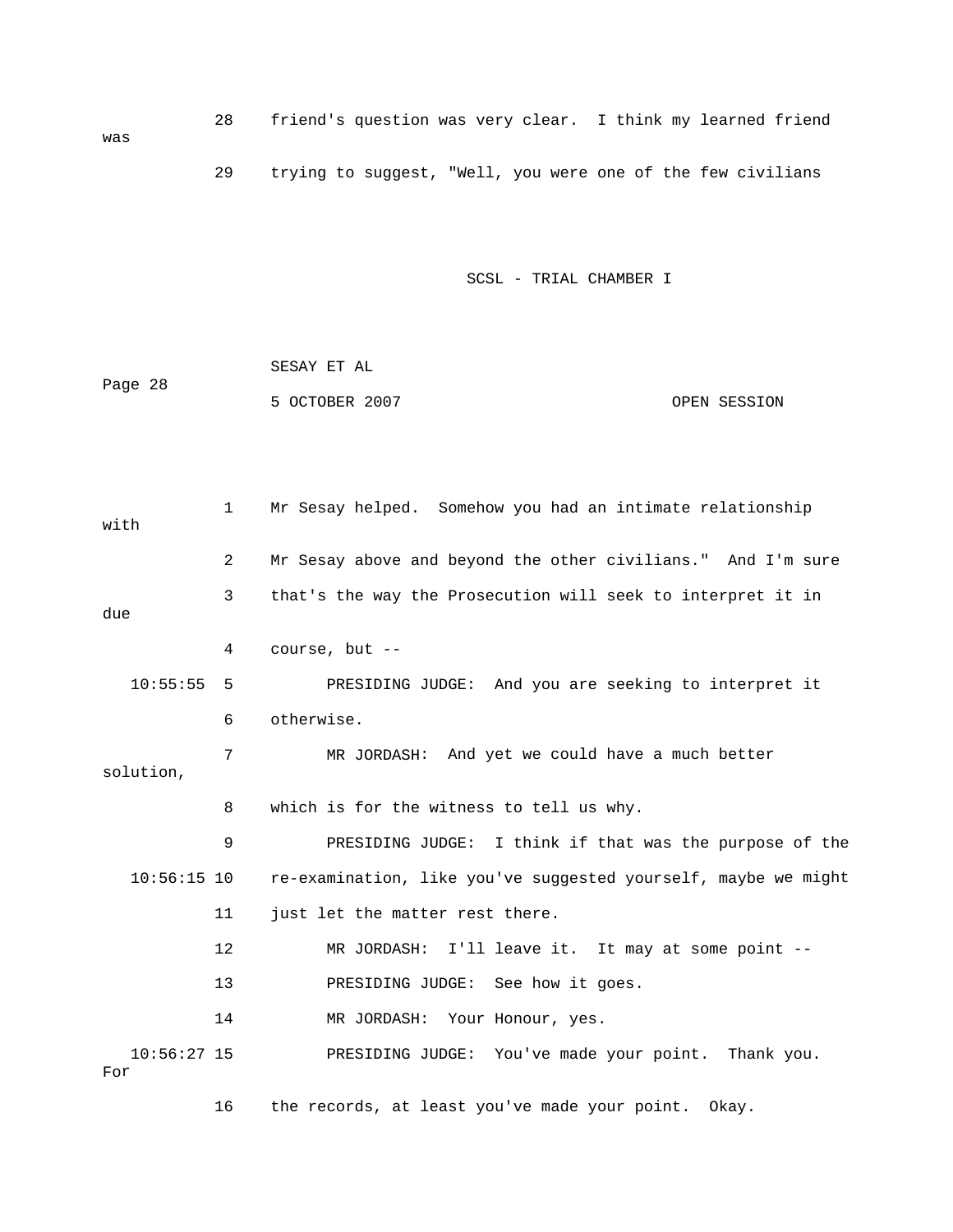|        |               | 17 | MR JORDASH: I've got nothing, Your Honour.                    |
|--------|---------------|----|---------------------------------------------------------------|
|        |               | 18 | PRESIDING JUDGE: Okay. Thank you.                             |
|        |               | 19 | Well, Mr Witness, we thank you for coming. We thank you       |
|        | $10:56:59$ 20 |    | for coming and we wish you a safe trip back. I hope you are   |
| Wе     |               | 21 | still in your two professions of farming and the other one.   |
| assist |               | 22 | wish you a safe journey back and thank you for coming to      |
| They   |               | 23 | us. You are now discharged by the Court and you may leave.    |
|        |               | 24 | will come and assist you. Okay?                               |
|        | $10:57:37$ 25 |    | THE WITNESS: Okay. Thank you, too.                            |
|        |               | 26 | [The witness withdrew]                                        |
|        |               | 27 | PRESIDING JUDGE: Yes, Mr Jordash?                             |
| call   |               | 28 | MR JORDASH: Two things, Your Honour. Firstly, can I           |
|        |               | 29 | our sixth witness, DIS-080. The second is I'd like, if I may, |

 SESAY ET AL 5 OCTOBER 2007 CPEN SESSION Page 29

 2 minutes, please. The witness has a particular position now which 3 is relevant to some of the suggestions which have been put to 1 apply to go into a closed session for the first ten or 15

4 witnesses by the Prosecution and may provide a useful insight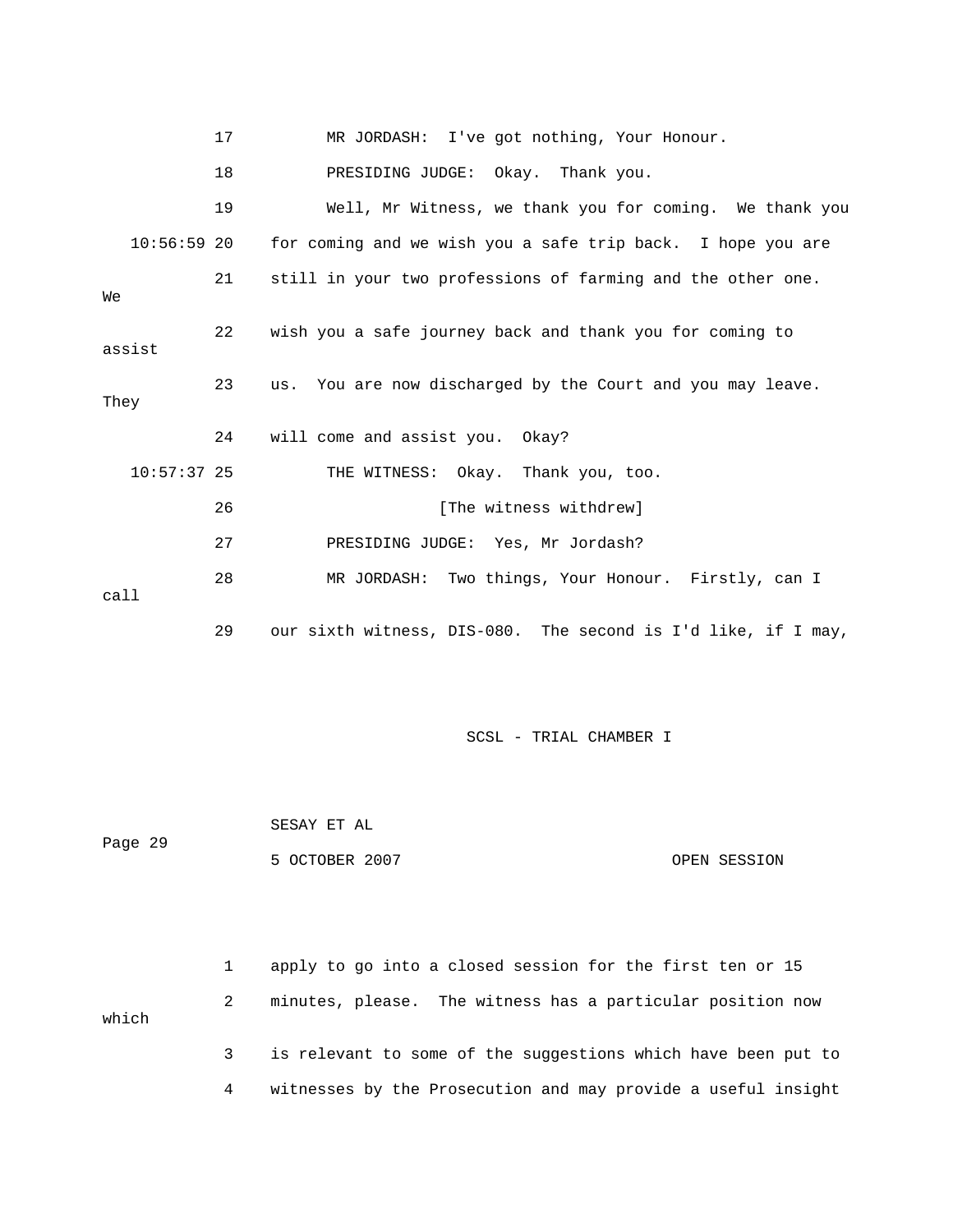10:59:39 5 into the correctness or otherwise of those suggestions. 6 PRESIDING JUDGE: Just wait. You make application in 8 MR JORDASH: Certainly. 9 PRESIDING JUDGE: -- when we resume. Let the witness  $10:59:54$  10 in first, and we will follow up with  $--$ 11 MR JORDASH: Well, Your Honour, Your Honour might want 12 do it in the absence of the witness because I wouldn't want there 13 to be a suggestion later that my application and why I want to 14 deal with his role now tipped off the witness in any way. for 17 us to go into a closed session, so that the application is so 11:01:00 20 [The witness entered court] 22 him out for now. Take him out for now and bring him in when we call you. 24 PRESIDING JUDGE: Court Management will advise us, will 26 already. 27 [At this point in the proceedings, a portion of the 7 closed session - come to 11:00:11 15 PRESIDING JUDGE: All right, fair enough. Okay. Can you 16 please -- can the Court Management take the necessary steps 18 made. And Mr Jordash, this will be the sixth witness? 19 MR JORDASH: The sixth witness, yes. 21 PRESIDING JUDGE: Now, excuse me. Witness protection, take 23 [The witness stood down] 11:01:55 25 advise the Chamber when we are entirely in a closed session 2 28 transcript, pages 30 to 58, was extracted and sealed under 29 separate cover, as the proceeding was heard in a closed session]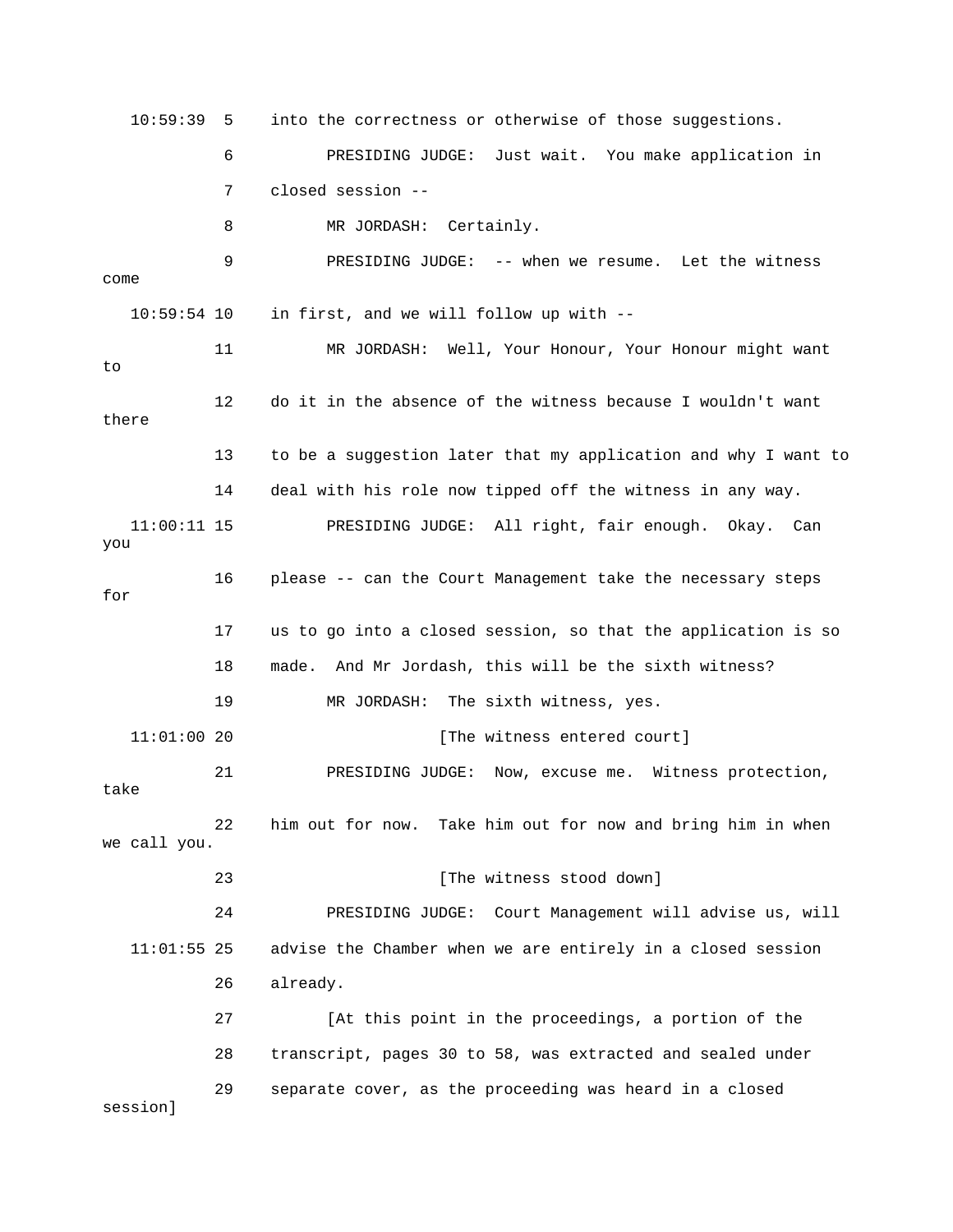| Page 59 | SESAY ET AL    |              |
|---------|----------------|--------------|
|         | 5 OCTOBER 2007 | OPEN SESSION |

|                             | $\mathbf{1}$ | [Open Session]                                                |
|-----------------------------|--------------|---------------------------------------------------------------|
| the                         | 2            | PRESIDING JUDGE: Yes, on the closed session, this is          |
|                             | 3            | ruling of the Court. Now that we are in open session, we are  |
| Court                       | 4            | resuming in a public session, and this is the ruling of the   |
| 12:49:05                    | 5            | in respect of application by learned counsel for the first    |
|                             | 6            | accused, Mr Jordash.                                          |
|                             | 7            | Consistent with the general requirements that criminal        |
| 78                          | 8            | proceedings that are considered in public as enjoined by Rule |
| taking                      | 9            | of the Rules of Procedure and Evidence of this Court, and     |
| $12:49:24$ 10<br>but        |              | into consideration Article 17.2 of the Statute of the Court,  |
| Rules                       | 11           | exceptionally as authorised by Rule $79(A)(ii)$ of the said   |
|                             | 12           | and the need to protect witnesses as provided for in Rule 75, |
| accused                     | 13           | this Chamber, on the application of counsel for the first     |
| be                          | 14           | for a certain portion of the testimony of witness DIS-080 to  |
| $12:49:54$ 15<br>procedure, |              | heard in closed session did, by way of an exceptional         |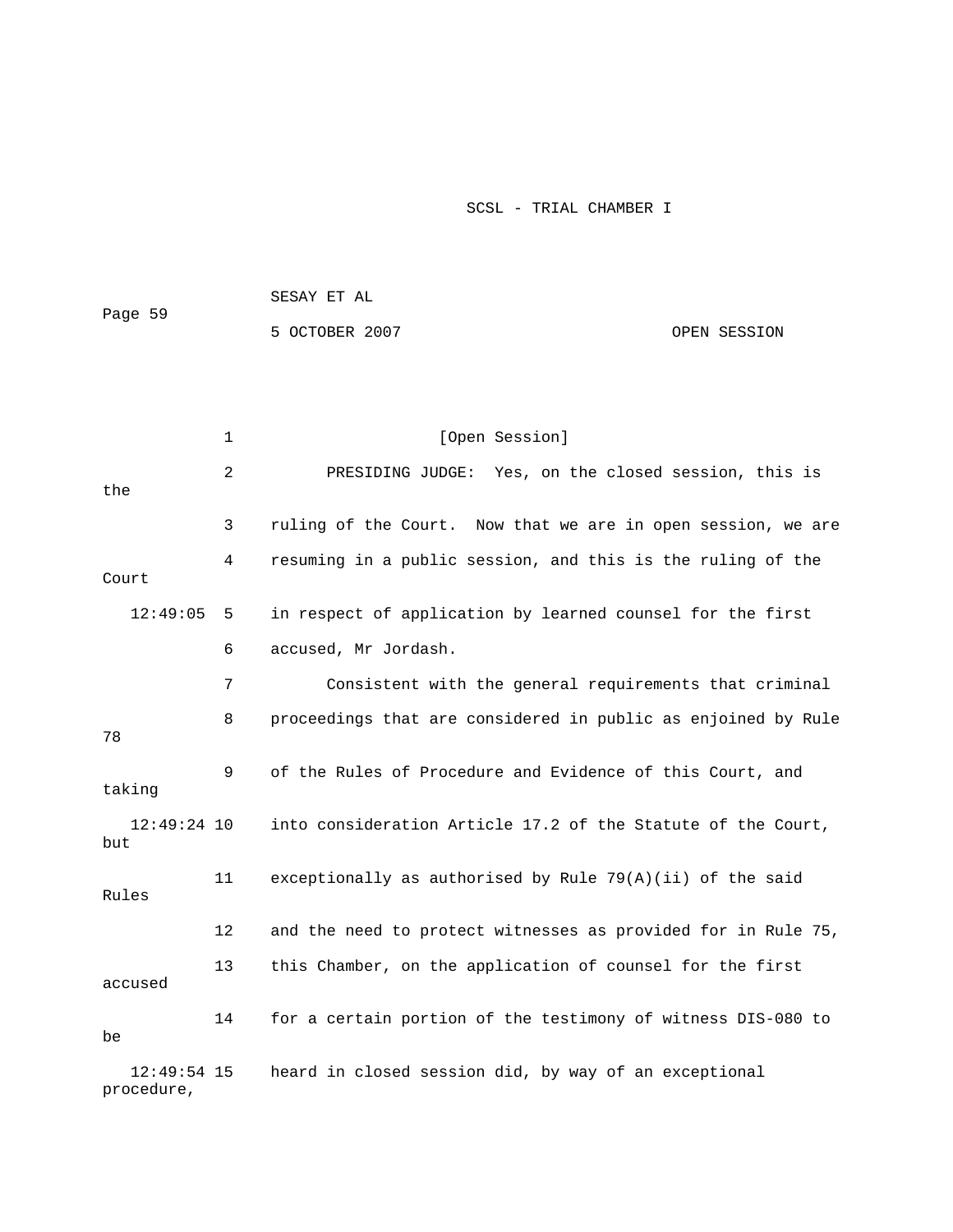|     |               | 16 | grant the said application for the reasons advanced in support |
|-----|---------------|----|----------------------------------------------------------------|
|     |               | 17 | thereof.                                                       |
|     |               | 18 | We will now proceed with the further examination of this       |
|     |               | 19 | witness in the public session. Mr Jordash, you may proceed,    |
|     | $12:50:21$ 20 |    | please.                                                        |
|     |               | 21 | MR JORDASH:<br>Thank you.                                      |
|     | about         | 22 | We are back in a public session, so just be careful<br>Q.      |
| i f |               | 23 | mentioning anything which would identify you. Just indicate    |
|     |               | 24 | the answer you want to give would identify you. Do you follow  |
|     | $12:50:41$ 25 |    | me?                                                            |
|     |               | 26 | Yes, I have understood that.<br>Α.                             |
|     |               | 27 | Where were you when the war came?<br>$Q$ .                     |
|     |               | 28 | I was in my village.<br>Α.                                     |
|     |               | 29 | And do you remember the date or approximate date?<br>Q.        |
|     |               |    |                                                                |

|    | Page 60  |              |     |                                                         |
|----|----------|--------------|-----|---------------------------------------------------------|
|    |          |              |     | 5 OCTOBER 2007<br>OPEN SESSION                          |
|    |          |              |     |                                                         |
|    |          |              |     |                                                         |
|    |          |              |     |                                                         |
|    |          |              |     |                                                         |
|    |          |              |     |                                                         |
|    |          | $\mathbf{1}$ | Α.  | The war started in 1991.                                |
|    |          |              |     |                                                         |
|    |          | 2            | Q.  | And what did you see in your village when the war came? |
|    |          |              |     |                                                         |
|    |          | 3            | Α.  | When the war came, it surrounded us and we were caught  |
| in |          |              |     |                                                         |
|    |          |              |     |                                                         |
|    |          | 4            | it. |                                                         |
|    |          |              |     |                                                         |
|    | 12:52:02 | 5            | Q.  | What were you doing as a job when the war came?         |

SESAY ET AL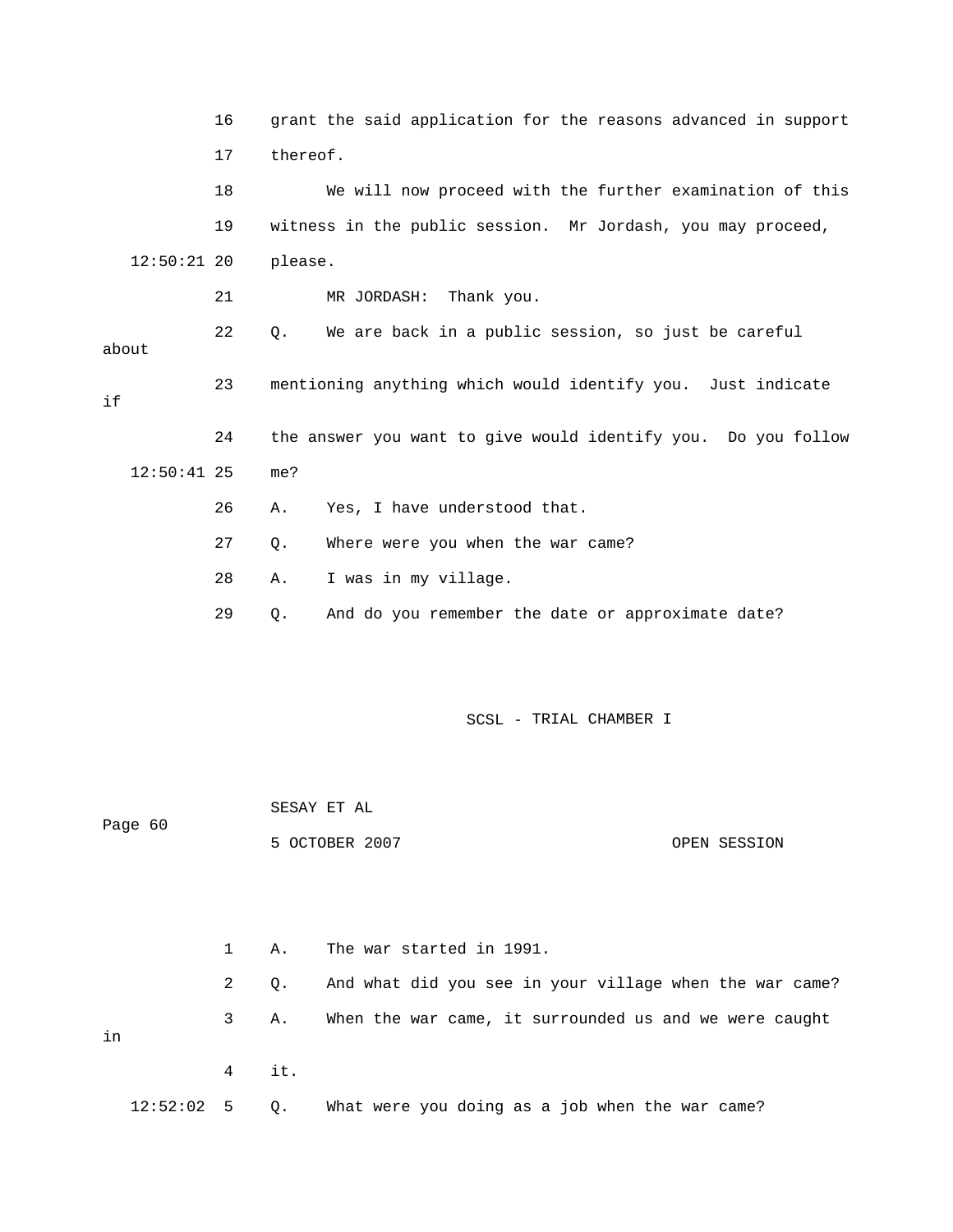6 A. When the war came, I used to farm. I was in the farm when 7 the war entered. 8 Q. Were you with your family in that village? 9 A. Yes, I was together with my family in that town. Q. Who were the first soldiers you saw? DGE: Mr Jordash, again, again we're back to 11 PRESIDING JU 12 the same question of the temporal jurisdiction of this Court. 13 You might say it's introductory, but I just want to remind you 14 that the evidence he is giving now is focused on the beginning 12:53:02 15 the war in 1991, which is well before 30 November 1996, which 17 you. You may proceed, you know. I take it as introductory. 18 hope we will not be there for too long. 21 Prosecution led a huge amount of evidence relating to that 22 period -- 23 PRESIDING JUDGE: We're prepared to go, you know, to this 24 in terms of the introduction into it. I just am reminding 12:53:54 25 you know, of what we said. Whilst overruling the objection, 26 are mindful of the relevance of the evidence that was going to 27 come, particularly in relation to the temporal jurisdiction of 28 the Court, the time frame on issues on which he was supposed  $12:52:42$  10 of is 16 a temporal jurisdiction of this Court. I just wanted to remind I 19 MR JORDASH: Well, most of this witness's evidence relates 12:53:29 20 to up until 1996, and the reason for that is, one, the you, we to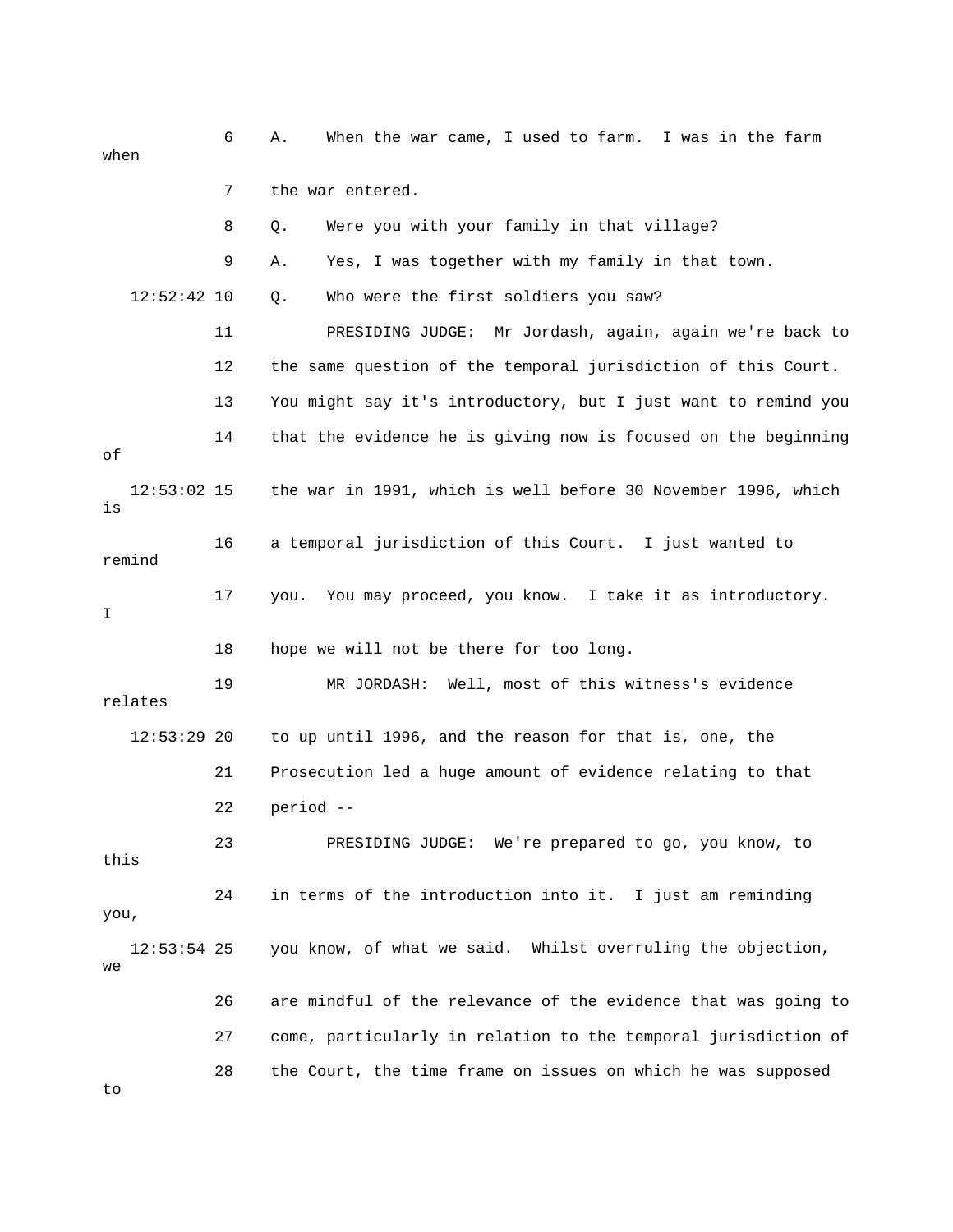29 or he is supposed to be testifying on. So let us proceed and see

SCSL - TRIAL CHAMBER I

|         | SESAY ET AL    |              |
|---------|----------------|--------------|
| Page 61 |                |              |
|         | 5 OCTOBER 2007 | OPEN SESSION |

e 1 how we go. I just wanted to situate you on the ruling that w 3 MR JORDASH: The difficulty is that for the next two well 4 certainly for the next week, we will be dealing with this 12:54:46 5 for a very good reason, which is that it is this period and the 7 JUDGE BOUTET: Your witness is listening to what you are 8 saying. I think it would be better if you were at least to 12 please. I know you understand some English, a lot of English, 14 MR JORDASH: I'm content if Your Honours would prefer 16 PRESIDING JUDGE: No. We are not there yet. 2 made this morning in your favour. period, 6 Liberians who have, we say -- 9 remove his headphones. 12:55:09 10 MR JORDASH: I agree. 11 PRESIDING JUDGE: Mr Witness, remove your headphones, in 13 fact. the 12:55:19 15 witness to leave.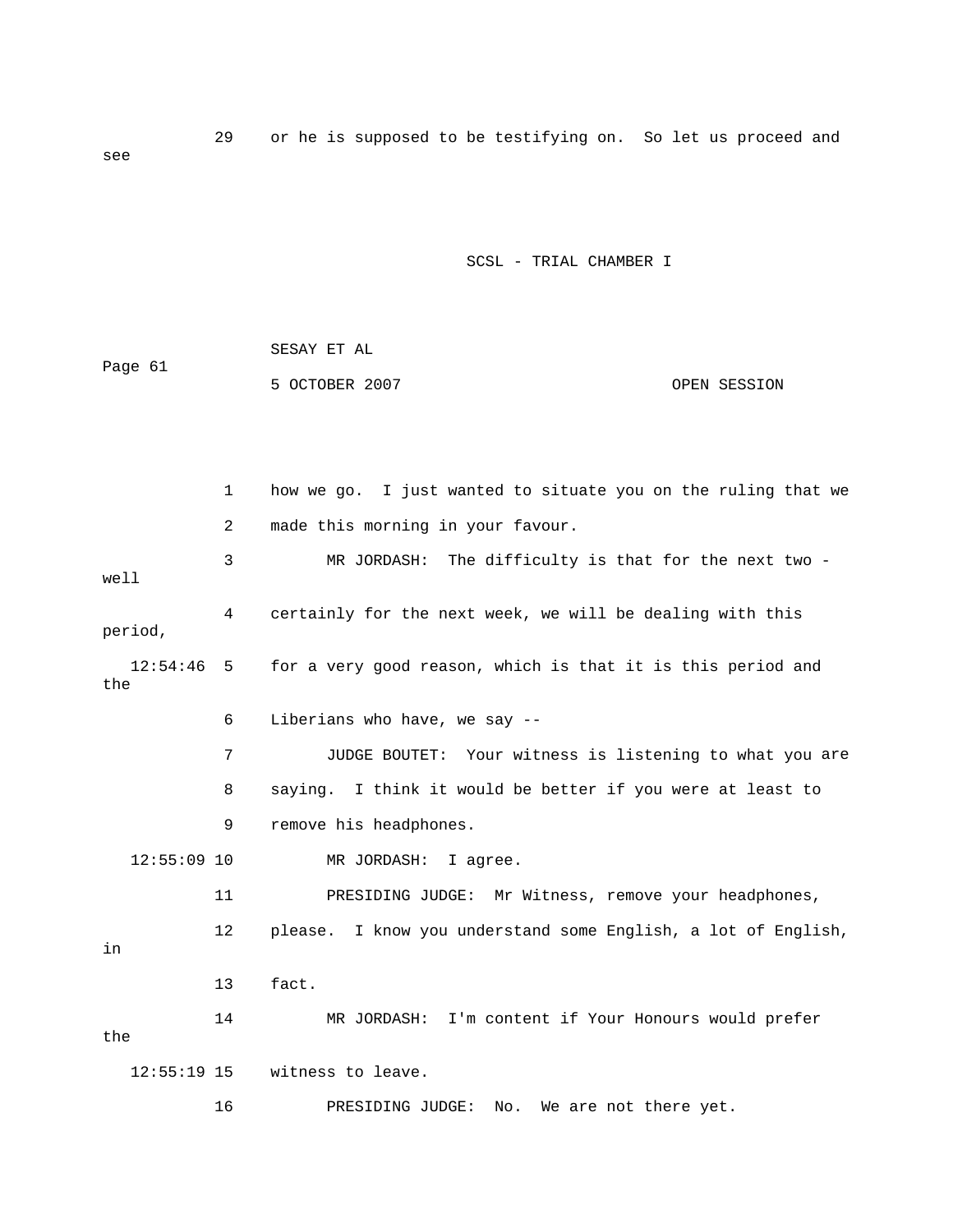| to                   | 17                                                                 | I don't want, obviously, to be difficult or<br>MR JORDASH:      |  |  |  |  |
|----------------------|--------------------------------------------------------------------|-----------------------------------------------------------------|--|--|--|--|
| has                  | waste time, but it's our case that this conflict in Kailahun<br>18 |                                                                 |  |  |  |  |
| happened             | 19                                                                 | been much misunderstood and the misunderstanding of what        |  |  |  |  |
| $12:55:47$ 20<br>the |                                                                    | in Kailahun has arisen because of the atrocities committed by   |  |  |  |  |
|                      | 21                                                                 | Liberians. And from that, and those atrocities, including the   |  |  |  |  |
| groups               | 22                                                                 | use of child soldiers, the Prosecution, NGOs, human rights      |  |  |  |  |
| is                   | 23                                                                 | have effectively misunderstood what happened in Kailahun.<br>It |  |  |  |  |
|                      | 24                                                                 | the fundamental basis of my client's case that that             |  |  |  |  |
| $12:56:17$ 25        |                                                                    | misunderstanding has led to a misunderstanding of what the RUF  |  |  |  |  |
|                      | 26                                                                 | was about.                                                      |  |  |  |  |
| оf                   | 27                                                                 | It is only through taking Your Honours through this part        |  |  |  |  |
| what                 | 28                                                                 | the war and calling the only people, really, who can explain    |  |  |  |  |
|                      | 29                                                                 | happened in Kailahun, the civilians, it is only through taking  |  |  |  |  |
|                      |                                                                    |                                                                 |  |  |  |  |

|         | SESAY ET AL    |              |
|---------|----------------|--------------|
| Page 62 |                |              |
|         | 5 OCTOBER 2007 | OPEN SESSION |

happened 1 Your Honours through that, that Your Honours will see, we submit, 2 that there has been a misunderstanding, both about what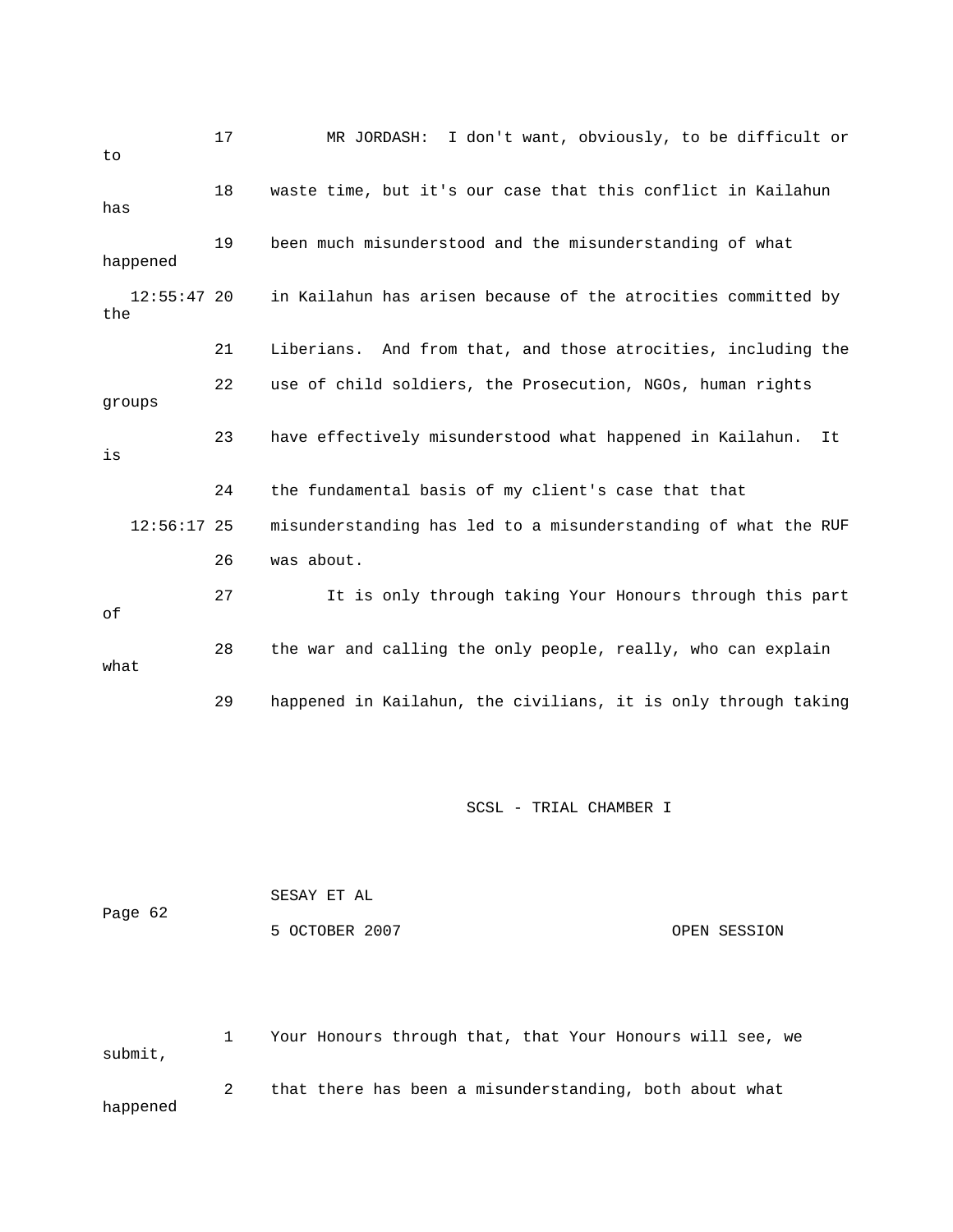3 in Kailahun and both about -- and also the RUF.

12:57:05 5 a testimonial approach from most witnesses who have testified 6 here it started from 1991, but they have not lasted there for 7 long, just introductory. I just reminded you. I just sounded issues witness 11 if these are issues that occurred prior to the temporal 12 jurisdiction, you know, of this Court, which has been fixed at 14 MR JORDASH: This bit of evidence relates to whether the 16 in Kailahun, at all. And so it is highly relevant to the 17 indictment period, especially in light of Your Honour's ruling 18 the CDF case that crimes were widespread and systematic within 19 the whole of Sierra Leone. We would say that is not correct 21 civilians -- 22 PRESIDING JUDGE: I am sure when we have that 23 [indiscernible], we are referring to the period that was covered 24 by the indictment. When we have that [indiscernible], our 12:58:32 25 was not based on the period, you know, that proceeded the 4 PRESIDING JUDGE: We have tolerated a historical approach, too 8 the alarm that -- well, it depends on how far you're going to go, 9 but as an introductory approach to your case, and the core 12:57:35 10 that are alleged in the indictment. You may, tell your a 13 date which you know, so -- 12:57:54 15 Prosecution can prove that crimes were widespread or systematic in as 12:58:15 20 regards Kailahun. This evidence, through the eyes of ruling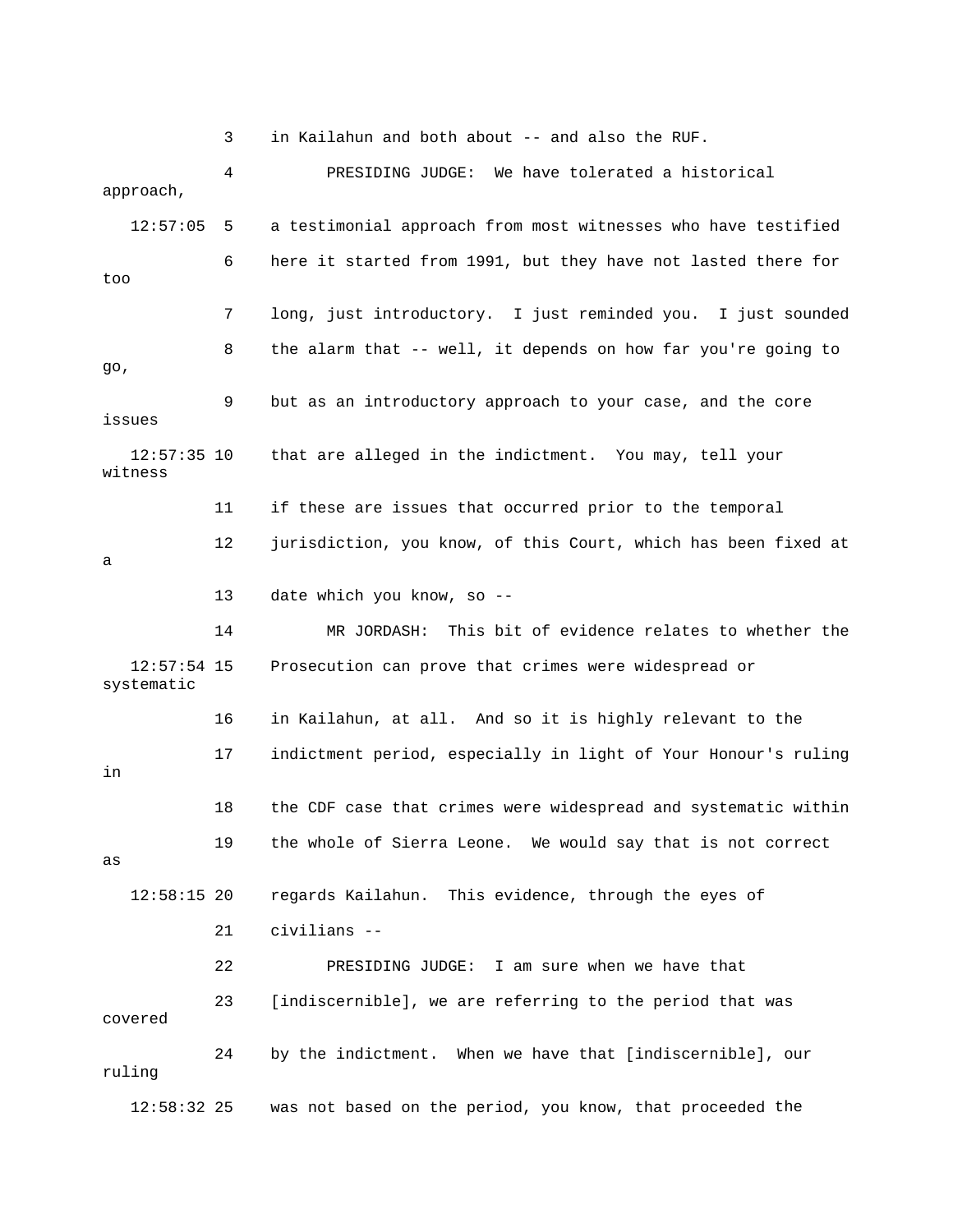26 indictment. Certainly not.

 27 MR JORDASH: But this is key because this explains the 28 relationship between the RUF and civilians in Kailahun from 1991 29 all the way to the end of the war.

SCSL - TRIAL CHAMBER I

|         | SESAY ET AL    |              |
|---------|----------------|--------------|
| Page 63 |                |              |
|         | 5 OCTOBER 2007 | OPEN SESSION |

1 PRESIDING JUDGE: We know, you know, they were the first 3 MR JORDASH: And they were the first people to take the 4 rebellion and work with the RUF. That's the point. 6 story. We'll lead evidence on that to show it is a different 8 Kailahun. It is telling, and this is what the evidence 9 to, is the Prosecution's failure to be able to prove a crime 11 is sought to be proven through insiders. There is a very good 2 people to be visited by the rebellion. 12:59:00 5 Now, what happened in Kono and elsewhere is a different 7 story, and not consistent, perhaps, with what happened in relates base 12:59:20 10 in Kailahun through civilians. Their crime base, if it is that, 12 reason for that, and it is these civilians who will explain

that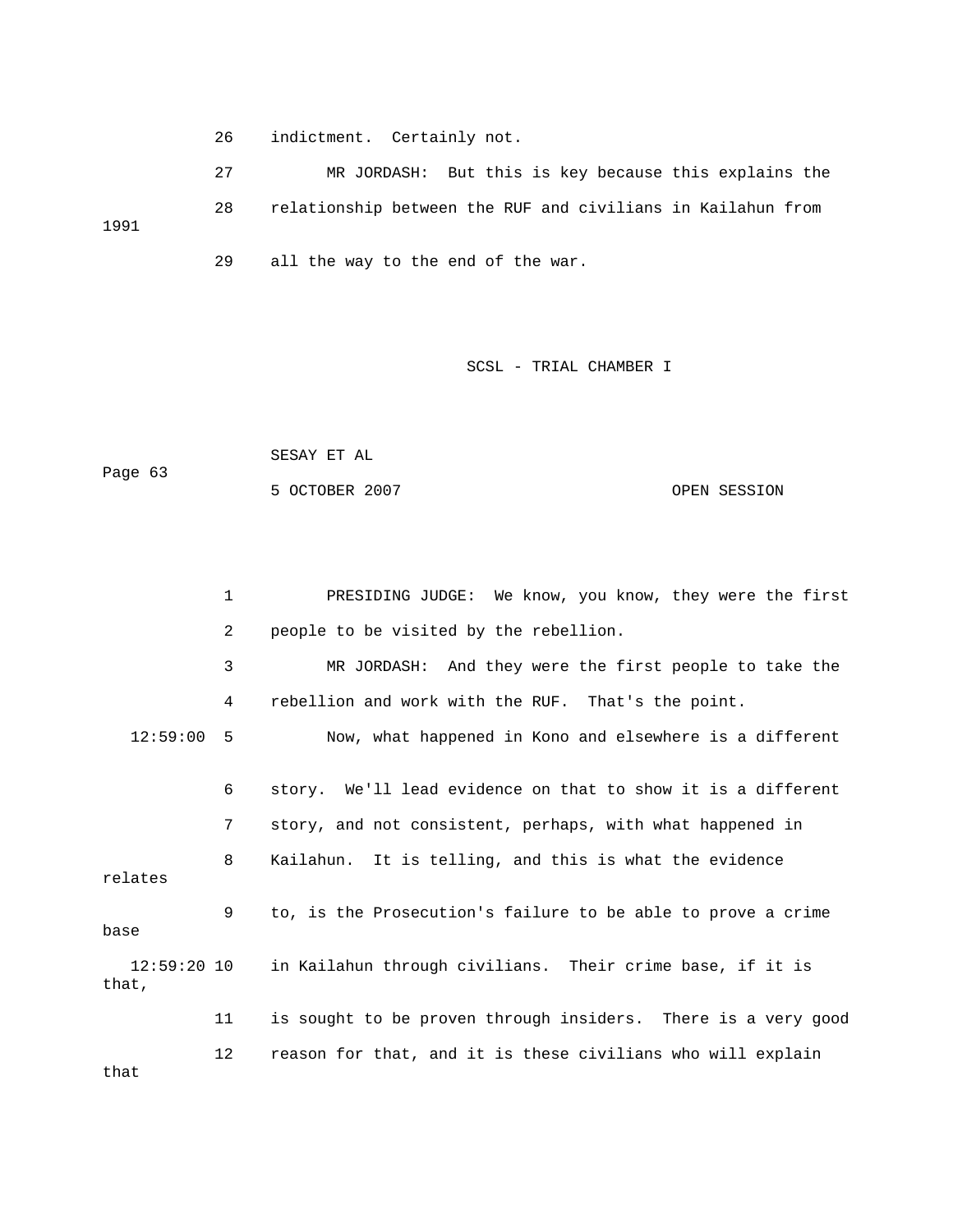13 reason, because it didn't exist, and the only way the Prosecution the civilians who lived there, who will say from the time the 16 Liberians were pushed out, until the end of the war, but for 19 there was a very strong judicial system which operated effectively. right, 23 that you are calling now, and will be calling in the next days 24 weeks will be Kailahun directed. Are you saying you need to call 28 case is directed to saying the Prosecution have got it wrong 29 it comes to up to 1996 and, specifically, they have also got 14 can demonstrate it is through insiders, not civilians. These are  $12:59:39$  15 the 17 Mosquito-led atrocity on the alleged Kamajors, crimes were not 18 being committed. Not only were they not being committed, but  $13:00:03$  20 21 JUDGE BOUTET: But all of this area, if I hear you 22 Mr Jordash, is directed to Kailahun District. So this evidence or 13:00:28 25 that many witnesses just for Kailahun? 26 MR JORDASH: By about mid next week, or perhaps a tiny bit 27 later, we will call our first insider. The first section of our when it

SCSL - TRIAL CHAMBER I

SESAY ET AL

Page 64

5 OCTOBER 2007 OPEN SESSION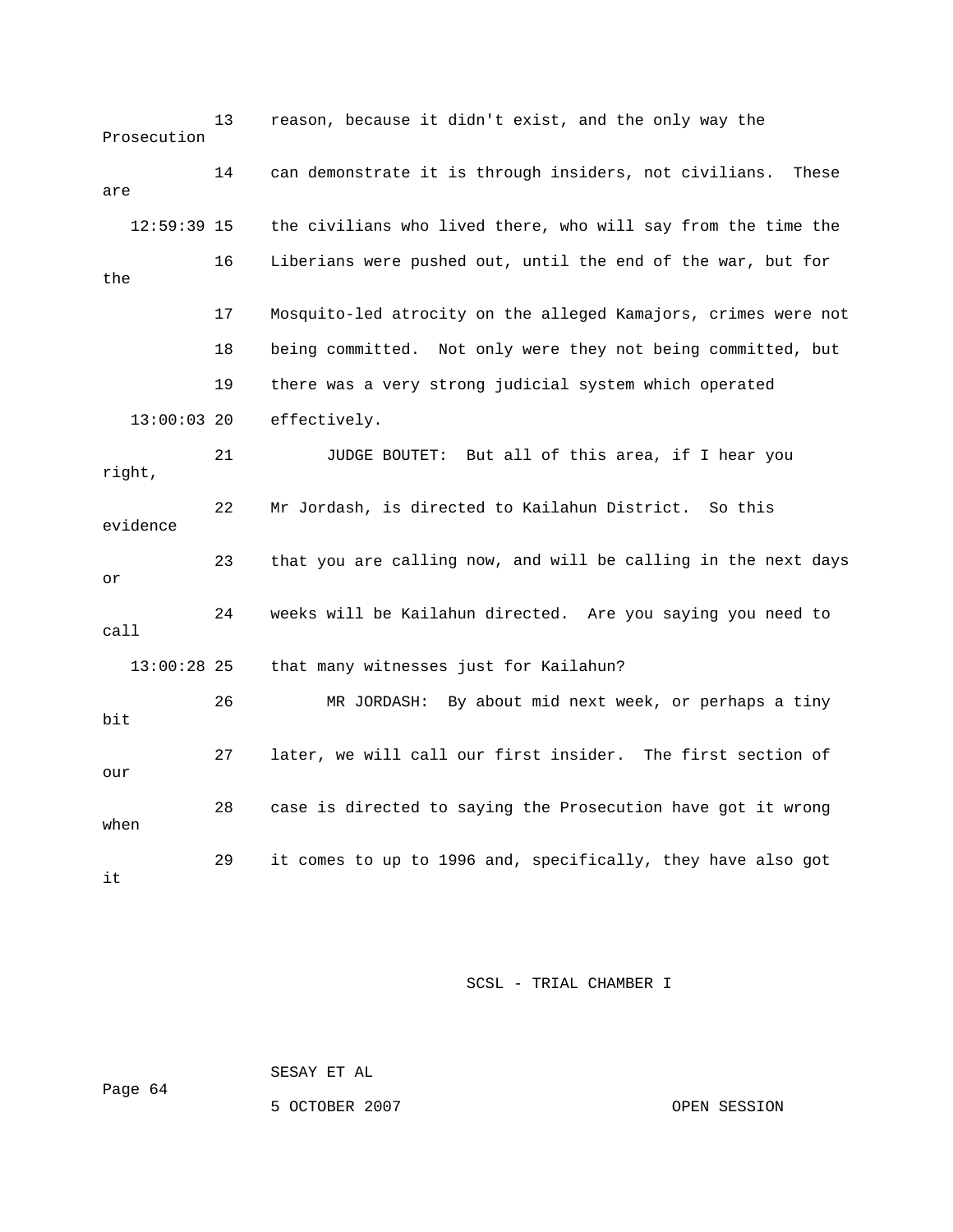1 wrong about Mr Sesay having a farm where civilians were being 3 At that stage, we'll call some ex-rebels who will also deal 4 with that period but go much further and put Kailahun within 13:01:06 5 context of the whole conflict and the other regions. And the 8 behaviour? The Kailahun will prove it was not. Did the RUF 9 did members of the RUF commit crimes elsewhere? Yes, they 12 about this witness, and he's supposed to be giving evidence 13 counts 1 to 14, and it is not specified necessarily for 13:01:50 15 more particularly. But we seem to be going not necessarily in 16 that direction. 17 MR JORDASH: This witness's evidence can, first of all, 13:02:09 20 collectively punish the civilians of Kailahun? Most certainly 2 forced to farm. the 6 other regions, it is much more complicated, but the starting 7 point is were the RUF an organisation hell-bent on criminal or did. 13:01:29 10 Were they part of a policy? No. And Kailahun proves that. 11 JUDGE BOUTET: I look at the summary you have provided about Kailahun, 14 but 1 to 14 is quite large, and it says counts 3, 4, 5 and 13 18 deal with count 1 and count 2 very effectively. Were the RUF 19 engaged in a joint criminal enterprise to terrorise and to 21 not. 22 JUDGE BOUTET: I'm not asking you to argue your case,

23 Mr Jordash. I am just trying to see. As you can see from our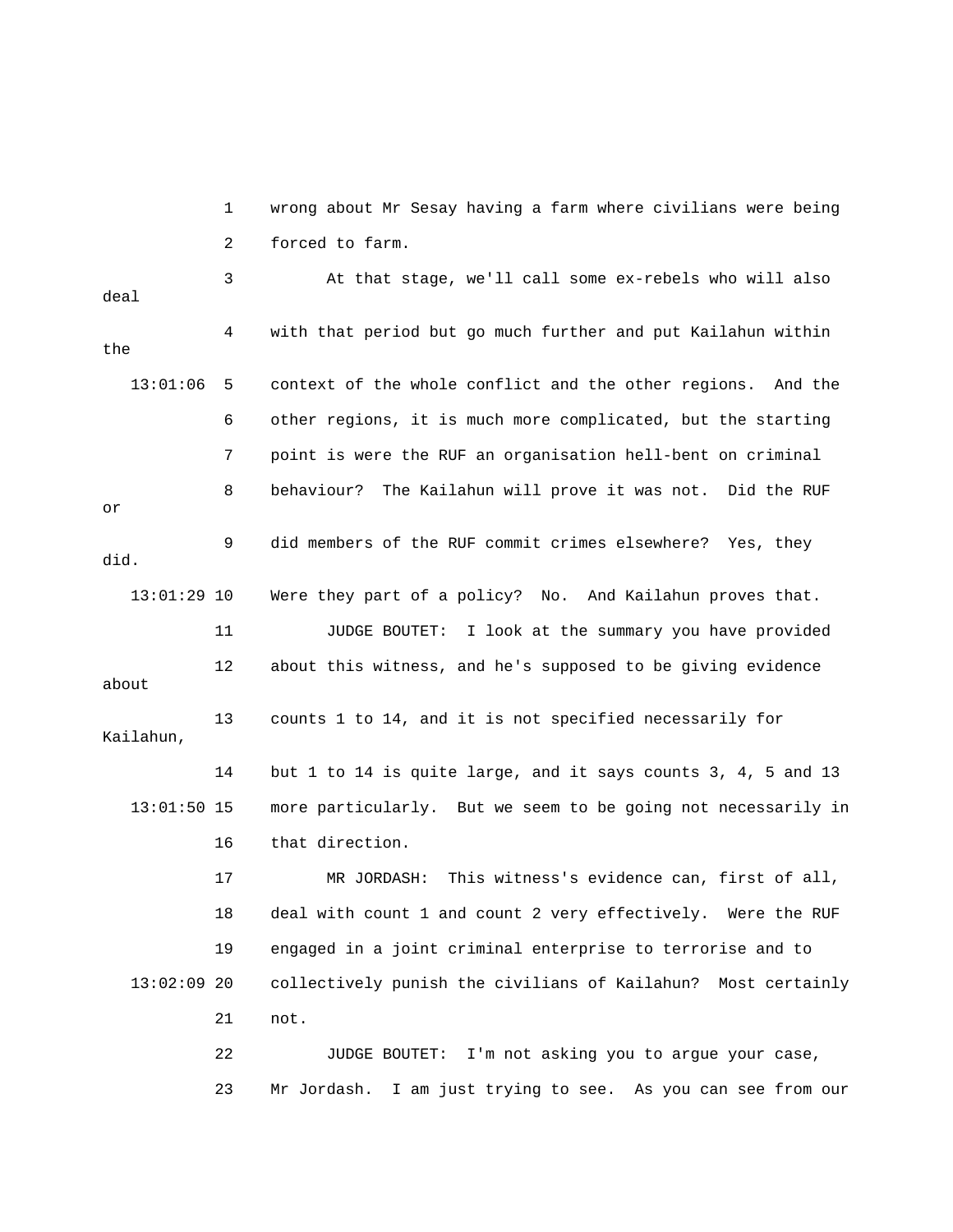24 question, we are concerned about relevancy. And if it is not relevant, why should we hear this? Especially since this 26 a long trial, as such. If we are to hear evidence about whose 27 relevancy is, I would say, arguable, why should we hear this, 28 it is not absolutely necessary? 29 MR JORDASH: This witness, and all the witnesses, actually, really  $13:02:28$  25 is if

SCSL - TRIAL CHAMBER I

|         | SESAY ET AL    |              |
|---------|----------------|--------------|
| Page 65 |                |              |
|         | 5 OCTOBER 2007 | OPEN SESSION |

 1 who we have called so far, and will call relating to Kailahun, 2 their evidence will be centred around the Giema events, 3 that's where the specific allegations against Mr Sesay arise, but 4 all of them remained in Kailahun, and can be questioned by 13:03:01 5 and the other Defence counsel, but also by the Prosecution 7 crimes were being committed against civilians throughout the 8 indictment period, and I would invite the Prosecution to We, at the moment, are just trying to prove that the RUF because myself about 6 events through the indictment period. They will know whether 9 cross-examine them on that material. 13:03:20 10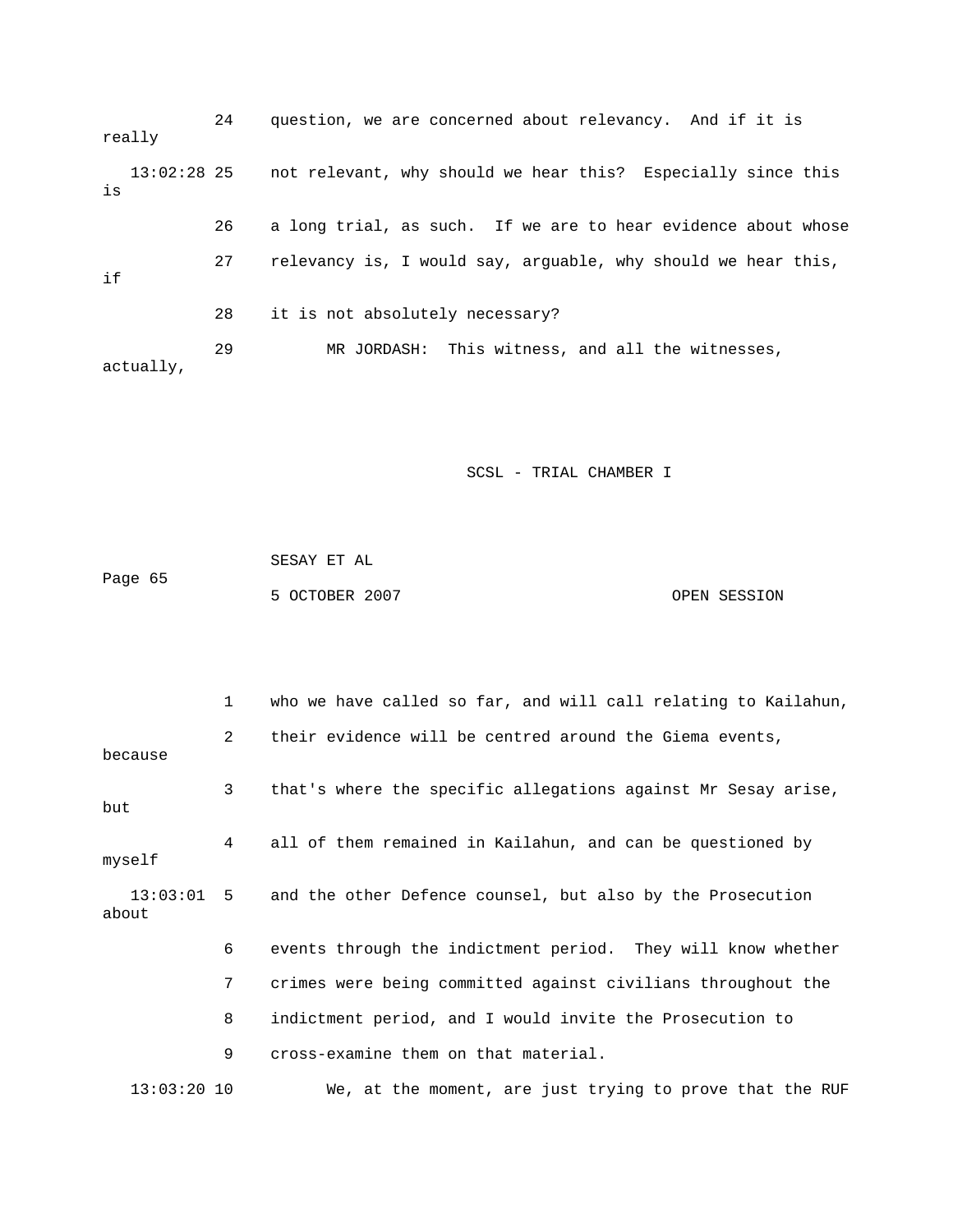11 was not, by its - in its origins, in its genesis, in its 12 in Kailahun, a criminal organisation. In fact, conversely, 13 average Kailahun civilian will say life was better, but for 14 war. Medication, health, schooling, et cetera, all free. It 17 however counterintuitive it may seem, it is correct, according 18 civilians. 19 JUDGE BOUTET: I'm still failing to understand this very 21 this relevant to me? They are not being charged here for having 22 disturbed the life necessarily, they are charged with specific 23 crimes, as such, for a period of time. That life is better 24 or was better at this particular time is not really of concern 13:04:25 25 me at this particular moment, given the charges they are politically indictment practice the the is 13:03:47 15 a dramatic claim, and we have been surprised by it, too, but only 16 through the civilians will Your Honours be able to see that to 13:04:03 20 last line of argument, Mr Jordash, that life was better. How is now, to facing. 26 So I'm trying to see what -- I mean, whether or not 27 it was better or worse, or it could be better is not really, to 28 my way of thinking, of much importance, concerning the 29 that these accused are facing.

SCSL - TRIAL CHAMBER I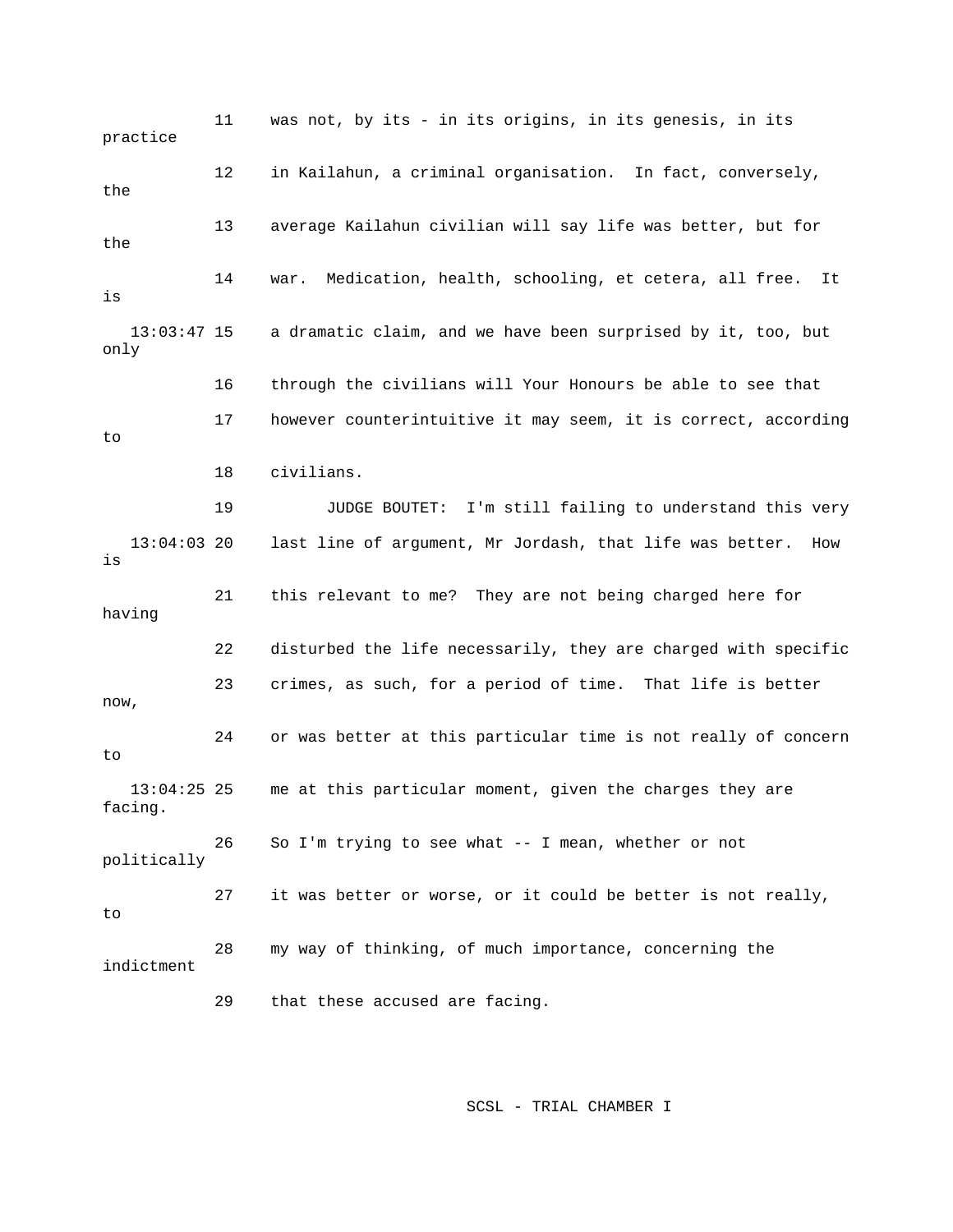| Page 66 | SESAY ET AL    |              |
|---------|----------------|--------------|
|         | 5 OCTOBER 2007 | OPEN SESSION |
|         |                |              |

| that |               | $\mathbf 1$    | In light of the Prosecution's suggestions<br>MR JORDASH:      |
|------|---------------|----------------|---------------------------------------------------------------|
|      |               | $\overline{2}$ | Kailahun was a huge brutal labour camp, the issue of whether  |
| is   |               | 3              | civilians found life better than they do now, I would submit, |
| what |               | 4              | exactly the point. Because it couldn't possibly have been     |
|      | 13:05:13      | 5              | the Prosecution are trying to suggest if they found life      |
|      |               | 6              | better $-$                                                    |
|      |               | 7              | PRESIDING JUDGE: We are not yet there, anyway.                |
|      |               | 8              | No, but I make the point: It is very<br>MR JORDASH:           |
|      |               | 9              | significant that civilians will say --                        |
|      | $13:05:21$ 10 |                | PRESIDING JUDGE: We are not yet there.                        |
|      |               | 11             | MR JORDASH: $-$ - life was better than it is now.             |
| if   |               | $12 \,$        | JUDGE THOMPSON: So your strategy then would seem to be        |
|      |               | 13             | that analysis is valid, that you're seeking to rebut the      |
|      |               | 14             | Prosecution's case, and, at the same time, put forward an     |
|      | $13:05:36$ 15 |                | alternative version --                                        |
|      |               | 16             | MR JORDASH:<br>Yes.                                           |
|      |               | 17             | JUDGE THOMPSON: Of what really happened.                      |
|      |               | 18             | MR JORDASH: Completely different.                             |
|      |               | 19             | JUDGE THOMPSON: Something like what they do in a civil        |
|      | $13:05:46$ 20 |                | court, a defence and a counterclaim.                          |
|      |               | 21             | The Prosecution have to prove a crime<br>MR JORDASH:<br>Yes.  |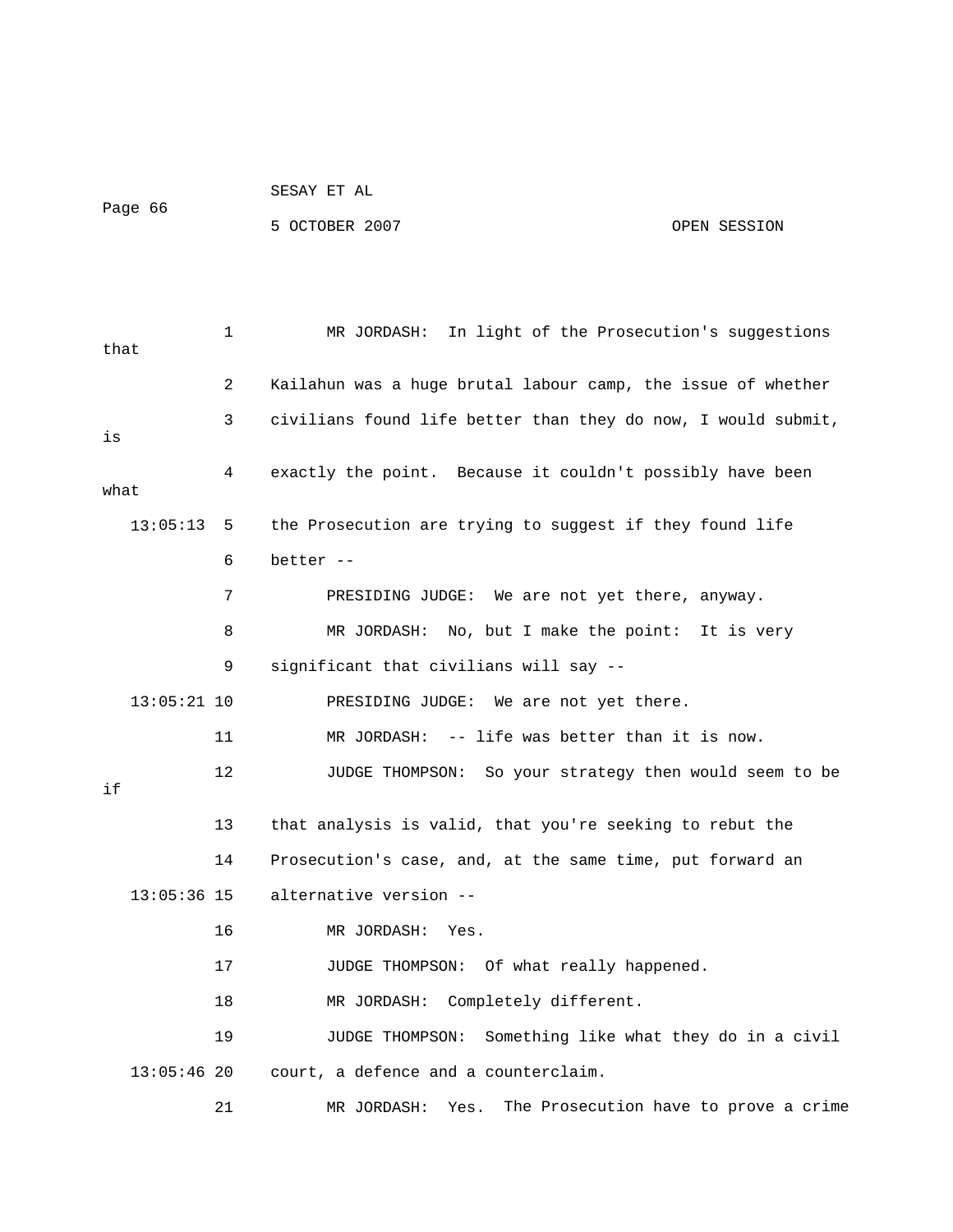22 base in Kailahun. If the crimes being committed there, if there 24 whether they are sufficiently grave to amount to war crimes. 26 might assist Your Honours to decide what is or isn't grave. 27 JUDGE THOMPSON: Virtually, you are saying that if your 29 Court to say, at the end of the day, disbelieve their story, 23 are crimes being committed there, they have to be judged through 13:06:06 25 Therefore, a comparison between life now and life then, I submit, 28 strategy is sufficiently operationalised, you are asking the but

SCSL - TRIAL CHAMBER I

|         | SESAY ET AL    |  |  |  |  |  |  |              |  |
|---------|----------------|--|--|--|--|--|--|--------------|--|
| Page 67 |                |  |  |  |  |  |  |              |  |
|         | 5 OCTOBER 2007 |  |  |  |  |  |  | OPEN SESSION |  |

 1 accept our alternative thesis? 2 MR JORDASH: Yes. 3 3 JUDGE THOMPSON: I mean, I'm just putting it in a very 4 short form. 13:06:39 5 MR JORDASH: Yes, I agree. In some ways, I can understand 6 the caution of looking at what is happening now and comparing 8 take Your Honour's position on that, but it is an interesting it 7 to what was happening then. In a way, it's not the point. I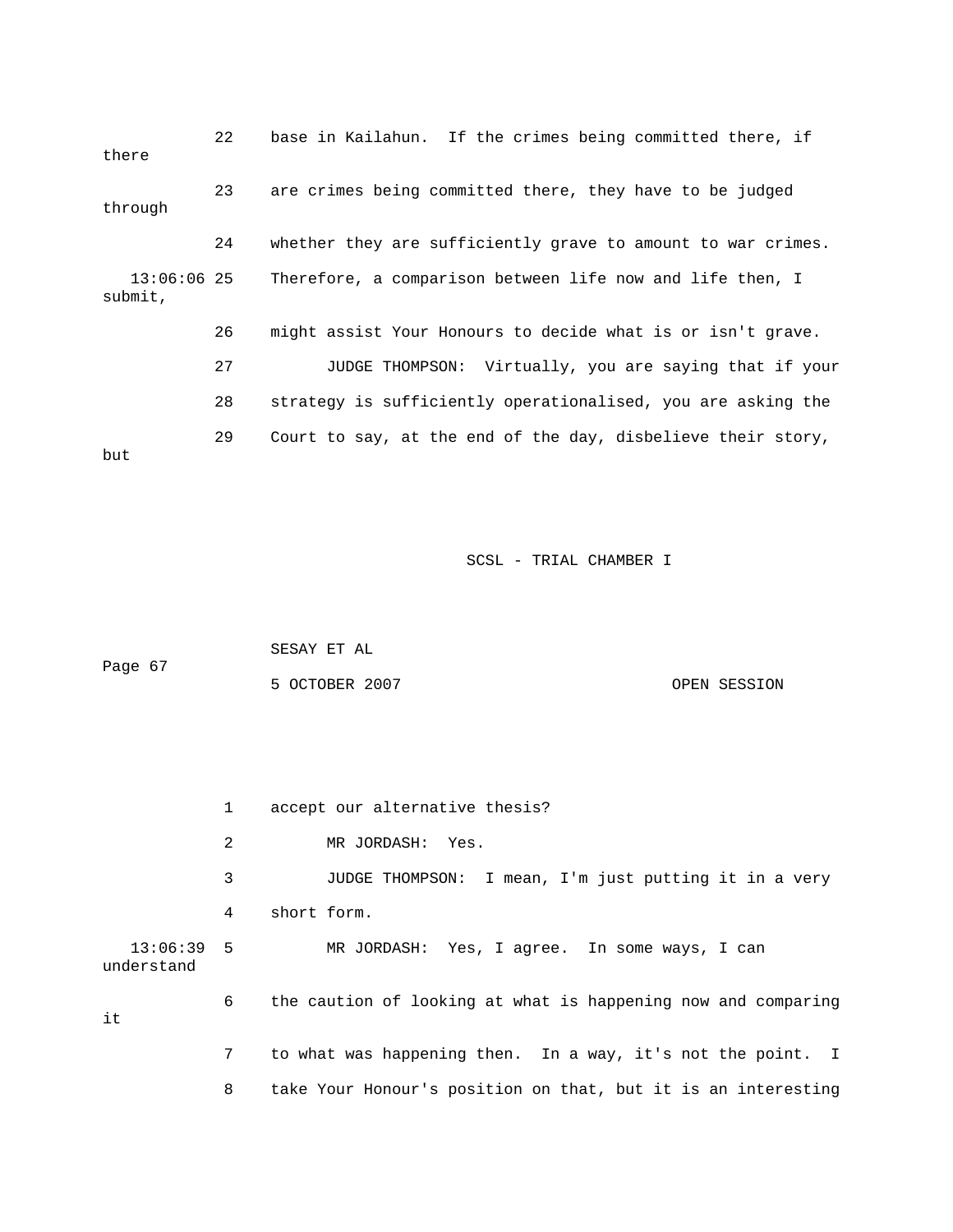|                      | 9  | opinion held by civilian witnesses, in light of what the       |
|----------------------|----|----------------------------------------------------------------|
| $13:07:00$ 10<br>The |    | Prosecution have to prove, and the theory they've advanced.    |
| Kailahun,            | 11 | theory they've advanced is not, "Well, it was okay in          |
| to                   | 12 | but there were crimes being committed and these crimes ought   |
| not                  | 13 | be judged as war crimes or crimes against humanity." That is   |
| camp                 | 14 | Their case is the whole of Kailahun is a labour<br>their case. |
| $13:07:22$ 15        |    | and the civilians have been terrorised --                      |
|                      | 16 | PRESIDING JUDGE: And your case is that the only crimes         |
|                      | 17 | which were committed were committed by Bockarie?               |
|                      | 18 | MR JORDASH: Well, no. I'm not suggesting there were no         |
|                      | 19 | crimes being committed.                                        |
| $13:07:34$ 20        |    | PRESIDING JUDGE: I mean the murders in Kailahun.               |
|                      | 21 | MR JORDASH:<br>That was by far and away the worse.             |
|                      | 22 | PRESIDING JUDGE:<br>The killings.                              |
|                      | 23 | There may have been other crimes committed,<br>MR JORDASH:     |
|                      | 24 | but crimes are committed in any society, and especially during |
| $13:07:48$ 25        |    | war, but that they were punished effectively, and the RUF did  |
| judicial             | 26 | what it could to prevent those crimes and had a working        |
|                      | 27 | system in Kailahun. Elsewhere, it may have broken down, not    |
|                      | 28 | Kailahun.                                                      |
|                      | 29 | Well, this issue was raised by the<br>PRESIDING JUDGE:         |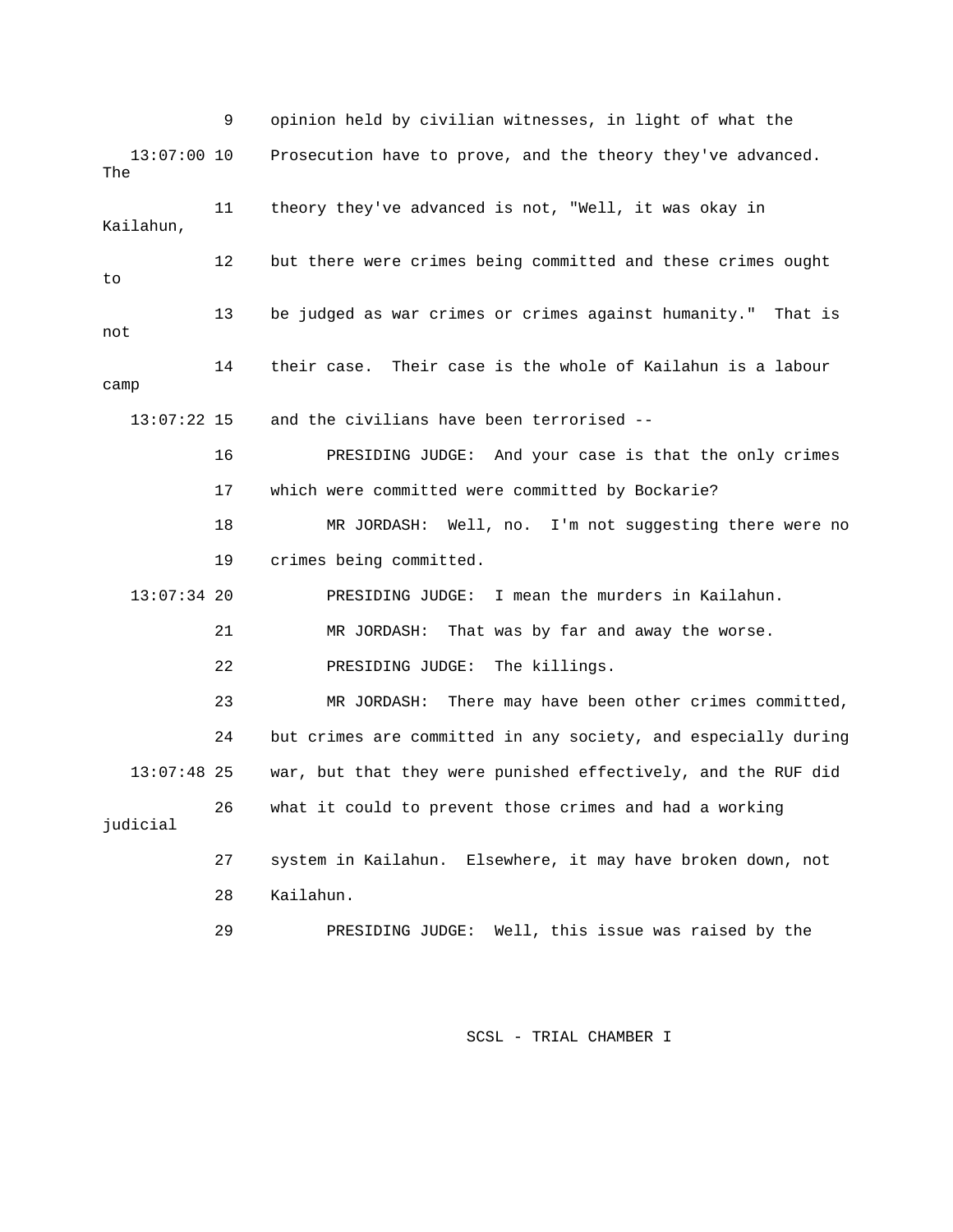| on            | $\mathbf{1}$ | Chamber. Mr Hardaway, would you have a contribution to make    |
|---------------|--------------|----------------------------------------------------------------|
|               | 2            | the remark that precipitated this debate with Mr Jordash?      |
|               | 3            | MR HARDAWAY: The only comment I would make, Your               |
| Honour,       |              |                                                                |
| their         | 4            | is how the Defence want to present their case is obviously     |
| 13:08:30      | 5            | business, but I would just submit that he could easily make a  |
| within        | 6            | claim and counterclaim, as Your Honour stated, but keep it     |
|               | 7            | the relevant period of the indictment short of an introductory |
|               | 8            | history, as the Chair has already stated.                      |
|               | 9            | PRESIDING JUDGE: Not the Chair.                                |
| $13:08:48$ 10 |              | MR HARDAWAY: I apologise. The Presiding Judge.<br>Excuse       |
|               | 11           | me.                                                            |
|               | 12           | PRESIDING JUDGE:<br>Thank you.                                 |
|               | 13           | MR JORDASH: Can I just say to the Prosecution this:            |
| go            | 14           | TF1-366, TF1-168, TF1-045, TF1-371, TF1-008, TF1-300. I can    |
| $13:09:09$ 15 |              | on and go on and go on.                                        |
|               | 16           | PRESIDING JUDGE: You can stop the enumeration.                 |
|               | 17           | Exactly. That is the Prosecution case with<br>MR JORDASH:      |
|               | 18           | huge focus on the early years.                                 |
|               | 19           | I have said we are not ruling out the<br>PRESIDING JUDGE:      |
| $13:09:23$ 20 |              | introductory approach to the indictment period. We are not     |
| that          | 21           | ruling it out, but it depends on the content, you know, of     |

22 period.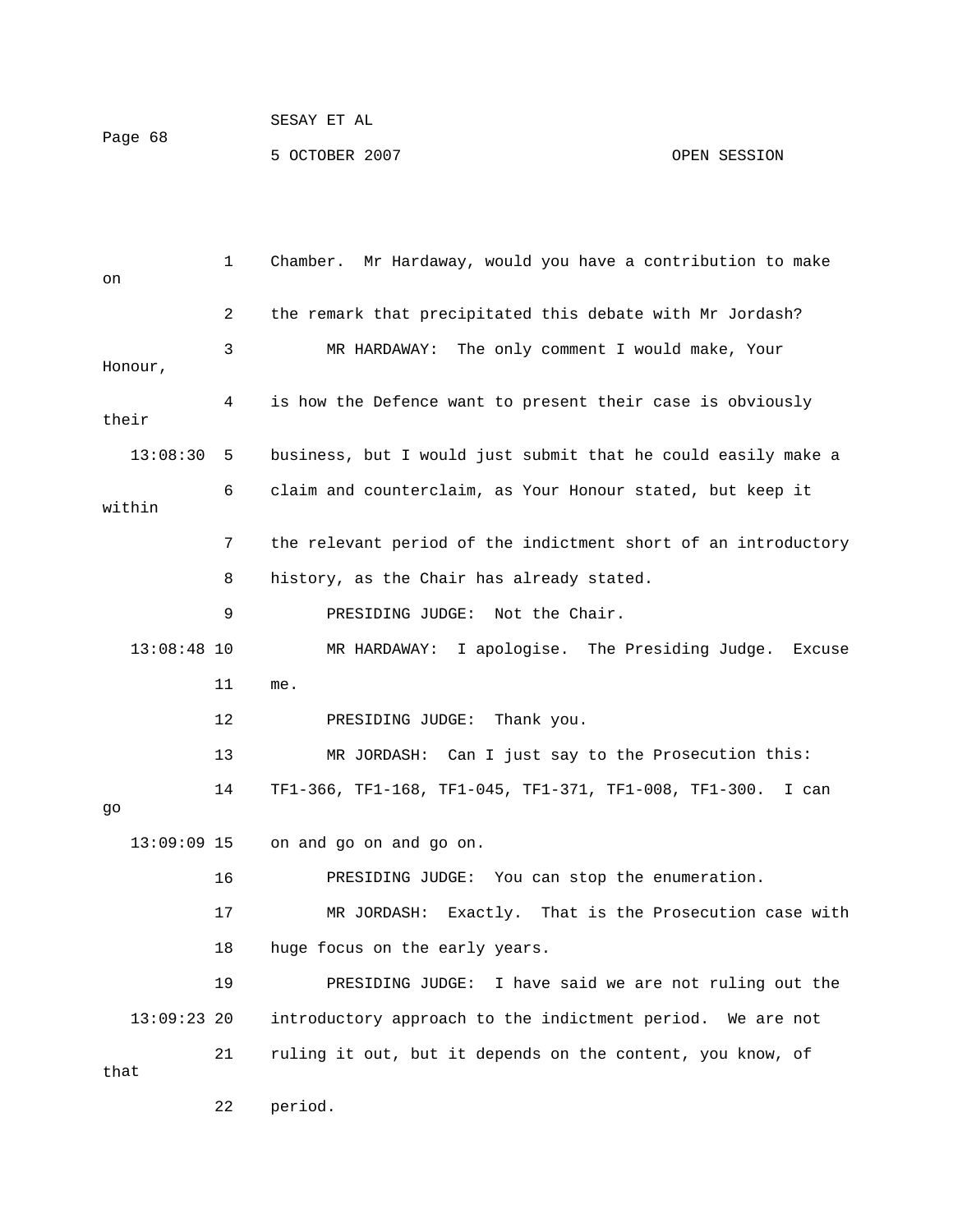23 MR JORDASH: Can I reassure -- sorry.

24 PRESIDING JUDGE: Yes.

 13:09:37 25 MR JORDASH: Can I reassure the Court I'm trying to get 26 through the early years as quickly as possible, just to establish 27 doubt that crimes were being committed and particularly that 28 Mr Sesay was committing crimes in Giema, and within a short

29 period, by the middle or end of next week, I hope Your Honours

SCSL - TRIAL CHAMBER I

|         | SESAY ET AL    |  |              |
|---------|----------------|--|--------------|
| Page 69 |                |  |              |
|         | 5 OCTOBER 2007 |  | OPEN SESSION |

|               | $\mathbf{1}$ | will be satisfied.                                            |
|---------------|--------------|---------------------------------------------------------------|
| want          | 2            | PRESIDING JUDGE: We are concerned at all times. We            |
| until         | $\mathbf{3}$ | to gain time at all times, you know. We don't want to wait    |
|               | 4            | next week before we start gaining time. So this is it.        |
| $13:10:07$ 5  |              | JUDGE BOUTET: Mr Jordash, I can tell you, I appreciate        |
|               | 6            | your comments, because I'm trying to understand what it is. I |
| because       | 7            | mean, as I say, my concern is not what happened in 1991,      |
| this          | 8            | this is not -- obviously, if it has an impact, if it allows   |
| that          | 9            | Bench and this Court to understand, you would agree with me,  |
| $13:10:25$ 10 |              | it is very important that we do understand clearly what your  |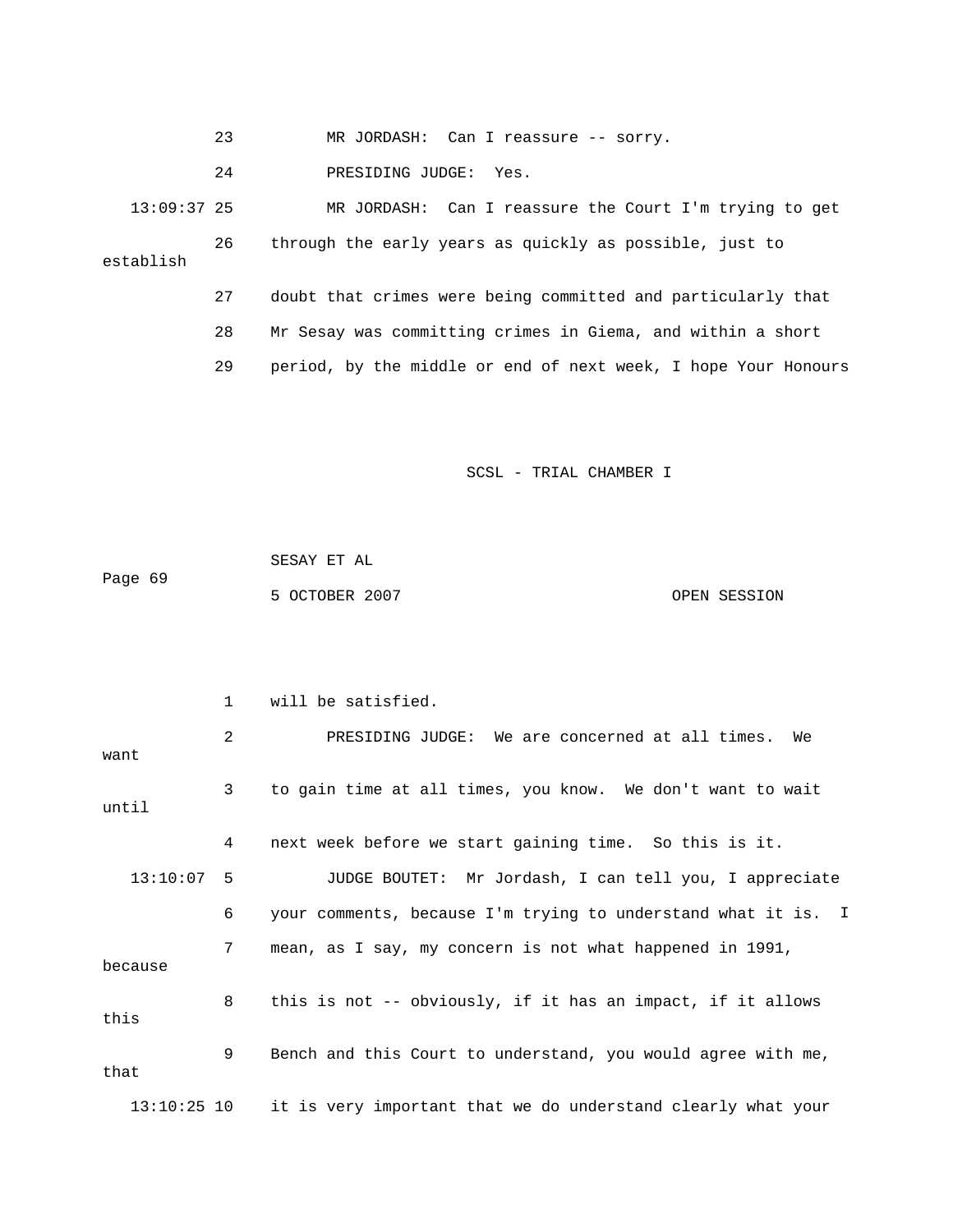|      |               | 11 | position is, what you're trying to achieve through this       |
|------|---------------|----|---------------------------------------------------------------|
|      |               | 12 | questioning. If we don't follow you, it's of little purpose.  |
| has  |               | 13 | This is what is of importance. It's not the question -- it    |
|      |               | 14 | to be relevant, and to be able to determine the relevancy of  |
|      | $13:10:45$ 15 |    | that, we need to understand a little bit more of what it is   |
|      |               | 16 | you're trying to achieve. As I say, to me, whether life is    |
|      | little        | 17 | better now than it was at that time seems to me to be of      |
| will |               | 18 | relevance. But having said that, I'm still patient and we     |
|      |               | 19 | see where you go.                                             |
|      | 13:11:02 20   |    | MR JORDASH: Well, if it would assist Your Honours, we         |
| we   |               | 21 | could consider drafting a Defence statement to indicate where |
|      |               | 22 | want to go with our defence.                                  |
|      |               | 23 | PRESIDING JUDGE: We don't want to go that way. Proceed        |
|      |               | 24 | and if it becomes necessary, maybe we will ask for that.      |
|      | $13:11:19$ 25 |    | MR JORDASH: Certainly. We do have a strategy.                 |
|      | course,       | 26 | PRESIDING JUDGE: I know you have a strategy. Of               |
|      |               | 27 | nobody goes to a war without a strategy.                      |
|      |               | 28 | MR JORDASH:<br>Oh, I don't know.                              |
|      |               | 29 | PRESIDING JUDGE: I think we shall take a well-merited         |
|      |               |    |                                                               |

SESAY ET AL

5 OCTOBER 2007 CONSIDER SESSION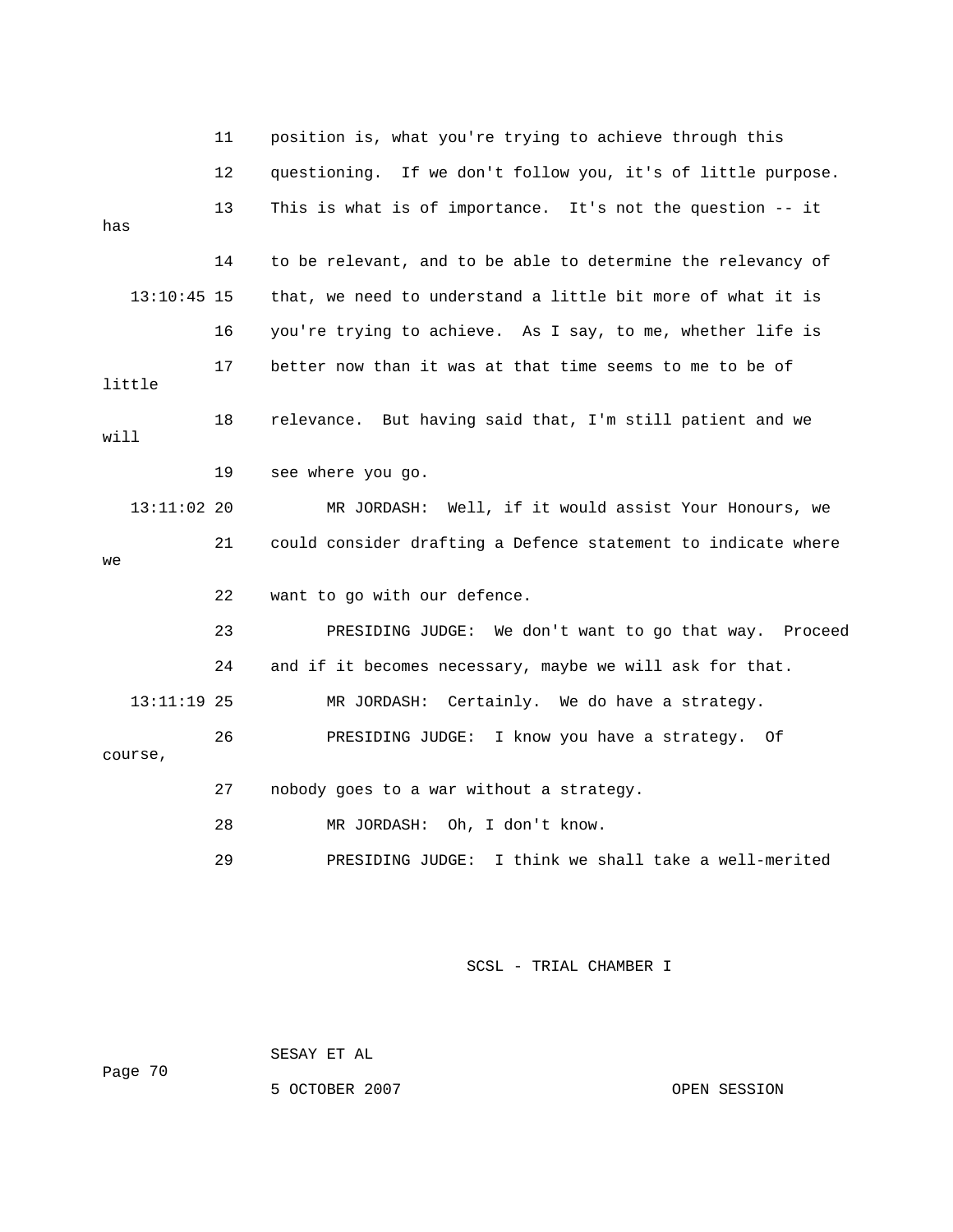1 lunch break. We will rise and resume at 2.30. 4 [Upon resuming at 2.47 p.m.] 14:52:27 5 PRESIDING JUDGE: Good afternoon, learned counsel. We 6 resuming the proceedings and, Mr Jordash, may we? 7 MR JORDASH: Yes, please. Thank you. 9 A. Good afternoon. Q. Are your headphones secure? Okay. Comfortable? 12 Q. I think where we'd left off was the Liberians who came 13 the town where you were maybe? 14 MR HARDAWAY: Objection, Your Honour. There was no 14:53:35 15 of Liberians in any of his testimony in open session. ? memory 19 he was in [REDACTED], his home town, and there the war met him 14:54:02 20 and these people came and surrounded him. He said this was in 21 1991, when the war started, and he was trying to narrate the 22 episode of what happened to them. That is when I interjected 23 said, "What about the time frame. Be careful, be careful," 2 [Luncheon recess taken at 1.08 p.m.] 3 [RUF05OCT07C - MD] are 8 Q. Good afternoon, Mr Witness.  $14:52:47$  10 11 A. Yes, I can hear now. into mention 16 PRESIDING JUDGE: Mr Jordash, if I may refresh your 17 MR JORDASH: Please. 18 PRESIDING JUDGE: You remember you were at the stage where and and I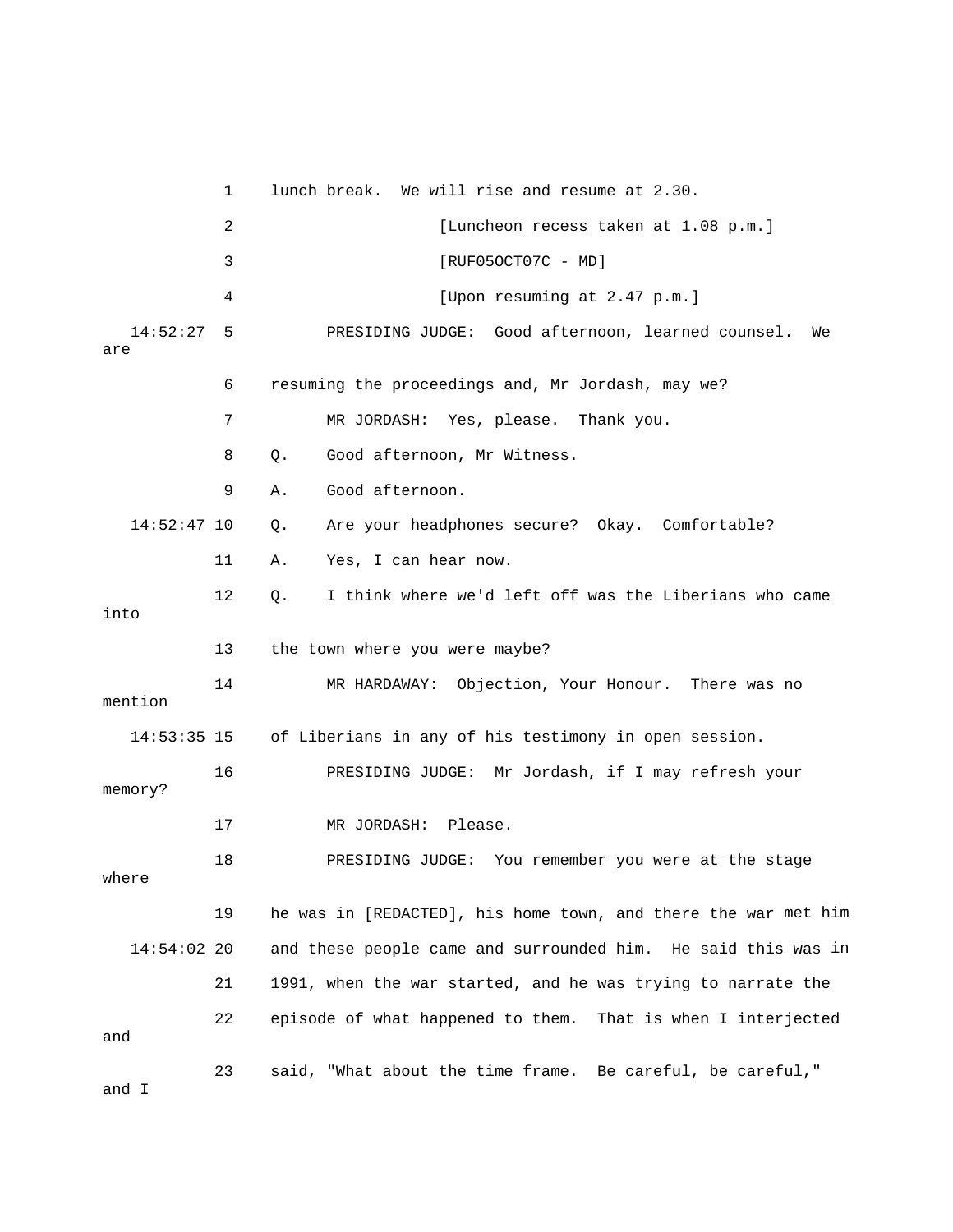|               | 24 | think -- yes, I think that's where we were.               |
|---------------|----|-----------------------------------------------------------|
| $14:54:28$ 25 |    | MR JORDASH: Your Honour, thank you. Could I ask though    |
|               | 26 | that the name of his home town be redacted.               |
|               | 27 | PRESIDING JUDGE: Obviously.                               |
| only          | 28 | MR JORDASH: Can I just reassure the witness that the      |
| there         | 29 | person in the public gallery is a member of the Court, so |

 SESAY ET AL ge 71 5 OCTOBER 2007 CPEN SESSION Pa

|     |               | $\mathbf{1}$ |           | is no member of the public who knows your town. It's an easy |
|-----|---------------|--------------|-----------|--------------------------------------------------------------|
|     |               | 2            |           | mistake, Your Honour.                                        |
|     |               | 3            | 0.        | So we will refer to your town as your town without the       |
|     |               | 4            |           | name. Okay? Do you understand?                               |
|     | 14:55:00      | 5            | Α.        | Yes, I understand. Yes, I have understood.                   |
| war |               | 6            | Q.        | Nothing to fear. So who came into your town when the         |
|     |               | 7            | came?     |                                                              |
|     |               | 8            | Α.        | They were Gios.                                              |
|     |               | 9            | Q.        | Did they speak to you?                                       |
|     | $14:55:33$ 10 |              | Α.        | Yes, they used to talk to me.                                |
| did |               | 11           | $Q$ .     | When they first came, did they speak to you? And what        |
|     |               | 12           | they say? |                                                              |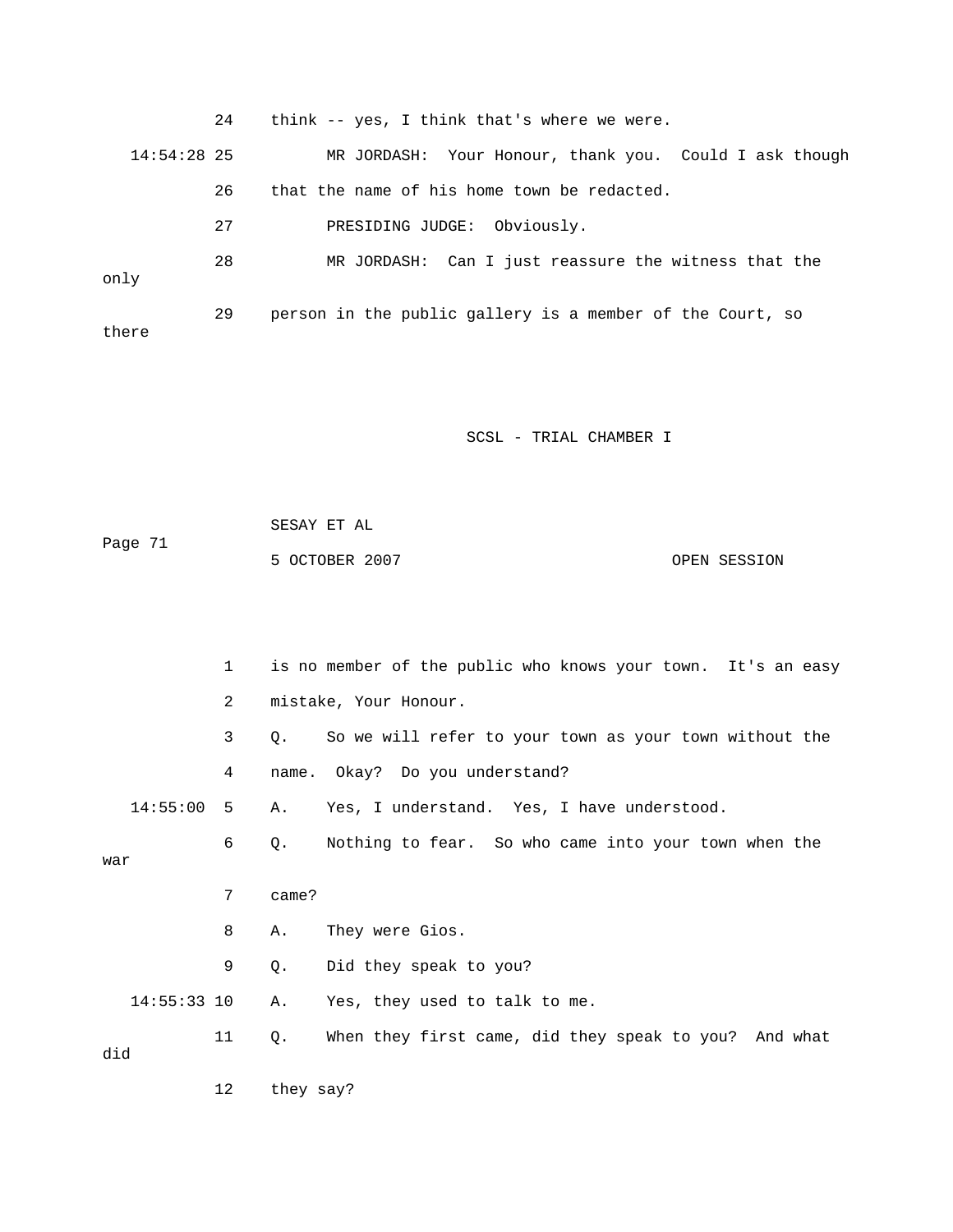|               | 13 | Α.         | They came. They asked for the elders in that town.      |
|---------------|----|------------|---------------------------------------------------------|
|               | 14 | Q.         | Were you $--$                                           |
| $14:55:59$ 15 |    | Α.         | Then we left. Then we came and presented ourself. They  |
|               | 16 |            | said they wanted to eat.                                |
|               | 17 | $Q$ .      | Were you one of the elders?                             |
|               | 18 | Α.         | We were all there in that town, when they entered.      |
|               | 19 |            | PRESIDING JUDGE: Were you one of the elders?            |
| $14:56:35$ 20 |    |            | THE WITNESS: Well, I was -- I was a strongman but the   |
|               | 21 |            | elders were there.                                      |
|               | 22 |            | MR JORDASH:                                             |
|               | 23 | $Q$ .      | And did they say why they came?                         |
|               | 24 | Α.         | They said they've come to free us from trouble.<br>Yes. |
| $14:57:05$ 25 |    | $Q$ .      | What happened after they greeted you and made that      |
|               | 26 | statement? |                                                         |
| them          | 27 | Α.         | Well, they insisted on food. If there were food for     |
|               |    |            |                                                         |
|               | 28 |            | and we told them that we were not prepared.             |
|               | 29 | $Q$ .      | What happened then?                                     |
|               |    |            |                                                         |

| Page 72 | SESAY ET AL    |              |
|---------|----------------|--------------|
|         | 5 OCTOBER 2007 | OPEN SESSION |

1 A. After that, they sat down for a while and then they 2 returned back to our big town, Pendembu.

3 Q. Did any of them remain in your town at that time?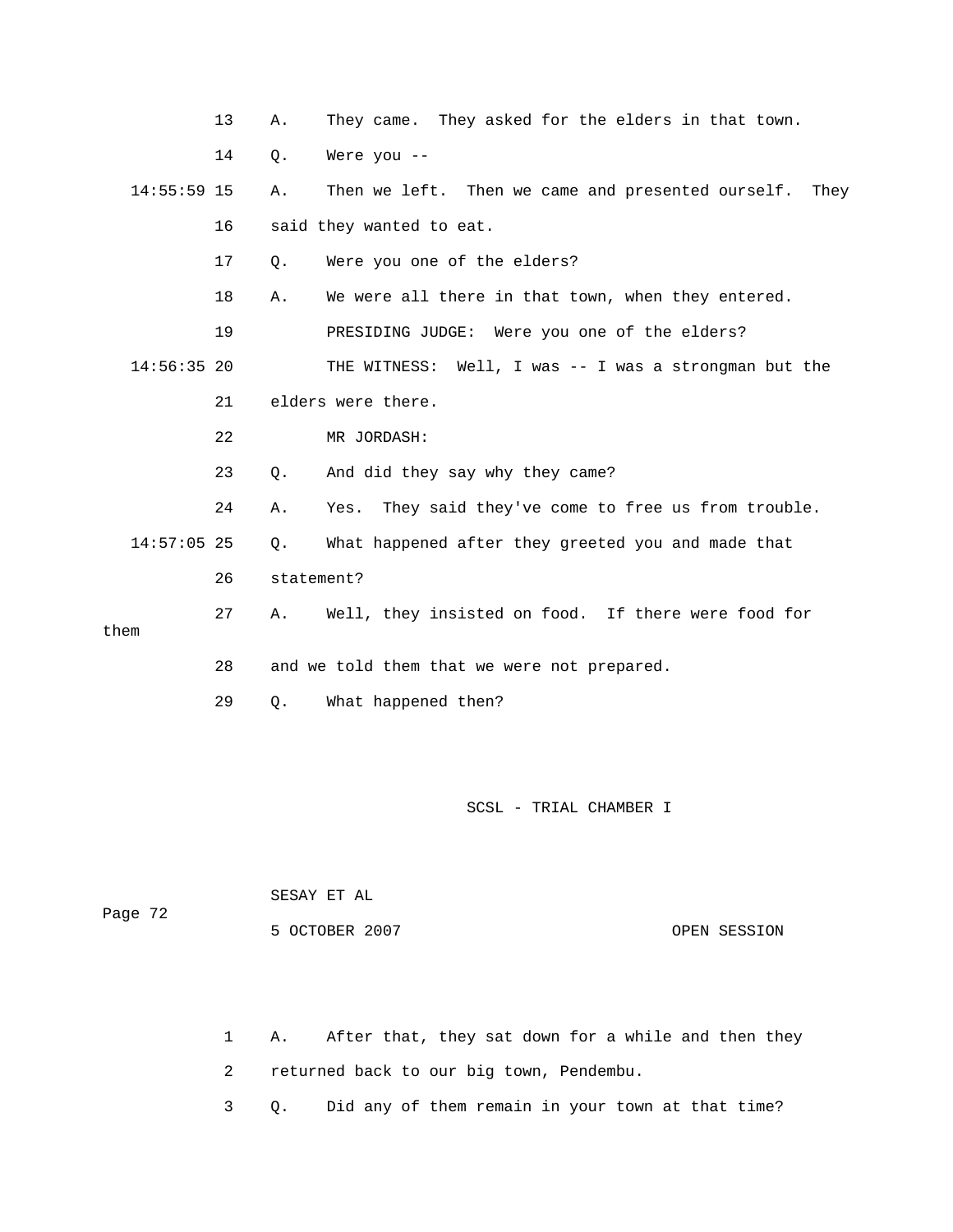|                       | 4  | No, they did not stay there.<br>Α.                             |
|-----------------------|----|----------------------------------------------------------------|
| 14:57:42              | 5  | And what happened next?<br>Q.                                  |
|                       | 6  | So, we were there now up to six months.<br>Α.                  |
|                       | 7  | And did the Gios come back to your town during that six<br>Q.  |
|                       | 8  | months?                                                        |
|                       | 9  | They used to come and go back. They used to come and go<br>Α.  |
| $14:58:16$ 10         |    | back.                                                          |
|                       | 11 | How did they behave when they came?<br>Q.                      |
| food                  | 12 | So, at first, we had some food, but the time when the<br>Α.    |
|                       | 13 | was finished, they were there now --                           |
| that                  | 14 | Your Honours, can the witness take<br>THE INTERPRETER:         |
| $14:58:38$ 15         |    | last bit of his statement?                                     |
|                       | 16 | MR JORDASH:                                                    |
|                       | 17 | Could you repeat the last bit of your statement,<br>Q.         |
|                       | 18 | Mr Witness, please?                                            |
| to                    | 19 | After the six months, the food was finished. They used<br>Α.   |
| $14:58:51$ 20<br>they |    | We were feeding them, but when the food was finished,<br>come. |
|                       | 21 | were forcing us now for food.                                  |
|                       | 22 | And when they left your town, they went to where?<br>Q.        |
| to                    | 23 | So, any time they came, after that, they would turn back<br>Α. |
|                       | 24 | the headquarter, the big town, in Pendembu.                    |
| $14:59:21$ 25<br>so?  |    | Did you go to Pendembu during this first six months or<br>Q.   |
|                       | 26 | Yes, I used to go there and come back.<br>Α.                   |
|                       | 27 | And did you know the names of any of the Gios or the<br>Q.     |
|                       | 28 | soldiers in Pendembu?                                          |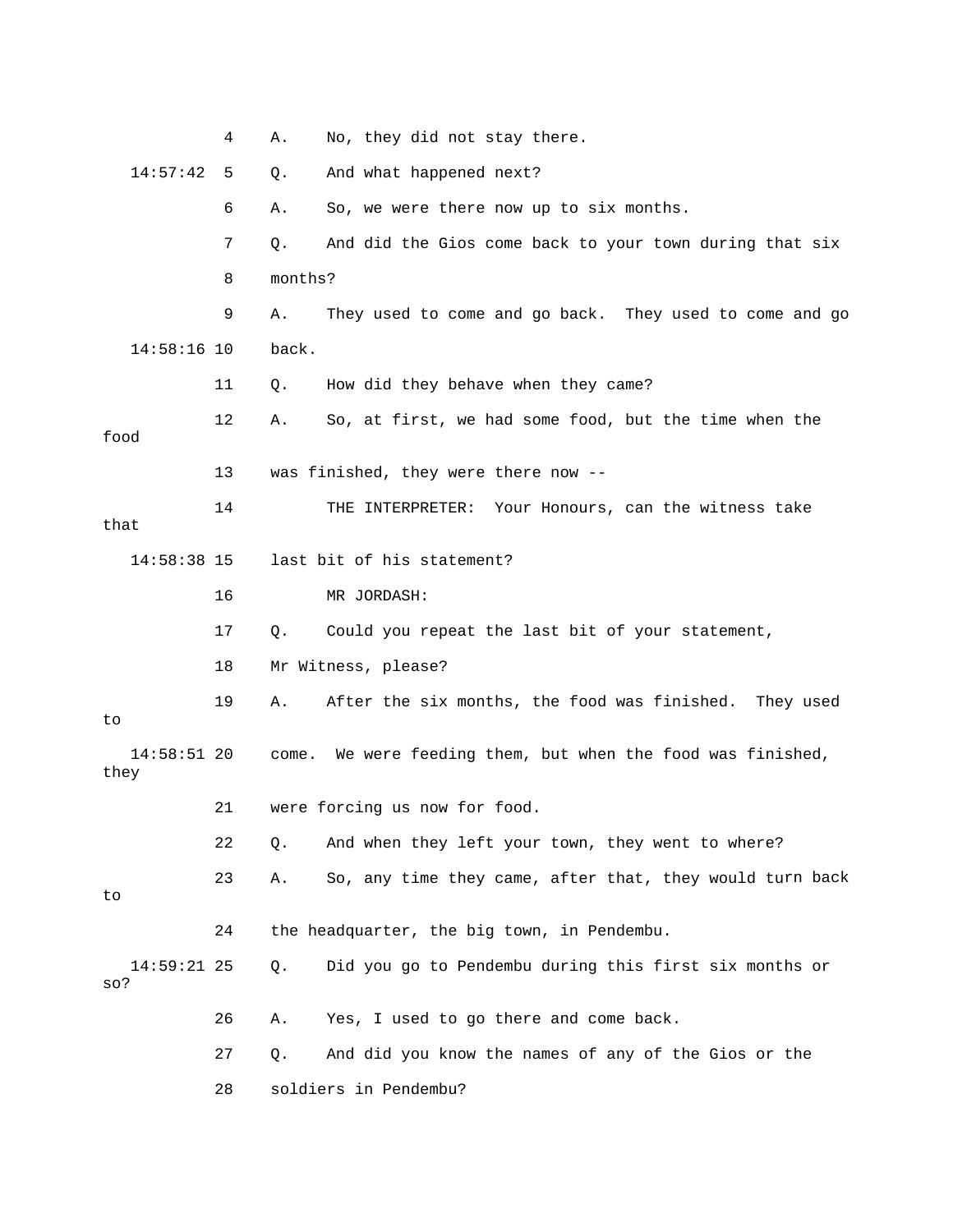29 A. Yes, I know some of them.

SCSL - TRIAL CHAMBER I

| Page 73                  |              | SESAY ET AL |                                                        |  |  |
|--------------------------|--------------|-------------|--------------------------------------------------------|--|--|
|                          |              |             | 5 OCTOBER 2007<br>OPEN SESSION                         |  |  |
|                          |              |             |                                                        |  |  |
|                          |              |             |                                                        |  |  |
|                          | $\mathbf{1}$ | Q.          | Could you just name some briefly, please?              |  |  |
|                          | 2            | Α.          | There is one, I know him. He was called --             |  |  |
| Your                     | 3            |             | THE INTERPRETER: Can the witness take the name again,  |  |  |
|                          | 4            |             | Honours, please?                                       |  |  |
| 15:00:06                 | 5            |             | MR JORDASH:                                            |  |  |
|                          | 6            | Q.          | Repeat the name, please, Mr Witness?                   |  |  |
|                          | 7            | Α.          | Konsi Tuah.                                            |  |  |
|                          | 8            | О.          | Konsi Tuah. Did Mr Konsi Tuah have another first name? |  |  |
| him,                     | 9            | Α.          | Well, that was the only name I know they were calling  |  |  |
| 15:00:32 10              |              | Konsi Tuah. |                                                        |  |  |
|                          | 11           | Ο.          | And was he -- where was he from?                       |  |  |
|                          | 12           | Α.          | He came from Liberia.                                  |  |  |
|                          | 13           | О.          | Do you know any other names from that time?            |  |  |
|                          | 14           | Α.          | Well, I know the other one. He was called Prince.      |  |  |
| $15:00:54$ 15<br>surname |              |             | THE INTERPRETER: Your Honours, can he repeat the       |  |  |
|                          | 16           |             | of the witness?                                        |  |  |
|                          | 17           |             | MR JORDASH:                                            |  |  |
|                          |              |             |                                                        |  |  |

18 Q. Could you say the name again, please, Mr Witness?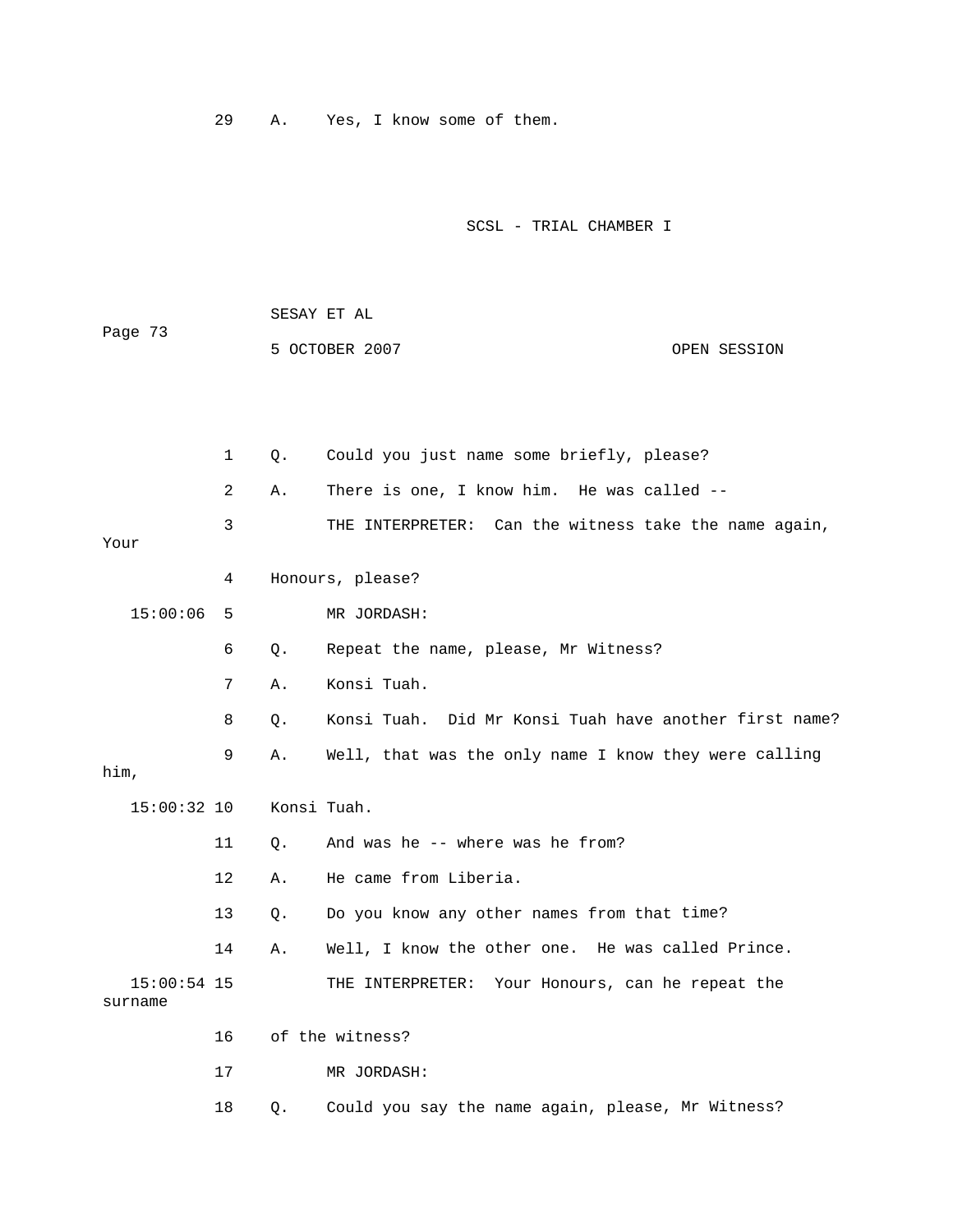19 A. Prince.

 15:01:10 20 Q. And were there any Sierra Leoneans amongst them? 21 PRESIDING JUDGE: Is the only name Prince. I thought he 23 THE WITNESS: Well, that is the name, Prince. Prince 24 Legbeh. 26 Q. Is that a -- where was he from? 27 A. Prince, this Prince Legbeh, the same Prince Legbeh came 29 Q. Were there any Sierra Leoneans amongst their number? 22 was going to call another name. Prince that was all? 15:01:29 25 MR JORDASH: 28 from Liberia.

SCSL - TRIAL CHAMBER I

| Page 74 | SESAY ET AL    |              |
|---------|----------------|--------------|
|         | 5 OCTOBER 2007 | OPEN SESSION |

1 A. Well, I know some Sierra Leoneans.

2 Q. Was there a top boss Sierra Leonean?

 3 THE INTERPRETER: Correction, interpreter. I saw some 4 Sierra Leoneans. 15:02:15 5 MR JORDASH:

6 Q. Was there a top man amongst the Sierra Leoneans?

7 A. Well, at that time, the person I saw, I did not know

8 whether he was a leader. He was there. He was a popular man.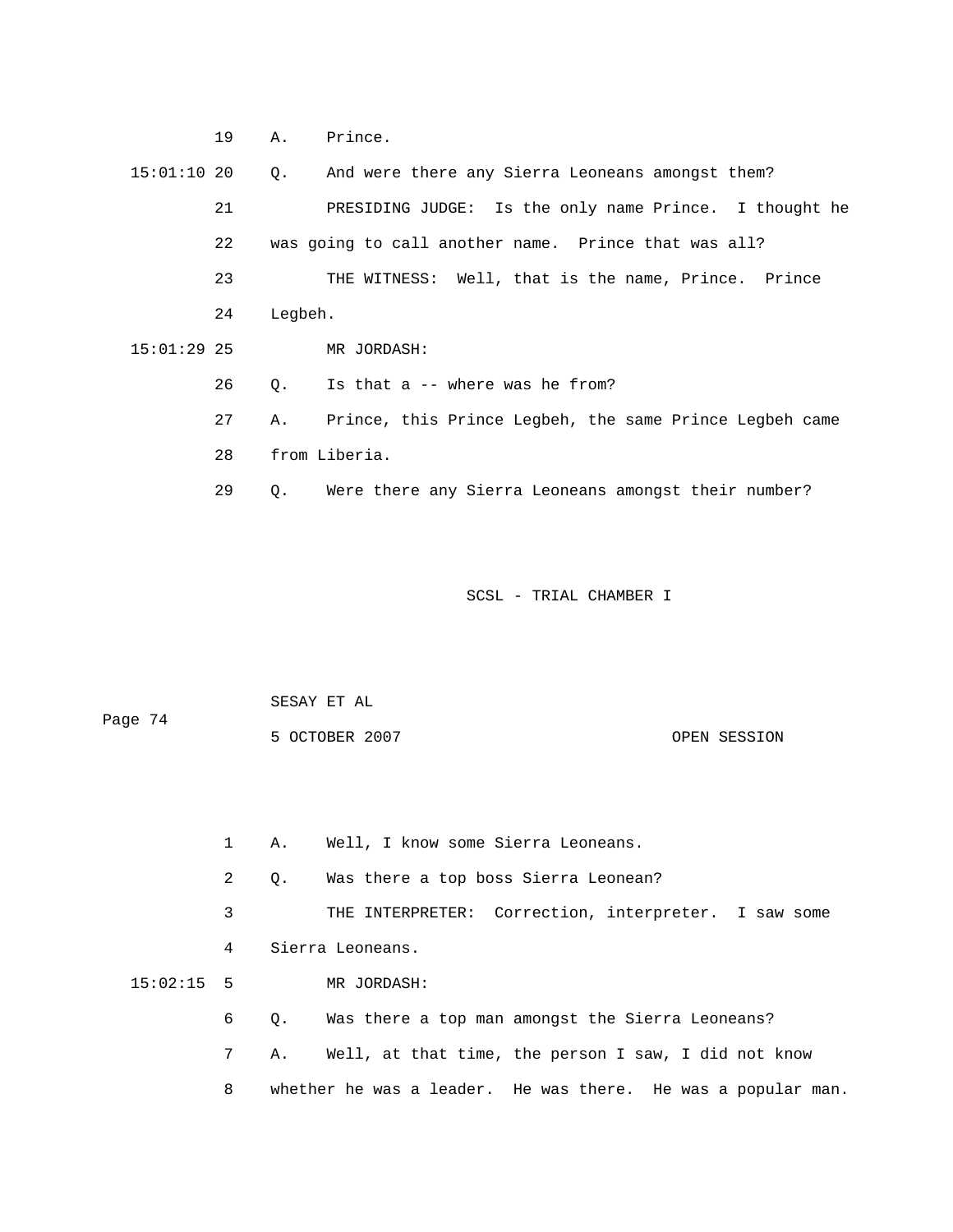|      |               | 9  | Q.      | What was his name?                                        |
|------|---------------|----|---------|-----------------------------------------------------------|
|      | $15:02:32$ 10 |    | Α.      | He was called CO Mohamed.                                 |
| else |               | 11 | Q.      | And did these Gios that you've described do anything      |
|      |               | 12 | to you? |                                                           |
|      |               | 13 | Α.      | Well, they did a lot of bad things.                       |
| οf   |               | 14 | Q.      | How old were the youngest soldiers? Did you see the age   |
|      | $15:03:14$ 15 |    |         | their fighters?                                           |
|      |               | 16 | Α.      | So, where I was, where we were, they used to -- some of   |
|      | years.        | 17 |         | them, they used to come there. Their ages were about nine |
|      |               | 18 | Q.      | And were these younger Gios armed?                        |
|      |               | 19 | Α.      | Yes, I saw guns with them.                                |
|      | $15:03:49$ 20 |    | Q.      | And did you, the civilians, do anything about the Gios?   |
|      |               | 21 | Α.      | We were giving them food and they were eating.<br>Yes.    |
|      |               | 22 | Q.      | Did you make any complaint to anyone?                     |
|      |               | 23 | Α.      | Those people, whether they did something to you bad, you  |
|      |               | 24 |         | just have to accept it, but if you take any complaint to  |
|      | $15:04:22$ 25 |    |         | anywhere, they will do you more harm.                     |
|      |               | 26 | Q.      | Did you know at this time anyone called Foday Sankoh?     |
|      |               | 27 | Α.      | Yes, I know him.                                          |
|      |               | 28 | Q.      | Did you have any, did you, the civilians from your town,  |
|      |               | 29 |         | have anything to say or do with him, or to him?           |
|      |               |    |         |                                                           |

SESAY ET AL

5 OCTOBER 2007 CPEN SESSION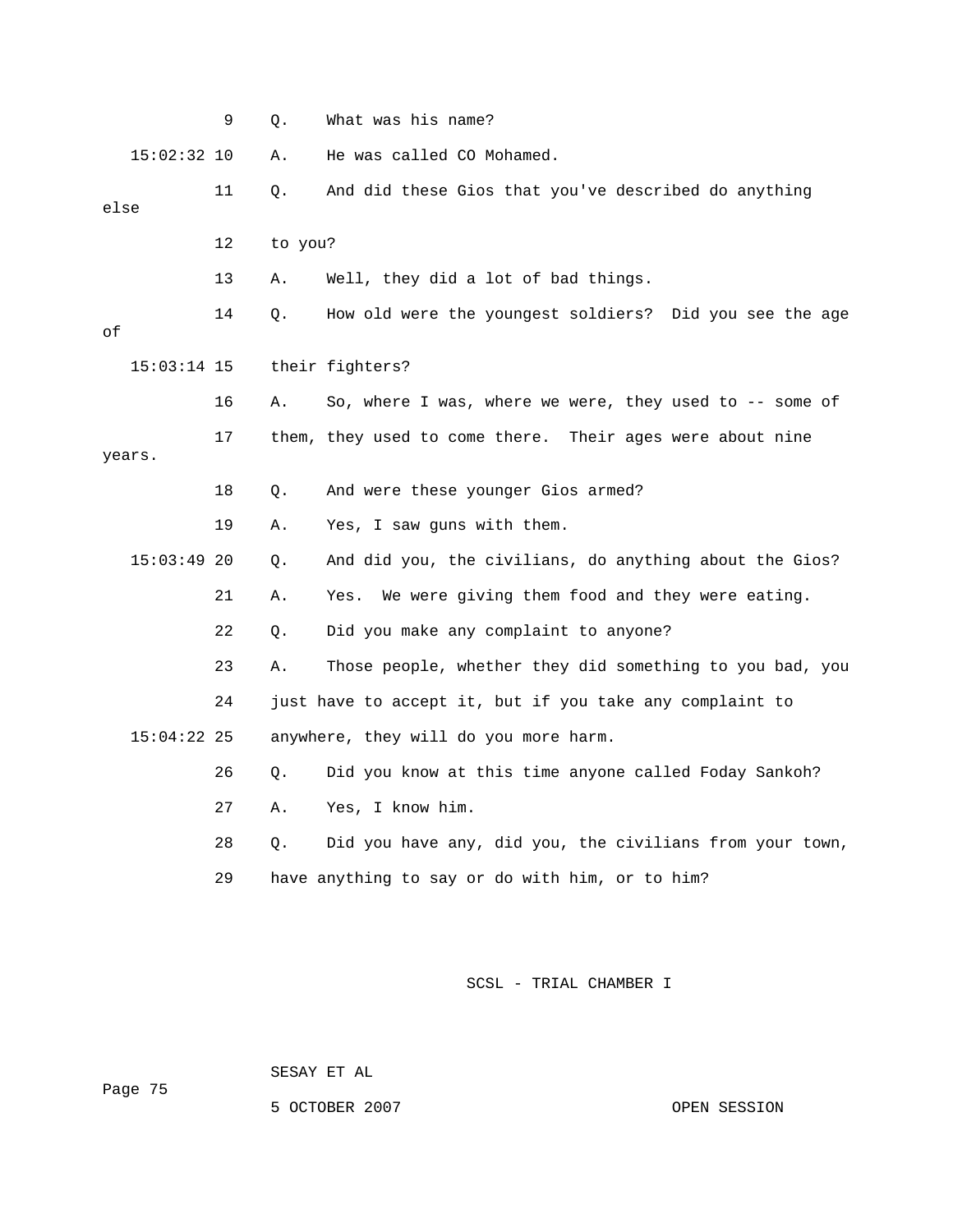|                   | 1  | Α.       | Well, in that town, where we were, it was not that only   |
|-------------------|----|----------|-----------------------------------------------------------|
| we                | 2  | town.    | All, all of us, we, the civilians that were arrested,     |
|                   | 3  |          | explained to him that they were harassing us.             |
|                   |    |          |                                                           |
|                   | 4  | Q.       | And what was his response to your complaint?              |
| 15:05:12<br>bring | 5  | Α.       | So, he thanked us and told us that he -- he did not       |
| time              | 6  |          | the war in bad faith. Let us just leave him. He knew the  |
|                   | 7  |          | when he was going to push the men out.                    |
|                   | 8  | Q.       | And did there come a time when this happened?             |
|                   | 9  | Α.       | Well, go over that again.                                 |
| $15:05:46$ 10     |    | Q.       | Did there come a time when he pushed the people out?      |
|                   | 11 | Α.       | Yes, there was a time. They were, they left the place     |
|                   | 12 | quietly. |                                                           |
|                   | 13 | Q.       | How did they leave, and why?                              |
|                   | 14 | Α.       | So he himself, he tried to put up bases, three places.    |
| $15:06:15$ 15     |    | Q.       | Who tried to put up bases?                                |
|                   | 16 | Α.       | He, Mr Foday Sankoh, told CO Mohamed to open bases.       |
|                   | 17 | Q.       | Where were the bases?                                     |
|                   | 18 | Α.       | It was in Kailahun, Pendembu, Baiwala.                    |
|                   | 19 | Q.       | What happened on the bases?                               |
| $15:06:48$ 20     |    | Α.       | So they started --                                        |
|                   | 21 |          | Your Honours, can the witness explain<br>THE INTERPRETER: |
|                   | 22 |          | that further? There is ambiguity there.                   |
|                   | 23 |          | MR JORDASH:                                               |
|                   | 24 | Q.       | Could you repeat your answer, Mr Witness?                 |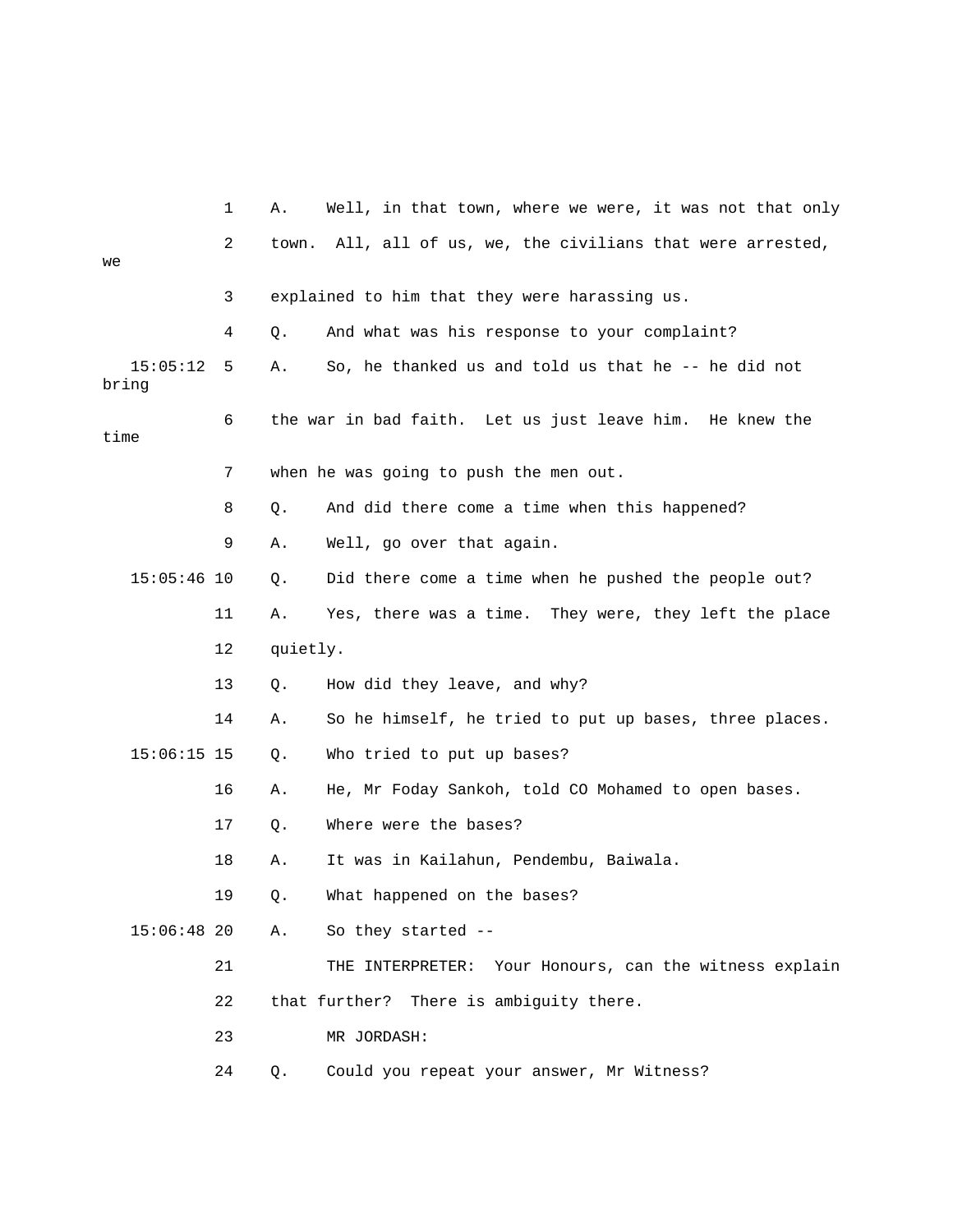15:07:03 25 A. When they set the bases, they started arresting people, 27 Q. And who went to the bases? 28 THE INTERPRETER: Learned counsel, can the witness 29 Is it capture or arrest? in 26 order to join. explain:

## SCSL - TRIAL CHAMBER I

|         | SESAY ET AL    |              |
|---------|----------------|--------------|
| Page 76 |                |              |
|         | 5 OCTOBER 2007 | OPEN SESSION |

 1 PRESIDING JUDGE: And when he said "they," who? 2 Indiscernible] specific as to who was doing the capturing or 3 arrests. 15:07:38 5 were at that part of the Kailahun District, all of them, they 6 capture or arrest them and they started joining. 7 MR JORDASH: 8 Q. So did people -- sorry, did the Sierra Leoneans go to 9 base on their own or not on their own? voluntarily, 12 Q. And what happened to the people who went to the base? 13 A. They underwent training, soldier training. They were 4 THE WITNESS: I said, the Sierra Leoneans, our siblings who the 15:07:54 10 A. Well, at that time, they were not going there 11 but there was a time they were going there voluntarily.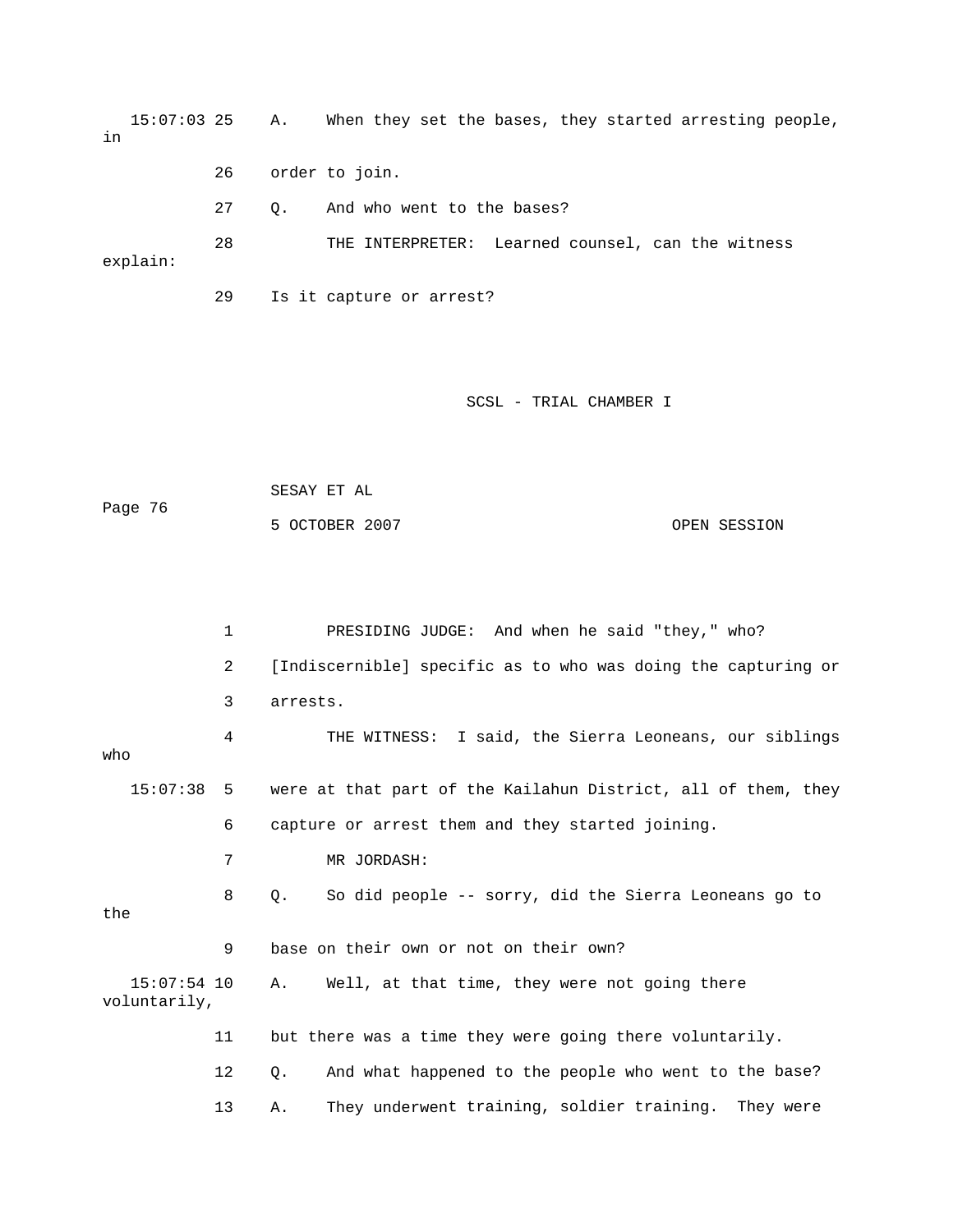14 practising soldier training, soldier exercises and we were seeing 16 JUDGE BOUTET: Mr Jordash, so to avoid any ambiguity, 17 witness said they arrested Sierra Leoneans and they started ask your question and then you ask another question that later they 21 volunteer, but your question, is it for the later part or the 22 first part? 24 JUDGE BOUTET: It's not clear from your questions and the 27 Q. At what time were the people being taken against their 29 A. This base started in 1991. They were capturing people 15:08:32 15 it. your 18 joining. He said at the beginning they were not joining 19 voluntarily and they were arrested and taken to the base. So 15:08 23 MR JORDASH: I will clarify. 15:09:05 25 answer, if I may. 26 MR JORDASH: Certainly. will 28 to the base? by

SCSL - TRIAL CHAMBER I

|         | SESAY ET AL    |              |
|---------|----------------|--------------|
| Page 77 |                |              |
|         | 5 OCTOBER 2007 | OPEN SESSION |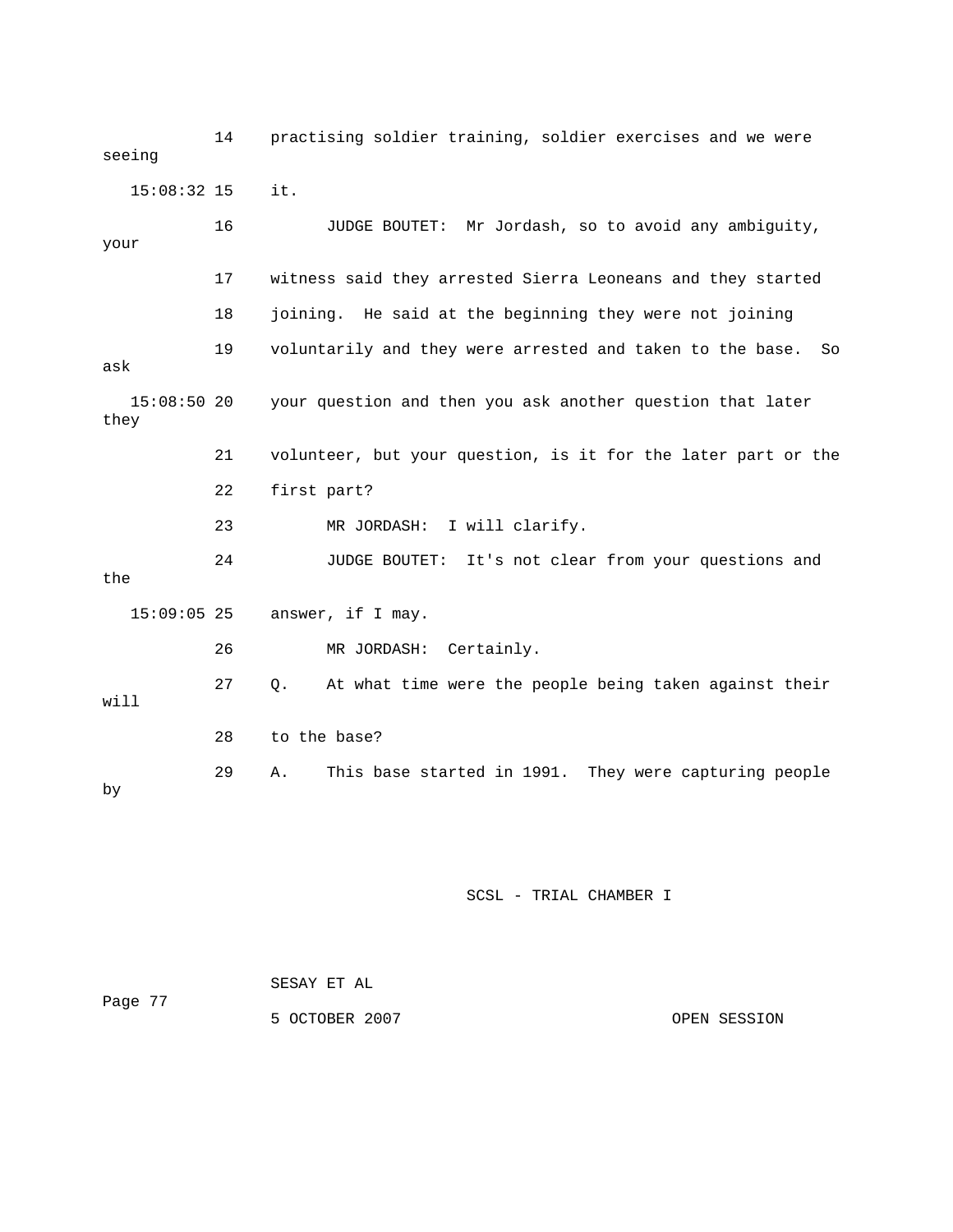1 force, joining.

 2 Q. And who was capturing the people by force? 3 A. Well, these Gios, the commanders, who went there. All 4 them went there and they asked us that they should open bases 15:09:48 5 that they could take these people to these bases. 6 Q. And at what time did the people, the Sierra Leoneans, 7 to go there voluntarily? 8 A. Well, in '92, the other base they open at Manowa, 9 Bunumbu, all those people were willing. Q. Why, if you know the answer, did those people go willingly 12 A. These Gio children, they used to come and flog them. 13 were asking them: Why are you not going to fight for your 14 country, so they were fed up with that and they started going 17 voluntarily, what did they do when they came from the base? 18 A. Well, they started going to war front and began to 19 Q. And who were they fighting? 15:11:08 20 A. Well, they were fighting against the government troop. 21 Q. And just so we can be clear: Did the Gios leave Sierra 22 Leone voluntarily? 23 A. Well, the deal they were doing, that we became fed up 24 so the man, the time they finished training the children, he 15:12:07 25 armed the Sierra Leoneans. He started giving them materials. of so start Manowa,  $15:10:22$  10 11 to the base? They 15:10:48 15 there. 16 Q. And when these Sierra Leoneans went to the base fight. of,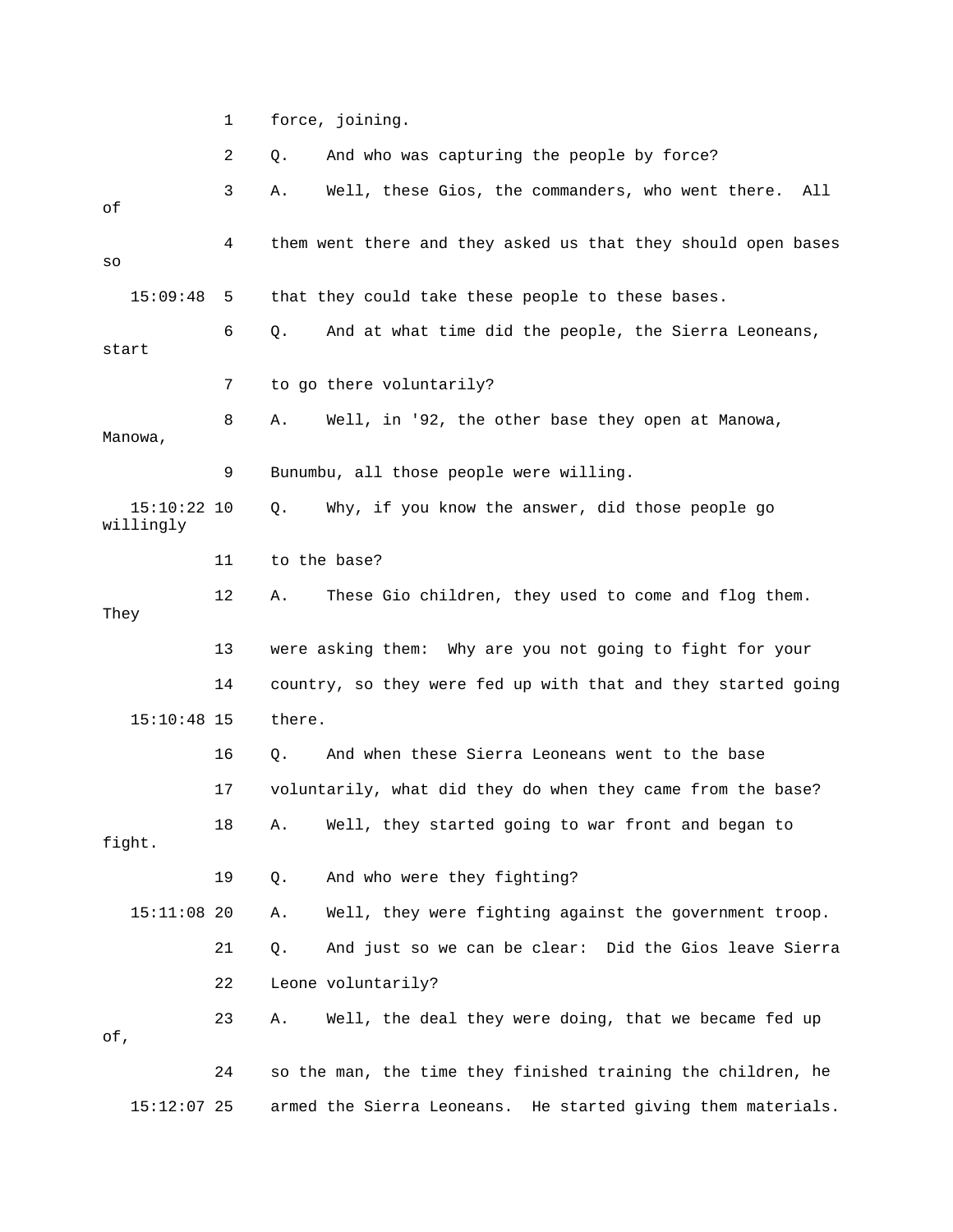| 26 |  | Who's he? |
|----|--|-----------|
|----|--|-----------|

 27 A. Foday Sankoh. Foday Sankoh. So, after that, so these Gios

28 were not receiving materials.

29 Q. Why were they not receiving materials?

SCSL - TRIAL CHAMBER I

|         | SESAY ET AL    |              |
|---------|----------------|--------------|
| Page 78 |                |              |
|         | 5 OCTOBER 2007 | OPEN SESSION |

| he                | $\mathbf{1}$    | So this of their wickedness, that were reporting to him,<br>Α. |
|-------------------|-----------------|----------------------------------------------------------------|
|                   | $\overline{2}$  | became fed up of it and told us that he was going to push them |
|                   | 3               | out.                                                           |
|                   | 4               | Who was it that pushed them out?<br>Q.                         |
| 15:12:42 5<br>now |                 | Well, he, Foday Sankoh, they had no bullets. The time<br>Α.    |
| has               | 6               | he said, so he said, "Go back. The work that you've come for   |
| from              | $7\overline{ }$ | come to an end." So they -- so they captured all the roads     |
|                   | 8               | them. So anybody who was to come to that gate, you would be    |
|                   | 9               | disarmed, so all of them went.                                 |
| $15:13:32$ 10     |                 | Who disarmed the Gios at the gate?<br>Ο.                       |
|                   | 11              | These people who joined, our siblings, the freedom<br>Α.       |
|                   | 12              | fighters.                                                      |
|                   | 13              | And when the Gios had left, who remained?<br>Q.                |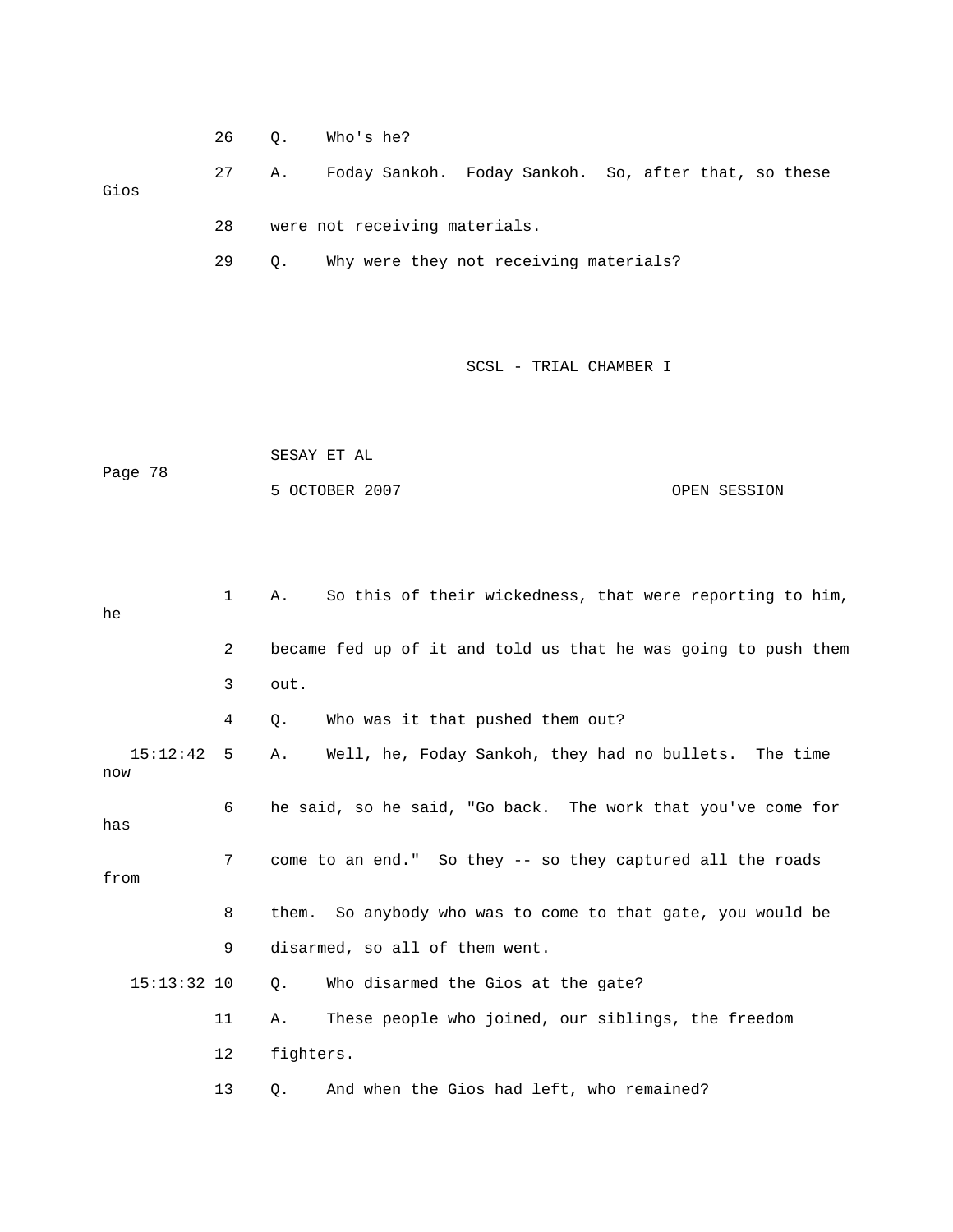|       |               | 14 | They, those that I have just named. Foday Sankoh named<br>Α.    |
|-------|---------------|----|-----------------------------------------------------------------|
|       | $15:14:02$ 15 |    | them freedom fighters.                                          |
| time? |               | 16 | And where were the freedom fighters' families at this<br>$Q$ .  |
|       |               | 17 | They were Sierra Leoneans.<br>Α.                                |
|       |               | 18 | Sierra Leoneans from which district?<br>Q.                      |
|       |               | 19 | They were from Kailahun District and Kono districts.<br>Α.      |
| with  | $15:14:31$ 20 |    | And did you observe what their relationship were, was,<br>Q.    |
|       |               | 21 | the civilians of Kailahun?                                      |
|       |               | 22 | Well, there was a very strong law between us and them.<br>Α.    |
| harm  |               | 23 | They should not take any food from us, nor did they do any      |
| where |               | 24 | Then, you can not leave war front and come to us,<br>to us.     |
| you   | $15:15:08$ 25 |    | we were staying as a free zone, you could not come there.<br>If |
|       |               | 26 | wanted to come there you could obtain a pass.                   |
|       |               | 27 | So, just to be clear: Did the freedom fighters live<br>Q.       |
|       |               | 28 | separately from the civilians?                                  |
|       |               | 29 | Their own settlement was different.<br>Α.                       |
|       |               |    |                                                                 |
|       |               |    |                                                                 |

OPEN SESSION

Page 79 SESAY ET AL 5 OCTOBER 2007

1 Q. And who did they obtain a pass from, before they could

go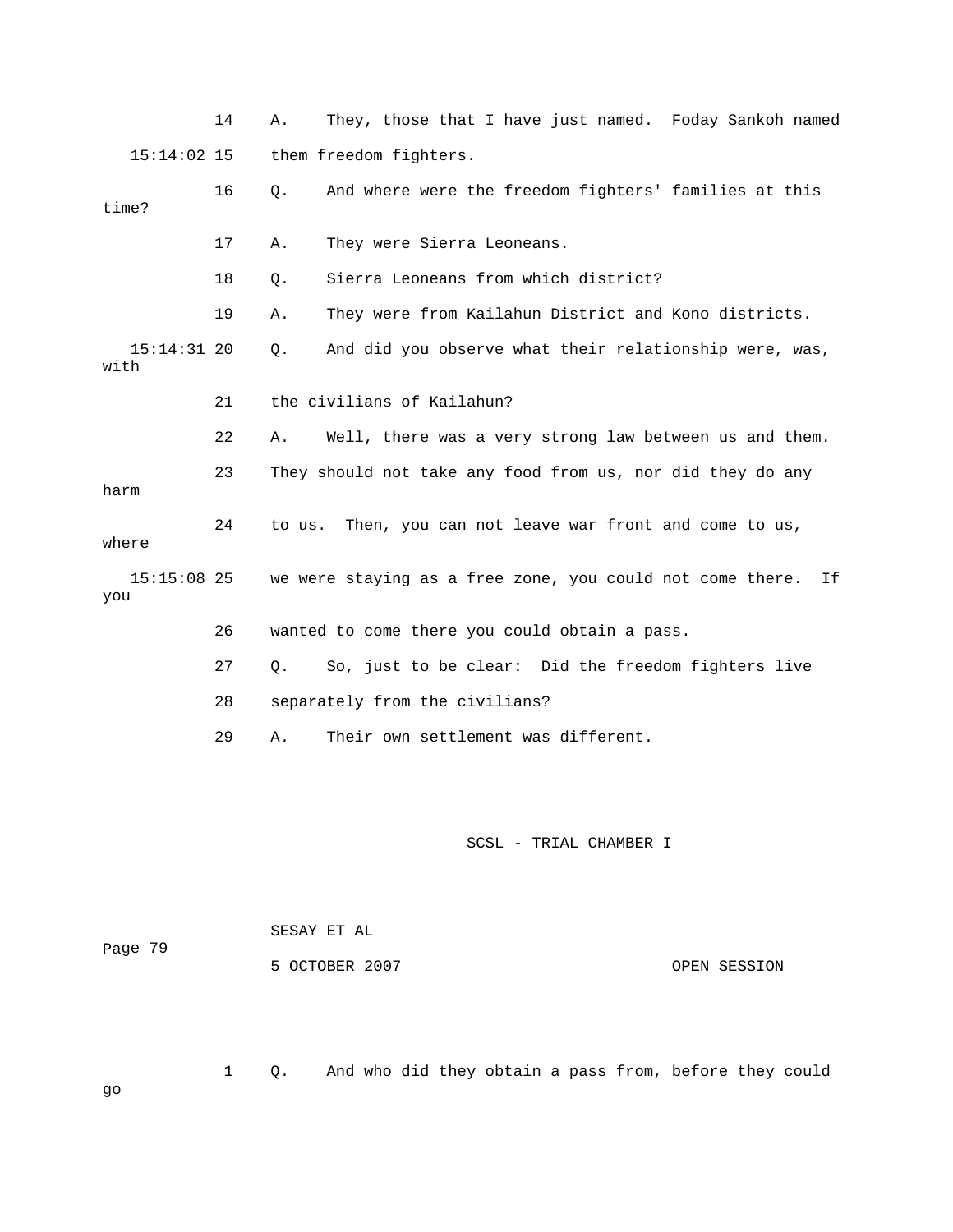2 to the zones where the civilians were?

| we   |               | 3  | Α.    | Well, what happened, we came to know because some of us,      |
|------|---------------|----|-------|---------------------------------------------------------------|
|      |               | 4  |       | used to see some letters, and so target commander was to give |
|      | 15:16:09      | 5  |       | somebody pass. So when they brought it to us, where we the    |
| then |               | 6  |       | civilians were staying, so if the MPs could set eyes on it    |
|      |               | 7  |       | you are a free man.                                           |
|      |               | 8  | Q.    | What did the MPs do?                                          |
|      |               | 9  | Α.    | They were between us, so that they could not come. They       |
|      | $15:16:41$ 10 |    |       | could not accept at all. They could not accept any soldier to |
|      |               | 11 |       | come to us. Then, for our property, and our lives.            |
|      |               | 12 | Q.    | Was there any laws about property and your lives?             |
|      |               | 13 | Α.    | Yes.                                                          |
|      |               | 14 | Q.    | What were the laws?                                           |
|      | $15:17:15$ 15 |    | Α.    | Whosoever took a civilian's property, if you, be you a        |
| for  |               | 16 |       | soldier, you would be -- a big portion of work would be cut   |
| you  |               | 17 | you.  | Then you would be driven to go back to war front.<br>Ιf       |
|      |               | 18 |       | steal, you will be beaten mercilessly.                        |
|      |               | 19 | Q.    | Were there any other laws?                                    |
|      | $15:17:54$ 20 |    | Α.    | So, the only law that one cannot take advantage of, from      |
|      |               | 21 |       | your fellow man, any, all those type of law were laid down.   |
|      |               | 22 | Q.    | Were there any laws about women?                              |
|      |               | 23 | Α.    | No adultery.                                                  |
|      |               | 24 | Q.    | And do you know the term "safety zone", Mr Witness?           |
|      | $15:18:31$ 25 |    | Α.    | Yes.                                                          |
|      |               | 26 | Q.    | What does it mean to you?                                     |
|      |               | 27 | Α.    | Well, to my own understanding, the place where there is       |
|      |               | 28 | calm. | They've captured that place and there is no war.              |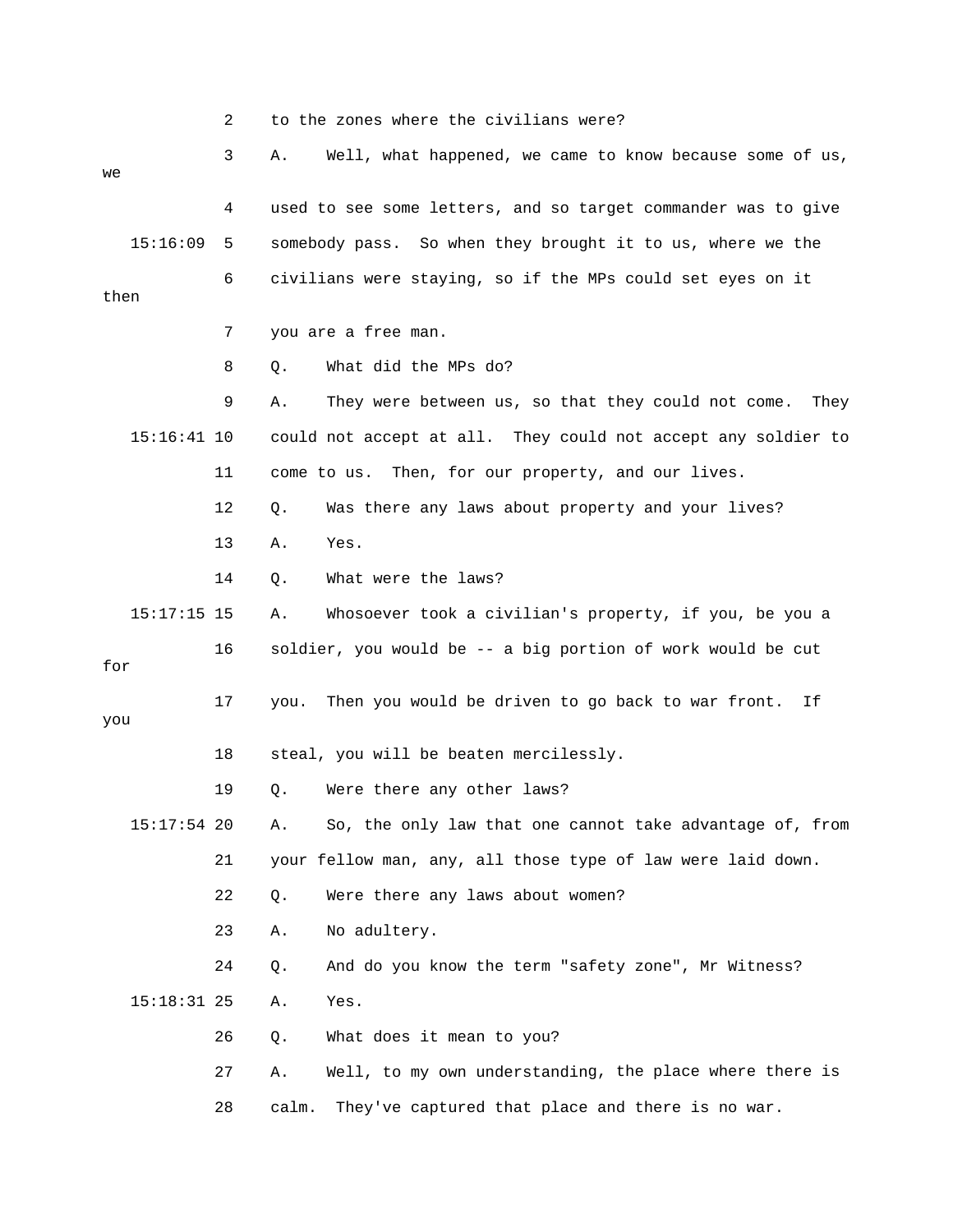29 Q. And who lived there?

SCSL - TRIAL CHAMBER I

| Page 80 | SESAY ET AL    |              |
|---------|----------------|--------------|
|         | 5 OCTOBER 2007 | OPEN SESSION |

 1 A. We, the civilians. 2 Q. And after the Gios left, where was -- can you remember 3 this -- the front line where the fighting was? 4 A. When the Gios left? 7 THE INTERPRETER: Your Honours, can the witness be audible, 8 please? 9 MR JORDASH: 11 speak to the microphone more easily. Repeat your last answer, 13 A. Well, they were at Baima, they were at Tantewar, here, 14 Nyandehun Junction. They were at Gehoma, by Manowa, coming to THE INTERPRETER: Your Honours, can the witness take 15:19:19 5 Q. Yes. 6 A. So, we used to see our siblings staying at Baima. 15:19:39 10 Q. Mr Witness, just sit forward a little bit so that you can 12 please. --  $15:20:15$  15 that

16 last name of the town?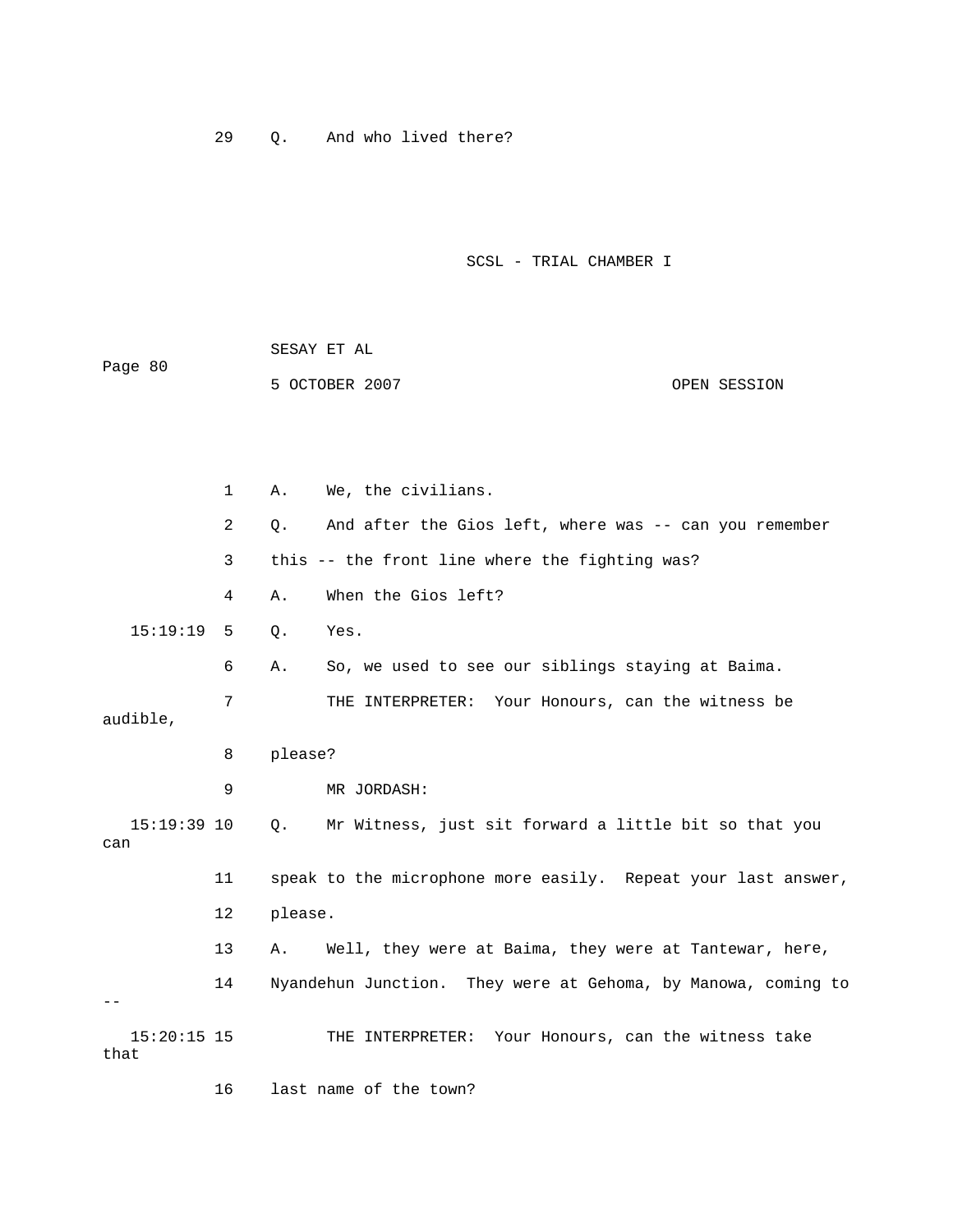|               | 17 |        | MR JORDASH:                                                    |
|---------------|----|--------|----------------------------------------------------------------|
|               | 18 | О.     | What was the last town you mentioned, Mr Witness?              |
|               | 19 | Α.     | You asked me the places where they were staying. I said        |
| $15:20:34$ 20 |    |        | Baima, Nyandehun Junction. Bunumbu.                            |
|               | 21 | О.     | Do you know if there were civilians at the towns you've        |
|               | 22 |        | just mentioned?                                                |
|               | 23 | Α.     | The places I have named?                                       |
|               | 24 | Ο.     | Yes.                                                           |
| $15:21:03$ 25 |    | Α.     | Civilians could not stay there.                                |
|               | 26 | 0.     | Do you know what would happen to the civilians that were       |
|               | 27 | there? |                                                                |
|               | 28 | Α.     | Well, the other warriors used to come and meet these and       |
| was           | 29 |        | these other warriors would be able to fight them back.<br>That |

|         | SESAY ET AL    |              |
|---------|----------------|--------------|
| Page 81 |                |              |
|         | 5 OCTOBER 2007 | OPEN SESSION |

|     | $\mathbf{1}$ | the reason they asked that it was not good for any civilian to |
|-----|--------------|----------------------------------------------------------------|
|     | $\mathbf{2}$ | stay in their midst.                                           |
| the |              | 3 Q. And do you know the age of the freedom fighters, what     |
|     | $4\degree$   | youngest freedom fighters --                                   |
|     |              | 15:22:00 5 A. Yes, I know.                                     |
|     | 6            | Q. What were they?                                             |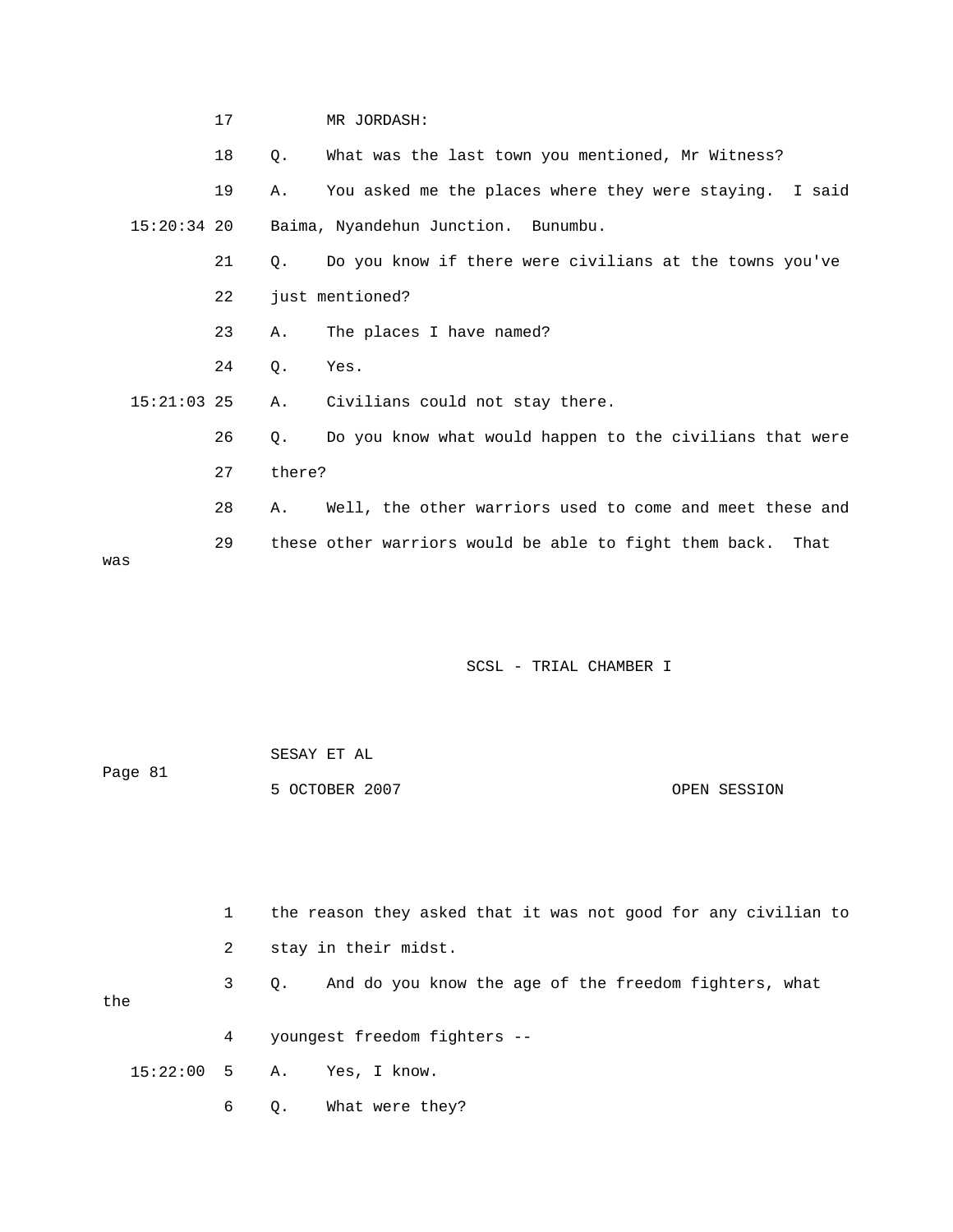7 A. From 20 years to 40 years. 8 Q. Now, where were you living after the Gios left? 12 MR HARDAWAY: Yes, Your Honour. The Prosecution would 13 object on the grounds of relevance. It is outside the 14 period and even taking the ruling from the Bench the Prosecution 17 allow all the Prosecution evidence of these years to remain 18 unchallenged, or are we going to be given - and I ask the the 15:23:22 20 state of the evidence? It's a bit late in the day for my learned 21 friend to be jumping up and down when they've spent weeks, if not 24 sit down, please. 15:23:41 25 MR JORDASH: -- adducing evidence of crimes in these 26 years, supposedly committed at the hands of the RUF led by, 29 but this is where we are at now, and I could complete the list 9 A. Those Gios, when they went, I was staying here in the 15:22:37 10 village. 11 PRESIDING JUDGE: Yes, Mr Hardaway? indictment 15:22:51 15 would submit that we have gone far beyond introductory material. 16 MR JORDASH: Well, are we, the Defence, simply going to 19 question to the Prosecution - an ample opportunity to correct 22 months, adducing evidence of -- 23 PRESIDING JUDGE: Mr Hardaway, he is on his feet. Can you early 27 amongst others, Mr Sesay. 28 I would have preferred not to have to focus on this area of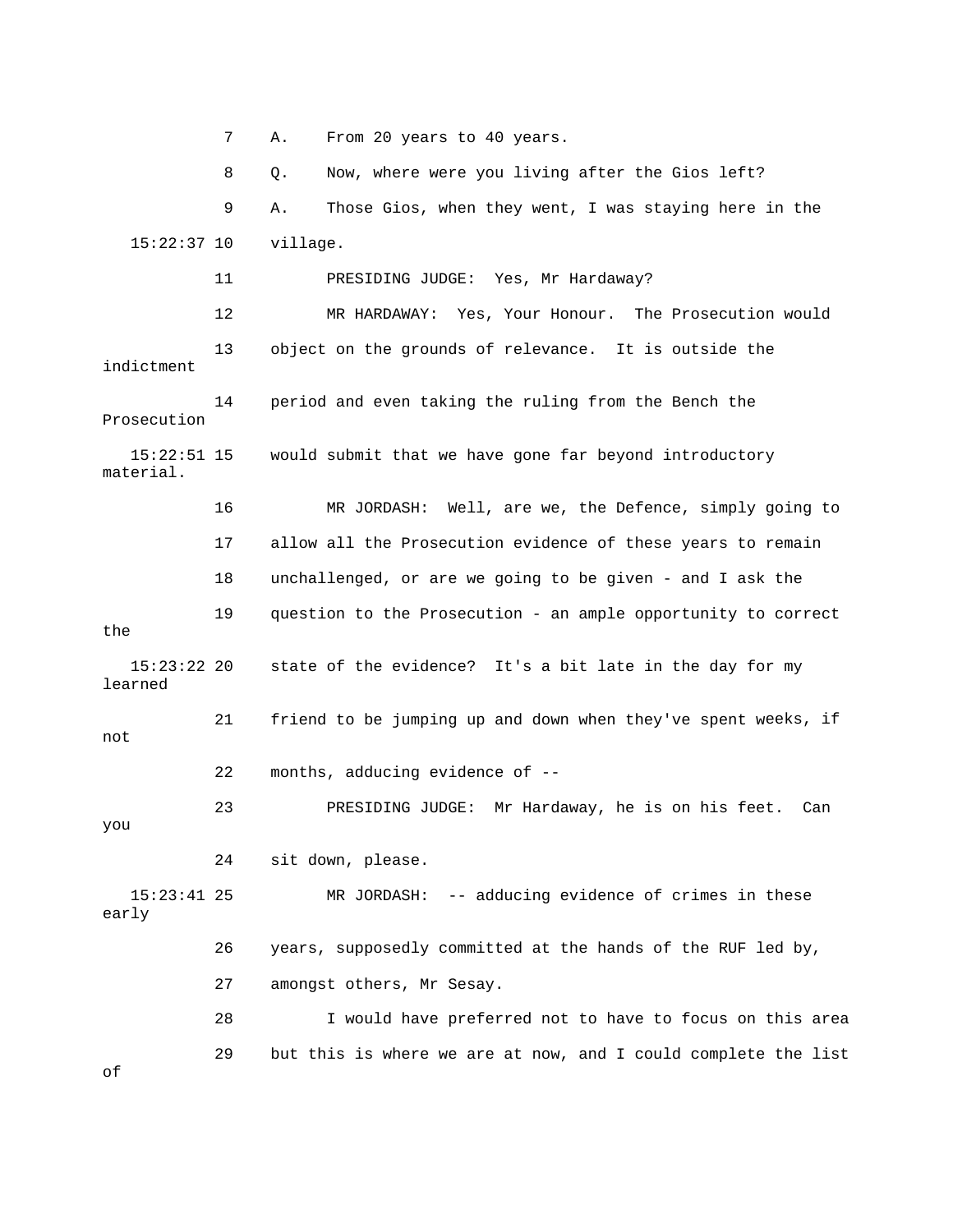|                      |    | SESAY ET AL                                                   |                                                      |                       |  |  |
|----------------------|----|---------------------------------------------------------------|------------------------------------------------------|-----------------------|--|--|
| Page 82              |    | 5 OCTOBER 2007                                                |                                                      | OPEN SESSION          |  |  |
|                      |    |                                                               |                                                      |                       |  |  |
|                      |    |                                                               |                                                      |                       |  |  |
|                      | 1  | witnesses who have dealt with that, this time period. And it  |                                                      |                       |  |  |
| I'm                  | 2  | would be the vast proportion of the Prosecution's insiders.   |                                                      |                       |  |  |
|                      | 3  | not sure that this is a situation of the Defence's making.    |                                                      |                       |  |  |
| overrule             | 4  |                                                               | PRESIDING JUDGE: We would, and we've decided to      |                       |  |  |
| 15:26:00             | 5  | the objection, but to come back to the Defence, and to remind |                                                      |                       |  |  |
|                      | 6  | them, you know, that we are not going to remain on background |                                                      |                       |  |  |
| for                  | 7  | material forever, for too long, because what interests us is  |                                                      |                       |  |  |
|                      | 8  | the hard core issues in this matter which are relevant to the |                                                      |                       |  |  |
|                      | 9  | indictment to be addressed, and time is of the essence of     |                                                      |                       |  |  |
| $15:26:26$ 10<br>may |    | whatever we are doing here. So, Mr Jordash, with this, you    |                                                      |                       |  |  |
|                      | 11 | proceed.                                                      |                                                      |                       |  |  |
|                      | 12 | MR JORDASH:<br>Thank you.                                     |                                                      |                       |  |  |
|                      | 13 | Q.                                                            | Where were you living when the Gios were pushed out, |                       |  |  |
|                      | 14 | Mr Witness?                                                   |                                                      |                       |  |  |
| $15:26:50$ 15        |    | I was staying in my village.<br>Α.                            |                                                      |                       |  |  |
|                      | 16 | Q.                                                            | Did there come a time when you left your village?    |                       |  |  |
|                      | 17 | Yes, all of us, we were pushed.<br>Α.                         |                                                      | The government troops |  |  |
|                      | 18 | pushed us.                                                    |                                                      |                       |  |  |
|                      | 19 | Where did you go?<br>Q.                                       |                                                      |                       |  |  |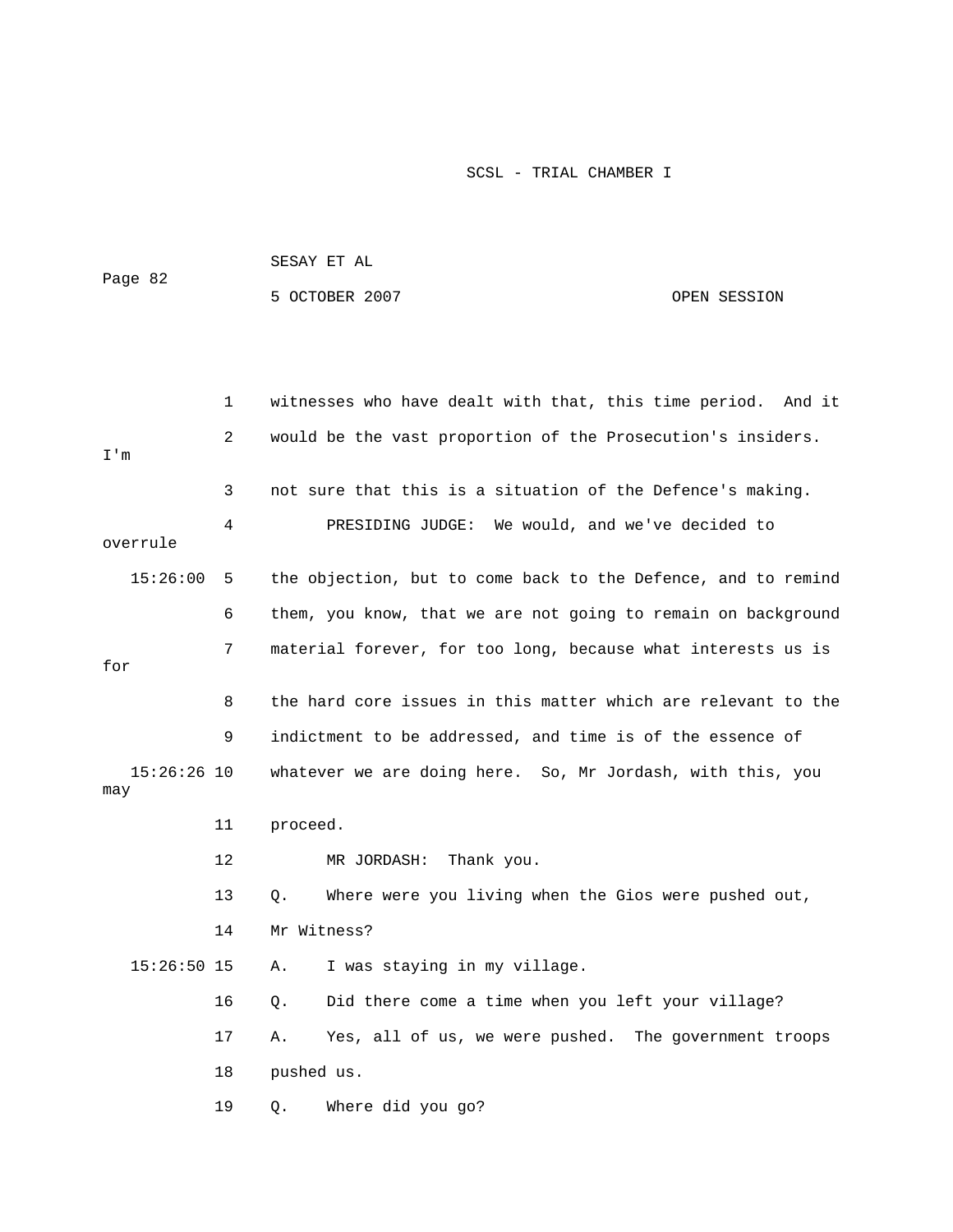15:27:19 20 A. We went to Giema.

21 Q. Do you know what year it was when you went to Giema?

- 22 A. Yes, I know.
- 23 Q. What was it?

24 A. It was in '93 that we left.

15:27:43 25 Q. Where did you go to in Giema?

26 THE INTERPRETER: Your Honours, can the counsel take the

27 question again?

- 28 MR JORDASH:
- 29 Q. Where did you go to, in Giema?

SCSL - TRIAL CHAMBER I

|         | SESAY ET AL |  |
|---------|-------------|--|
| Page 83 |             |  |

| 5 OCTOBER 2007 | OPEN SESSION |
|----------------|--------------|
|----------------|--------------|

 1 A. Giema, the bush around Giema, we prepared that place and 2 were calling it Joe Bush. we

3 Q. And who did you go there with?

 4 A. Together with all my family. And even the elders of the 15:28:27 5 town I was staying, together with them; a good number of them. 7 A. I had two wives at the time. 6 Q. How many wives did you have at that time, Mr Witness?

> 8 Q. And when you, the civilians, left to go to Giema, did 9 anyone else come with you?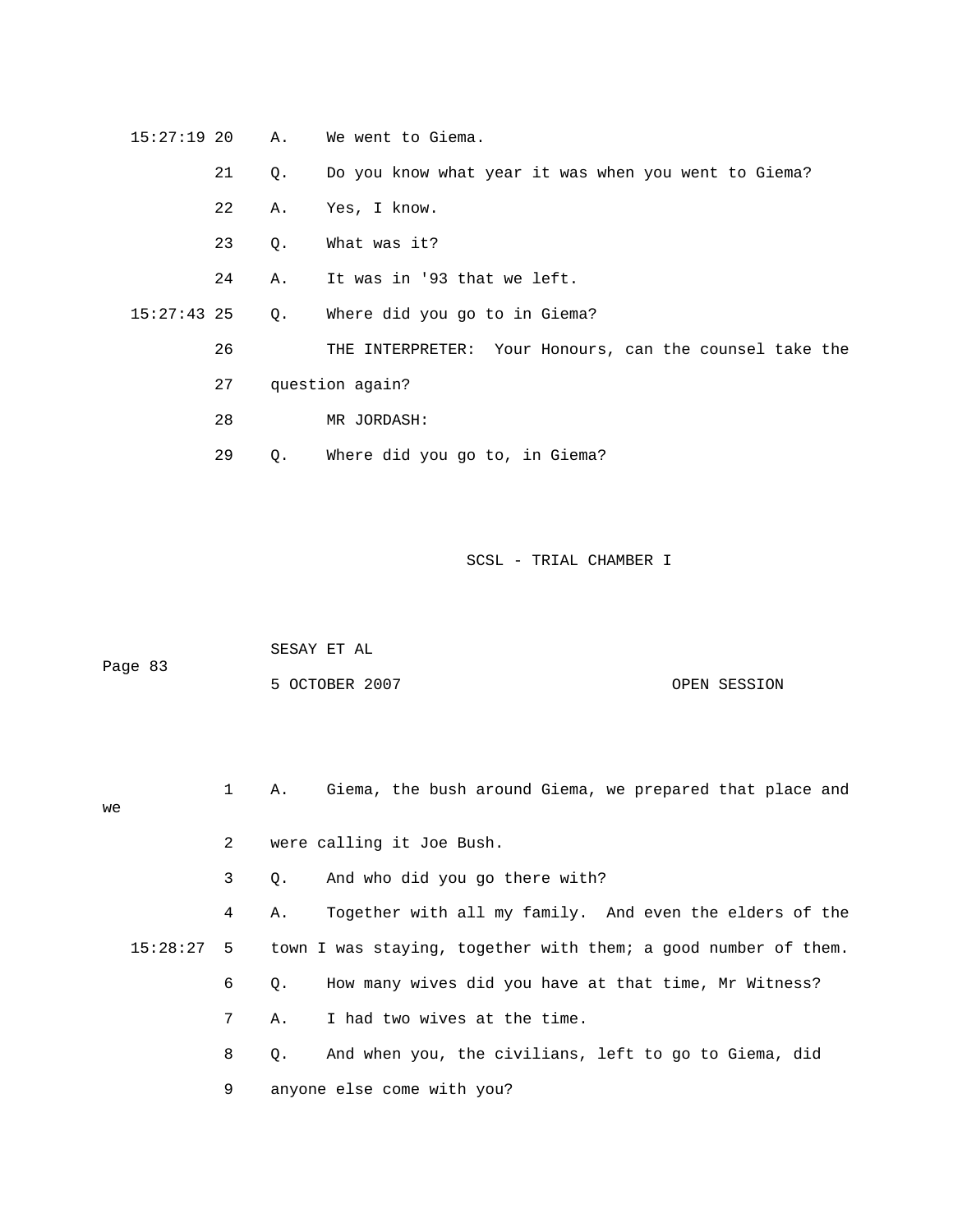| 15:28:54 10   |         | Α. | Like, which other person?                                 |
|---------------|---------|----|-----------------------------------------------------------|
|               | 11      | Q. | Let me ask a different question: What did the freedom     |
|               | $12 \,$ |    | fighters do when you went to Giema?                       |
|               | 13      | Α. | When we went to Giema, they surrounded us so that enemy   |
|               | 14      |    | could not come to us. Our security was very strong.       |
| 15:29:38 15   |         | Q. | Did you know a man called O'Jalley, around this time?     |
|               | 16      | Α. | Yes, I know O'Jalley.                                     |
|               | 17      | Q. | Did he have a job?                                        |
|               | 18      | Α. | Yes, he had a job.                                        |
|               | 19      | Q. | What was his job?                                         |
| $15:30:02$ 20 |         | Α. | Just as I have stated; he was an MP commander.            |
|               | 21      | Q. | Did you see him working?                                  |
|               | 22      | Α. | He worked very seriously.                                 |
|               | 23      | Q. | Where did he work very seriously?                         |
|               | 24      | Α. | Firstly, he tried very hard, so that the civilians could  |
| 15:30:33 25   |         |    | leave, could push out where we were staying.              |
|               | 26      | Q. | Sorry, could you repeat that?                             |
|               | 27      |    | THE INTERPRETER: Correction, interpreter. He said he      |
| where         | 28      |    | tried very hard, so that the soldiers would be moved from |
|               | 29      |    | we were staying.                                          |

| Page 84 | SESAY ET AL    |              |
|---------|----------------|--------------|
|         | 5 OCTOBER 2007 | OPEN SESSION |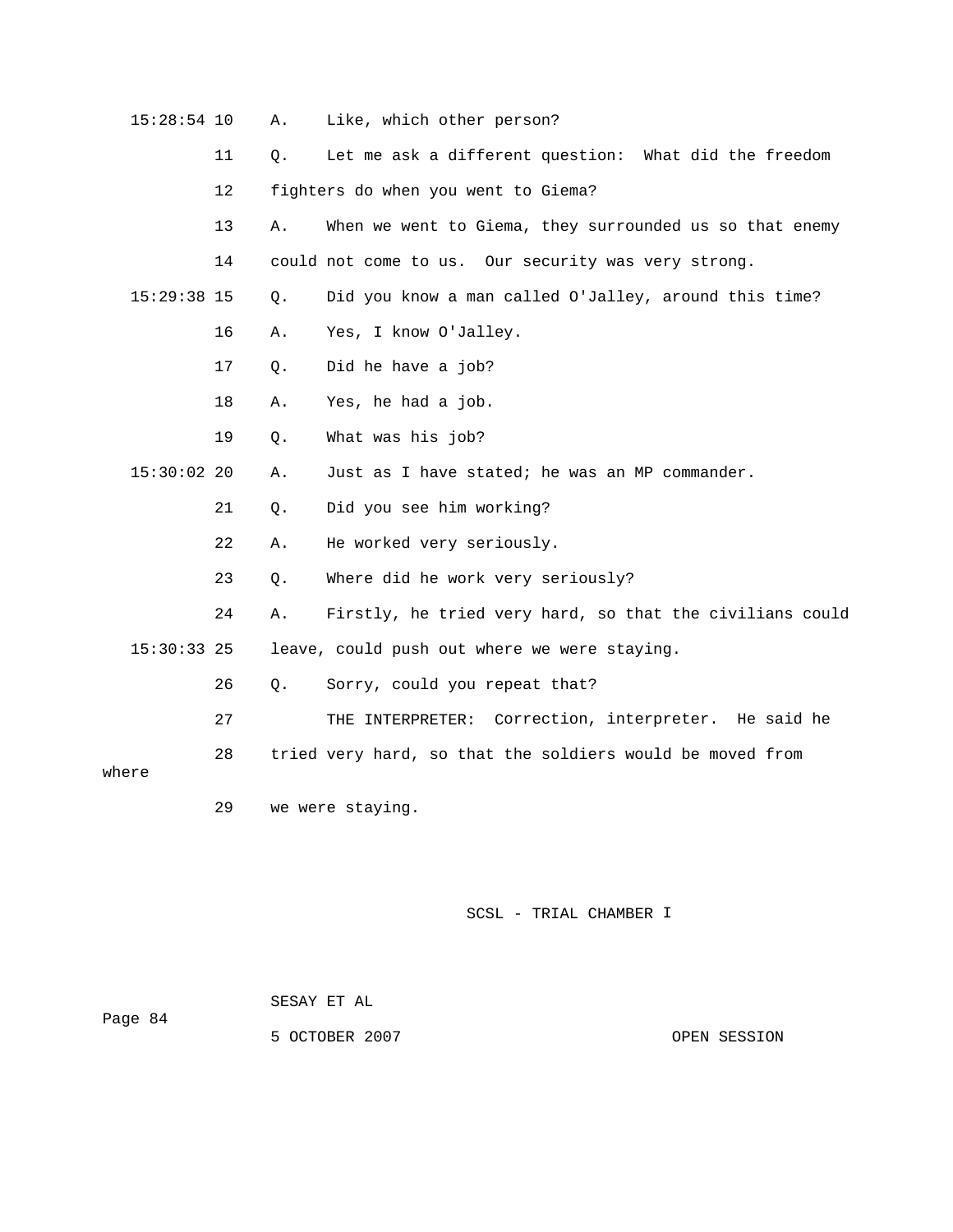|       |               | 1  |            | MR JORDASH:                                                    |
|-------|---------------|----|------------|----------------------------------------------------------------|
|       |               | 2  | Q.         | Did he do anything else?                                       |
| gate. |               | 3  | Α.         | Then, he made gates and deployed all the MPs to that           |
|       |               | 4  | Q.         | What did they do at the gates?                                 |
| zone, | 15:31:12      | 5  | Α.         | Any soldier from front line, coming to the civilian            |
| he    |               | 6  |            | until you have a valid pass, so that was one of the major work |
|       |               | 7  | was doing. |                                                                |
|       |               | 8  | Q.         | Which towns did he work in, in these years?                    |
|       | Giema.        | 9  | Α.         | Well, I saw him in Pendembu. Then he also worked in            |
| when? | $15:31:55$ 10 |    | Q.         | How long were you in Giema, Mr Witness; from 1993 to           |
| our   |               | 11 | Α.         | Well, up to '97 overthrow, all of us left and went to          |
|       |               | 12 | homes.     |                                                                |
|       |               | 13 | Q.         | Well, then I want to deal with the period 1993 to<br>Okay.     |
|       |               | 14 |            | 1997; okay. If you're able to specify --                       |
|       | $15:32:33$ 15 |    | Α.         | Okay.                                                          |
| Ιf    |               | 16 | Q.         | -- more specifically the year between those dates, do.         |
|       |               | 17 |            | not, then we're talking about '93 to '97 --                    |
|       |               | 18 | Α.         | Okay.                                                          |
|       |               | 19 | Q.         | Okay?                                                          |
|       | $15:32:48$ 20 |    | Α.         | Okay.                                                          |
|       |               | 21 | Q.         | Were there any offices in Giema from 1993 to 1997?             |
|       |               | 22 | Α.         | Yes, I know some of the offices.                               |
|       | period?       | 23 | Q.         | First of all, who was in control of Giema in this              |
|       |               | 24 | Α.         | At the time, CO Mosquito was in charge of Giema.               |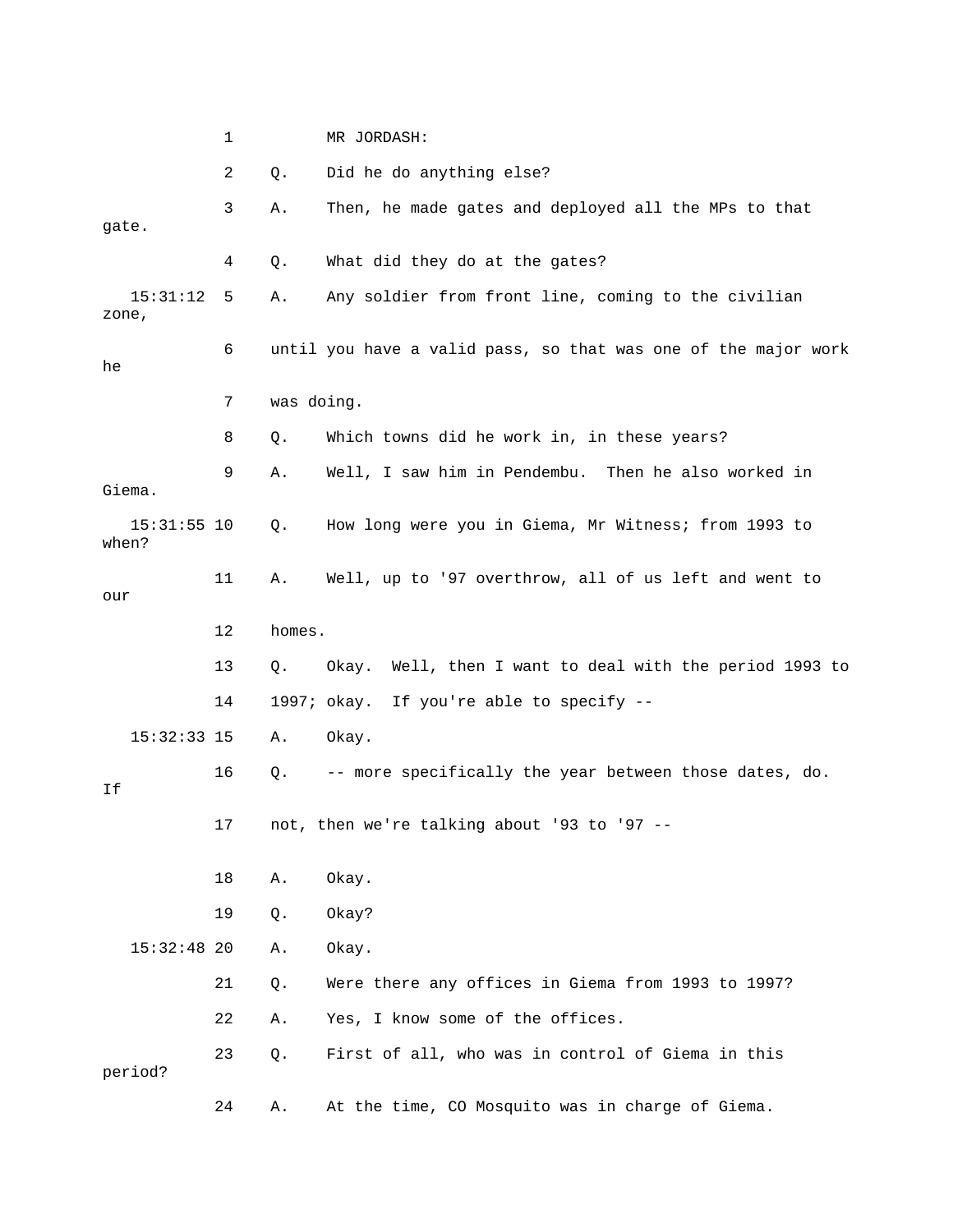- 15:33:35 25 Q. Do you know Issa Sesay?
	- 26 A. Yes, I know him.
	- 27 Q. When did you first meet him?
- 28 A. So, I used to get --
	- 29 THE INTERPRETER: Your Honours, can the witness clarify

 SESAY ET AL OPEN SESSION Page 85 5 OCTOBER 2007

|    |               | $\mathbf{1}$ | that word? |                                                            |
|----|---------------|--------------|------------|------------------------------------------------------------|
|    |               | 2            |            | MR JORDASH:                                                |
|    |               | $\mathbf{3}$ | Q.         | One moment, Mr Witness. Let me just ask the question       |
|    |               | 4            |            | again: Well, first of all, when did you first meet him?    |
|    | 15:34:26      | 5            | Α.         | I know Issa in Giema.                                      |
| in |               | 6            | Q.         | Do you know the year that you first met him or knew him    |
|    |               | 7            | Giema?     |                                                            |
|    |               | 8            | Α.         | From 1995 until '97, when the overthrow took place.        |
|    | have,         | 9            | Q.         | And what role did, or what post or title did Mr Sesay      |
|    | $15:34:55$ 10 |              |            | when you knew him from '95 to '97?                         |
|    |               | 11           | Α.         | Issa, at that time he was hurt. He was not a commander.    |
|    |               | 12           | Q.         | What role did he play in Giema, if any?                    |
|    |               | 13           | Α.         | When the bullet hit him, he came now. He was sitting --    |
|    |               | 14           |            | Your Honours, can the witness take the<br>THE INTERPRETER: |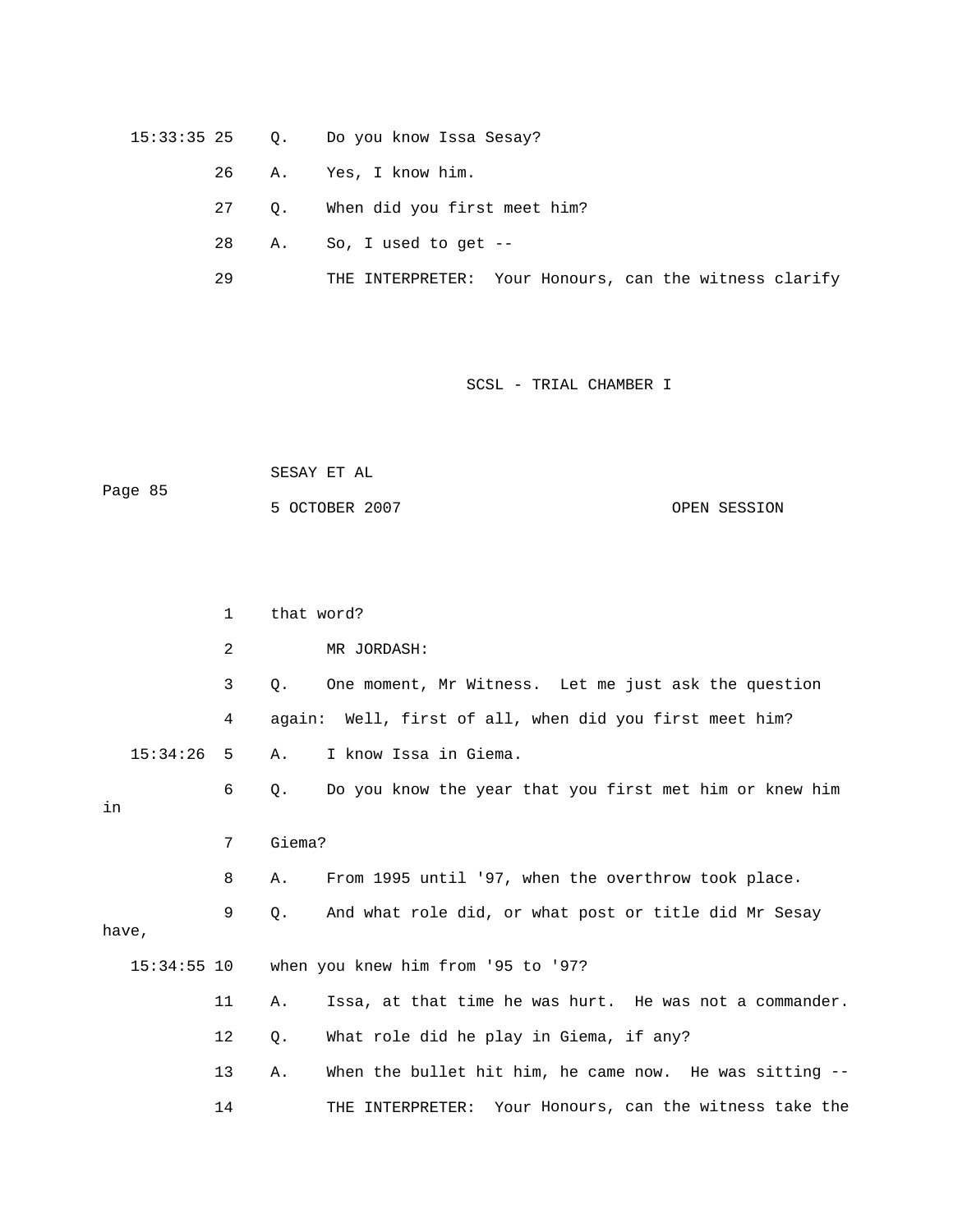|               | 16 |           | MR JORDASH:                                                  |
|---------------|----|-----------|--------------------------------------------------------------|
|               | 17 | $\circ$ . | One moment, Mr Witness. Sorry, what was the name of the      |
|               | 18 |           | village you just mentioned?                                  |
|               | 19 | Α.        | Kambama.                                                     |
| $15:35:49$ 20 |    |           | Q. K-A-M-B-A-M-A. Let's try approaching this in a slightly   |
|               | 21 |           | different way, Mr Witness. When you arrived in Giema and you |
|               | 22 |           | were staying in the bushes, did you go into the town, Giema? |
|               | 23 | Α.        | I used to leave the Joe Bush and come to the town.           |

24 Q. And when you got to the town, did you see any freedom

15:36:30 25 fighters when you visited?

15:35:36 15 name of that village?

26 A. Those who had assignments in that town, they were staying

- 27 there.
- 28 Q. And can you name some of them now?
	- 29 A. Yes, I can show some of their names, those that I know.

5 OCTOBER 2007 OPEN SESSION

SCSL - TRIAL CHAMBER I

Page 86

SESAY ET AL

 2 A. Issa Soso [as interpreted], I know him very well. 3 Q. Was he in the town? 4 A. Yes, he was in Kambama. It was in that same town but 1 Q. What about Issa Sesay? they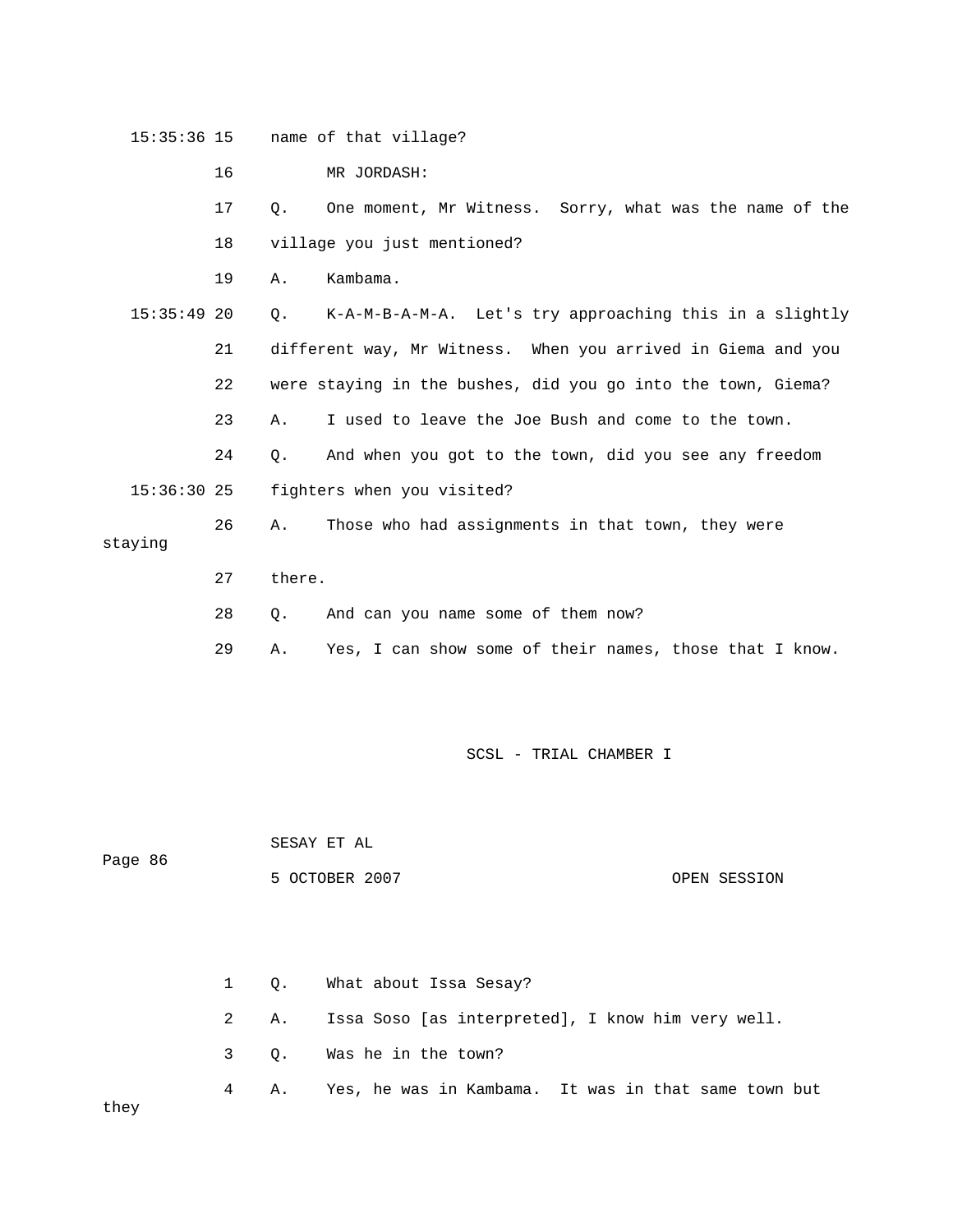| 15:37:27      | 5  |            | also called that place Kambama.                         |
|---------------|----|------------|---------------------------------------------------------|
|               | 6  | Q.         | Is that in Giema or out of Giema?                       |
|               | 7  | Α.         | It was in the very Giema.                               |
|               | 8  | Q.         | And did you see any offices in Giema when you visited?  |
|               | 9  | Α.         | Yes, I saw MP office.                                   |
| $15:37:59$ 10 |    | Q.         | Was there a top MP there?                               |
|               | 11 | Α.         | It was this O'Jalley that we just mentioned.<br>Yes.    |
| Giema?        | 12 | Q.         | And between 1993 and 1997 did you see him working in    |
|               | 13 | Α.         | He was working very hard.                               |
|               | 14 |            | $[RUF050CT07C - JS]$                                    |
| $15:38:31$ 15 |    | Q.         | What did you see him doing?                             |
| soldier       | 16 | Α.         | Just like I have said. They were not allowing any       |
| anybody       | 17 |            | to leave front -- war front. Then they could not allow  |
|               | 18 |            | to take anything from us.                               |
|               | 19 | Q.         | And what was O'Jalley's relationship like with the      |
| $15:38:57$ 20 |    | civilians? |                                                         |
| was           | 21 | Α.         | Well, I saw it was very fine for us. Because somebody   |
|               | 22 |            | protecting your property, he's not a bad person.        |
|               | 23 | Q.         | Did he have any other MPs?                              |
|               | 24 | Α.         | There were a good number of them sitting at the gates.  |
| $15:39:31$ 25 |    | Q.         | Did you speak to O'Jalley or any of the MPs?            |
| and           | 26 | Α.         | Well, they did not do bad to me which caused me to go   |
|               | 27 |            | make a complaint, or I went and sit by them.            |
| observed?     | 28 | Q.         | Did anyone else make complaint to them, that you        |
|               | 29 | Α.         | Well, there were some complaints, that they were making |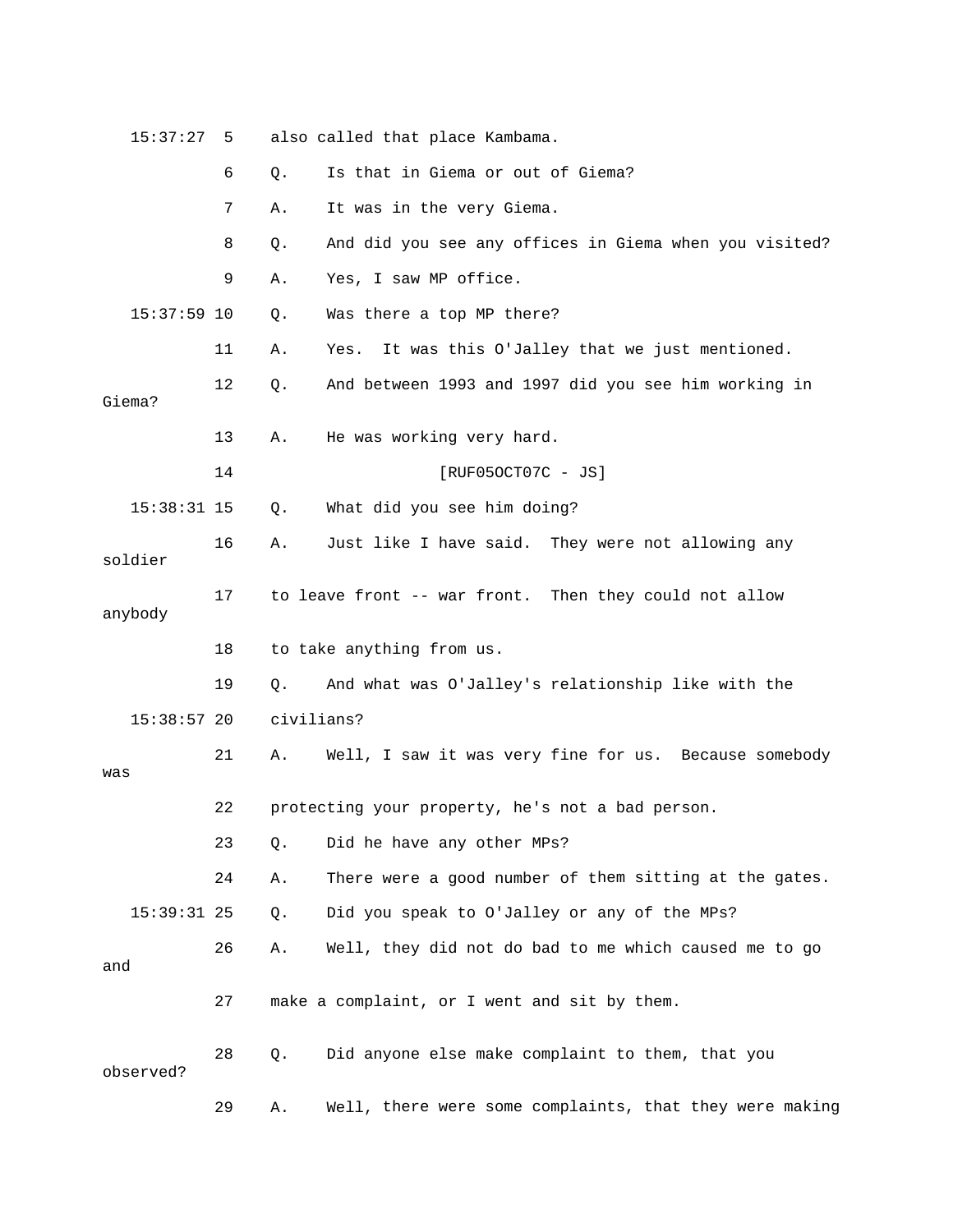|               |             | SESAY ET AL |                                                          |              |  |  |
|---------------|-------------|-------------|----------------------------------------------------------|--------------|--|--|
| Page 87       |             |             | 5 OCTOBER 2007                                           | OPEN SESSION |  |  |
|               |             |             |                                                          |              |  |  |
|               |             |             |                                                          |              |  |  |
|               | $\mathbf 1$ |             | some complaints but I never witnessed any.               |              |  |  |
|               | 2           | Q.          | Were there any other offices in Giema from 1993 to 1997? |              |  |  |
|               | 3           | Α.          | G5 office.                                               |              |  |  |
|               | 4           | Q.          | What did the G5 office do in Giema, 1993 to 1997?        |              |  |  |
| 15:40:36      | -5          | Α.          | They were working with the civilians.                    |              |  |  |
|               | 6           | Q.          | How were they working with the civilians?                |              |  |  |
|               | 7           | Α.          | So first our siblings, when they -- if they had gone and |              |  |  |
|               | 8           |             | captured people.                                         |              |  |  |
|               | 9           | Q.          | Yes?                                                     |              |  |  |
| $15:41:00$ 10 |             | Α.          | They will come and hand them over to G5.                 |              |  |  |
|               | 11          | Q.          | And what would happen when they were handed over to G5?  |              |  |  |
|               | 12          | Α.          | So they too $-$                                          |              |  |  |
| would         | 13          |             | PRESIDING JUDGE: After who has captured people?          | Who          |  |  |
|               | 14          |             | capture before handing over to G5?                       |              |  |  |
| $15:41:26$ 15 |             |             | THE WITNESS: They were freedom fighters.                 |              |  |  |
|               | 16          |             | MR JORDASH:                                              |              |  |  |
|               | 17          | Q.          | Where did they capture them from, Mr Witness?            |              |  |  |
|               | 18          | Α.          | When they were going to war front.                       |              |  |  |
|               | 19          | Q.          | And what would happen when they went to the G5?          |              |  |  |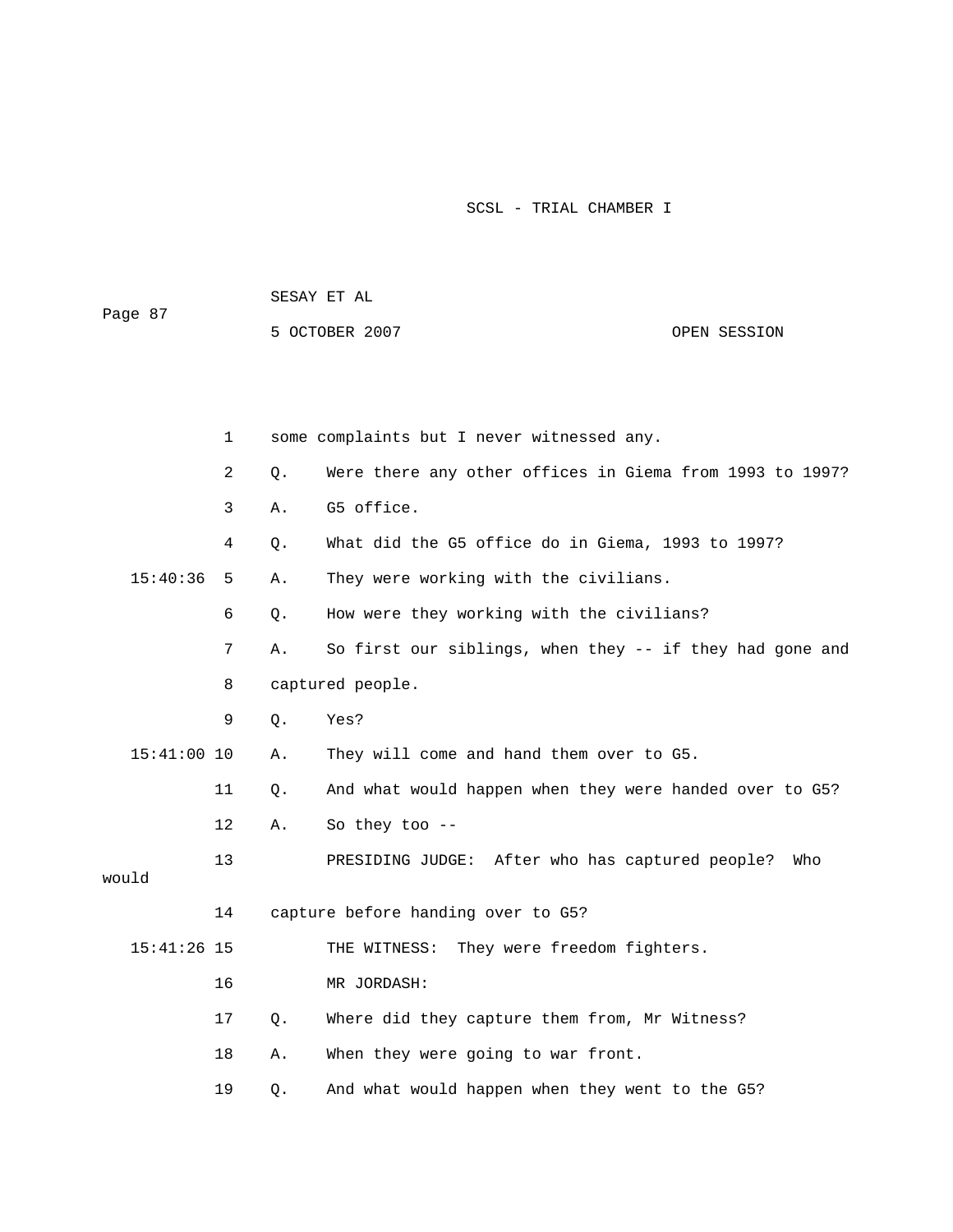15:41:47 20 A. So G5 could find a place and ask that civilian the place 21 where he could stay so that there would not be any problem, so 22 that nobody could force him. 24 A. So if they had fought there and there was no family to  $15:42:22$  25 care of the others, instead of leaving them there to perish. GE: Thank you. Yes, go ahead now, gently. 26 PRESIDING JUD an 27 THE WITNESS: Instead they leave them there in abandoned 28 village so they too could bring them so that their lives could 23 Q. Why were they brought from the front line, Mr Witness? take be 29 saved.

| Page 88 |              |                |             | SESAY ET AL                                             |              |
|---------|--------------|----------------|-------------|---------------------------------------------------------|--------------|
|         |              |                |             | 5 OCTOBER 2007                                          | OPEN SESSION |
|         |              |                |             |                                                         |              |
|         |              |                |             |                                                         |              |
|         |              | $\mathbf{1}$   | $Q_{\star}$ | Thank you. And what age of people were brought from the |              |
|         |              | $\overline{2}$ |             | front line so that their lives could be saved?          |              |
| were    |              | 3              | Α.          | Well, there were children among them, and the adults    |              |
|         |              |                |             |                                                         |              |
|         |              | 4              |             | also among them.                                        |              |
|         | $15:43:22$ 5 |                | Q.          | And where did the children live when they were brought? |              |
|         |              | 6              | Α.          | When they brought some of them?                         |              |
|         |              | 7              | Q.          | Yes?                                                    |              |
|         |              |                |             |                                                         |              |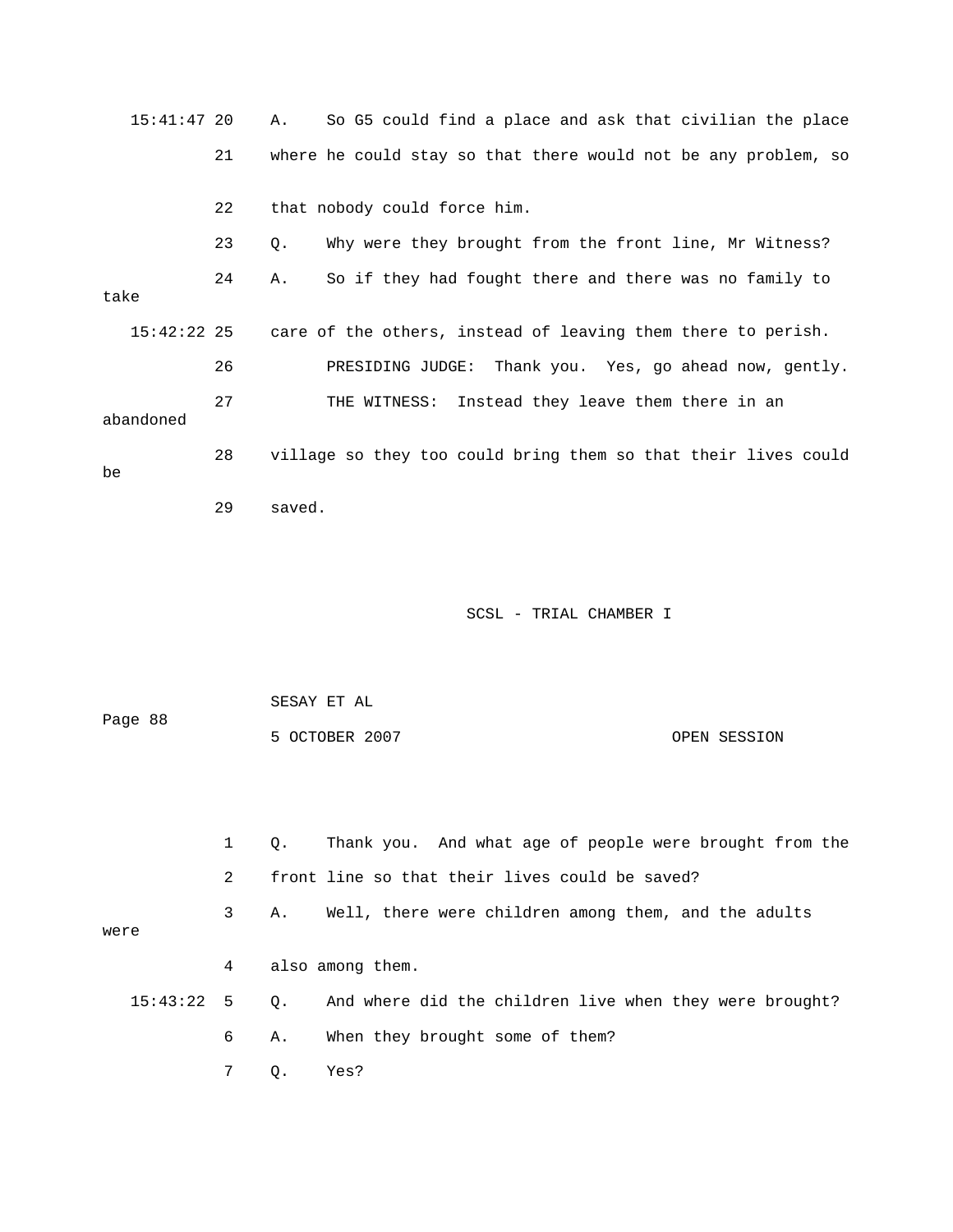|     | fighters.     | 8  | Α.      | So they will be staying with the wives of those            |
|-----|---------------|----|---------|------------------------------------------------------------|
|     |               | 9  | Q.      | What did they do when they stayed --                       |
|     | $15:43:53$ 10 |    | Α.      | So they would be working in the houses of those wives.     |
|     |               | 11 | Q.      | Thank you.                                                 |
|     |               | 12 | Α.      | So they would be working for their daily livelihood.       |
| be  |               | 13 |         | Correction, interpreter.<br>THE INTERPRETER:<br>They would |
|     |               | 14 |         | doing domestic work.                                       |
|     | $15:44:24$ 15 |    |         | MR JORDASH:                                                |
|     |               | 16 | Q.      | Did you see this, Mr Witness?                              |
|     |               | 17 | Α.      | Yes, I saw this, the same way as I am explaining to you.   |
|     |               | 18 | Q.      | And how did civilians in the zoo bush find food?           |
|     | there;        | 19 | Α.      | Well, we used to go into the bushes to get bush yams       |
|     | $15:45:09$ 20 |    |         | looking for cassava.                                       |
| the |               | 21 | Q.      | Why were the civilians living in the zoo bush and not      |
|     |               | 22 | town?   |                                                            |
|     |               | 23 | Α.      | Well, it was just like enemies used to come to Giema and   |
| οf  |               | 24 | attack. | So they, too, that was the reason they asked us, all       |
|     | $15:45:52$ 25 |    |         | us who were civilians, to leave from their midst.          |
|     |               | 26 | Q.      | Was this '93 to '97?                                       |
|     |               | 27 | Α.      | That was the way it was happening.<br>Yes.                 |
|     |               | 28 | Q.      | And who were the enemies and who were they fighting?       |
|     |               | 29 | Α.      | The Kamajors and the government troops.                    |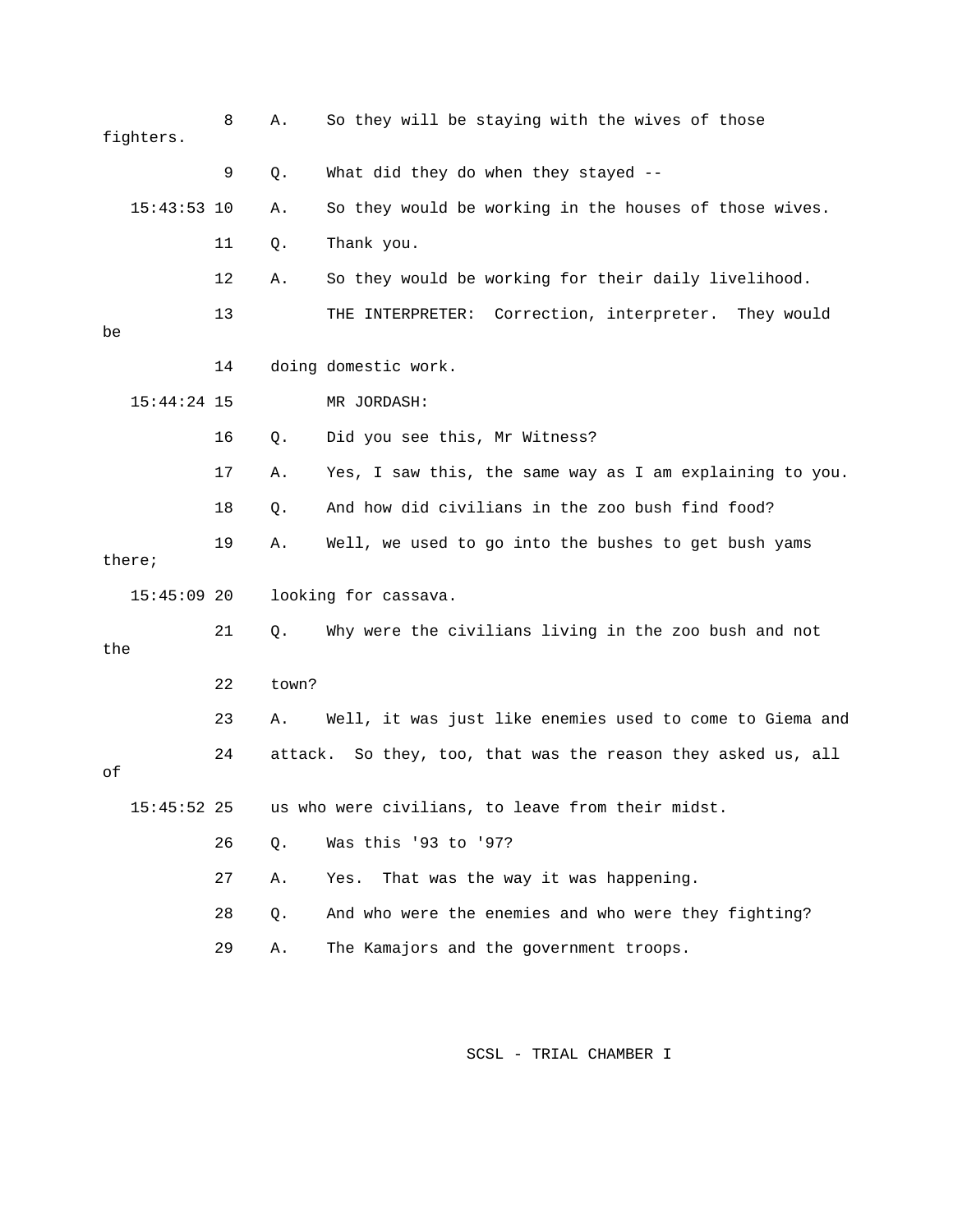|                         |    | SESAY ET AL         |                                                              |              |  |  |
|-------------------------|----|---------------------|--------------------------------------------------------------|--------------|--|--|
| Page 89                 |    |                     | 5 OCTOBER 2007                                               | OPEN SESSION |  |  |
|                         |    |                     |                                                              |              |  |  |
|                         | 1  | Q.                  | Did you ever see an Alpha Jet during '93 to '97?             |              |  |  |
|                         | 2  | Α.                  | Yes, I saw it.                                               |              |  |  |
|                         | 3  | Q.                  | What did it do when you saw it?                              |              |  |  |
|                         | 4  | Α.                  | It came and left bomb and dropped it down in Giema Town.     |              |  |  |
| 15:47:08<br>and         | 5  |                     | These were the reasons that they asked us to leave the town  |              |  |  |
|                         | 6  |                     | stay in Joe Bushes, so that they can protect our lives.      |              |  |  |
| bushes                  | 7  | Q.                  | And how many people do you think was living in zoo           |              |  |  |
|                         | 8  | during this period? |                                                              |              |  |  |
| thousands.              | 9  | Α.                  | Those Joe Bushes were more than -- were in their             |              |  |  |
| $15:47:48$ 10<br>during |    | Q.                  | And what did you observe Issa Sesay doing in Giema           |              |  |  |
|                         | 11 |                     | these years?                                                 |              |  |  |
| came.                   | 12 | Α.                  | Well, there was a time he called CO Mosquito, and he         |              |  |  |
|                         | 13 |                     | He said there was difficulty in getting medicine.            | There was    |  |  |
|                         | 14 |                     | difficulty for food. They said, "Let us try to open the      |              |  |  |
| $15:48:29$ 15           |    |                     | waterside so that we can get the food and medicine." So they |              |  |  |
| to                      | 16 |                     | opened that waterside. We used to take our palm oil. We used |              |  |  |
|                         | 17 |                     | buy seed rice and warings and medicines. So he did that.     |              |  |  |
|                         | 18 | Q.                  | And who did those?                                           |              |  |  |
|                         | 19 | Α.                  | CO Issa, CO Issa.                                            |              |  |  |
| $15:49:14$ 20           |    |                     | PRESIDING JUDGE: What did he do? Can you take that           |              |  |  |

again?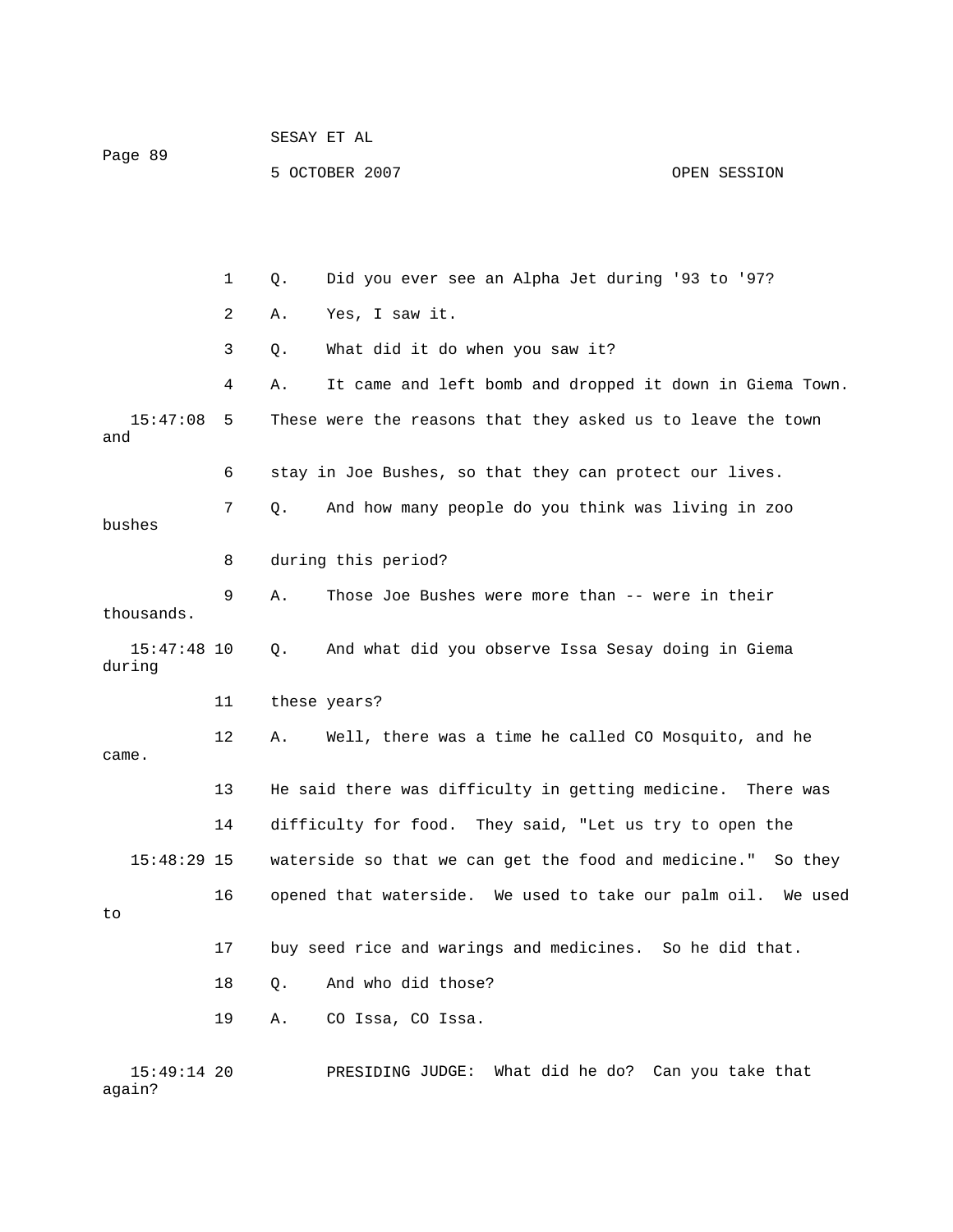|               | 21 | "We used to, we used to." What did he do? What happened?    |
|---------------|----|-------------------------------------------------------------|
|               | 22 | THE WITNESS: He facilitated --                              |
| to            | 23 | PRESIDING JUDGE: CO Issa called Bockarie and complained     |
| on.           | 24 | him that there was no food, there were no medicines, and so |
| $15:49:35$ 25 |    | Did Mosquito come? Did he come to Giema?                    |
|               | 26 | THE WITNESS: Yes, he came.                                  |
| saying        | 27 | PRESIDING JUDGE: Yes. Then what happened? You're            |
|               | 28 | CO Issa did certain things. What did he do?                 |
| riverside     | 29 | THE WITNESS: When he came, they agreed that the             |

| Page 90 | SESAY ET AL    |              |
|---------|----------------|--------------|
|         | 5 OCTOBER 2007 | OPEN SESSION |

1 could be opened. The riverside was opened. We were doing

2 trading.

3 MR JORDASH:

4 Q. Who was doing trading?

15:50:08 5 PRESIDING JUDGE: Where was this riverside?

- 6 THE WITNESS: So they took one --
- 7 PRESIDING JUDGE: Where was the riverside?
- 8 THE WITNESS: -- civilian, I said. This riverside here,
	- 9 Tedu, Pumaru, those are the riverside that they opened.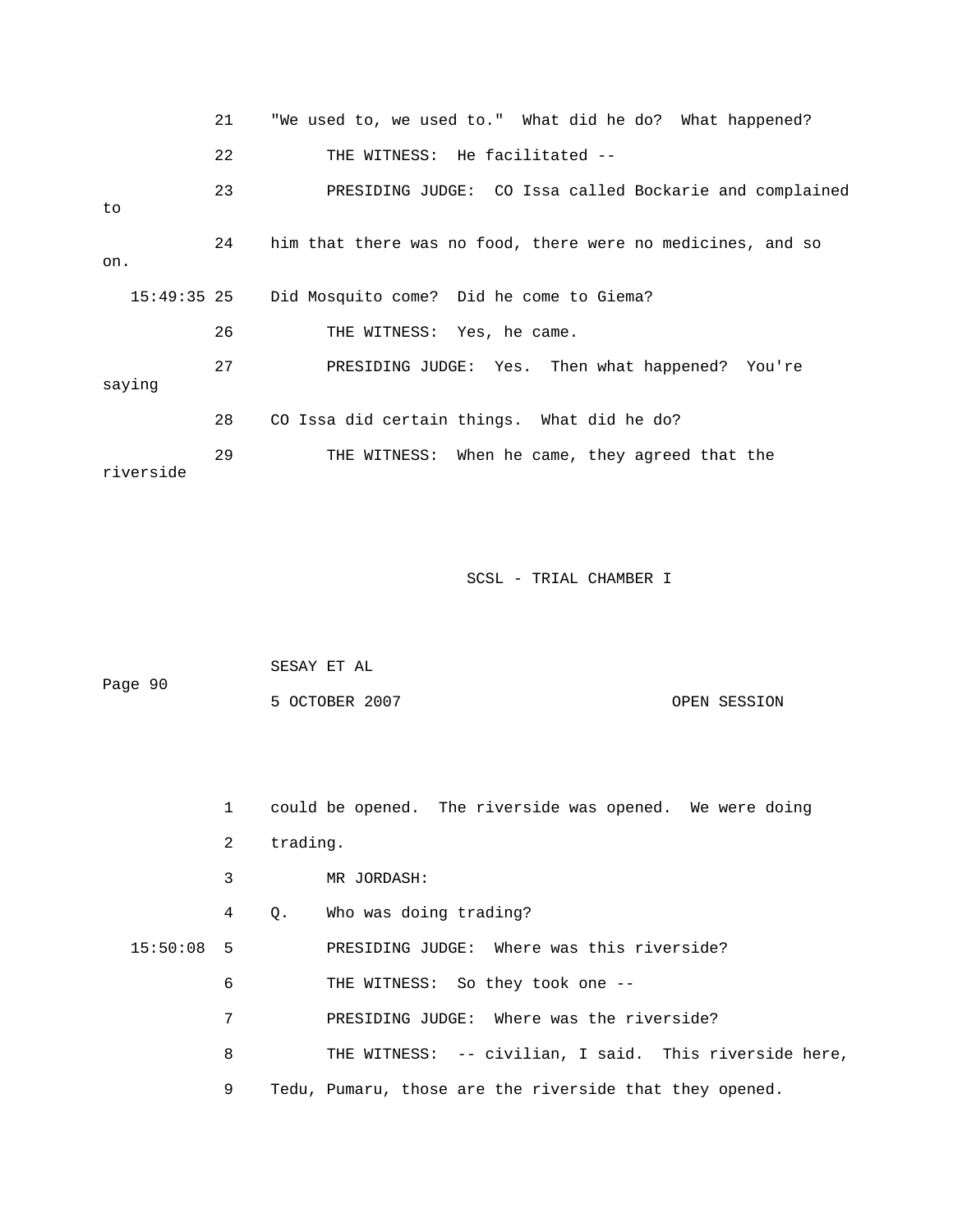| 15:50:38 10         |    |          | MR JORDASH:                                             |
|---------------------|----|----------|---------------------------------------------------------|
|                     | 11 | Q.       | Is that the border with Guinea, Mr Witness?             |
|                     | 12 | Α.       | Between Guinea and Sierra Leone.                        |
|                     | 13 | Q.       | Now, from 1993 to 1997, was there any medical care in   |
|                     | 14 | Giema?   |                                                         |
| $15:51:05$ 15       |    | Α.       | Yes.                                                    |
|                     | 16 | Q.       | Can you describe it, please?                            |
|                     | 17 | Α.       | Yes, I can describe.                                    |
|                     | 18 | Q.       | Please do slowly, though.                               |
|                     | 19 | Α.       | Well, those who were ahead of the treatment, Gina, Gina |
| $15:51:37$ 20       |    | doctor.  |                                                         |
|                     | 21 | Q.       | Dr Gina, is that?                                       |
|                     | 22 | Α.       | Dr Gina.                                                |
|                     | 23 | Q.       | Who else?                                               |
|                     | 24 | Α.       | Kolloh Banda.                                           |
| $15:51:46$ 25<br>or |    | Q.       | K-O-L-L-O-H Banda. Is that right? Is that the spelling  |
|                     | 26 |          | am I spelling it --                                     |
|                     | 27 | Α.       | Well, I don't know. I don't know now what you have      |
|                     | 28 | written. |                                                         |
| Kolloh              | 29 |          | PRESIDING JUDGE:<br>That was right. It is pronounced    |

|         | SESAY ET AL |  |
|---------|-------------|--|
| Page 91 |             |  |

5 OCTOBER 2007 CPEN SESSION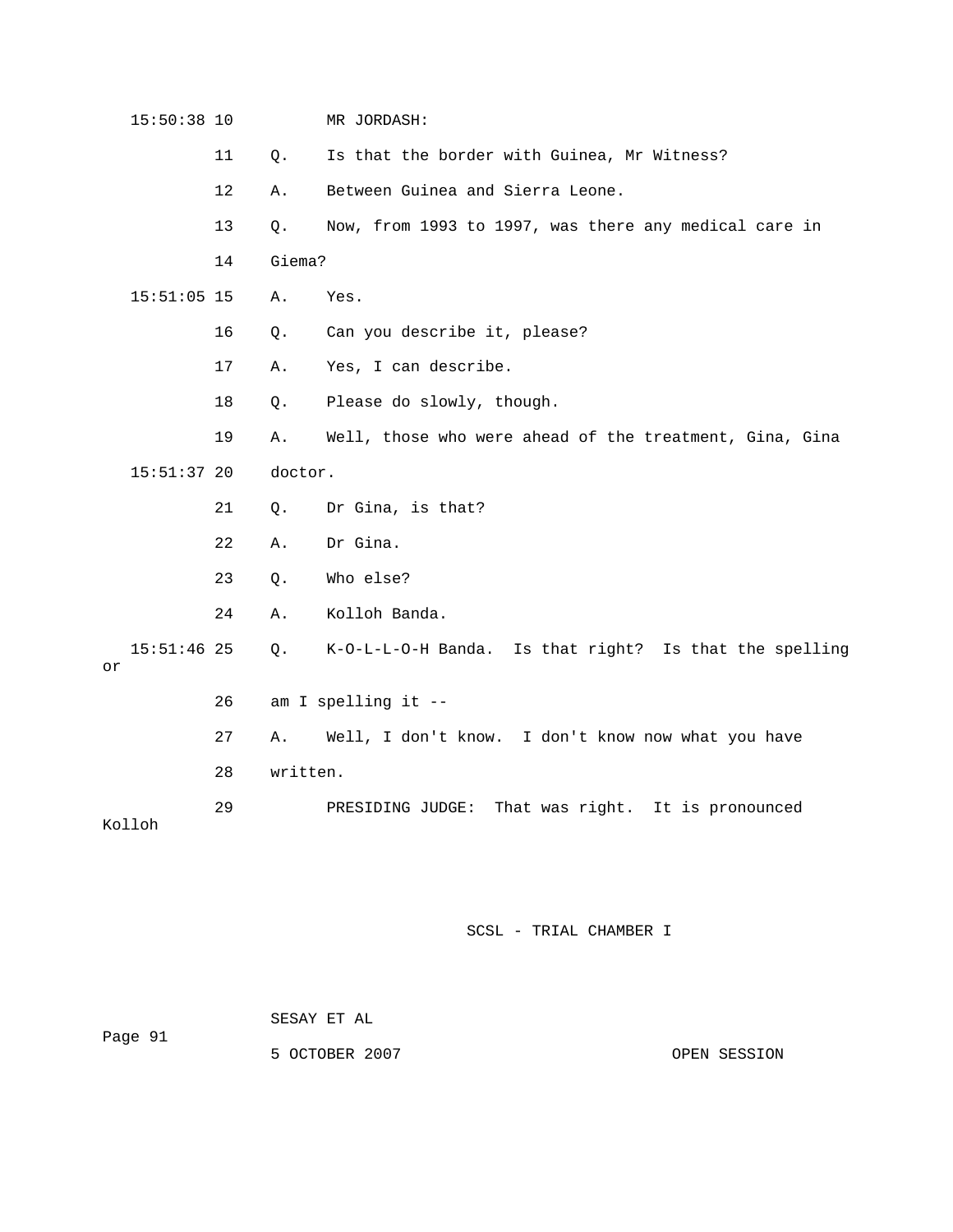|                      | 1  |        | Banda. Kolloh Banda, is that not it.                          |
|----------------------|----|--------|---------------------------------------------------------------|
|                      | 2  |        | THE WITNESS: Kolloh Banda.                                    |
|                      | 3  |        | MR JORDASH:                                                   |
|                      | 4  | Q.     | Did you know Susan Lahai?                                     |
| 15:52:28             | 5  | Α.     | Know Susan? I know her.                                       |
|                      | 6  | Q.     | Where did she work?                                           |
|                      | 7  | Α.     | She was in the big Joe Bush.                                  |
|                      | 8  | Q.     | Where did she get her medicines from?                         |
| from                 | 9  | Α.     | There was a time by Baima, there was medicine coming          |
| $15:53:06$ 10        |    |        | there, so along the waterside, they could get medicine from   |
|                      | 11 | there. |                                                               |
|                      | 12 | $Q$ .  | So you trade?                                                 |
|                      | 13 | Α.     | Yes, we were doing trading very well.                         |
|                      | 14 | Q.     | Thank you. Do you know Saleem?                                |
| $15:53:31$ 15<br>the |    | Α.     | Saleem? He was the person I was talking about. He was         |
|                      | 16 |        | one that was appointed as leader for that trading.            |
|                      | 17 | Q.     | Do you know anyone called Dr Fobai?                           |
|                      | 18 | Α.     | Dr Fobai? Yes, I know him.                                    |
|                      | 19 | Q.     | Where does he work?                                           |
| $15:53:55$ 20        |    | Α.     | He worked in Giema.                                           |
|                      | 21 | Q.     | Who was treated by the medicine people or the medical         |
|                      | 22 |        | personnel in Giema?                                           |
|                      | 23 | Α.     | Any civilian who had some problem, you will be treated        |
|                      | 24 |        | for -- you will be treated without paying anything.<br>Even a |
| $15:54:27$ 25        |    |        | soldier, when you are wounded, you will be treated.           |
|                      | 26 | Q.     | Were there any schools in the area?                           |
|                      | 27 | Α.     | They opened school at Giema.                                  |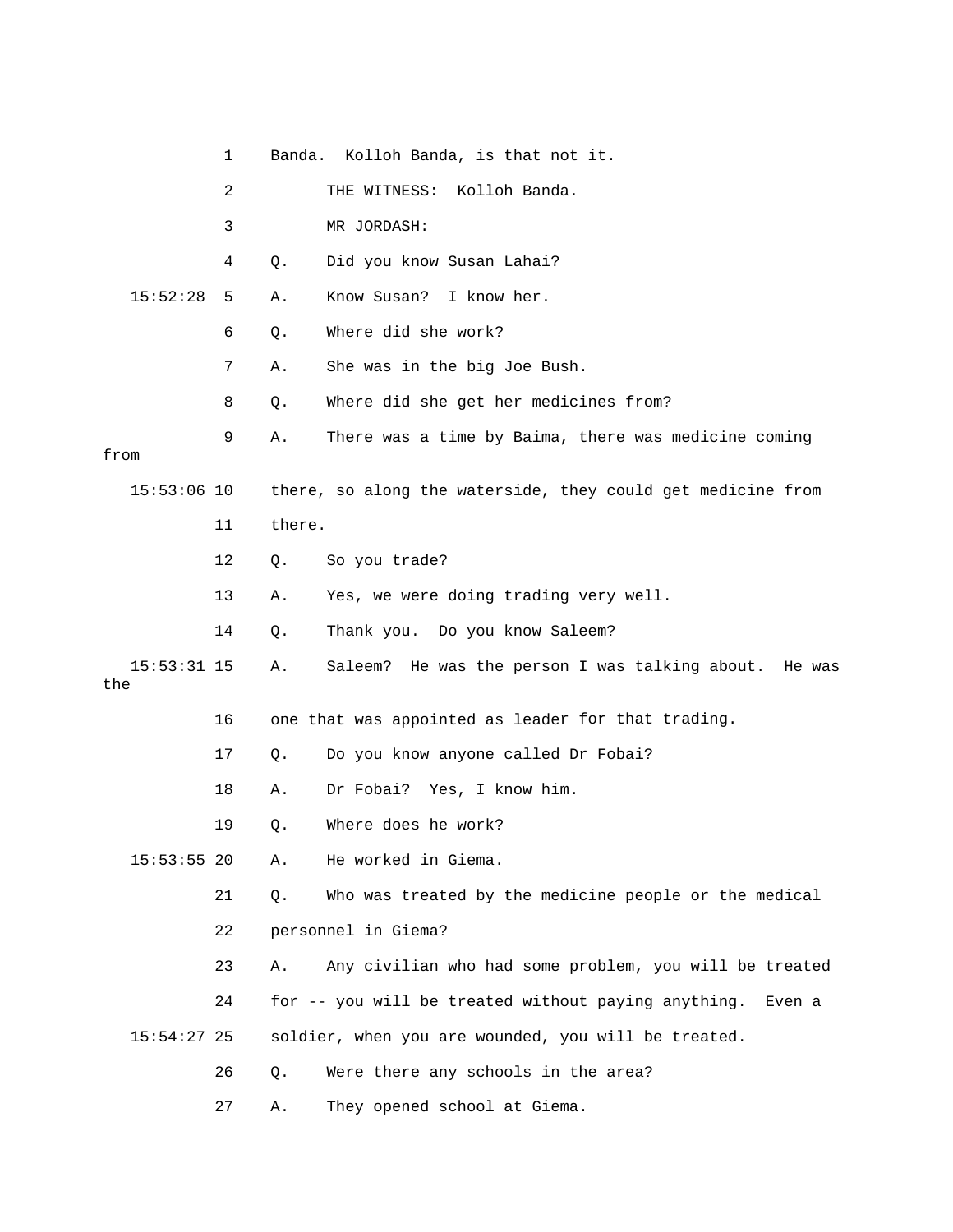28 Q. Who went to the school?

29 A. Those children that we had in the Joe Bushes.

SCSL - TRIAL CHAMBER I

 SESAY ET AL Page 92 5 OCTOBER 2007 OPEN SESSION

1 Q. Were there any marriage ceremonies during 1993 to 1997? 2 A. Yes, there were marriages. 3 Q. Who was marrying who? 4 A. Well, I told you few minutes ago that the G5 was between 15:55:43 5 the civilians. There were some other people whose parents were 6 ont there, so he could make the -- he could facilitate so that 7 you can take care of that child up to the time they could find 8 the child's parents. 9 Q. Maybe there was a difficulty in translation. I was 15:56:20 10 whether there was any marriage ceremonies between 1993 and 1997 11 around Giema? 12 A. That is what I have just explained. There was a G5 who 16 Q. Did they have wives from before the war or after, or asking was 13 arranging things for us. 14 Q. Are you aware of any freedom fighters getting married? 15:57:01 15 A. Well, they had wives.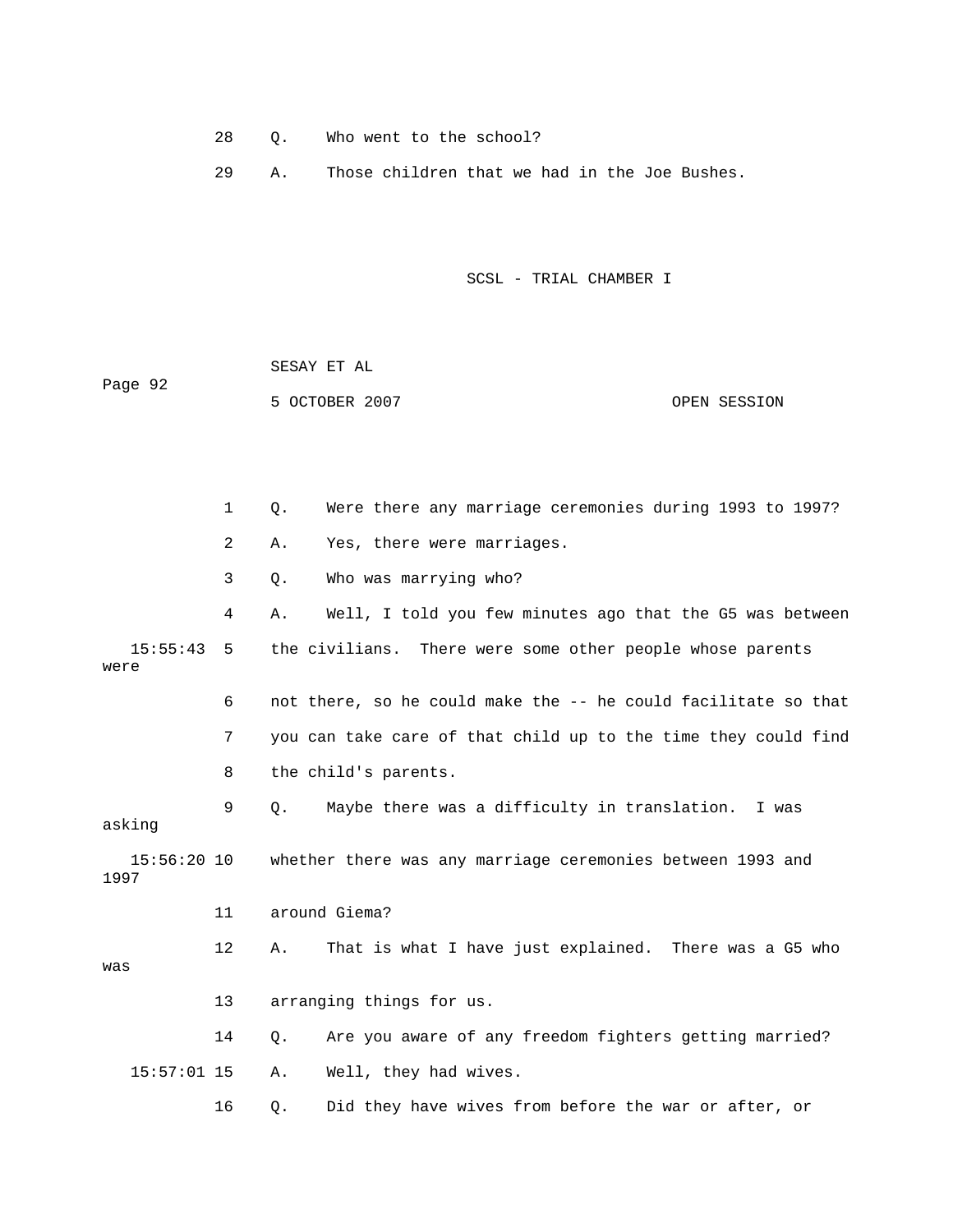|       |               | 17          | during? |                                                               |                                              |                        |  |              |  |
|-------|---------------|-------------|---------|---------------------------------------------------------------|----------------------------------------------|------------------------|--|--------------|--|
|       |               | 18          | Α.      | So some of them had wives. Some of them got those wives       |                                              |                        |  |              |  |
|       |               | 19          |         | during the war.                                               |                                              |                        |  |              |  |
|       | $15:57:32$ 20 |             | Q.      | Did you observe any getting wives during the war?             |                                              |                        |  |              |  |
| them. |               | 21          | Α.      | Well, some of them, women were falling in love with           |                                              |                        |  |              |  |
| at    |               | 22          |         | They could say, "This is the particular person we want." But  |                                              |                        |  |              |  |
| $- -$ |               | 23          |         | that time there was no money, except that -- so they all were |                                              |                        |  |              |  |
|       |               | 24          |         | they were waiting for to know that you are looking after that |                                              |                        |  |              |  |
|       | $15:58:19$ 25 |             | person. |                                                               |                                              |                        |  |              |  |
|       |               | 26          | Q.      | So were there ceremonies or not between these people?         |                                              |                        |  |              |  |
|       |               | 27          | Α.      | That is what I have said. There was poverty. We don't         |                                              |                        |  |              |  |
|       |               | 28          |         | have anything. You are eating bush yam. How can you prepare   |                                              |                        |  |              |  |
|       |               | 29          |         | that for a ceremony?                                          |                                              |                        |  |              |  |
|       |               |             |         |                                                               |                                              | SCSL - TRIAL CHAMBER I |  |              |  |
|       | Page 93       |             |         | SESAY ET AL<br>5 OCTOBER 2007                                 |                                              |                        |  | OPEN SESSION |  |
|       |               | $\mathbf 1$ | Q.      | Right.                                                        | So you're saying there was marriages, but no |                        |  |              |  |

2 ceremonies because of the money?

3 A. Poverty was everywhere. There was no money. There was

4 spending of money.

no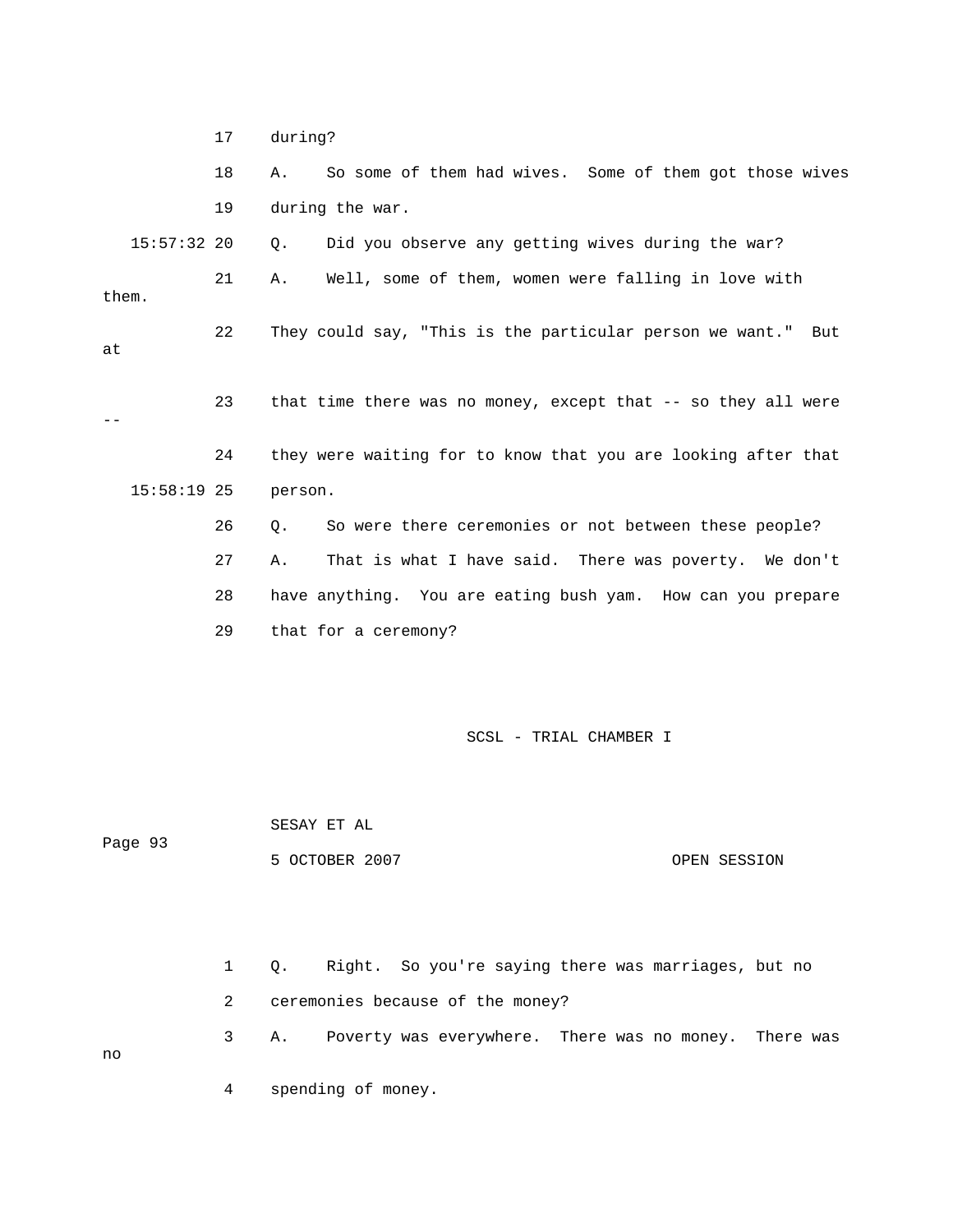| 15:59:08              | 5  | Q.         | But there were marriages; is that what you're saying?        |
|-----------------------|----|------------|--------------------------------------------------------------|
|                       | 6  | Α.         | They were falling in love with each other.<br>Yes.           |
|                       | 7  | Q.         | Did you come to know Mr Sesay during this time?              |
|                       | 8  | Α.         | That was the time I came to know Mr Sesay.<br>Yes.           |
|                       | 9  | Q.         | Did you have any personal dealings with Mr Sesay?            |
| $15:59:43$ 10<br>was  |    | Α.         | Well, he was -- he did a very good thing to me.<br>There     |
| wanted                | 11 |            | a day I did not have salt, so he gave it to me. Even if I    |
|                       | 12 |            | cigarette, he could provide it for me.                       |
|                       | 13 | Q.         | Was it just you he assisted in that way?                     |
|                       | 14 | Α.         | Anybody; we, the civilians. You that God has given you       |
| $16:00:22$ 15<br>very |    |            | that luck for that day, while you are meeting, he will do it |
|                       | 16 |            | quickly. There was no discrimination on his side.            |
|                       | 17 | Q.         | Thank you. Do you know where Mr Sesay lived?                 |
|                       | 18 | Α.         | He was in Kambama, Giema Town.                               |
|                       | 19 | Q.         | Do you know who he lived with?                               |
| $16:00:51$ 20         |    | Α.         | I know the people who were staying with him.<br>Yes.         |
|                       | 21 | Q.         | Who was staying with him?                                    |
|                       | 22 | Α.         | As he was hurt, those freedom fighters were staying with     |
|                       | 23 |            | him because he was hurt.                                     |
|                       | 24 | Q.         | Because he was hurt. Was anyone else staying with him        |
| $16:01:16$ 25         |    | besides -- |                                                              |
|                       | 26 | Α.         | Yes.                                                         |
|                       | 27 | Q.         | Who else?                                                    |
|                       | 28 | Α.         | Well, he had a wife at that time.                            |
|                       | 29 | Q.         | Do you know a man called Boy George?                         |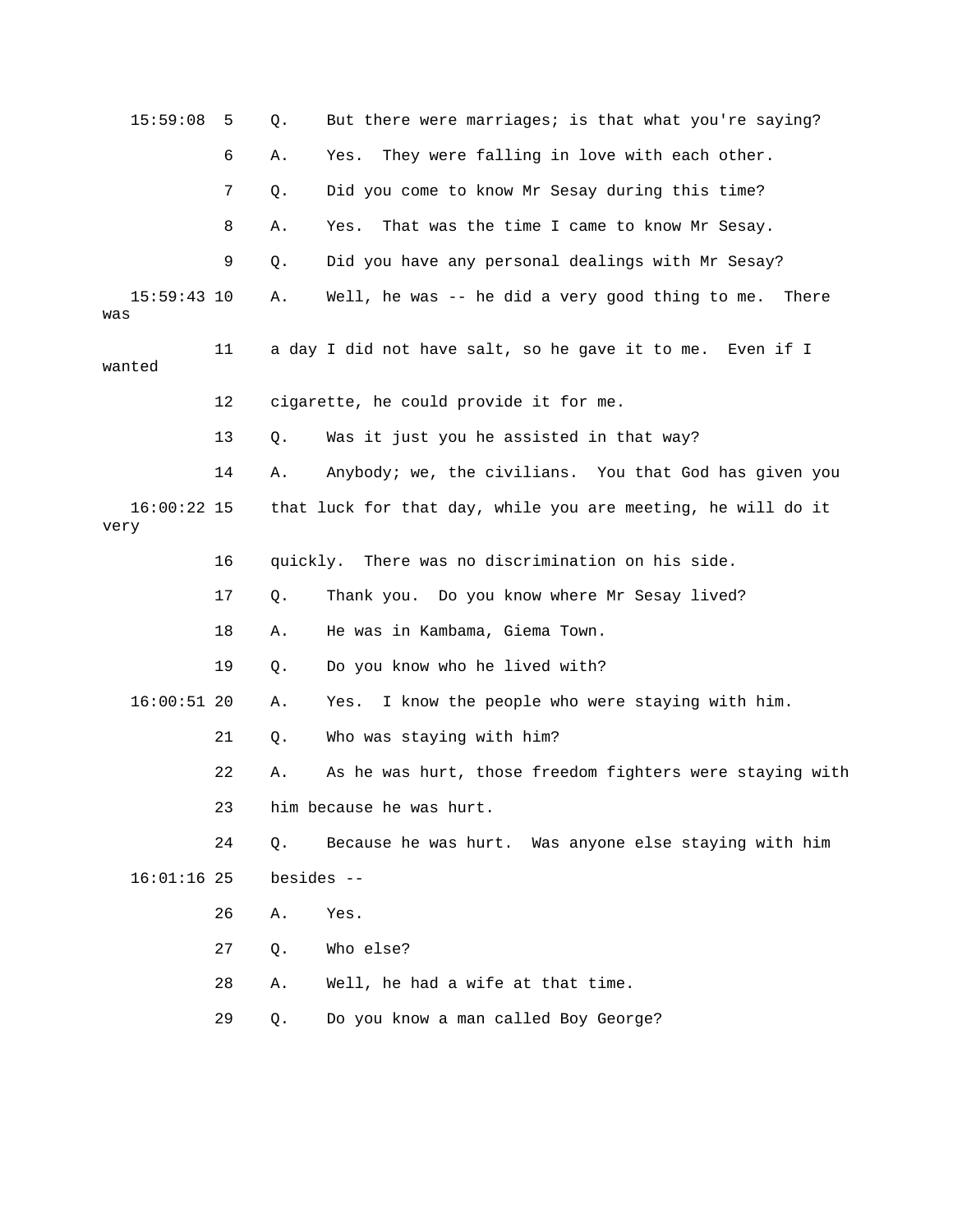| Page 94       |    | SESAY ET AL |                                                          |              |  |  |  |  |
|---------------|----|-------------|----------------------------------------------------------|--------------|--|--|--|--|
|               |    |             | 5 OCTOBER 2007                                           | OPEN SESSION |  |  |  |  |
|               |    |             |                                                          |              |  |  |  |  |
|               |    |             |                                                          |              |  |  |  |  |
|               | 1  | Α.          | Bob George and others and springs [as interpreted] --    |              |  |  |  |  |
|               | 2  |             | strangers were all staying with him.                     |              |  |  |  |  |
| at            | 3  | Q.          | And did you know how old Boy George was, approximately,  |              |  |  |  |  |
|               | 4  | that time?  |                                                          |              |  |  |  |  |
| 16:02:01      | 5  | A.          | Bob George was about 20 years.                           |              |  |  |  |  |
|               | 6  |             | PRESIDING JUDGE:<br>Yes.                                 |              |  |  |  |  |
|               | 7  |             | MR HARDAWAY: Yes, Your Honour. Can we get an             |              |  |  |  |  |
|               | 8  |             | approximation as to what time? We have just been dealing |              |  |  |  |  |
|               | 9  |             | generally between '93 --                                 |              |  |  |  |  |
| $16:02:15$ 10 |    |             | PRESIDING JUDGE: And '97.                                |              |  |  |  |  |
|               | 11 |             | MR HARDAWAY -- and '97, and it's a wide gap.             |              |  |  |  |  |
|               | 12 |             | PRESIDING JUDGE: Yes. I think we need that precision.    |              |  |  |  |  |
|               | 13 |             | MR JORDASH:                                              |              |  |  |  |  |
| 1997,         | 14 | Q.          | When was Mr Sesay living in Kambama during 1993 and      |              |  |  |  |  |
| $16:02:29$ 15 |    |             | as best you can, Mr Witness?                             |              |  |  |  |  |
| road,         | 16 | Α.          | Kambama, the only house that was situated along that     |              |  |  |  |  |
|               | 17 |             | he was staying in that house.                            |              |  |  |  |  |
| period;       | 18 | Q.          | When was he associating with Boy George during this      |              |  |  |  |  |
|               | 19 |             | can you remember the year?                               |              |  |  |  |  |
| 16:03:0320    |    | Α.          | Well, I saw them staying with him, but I cannot tell you |              |  |  |  |  |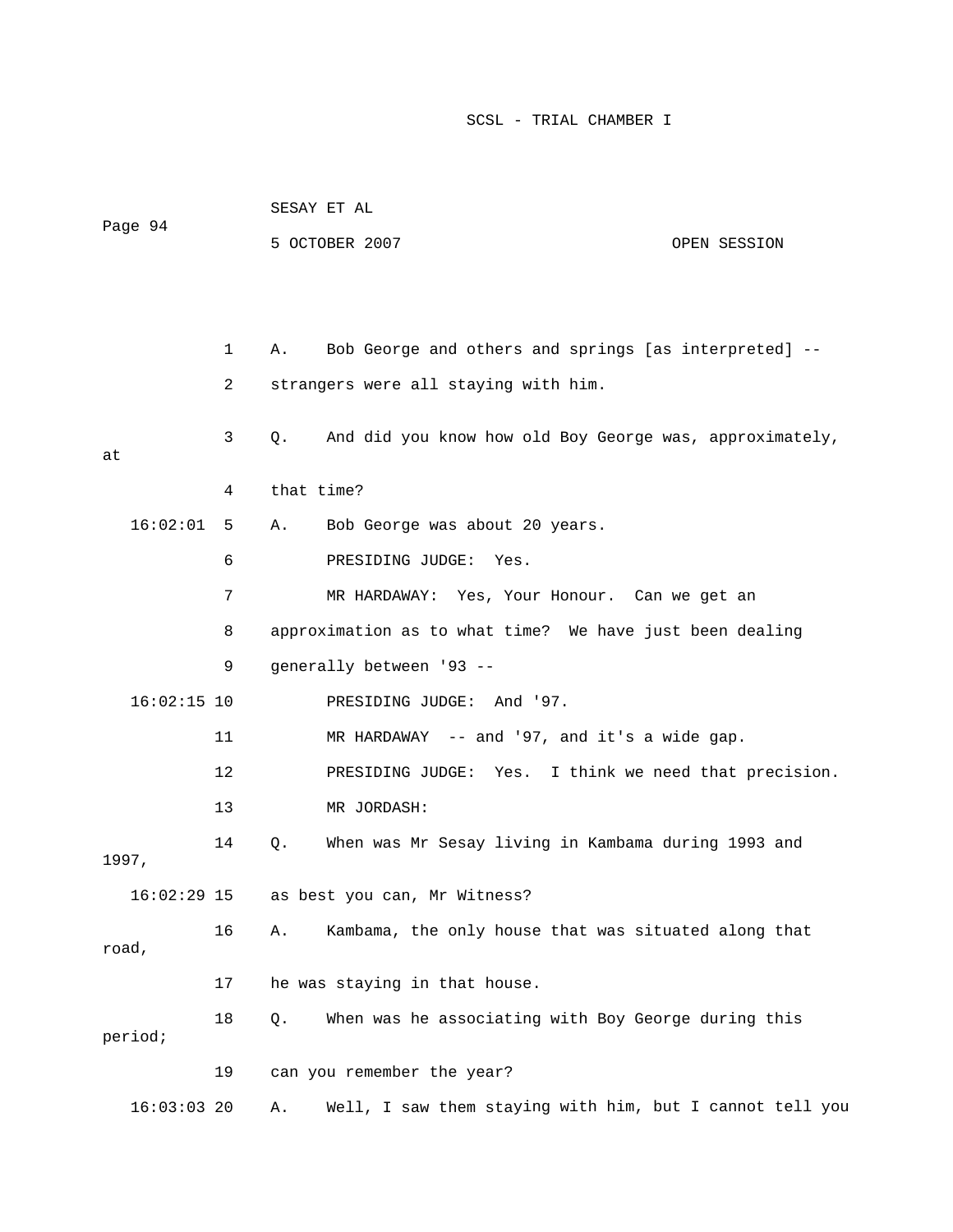21 now the time they were staying with him.

|                      | 22 | PRESIDING JUDGE: You said he was staying in Kambama.           |
|----------------------|----|----------------------------------------------------------------|
|                      | 23 | Essentially, it is the same question anyway. Can you remember  |
|                      | 24 | the time when he was staying in Kambama, where you said he was |
| $16:03:31$ 25<br>Can |    | staying with some of these fighters, do you know the year?     |
| in                   | 26 | you remember the year when he was staying with these fighters  |
| in                   | 27 | Kambama? Kambama is a quarter in Giema? Is Kambama a quarter   |
|                      | 28 | Giema?                                                         |
|                      | 29 | THE WITNESS: It is a very small quarter.                       |

|           |                | SESAY ET AL                                                            |  |  |  |  |  |  |
|-----------|----------------|------------------------------------------------------------------------|--|--|--|--|--|--|
| Page 95   |                | 5 OCTOBER 2007<br>OPEN SESSION                                         |  |  |  |  |  |  |
|           |                |                                                                        |  |  |  |  |  |  |
|           |                |                                                                        |  |  |  |  |  |  |
|           | $\mathbf{1}$   | PRESIDING JUDGE: Giema.                                                |  |  |  |  |  |  |
| distance. | $\mathfrak{D}$ | THE WITNESS: In Giema, so it is not a very far                         |  |  |  |  |  |  |
|           | 3              | It is just like between me and you.                                    |  |  |  |  |  |  |
|           | 4              | PRESIDING JUDGE: It's very close. Yes, you have not                    |  |  |  |  |  |  |
| he        |                | 16:04:12 5 answered my question. Do you know the year when Issa Sesay, |  |  |  |  |  |  |
| well,     | 6              | gave you salt, he gave you cigarettes. He gave others as               |  |  |  |  |  |  |
| this      | 7              | you know. Take your mind back. Do you know the year when               |  |  |  |  |  |  |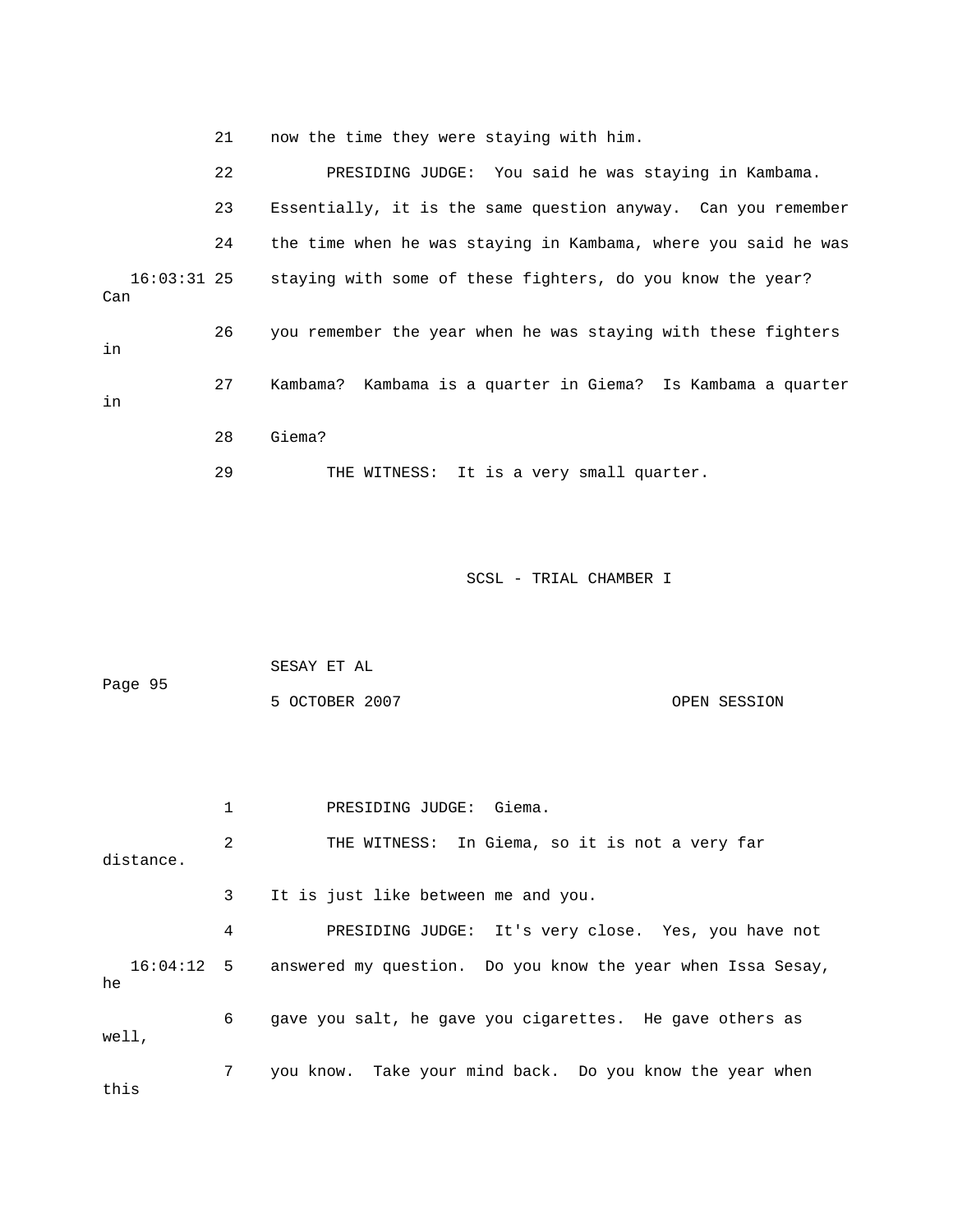8 happened, when all this happened?

 9 THE WITNESS: I cannot think of that. It was in '9 5 he did 16:04:43 10 those good things to me. 12 Q. And after he had done those good things to you in 1995, 13 you remember him doing anything else in 1996, to you or other 14 people? , 16:05:06 15 A. As for me, I try in my own way so that he could like me 16 I was doing my own good to him also. He continued to do good 17 things to me until the time he left Kono; he left for Kono. 21 Q. Did you receive any information about him in '96 or '97? 22 A. Those times that you were mentioning, I did not hear any 23 bad information about him. 24 Q. What about good information? 26 did it to anybody. good 29 what you saw? 11 MR JORDASH: do so 18 Q. And what about to other civilians until he left for Kono; 19 how was he? 16:05:43 20 A. I did not receive any complaint about him. 16:06:21 25 A. The good things, yes, but I did not hear any bad ones, he 27 Q. Try and be as detailed as you can about the types of 28 things you heard he did in 1996 and 1997; what you've heard or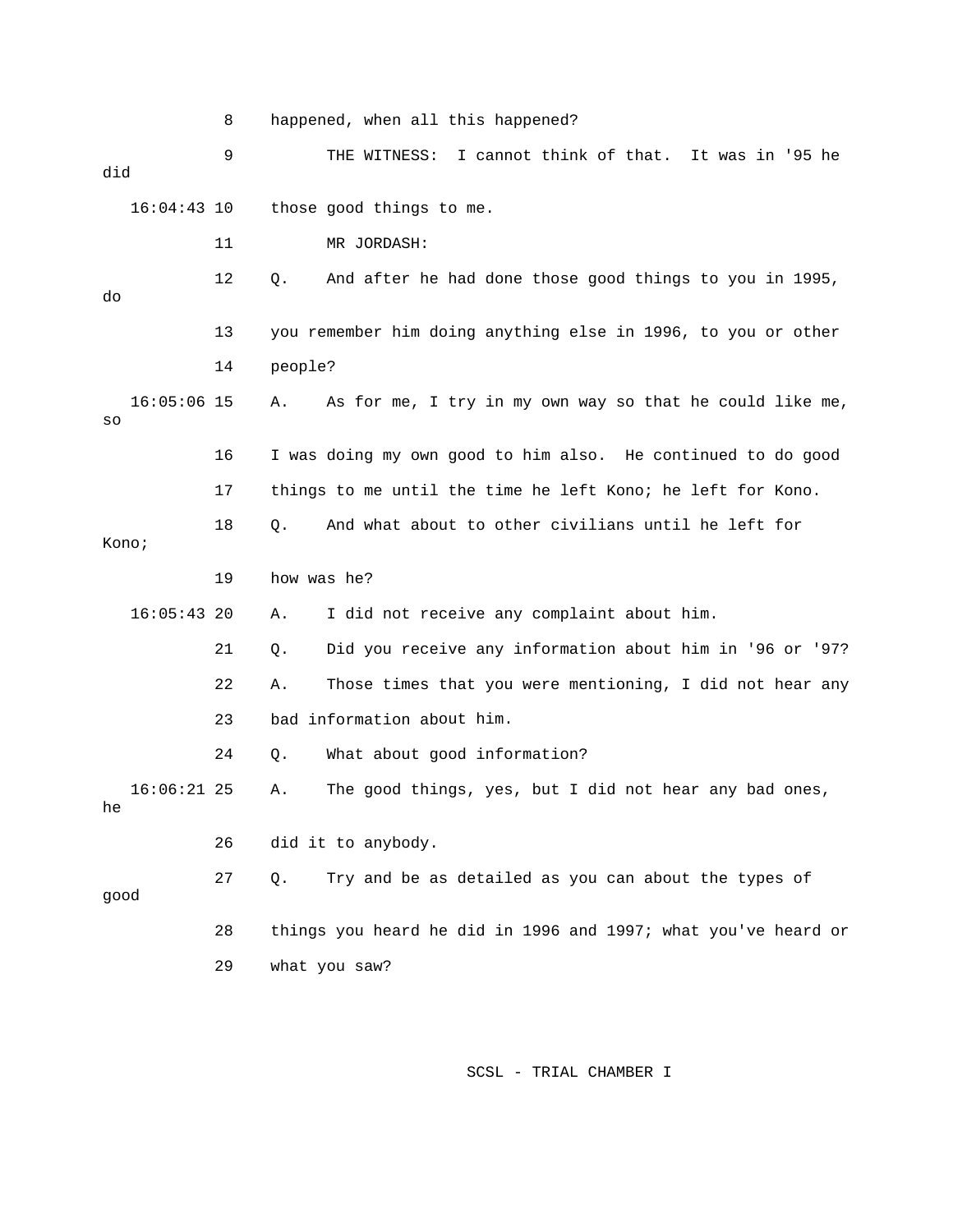|         | SESAY ET AL    |              |  |  |  |  |  |  |
|---------|----------------|--------------|--|--|--|--|--|--|
| Page 96 | 5 OCTOBER 2007 | OPEN SESSION |  |  |  |  |  |  |
|         |                |              |  |  |  |  |  |  |
|         |                |              |  |  |  |  |  |  |

| Maggi     |               | 1  | Α.         | I explained to you that he used to give me salt, and     |
|-----------|---------------|----|------------|----------------------------------------------------------|
|           |               | 2  |            | and cigarettes.                                          |
|           |               | 3  | Q.         | What about other people, though?                         |
|           |               | 4  | Α.         | Well, if he had rice, he gave it to me.                  |
|           | 16:07:12      | 5  | Q.         | And other people?                                        |
| me        |               | 6  | Α.         | I think so. He was doing that too as he was doing it to  |
|           |               | 7  |            | because I did not hear any bad thing about him.          |
| civilians |               | 8  | $Q$ .      | And did you remain living with these thousands of        |
|           |               | 9  |            | in the Joe Bush during this period?                      |
| Bushes.   | $16:07:36$ 10 |    | Α.         | It was not one Joe Bush. There were a lot of Joe         |
|           |               | 11 | Q.         | And did you move around the Joe Bushes talking to other  |
|           |               | 12 | civilians? |                                                          |
|           |               | 13 | Α.         | No.                                                      |
|           |               | 14 | Q.         | Did you talk to any of the civilians?                    |
|           | $16:08:01$ 15 |    | Α.         | If we were to talk, except when we were going to the     |
|           |               | 16 |            | riverside to do our trading.                             |
|           |               | 17 | Q.         | Was there any farming in Giema in 1993 to 1997?          |
|           |               | 18 | Α.         | Even myself, I cultivated a very big farm.               |
|           |               | 19 | Q.         | Who was this farm for that you cultivated?               |
|           | $16:08:34$ 20 |    | Α.         | Even for myself and the families and my dependants.      |
|           |               | 21 | Q.         | Did you give the products to anyone else besides you and |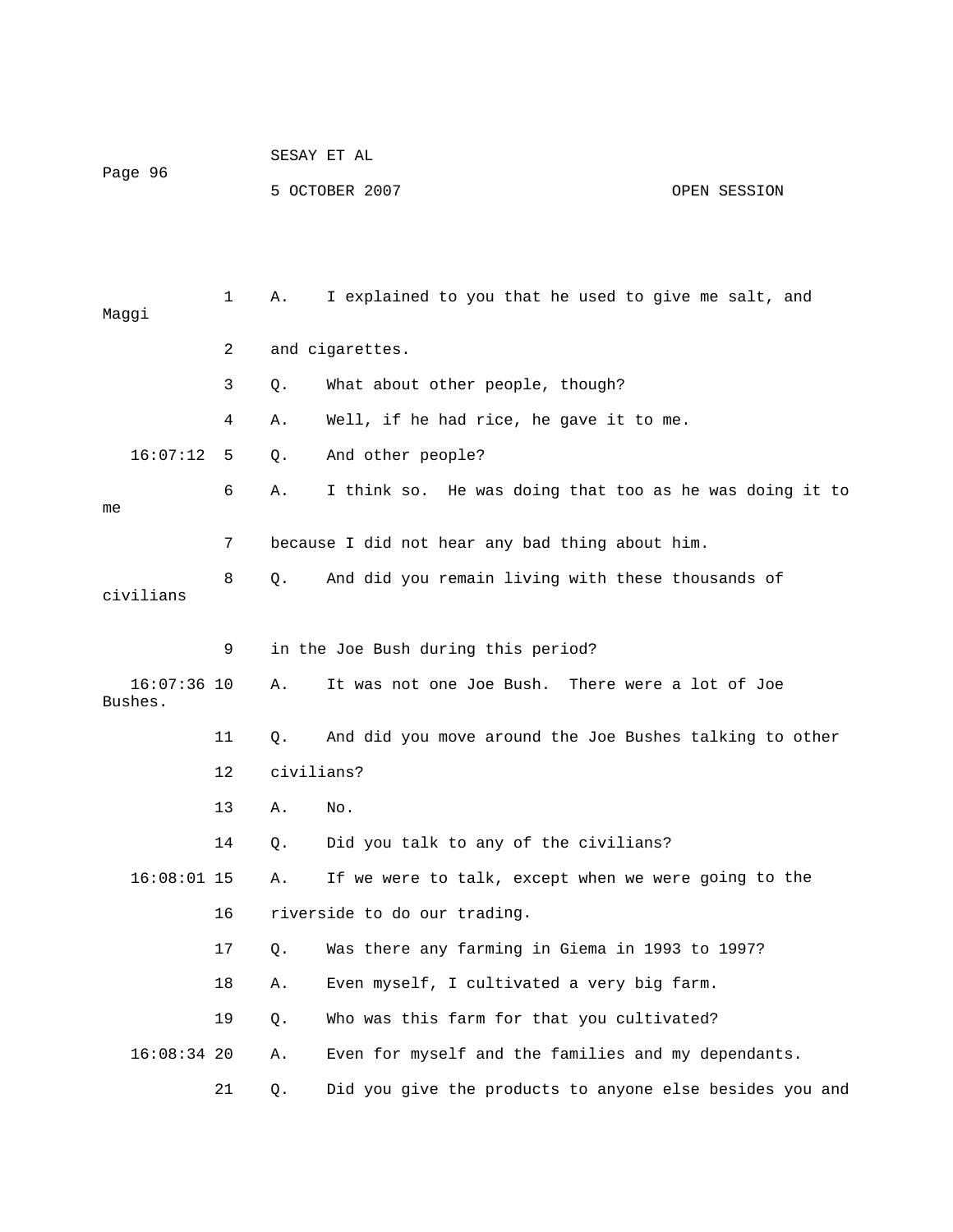|     | 22 |    | your dependants?                                     |
|-----|----|----|------------------------------------------------------|
|     | 23 | Α. | Whosoever that was my dependants, we were eating it. |
|     | 24 |    | Q. Did you have a farm in 1996?                      |
|     |    |    | 16:09:01 25 A. Yes, I cultivated a very big farm.    |
|     | 26 | 0. | And in 1997?                                         |
|     | 27 | Α. | In 1997, well, I cultivated it in my village.        |
|     | 28 | Q. | What did you do with the produce from 1996 and 1997? |
|     | 29 | Α. | Well, I prepared all of them. I threshed all of them |
| and |    |    |                                                      |

|         | SESAY ET AL    |              |
|---------|----------------|--------------|
| Page 97 |                |              |
|         | 5 OCTOBER 2007 | OPEN SESSION |

|       |               | $\mathbf 1$ |        | transported them.                                     |
|-------|---------------|-------------|--------|-------------------------------------------------------|
|       |               | 2           | Q.     | You transported them to where?                        |
|       |               | 3           | Α.     | To my village.                                        |
|       |               | 4           | Q.     | For who?                                              |
|       | 16:09:39      | 5           | Α.     | For myself and my families.                           |
| other |               | 6           | Q.     | Were you the only civilian with a farm, or were there |
|       |               | 7           | farms? |                                                       |
|       | cultivated    | 8           | Α.     | As I cultivated that farm, all other civilians        |
|       |               | 9           |        | farms in that year.                                   |
|       | $16:10:03$ 10 |             |        | $Q.$ In 1996 and 1997, is that--                      |
|       |               | 11          | Α.     | Yes, during that time we cultivated very big farms.   |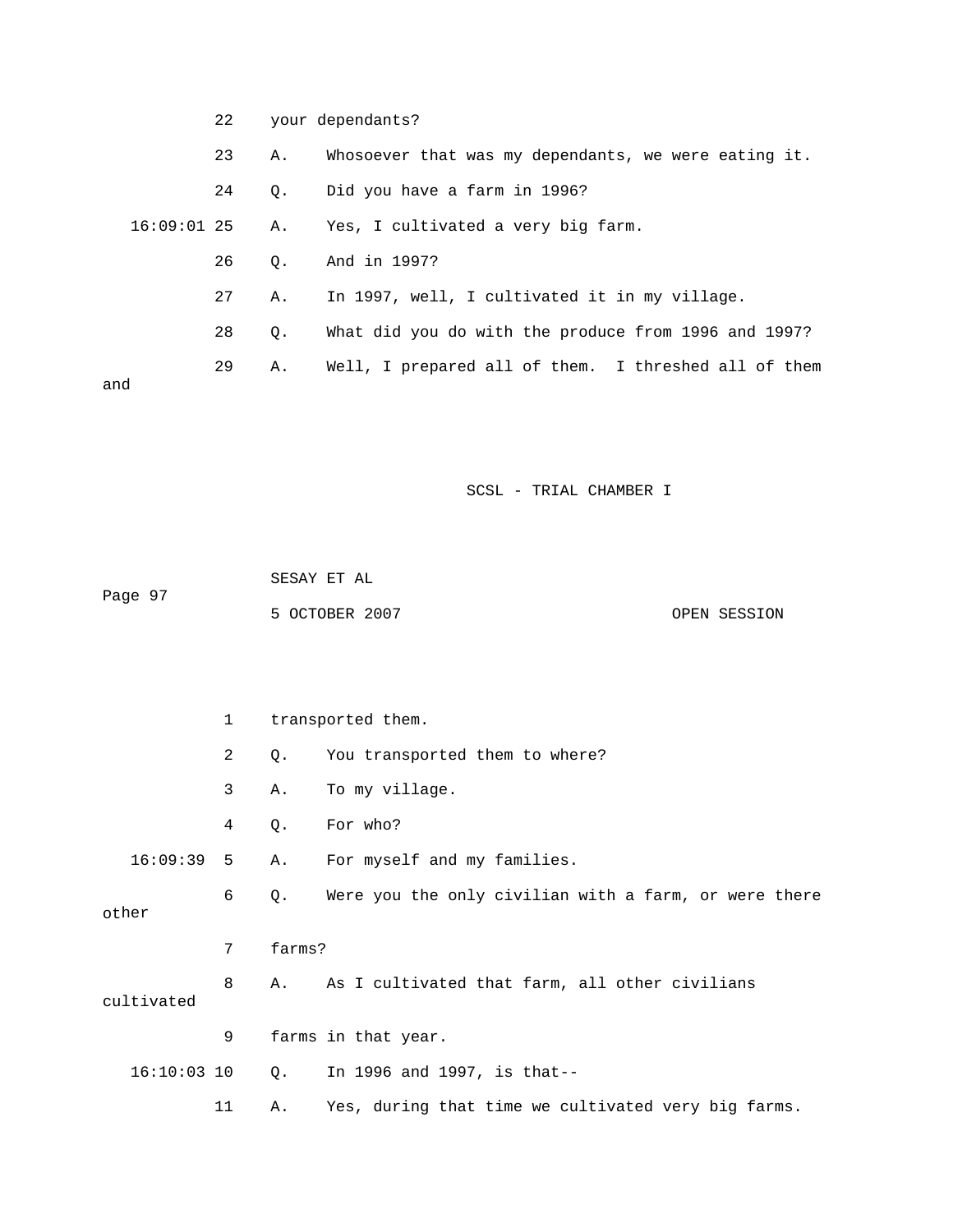|               | 12 | What happened to the other harvests from the other<br>Q.       |
|---------------|----|----------------------------------------------------------------|
|               | 13 | civilians' farms in 1996 and 1997?                             |
| they          | 14 | They, too, those produce there for their families and<br>Α.    |
| $16:10:33$ 15 |    | too.                                                           |
|               | 16 | Did you see that?<br>Q.                                        |
|               | 17 | Yes, I saw it the same way as I am explaining it to you.<br>Α. |
|               | 18 | Now, besides your personal farms, were there any other<br>Q.   |
|               | 19 | farms in 1996 and 1997?                                        |
| $16:11:02$ 20 |    | I have said we, the civilians, we all cultivated a good<br>Α.  |
|               | 21 | number of farms in all the villages we are staying.            |
| in            | 22 | Besides the individual farms, was there any other farm<br>О.   |
|               | 23 | 1996 and 1997?                                                 |
| have          | 24 | Well, where I can explain further, for example, now we<br>Α.   |
| $16:11:35$ 25 |    | Now, like the community farms we are cultivating --<br>peace.  |
| back          | 26 | PRESIDING JUDGE: Counsel, now that we have peace, go           |
|               | 27 | $\circ$ --                                                     |
|               | 28 | So we did not cultivate farm at that time.<br>THE WITNESS:     |
|               | 29 | MR JORDASH:                                                    |
|               |    |                                                                |

|         | SESAY ET AL    |              |
|---------|----------------|--------------|
| Page 98 |                |              |
|         | 5 OCTOBER 2007 | OPEN SESSION |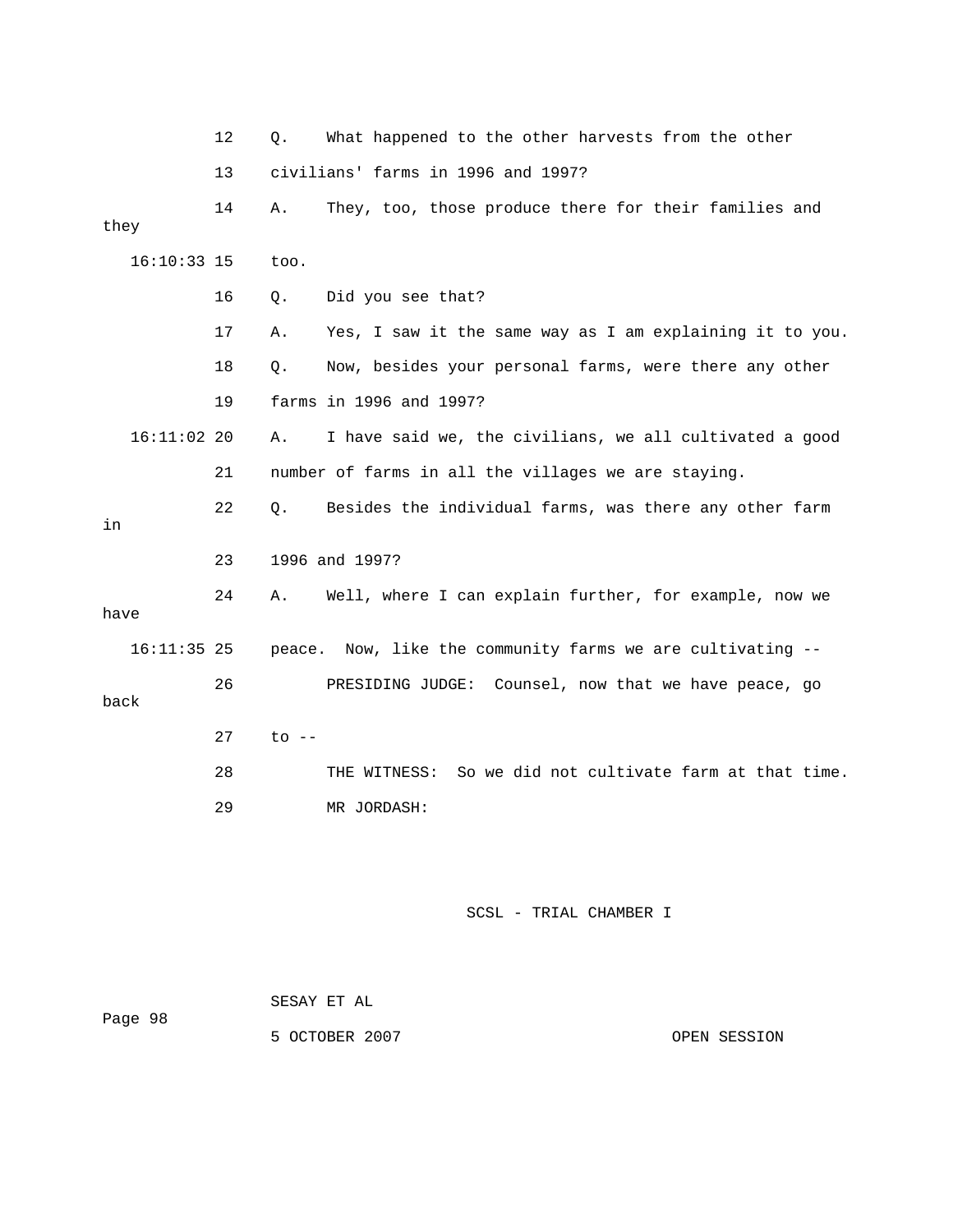1 Q. Do you know a place called Tukpagbehun, Mr Witness? 2 A. Yes, I know Tukpagbehun. 3 Q. In 1996 or 1997 was anything there? 16:12:12 5 JUDGE BOUTET: Can you spell that for me, Mr Jordash? 6 MR JORDASH: I can, I think. It is T-U-K-P-A-G-B-E-H-U- 8 MR JORDASH: 9 Q. You've mentioned peace time and community farm; do you 12 Q. Just think, Mr Witness, about the question. I will ask 13 again: Tukpagbehun, was anything there? 16:13:15 15 MR HARDAWAY: Objection, Your Honour, the question has 16 asked and answered. He said, "No." 17 MR JORDASH: I think it -- 18 PRESIDING JUDGE: Because if I got the record right, I'm 19 not very sure, he said that besides the individual, that in 1996 16:13:36 20 and 1997 he had his individual farm; all the villages had 22 other farms in 1996 and 1997. I imagine -- yes? 23 MR HARDAWAY: Also, Your Honour, counsel asked that  $16:14:03$  25 clearly stated, "No". There was no equivocation as to that 4 A. No.  $\mathbbm{N}$  . 7 JUDGE BOUTET: Thank you. 16:12:50 10 recall that? 11 A. Yes, I can remember. 14 PRESIDING JUDGE: Yes, Mr Hardaway? been their 21 individual farms, and that beside that he didn't cultivate any 24 question specifically for the same location and the witness 26 answer.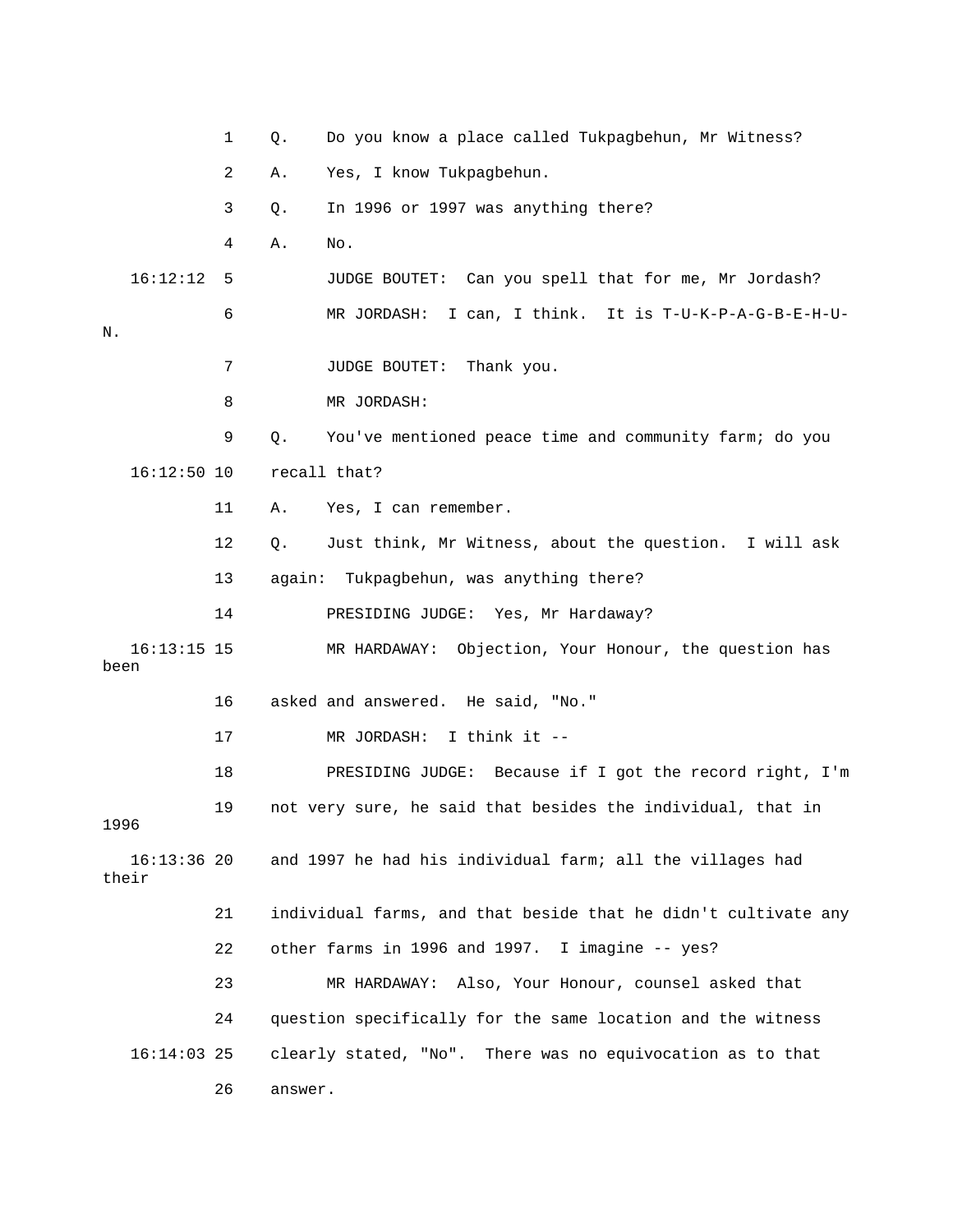27 MR JORDASH: I'm not sure there is a rule which says one 28 cannot try again. 29 PRESIDING JUDGE: Well, the question has been answered. We

|         | SESAY ET AL    |              |
|---------|----------------|--------------|
| Page 99 |                |              |
|         | 5 OCTOBER 2007 | OPEN SESSION |

|    | please.       | $\mathbf{1}$ |       | can't be going forwards and coming back. Let's proceed,       |
|----|---------------|--------------|-------|---------------------------------------------------------------|
|    |               | 2            |       | We have to proceed.                                           |
|    |               | 3            |       | MR JORDASH:<br>Well --                                        |
|    |               | 4            |       | PRESIDING JUDGE: Mr Jordash, may we proceed, please?          |
|    | 16:14:26      | 5            |       | MR JORDASH:                                                   |
|    |               | 6            | $Q$ . | When did you start having a community farm, Mr Witness?       |
|    |               | 7            | Α.    | Well, I will explain that to you. In 1997 that we went,       |
|    |               | 8            |       | that was not the time we cultivated that farm in Tukpagbehun. |
| It |               | 9            |       | There was fighting at that time. ECOWAS came to fight back.   |
|    | $16:15:26$ 10 |              |       | was in 1998 that that farm was cultivated at that -- at       |
|    |               | 11           |       | Tukpagbehun.                                                  |
|    |               | $12 \,$      | Q.    | Who cultivated that farm?                                     |
|    |               | 13           | Α.    | So we, the civilians.                                         |
|    |               | 14           | $Q$ . | Why?                                                          |
|    | $16:15:49$ 15 |              | Α.    | Well, we said the war was going to an end.                    |
|    |               | 16           | Q.    | And who worked on the farm?                                   |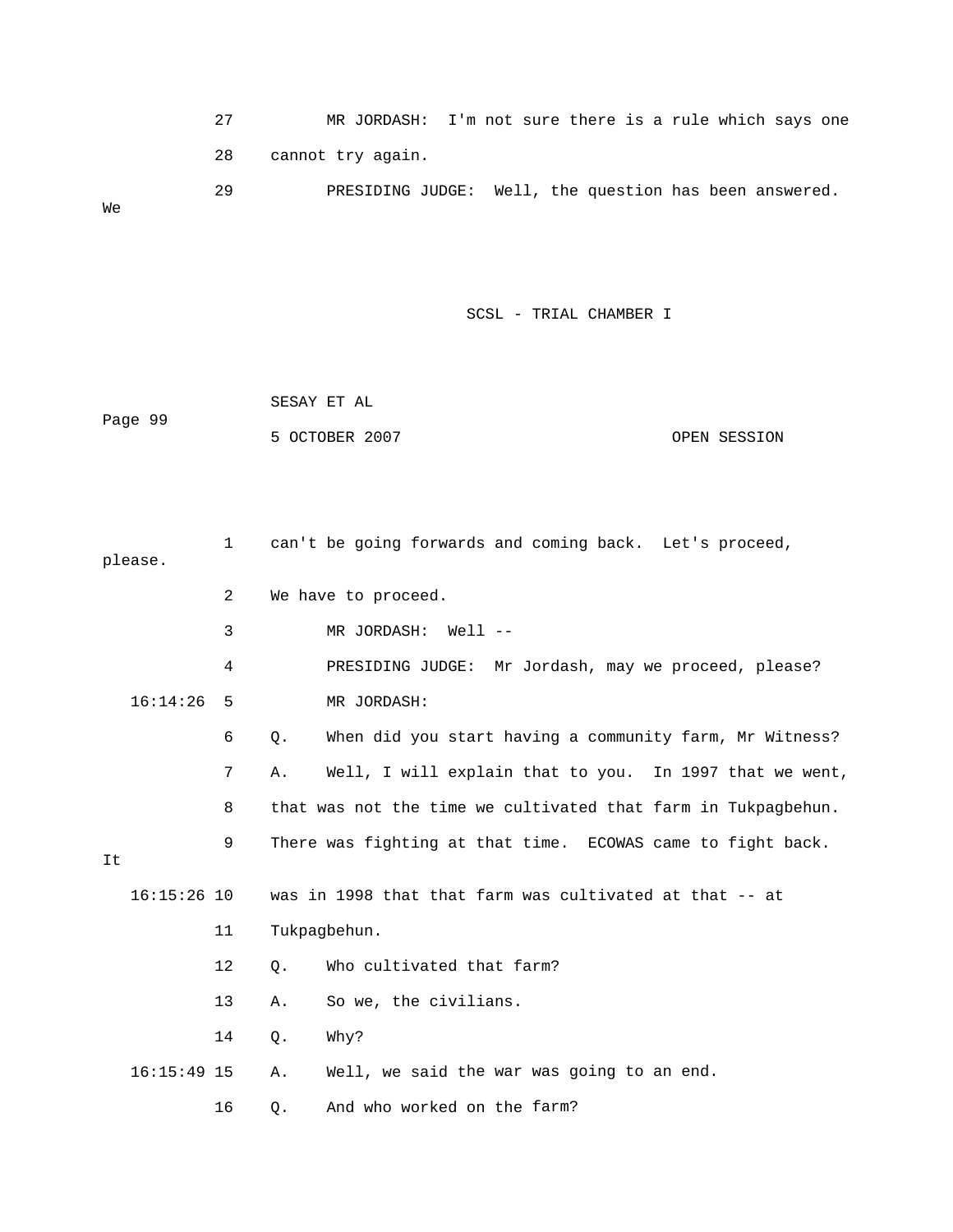|                        | 17 | Α. | We, the elders of that district.                             |
|------------------------|----|----|--------------------------------------------------------------|
|                        | 18 | Q. | Were there any freedom fighters on the farm?                 |
|                        | 19 | Α. | It was not a freedom fighter farm.                           |
| $16:16:23$ 20          |    | Q. | How were people treated on the farm?                         |
| happily.               | 21 | Α. | They were not forcing anybody. We were doing it              |
|                        | 22 |    | Even myself sitting down here, I worked there for two years. |
|                        | 23 |    | Nobody threatened me.                                        |
|                        | 24 | Q. | How often did you work on that farm, Mr Witness?             |
| $16:16:51$ 25<br>there |    | Α. | There were a good number of people. We only worked           |
|                        | 26 |    | for two days. We brushed for one day.                        |
|                        | 27 | Q. | You worked for two days out of how many days?                |
|                        | 28 |    | PRESIDING JUDGE: Did I get him saying that he himself        |
|                        | 29 |    | worked in that farm for about two years or so?               |
|                        |    |    |                                                              |
|                        |    |    |                                                              |
|                        |    |    | SCSL - TRIAL CHAMBER I                                       |
|                        |    |    |                                                              |
|                        |    |    |                                                              |

| Page 100 |                |              |
|----------|----------------|--------------|
|          | 5 OCTOBER 2007 | OPEN SESSION |

SESAY ET AL

2 THE WITNESS: For two days I worked there. 1 MR JORDASH: Yes, Your Honour. 3 MR JORDASH: 4 Q. How many days? Do you say two days out of two years or two 16:17:28 5 days out of --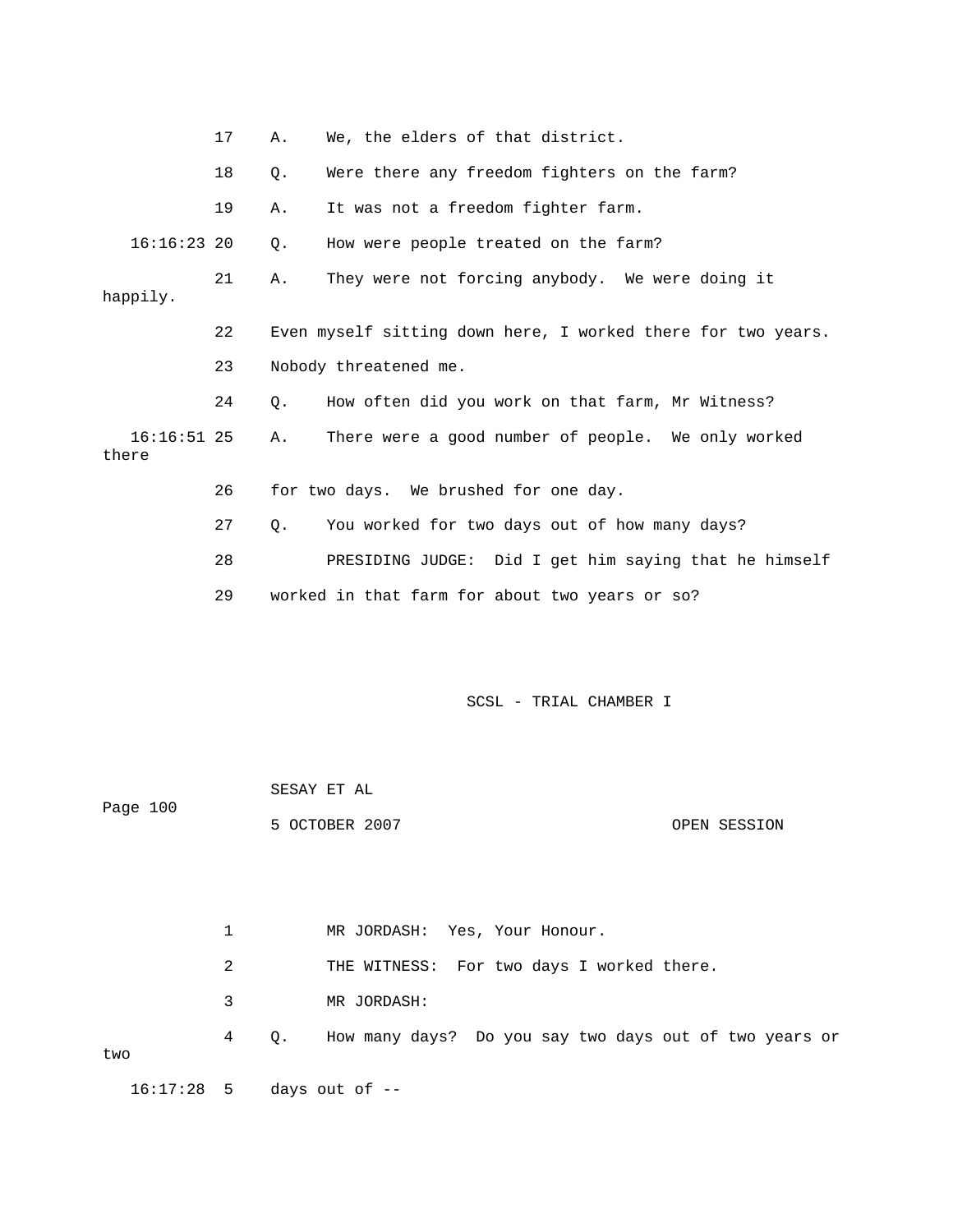| Ι             | 6  | Α.         | For two days. It is not years. I said two days.<br>Days.        |
|---------------|----|------------|-----------------------------------------------------------------|
|               | 7  |            | said two days.                                                  |
| farm?         | 8  | Q.         | Okay. And why did you only work for two days on the             |
|               | 9  | Α.         | That day we went and brushed and completed the brushing.        |
| $16:17:52$ 10 |    | Q.         | And what happened to the harvest on that farm?                  |
| chiefdom      | 11 | Α.         | That rice, we decided that we could keep it at the              |
|               | 12 |            | If there was any meeting, that was the food we<br>headquarters. |
|               | 13 | could eat. |                                                                 |
|               | 14 | $Q$ .      | Who's "we"?                                                     |
| $16:18:28$ 15 |    | Α.         | We who were in the community; we, the chiefdom people.          |
|               | 16 | Q.         | Did Issa Sesay have a farm?                                     |
|               | 17 | Α.         | At that time Issa Sesay was not there.                          |
|               | 18 | Q.         | When Issa Sesay was there, did he have a farm?                  |
|               | 19 | Α.         | In '98 he was not there.                                        |
| $16:18:59$ 20 |    | Q.         | In 1996 or 1997 did he have a farm?                             |
|               | 21 | Α.         | He was having a small farm at Kambama, just like they           |
|               | 22 |            | cultivated a farm, and they said, "This is for this big man."   |
|               | 23 | Q.         | And, sorry, just so that I'm clear, what year was that?         |
|               | 24 | Α.         | I think it's around '94.                                        |
| $16:19:40$ 25 |    | $Q$ .      | Who worked on the farm?                                         |
|               | 26 | Α.         | His own family, those soldiers.                                 |
|               | 27 | Q.         | Were there any schools in '96 and '97 in the area?              |
|               | 28 | Α.         | Well, there were schools, what I know, because we left          |
|               | 29 |            | there, it was in '95 that I noticed that the school was         |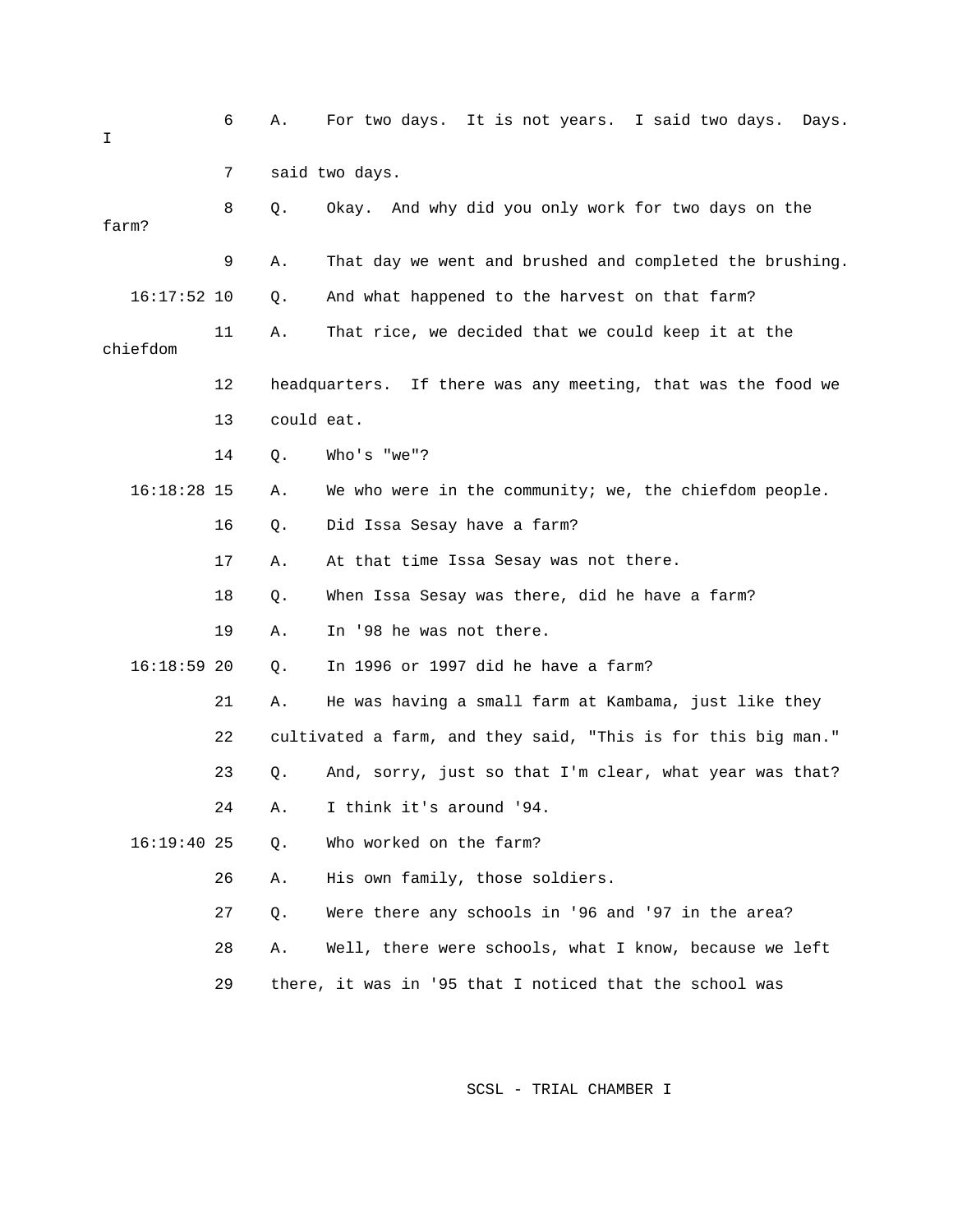|               |    | SESAY ET AL       |                                                             |              |  |
|---------------|----|-------------------|-------------------------------------------------------------|--------------|--|
| Page 101      |    |                   | 5 OCTOBER 2007                                              | OPEN SESSION |  |
|               |    |                   |                                                             |              |  |
|               |    |                   |                                                             |              |  |
|               | 1  |                   | functioning.                                                |              |  |
| and           | 2  | Q.                | And did this -- was there a functioning school in '96       |              |  |
|               | 3  | '97 and 1998?     |                                                             |              |  |
| all           | 4  | Α.                | That distance I have explained. 1995 and 1996 and '97,      |              |  |
| $16:21:04$ 5  |    |                   | of us left there and went back to our villages.             |              |  |
| you           | 6  | Q.                | So when you returned to your village, Mr Witness, did       |              |  |
|               | 7  |                   | stay there until the end of the war?                        |              |  |
| today.        | 8  | Α.                | I was there until the time now you have seen me here        |              |  |
|               | 9  | Q.                | And in 1998, were there freedom fighters in your town or    |              |  |
| $16:21:35$ 10 |    | around your town? |                                                             |              |  |
|               | 11 | Α.                | In '95?                                                     |              |  |
| there         | 12 | Q.                | No, in 1990 -- when you returned to your town, were         |              |  |
| 1999?         | 13 |                   | freedom fighters near your town or in your town in 1998 and |              |  |
| other         | 14 | Α.                | Well, they did not stay there. All of them came this        |              |  |
| $16:22:14$ 15 |    | side.             |                                                             |              |  |
|               | 16 | Q.                | Which other side?                                           |              |  |
|               | 17 | Α.                | They came towards Freetown.                                 |              |  |
|               | 18 | Q.                | In 1998 and 1999, what were you doing in your town?         |              |  |
|               | 19 | Α.                | I was doing that of my own work, farming.                   |              |  |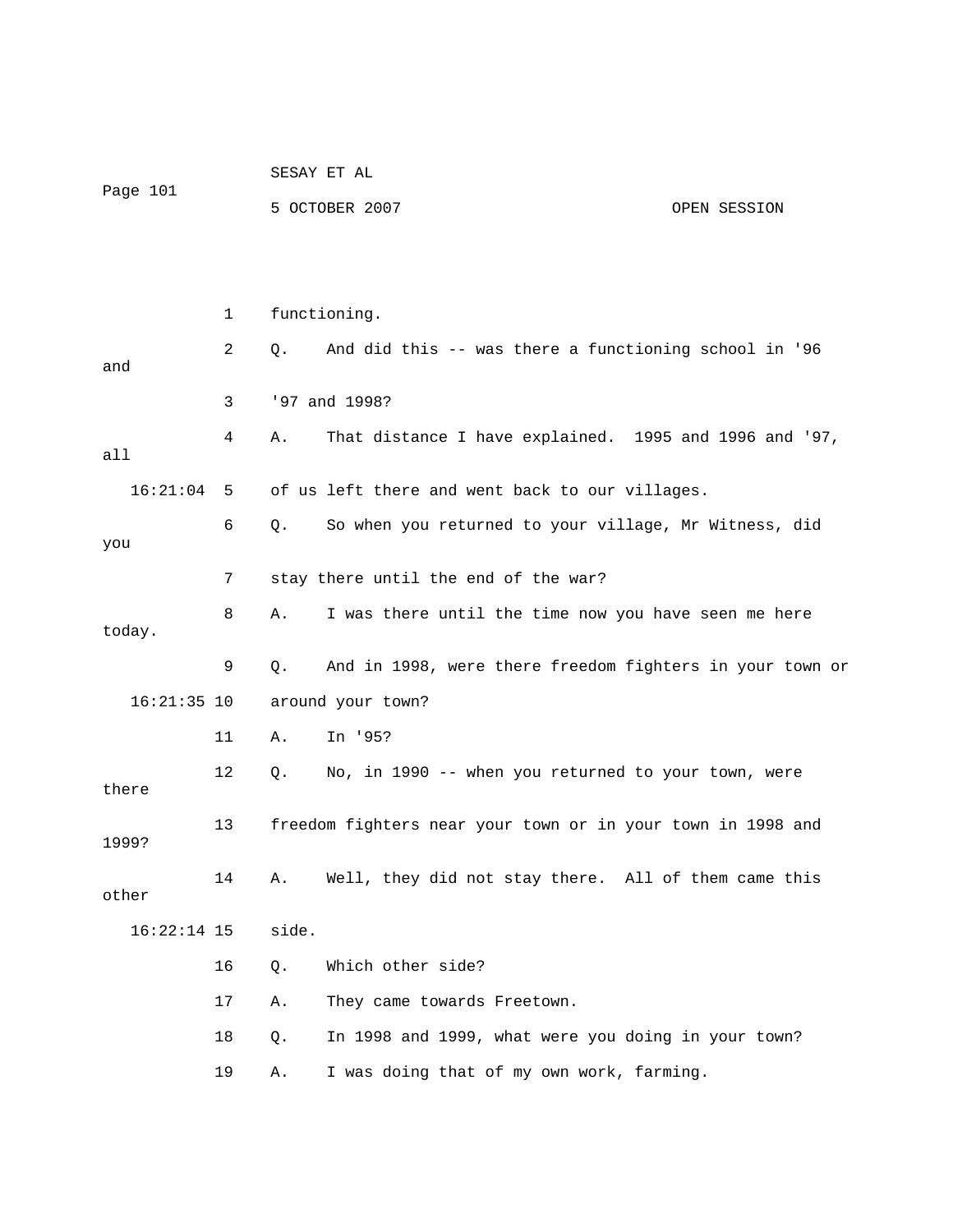16:22:36 20 PRESIDING JUDGE: Is he then saying that, between 1998 21 1999, there were no freedom fighters in his village? SS: So they, all of them, as they saw that all 22 THE WITNE 23 them were coming towards this side, the time they were pushed 24 war, again then they went back to us. 26 MR JORDASH: I can clarify it. RESIDING JUDGE: Please do. 29 Q. What year was it when they were pushed back to you? and of by 16:23:08 25 PRESIDING JUDGE: I don't understand that. 27 P 28 MR JORDASH:

|              |              | SESAY ET AL                                                   |              |  |  |
|--------------|--------------|---------------------------------------------------------------|--------------|--|--|
| Page 102     |              | 5 OCTOBER 2007                                                | OPEN SESSION |  |  |
|              |              |                                                               |              |  |  |
|              |              |                                                               |              |  |  |
| soldiers     | $\mathbf{1}$ | In 1997, when the overthrow took place. All the<br>A.         |              |  |  |
|              | 2            | came to here, this Freetown. At that time now they were mixed |              |  |  |
|              | 3            | with government troops. The time now they began to fight with |              |  |  |
| Some         | 4            | ECOWAS. That was the time some of them went to that side.     |              |  |  |
| $16:23:56$ 5 |              | of them stayed at Kono; some of them stayed at Tongo.         |              |  |  |
| the          | 6            | And you mentioned when they came back to you; when did<br>Q.  |              |  |  |
|              | 7            | freedom fighters come back to you?                            |              |  |  |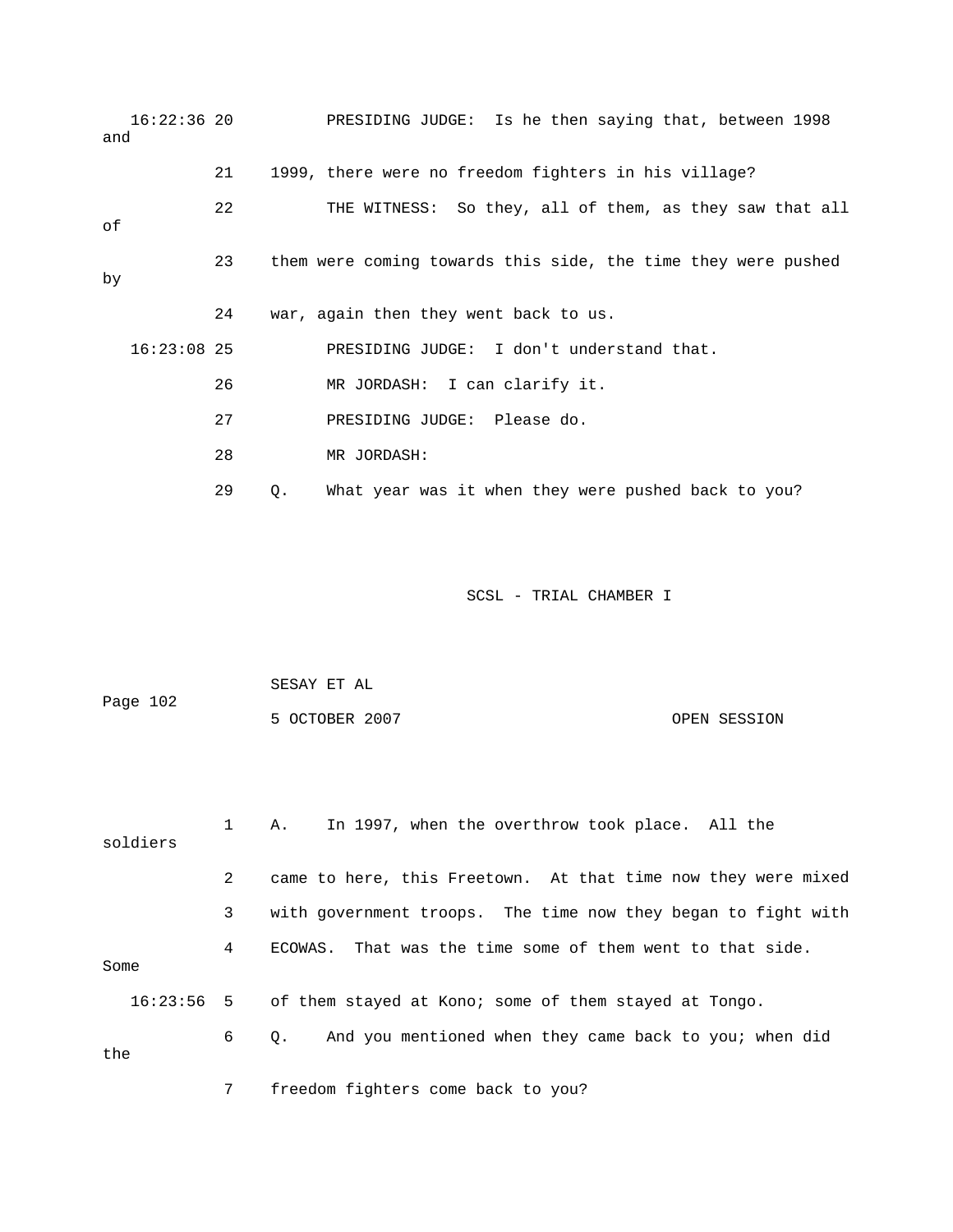8 A. When the overthrow took place in '97, when they were 9 fighting against the ECOWAS, that was the time they went back 11 Q. And when they came back towards you, did they come to your 12 town? 13 A. Yes. Those whose towns were, yes, some of them came. They 14 went back to their towns. 16 When you say, "Came back to their towns," what did they come 17 to do? 18 A. Well, I saw that. They were pushed backwards. 19 Q. Where did they live when they came back to their towns? 22 Q. And what did they do when they came back? 24 they started pushing them back. 26 freedom fighters when they came back to the towns? 27 A. There was no bad thing between us, even at that time. 28 There was a person, he, that person could take an underwear, 16:24:25 10 towards us. 16:24:51 15 Q. Some of the freedom fighters came back to their towns. back 16:25:17 20 A. Well, the side where we were staying, they stopped at 21 Baima. 23 A. When they went back, they started to fight again, and then 16:25:38 25 Q. What was the relationship with the civilians and the 29 underpants for that person's child. It was not bad.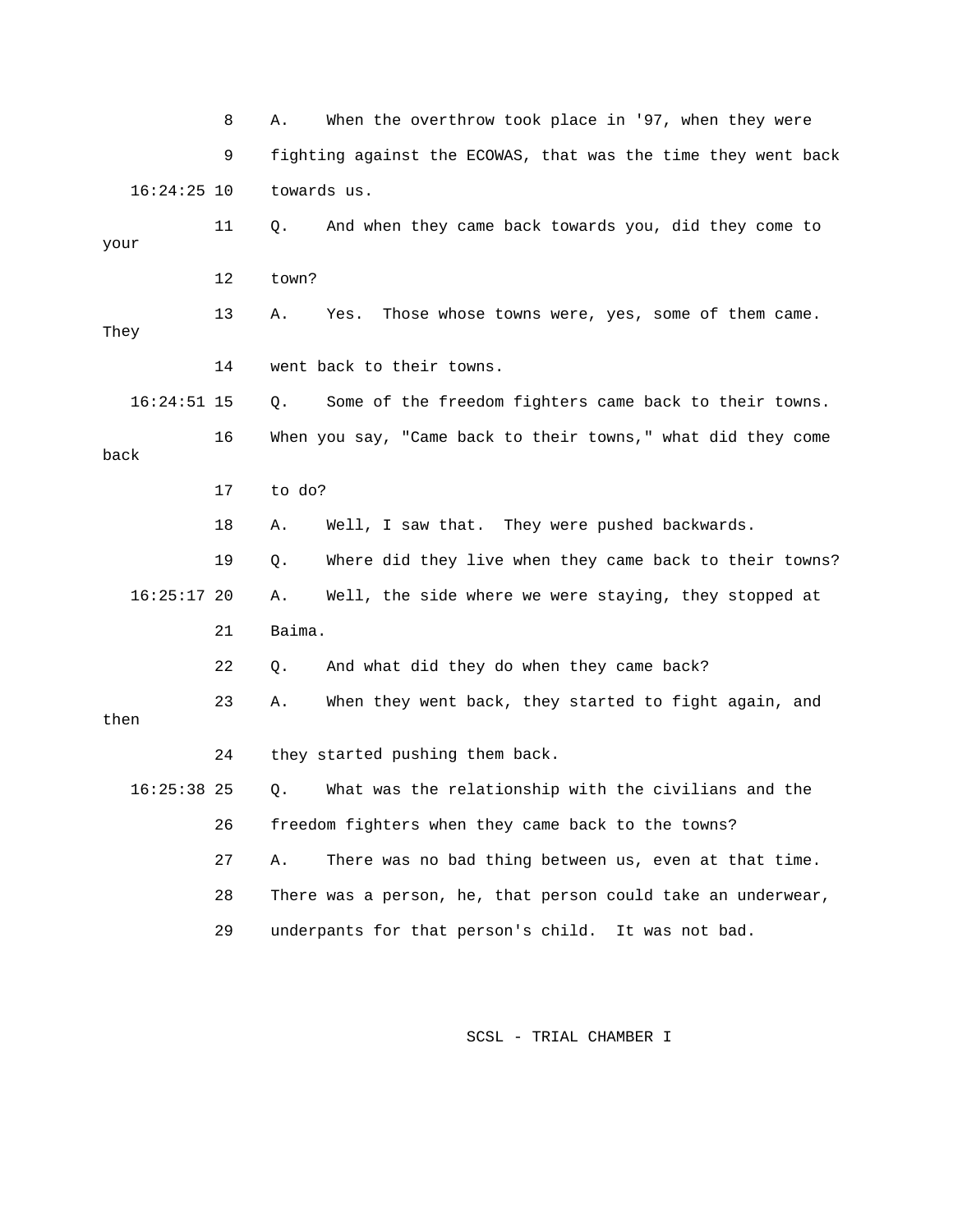| Page 103 | SESAY ET AL    |              |
|----------|----------------|--------------|
|          | 5 OCTOBER 2007 | OPEN SESSION |

| any |               | $\mathbf 1$ | Q.   | Were there, in 1998, after they'd come back, were there          |
|-----|---------------|-------------|------|------------------------------------------------------------------|
|     |               | 2           |      | offices in any of the towns?                                     |
|     |               | 3           | Α.   | There was office in Pendembu. It was in Pendembu that            |
|     |               | 4           |      | there was office.                                                |
|     | 16:26:31      | 5           | Q.   | What was the office in Pendembu?                                 |
|     |               | 6           | Α.   | There was MP office; even brigade office was there.              |
|     |               | 7           | Q.   | Do you know -- sorry, continue, Mr Witness.                      |
|     |               | 8           | Α.   | There was G5 office.                                             |
|     |               | 9           | Q.   | And were the MP -- was the MP office and the G5 office           |
|     | $16:26:58$ 10 |             |      | there doing anything different to what they'd done in Giema?     |
|     |               | 11          | Α.   | It was the same.<br>The same way they were protecting us         |
|     |               | 12          |      | there, it was the same thing they continued.                     |
|     |               | 13          | Q.   | Do you know where O'Jalley was in 1998?                          |
|     |               | 14          | Α.   | Well, I heard that he has gone towards Kono.                     |
|     | $16:27:37$ 15 |             | Q.   | Do you know where he was before he went to Kono?                 |
|     |               | 16          | Α.   | Well, I saw him -- he was in Pendembu where I was seeing         |
|     |               | 17          | him. |                                                                  |
|     |               | 18          | Q.   | In 1998, before going to Kono?                                   |
|     |               | 19          | Α.   | It was in '98 that he went to Kono. When in '97, after           |
|     | 16:28:1020    |             |      | they overthrow that we've come back, he went towards Kono.<br>In |
|     |               | 21          |      | 1998 now he was $-$                                              |
|     |               | 22          |      | THE INTERPRETER: Your Honours, can the witness explain           |
|     |               | 23          |      | that again.                                                      |
|     |               | 24          |      | MR JORDASH:                                                      |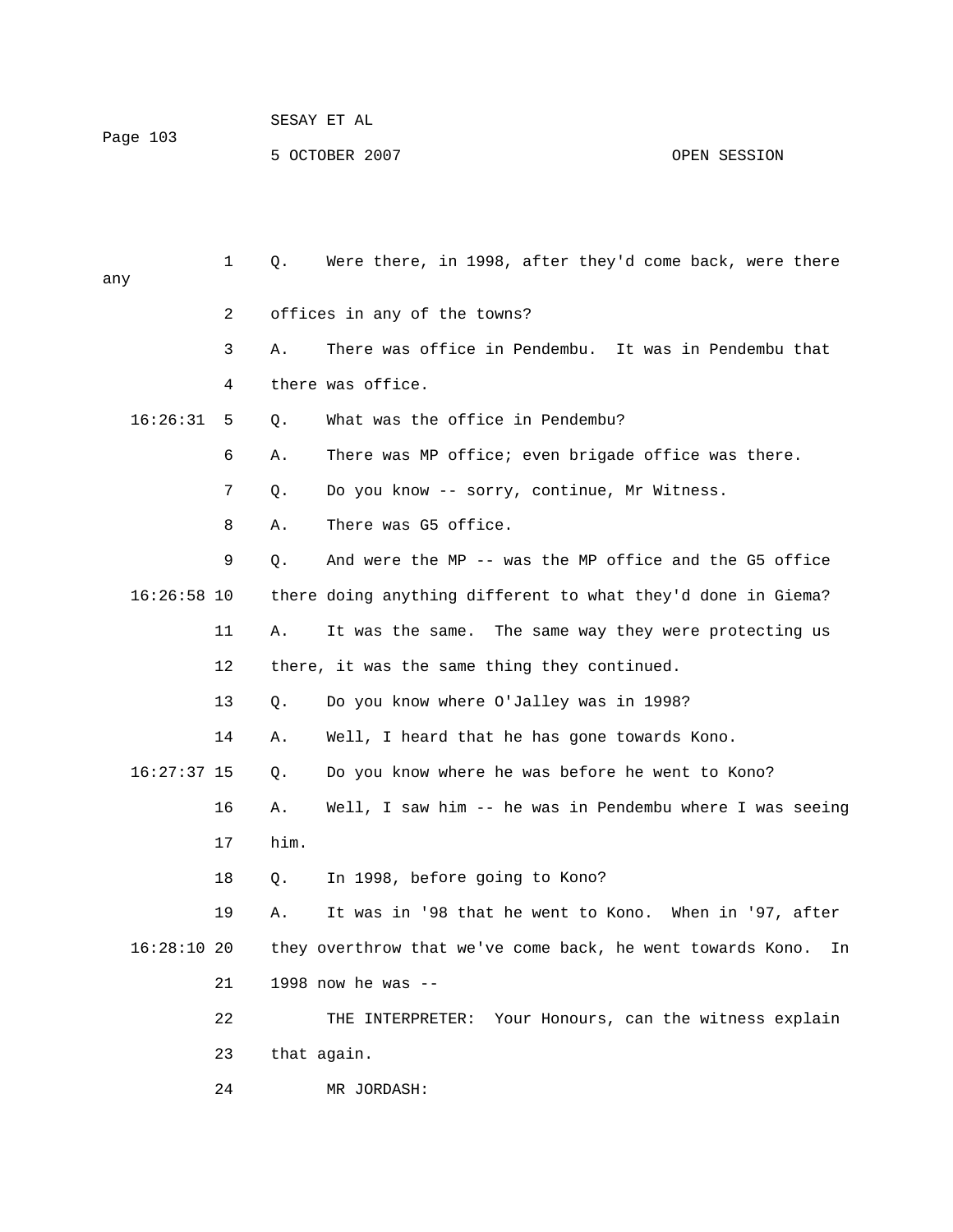16:28:20 25 Q. Could you explain that? Before you explain it again, 26 Mr Witness, you mentioned Pendembu and you mentioned Kono; when 27 do you think he was in Pendembu?

28 A. Pendembu, after they overthrow, all of us landed in 29 Pendembu.

SCSL - TRIAL CHAMBER I

 SESAY ET AL OPEN SESSION Page 104 5 OCTOBER 20

|                     | 1  | Q.         | Did you see O'Jalley working in Pendembu?                |
|---------------------|----|------------|----------------------------------------------------------|
|                     | 2  | Α.         | I saw him; he used to work there.                        |
|                     | 3  | Q.         | How was he working with civilians?                       |
| thing.              | 4  | Α.         | I said it was fine. They were not doing us any bad       |
| 16:29:06            | 5  | 0.         | Did you see Mr Sesay in 1998?                            |
|                     | 6  | Α.         | Yes, he was not with us now. At that time he had gone    |
|                     | 7  |            | towards Kono.                                            |
|                     | 8  | Q.         | Now, did you move from your town at all in 1998 anywhere |
|                     | 9  |            | else in Kailahun District?                               |
| $16:29:41$ 10<br>my |    | A.         | Well, the same place I have said today that when I left  |
|                     | 11 | village -- |                                                          |
| down                | 12 |            | THE INTERPRETER: Your Honours, can the witness slow      |
|                     | 13 |            | and take that last bit again?                            |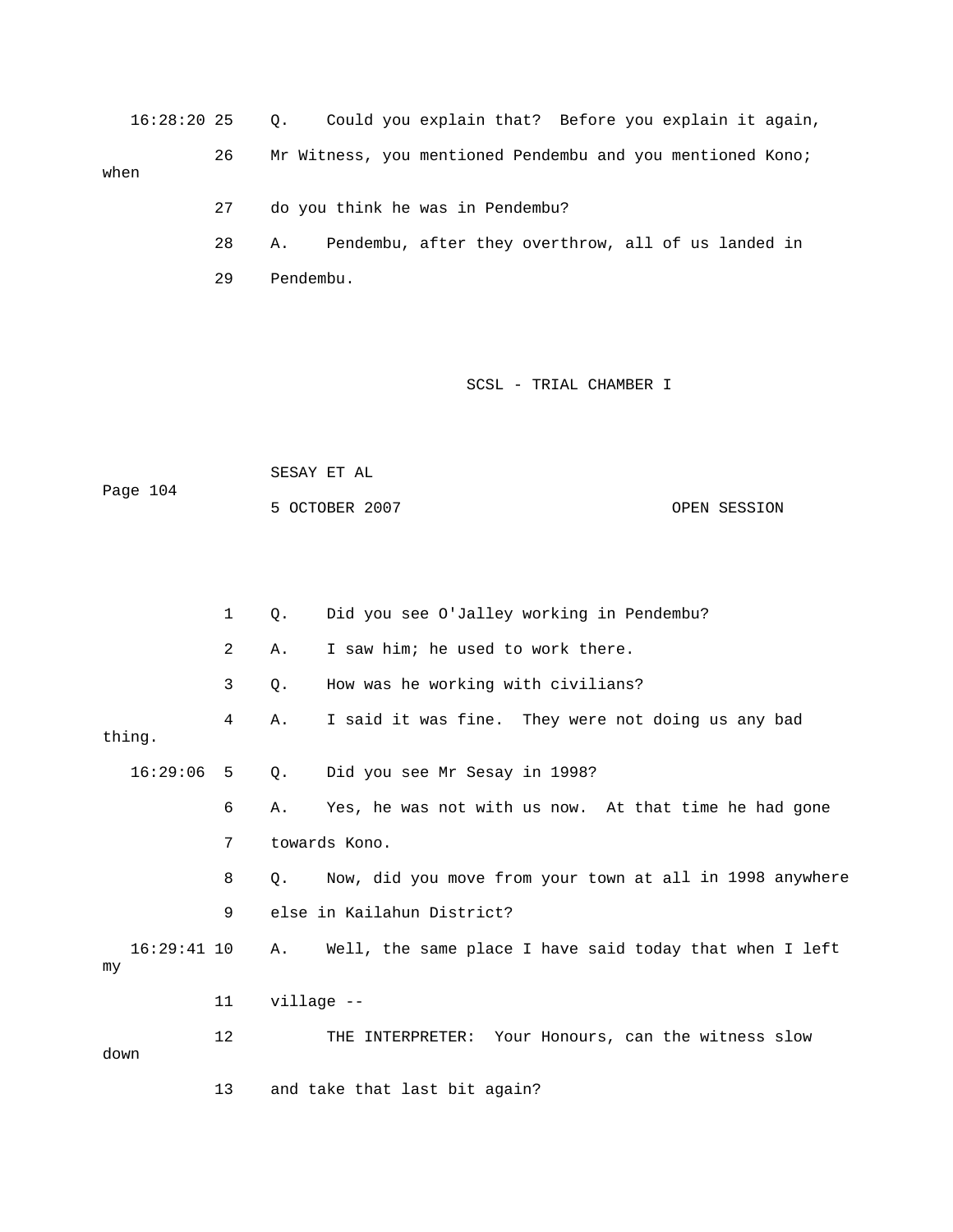|     |               | 14 |       | MR JORDASH:                                                 |
|-----|---------------|----|-------|-------------------------------------------------------------|
|     | $16:29:51$ 15 |    | $Q$ . | Take it easy, Mr Witness. I know you've got a lot of        |
|     |               | 16 |       | information but take it easy. Repeat your answer, please.   |
| I   |               | 17 | Α.    | I left -- I left -- I left my village, I went to Giema.     |
|     |               | 18 |       | left Giema, I came to my village.                           |
|     |               | 19 | 0.    | And were you able to travel in Kailahun after coming to     |
|     | $16:30:22$ 20 |    |       | your village?                                               |
|     |               | 21 | Α.    | Yes.                                                        |
|     |               | 22 | $Q$ . | Which places did you travel to?                             |
|     |               | 23 | Α.    | Well, where I said I stopped, that was the place that I     |
|     |               | 24 |       | came to settle. I was not just moving here and there.       |
| if  | $16:31:05$ 25 |    | Q.    | I've nearly finished, Mr Witness. I just want to turn,      |
|     | questions.    | 26 |       | I may, to your time in Giema and ask you some last few      |
| you |               | 27 |       | You told us earlier, when we were in a closed session, that |
|     |               | 28 |       | had gone to the bush in Talia; is that right?               |
|     |               | 29 | Α.    | I went to my siblings.                                      |

 SESAY ET AL 5 OCTOBER 2007 CPEN SESSION Page 105

1 Q. Did you ever hear, at the time you went --

2 PRESIDING JUDGE: Not to Talia, the Joe Bush in Talia.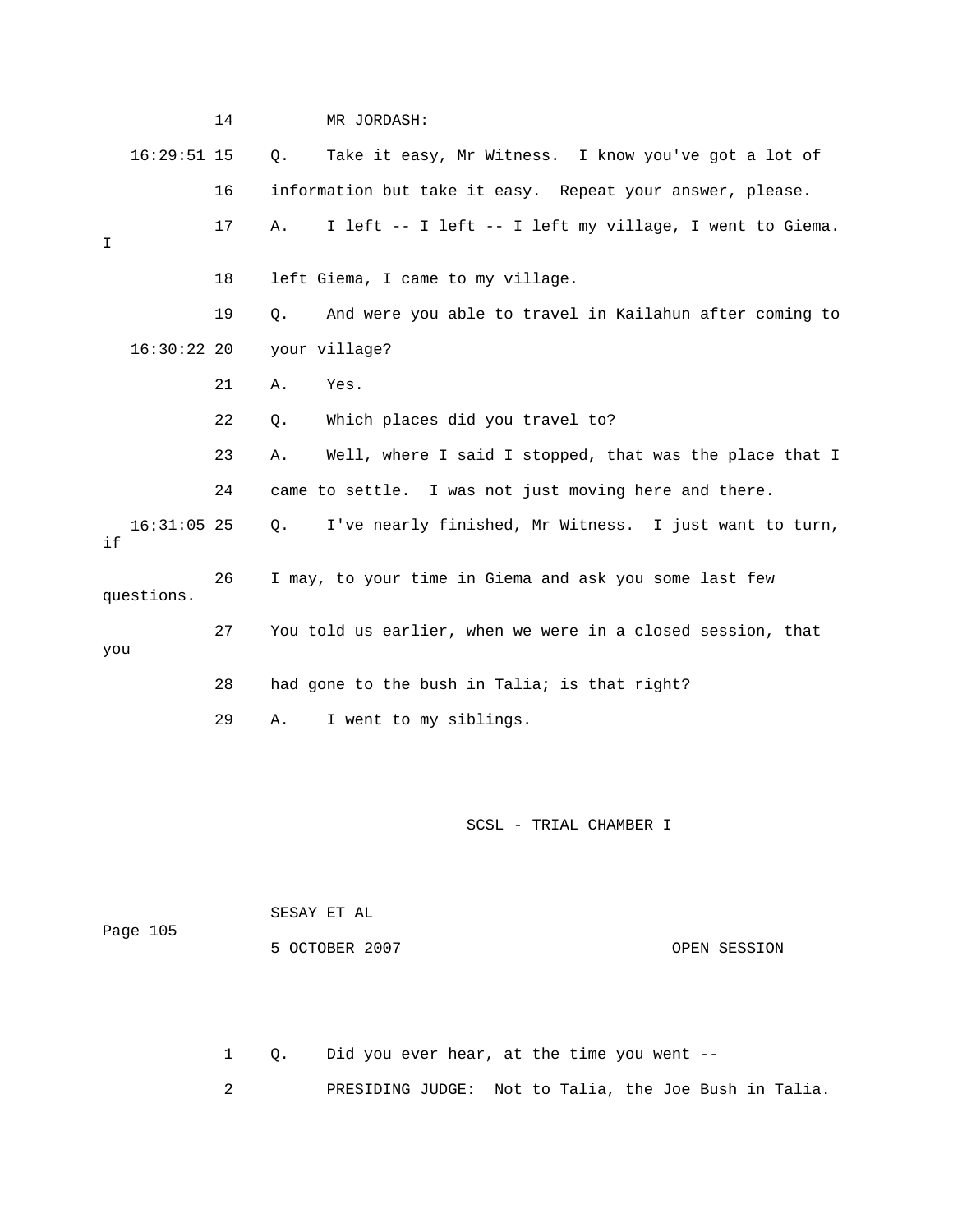3 THE WITNESS: Talia, Joe Bush in Talia. 4 PRESIDING JUDGE: That's where he went to. 6 Q. How far is the Joe Bush from Talia, Mr Witness? 7 A. So it is about one mile between them. 9 A. Two miles. 16:32:23 10 Q. Do you know whether the civilians, including your siblings, 11 in the Joe Bush at Talia, ever went into the town? 12 THE INTERPRETER: Your Honours, can the counsel take that 13 question again? 14 PRESIDING JUDGE: The distance to Talia he says is two 16 THE WITNESS: Yes, two miles. 18 Q. Let me just try to ask you a simpler question: Which 19 do you think you went to visit your siblings? Was it one year 16:32:59 20 more than one year you went to visit them? 21 A. All of us who went into the Joe Bushes, that year, at 22 it was after two years that I was able to get on to them. 24 A. In '96, yes, I went to them. Did you visit them in 1997? Did your siblings go back? 28 A. All of us went back to our village. 16:31:56 5 MR JORDASH: 8 0. How far is Giema from Talia? 16:32:45 15 miles? 17 MR JORDASH: year or last 23 Q. Did you visit them in 1997 or 1996?  $16:33:37$  25 Q. 26 A. It was in 1997 that all of us went back. 27 Q. Di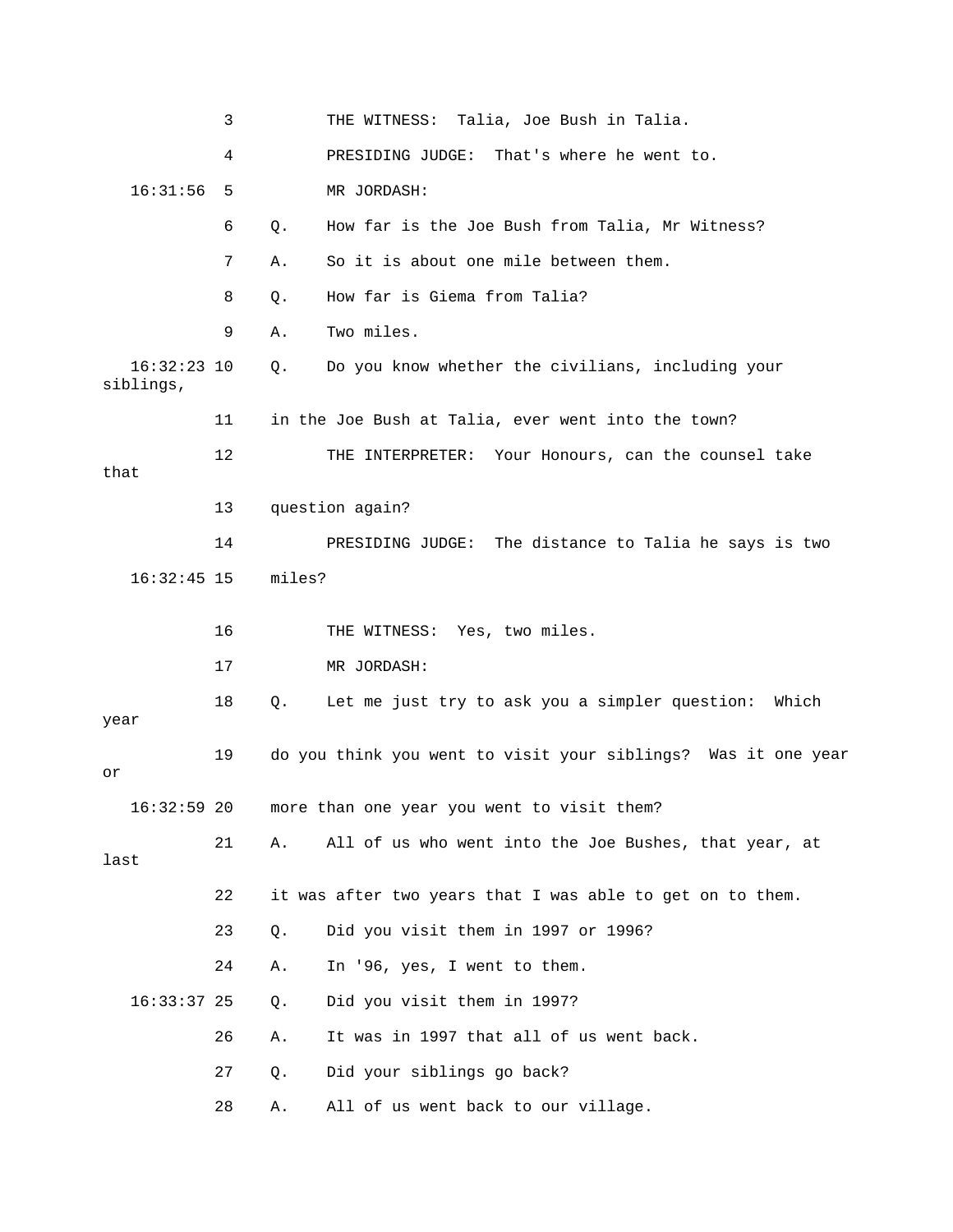29 Q. And did you speak -- let me put it differently. Did any of

SCSL - TRIAL CHAMBER I

|          | SESAY ET AL    |              |
|----------|----------------|--------------|
| Page 106 |                |              |
|          | 5 OCTOBER 2007 | OPEN SESSION |

1 your siblings ever report to you then or since then of any bad 2 things happening to them while they were in the Joe Bush at 4 A. Well, I did not receive any complaints bad about those 6 JUDGE BOUTET: Mr Jordash, when you're talking Talia, this 7 is Talia in Kailahun District presumably? 9 JUDGE BOUTET: I know there is other Talias. I just want 11 Talia in and around the Giema, and in that particular area. 12 MR JORDASH: Your Honour, yes. 13 Q. Did your siblings return to your town or did they live All of us went back to our village. 3 Talia? 16:34:31 5 freedom fighters. 8 MR JORDASH: Your Honour, yes. 16:34:50 10 to make sure that this is what we're talking about. So this is in a 14 different town? 16:35:10 15 A. Al

16 Q. Have you seen other people, other civilians, who were in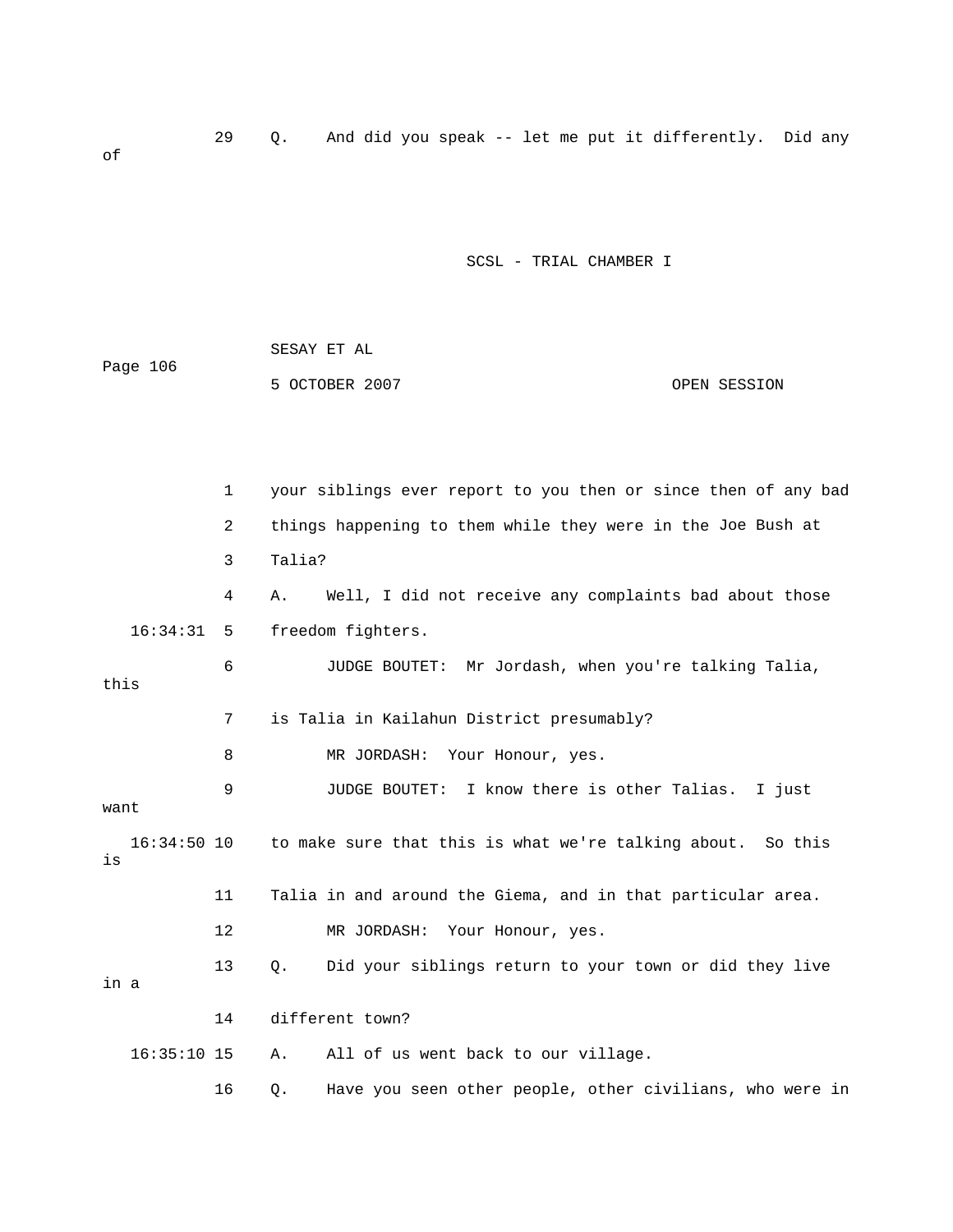|               | 17 | the zoo bushes at Talia since peace has come?                  |
|---------------|----|----------------------------------------------------------------|
|               | 18 | There were many.<br>Α.                                         |
|               | 19 | And you've spoken to them since that date, since the war<br>0. |
| $16:35:58$ 20 |    | has ended?                                                     |
|               | 21 | Yes, others, those who were from Baiwala.<br>Α.                |
| freedom       | 22 | Any reports given to you of any misbehaviour by the<br>0.      |
|               | 23 | fighters?                                                      |
|               | 24 | PRESIDING JUDGE: Mr Jordash, can you take that again,          |
| $16:36:21$ 25 |    | please.                                                        |
|               | 26 | MR JORDASH: Sorry, Your Honour, yes. I asked the               |
|               | 27 | witness -- let me start it again because I think I've got lost |
| as            |    |                                                                |
|               | 28 | well.                                                          |
|               | 29 | The war came to an end, and have you seen civilians who<br>Q.  |

| Page 107 | SESAY ET AL    |              |
|----------|----------------|--------------|
|          | 5 OCTOBER 2007 | OPEN SESSION |

|           | $1 \quad$ |    | were in the zoo bush at Talia since the war came to an end?        |
|-----------|-----------|----|--------------------------------------------------------------------|
|           | 2         |    | A. Even up till now we are still in contact.                       |
| chiefdom? | 3         |    | Q. And the Luawa Chiefdom, which towns are in that                 |
|           | $4 \quad$ | Α. | Many a time we could see each other.                               |
| be        |           |    | 16:37:14 5 Q. Let me ask you specifics. Is this -- there shouldn't |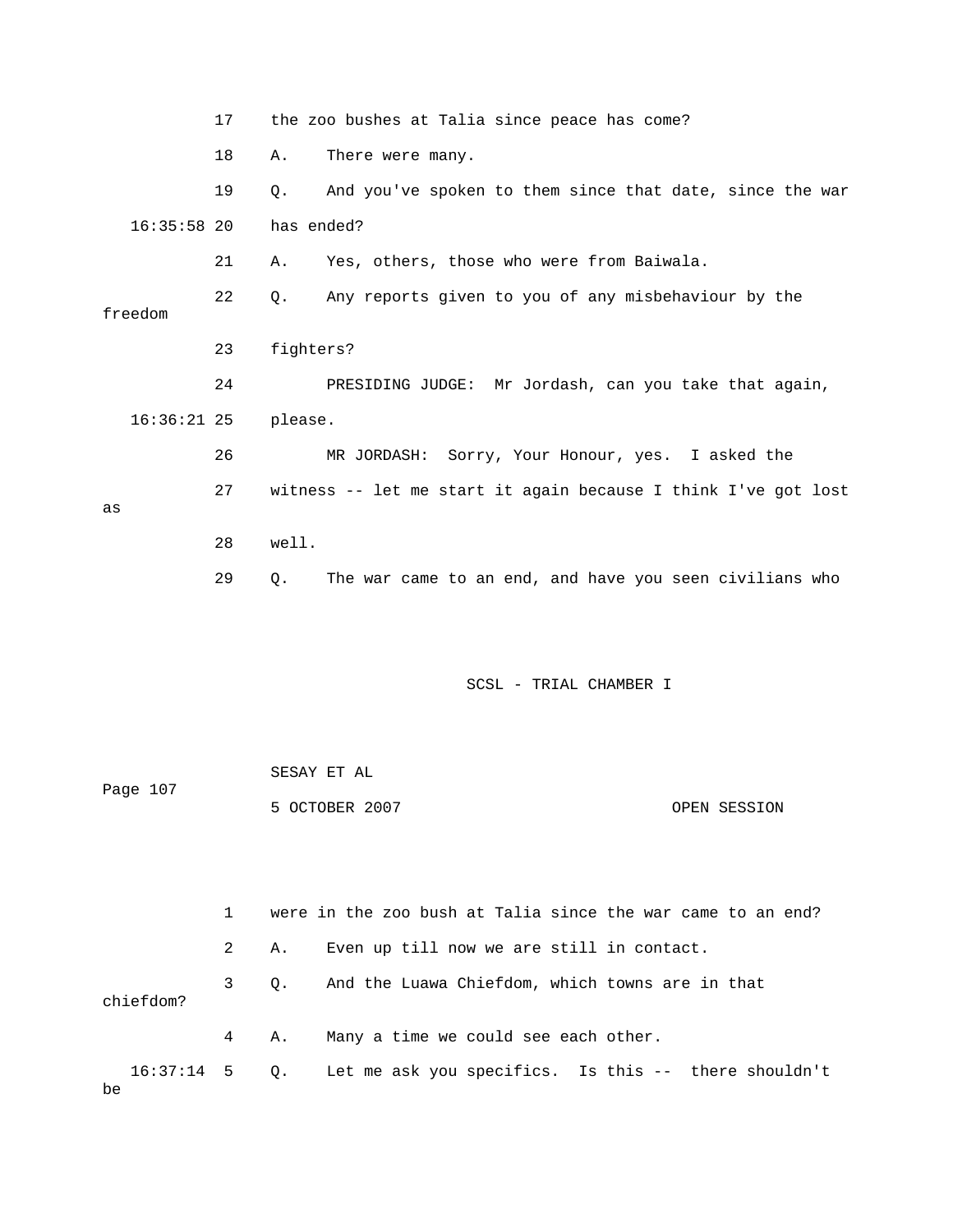| Sorry,        | 6  | any dispute about this -- is Talia in the Luawa Chiefdom?                 |
|---------------|----|---------------------------------------------------------------------------|
|               | 7  | is that in the Luawa Chiefdom?                                            |
|               | 8  | Talia is in Luawa Chiefdom.<br>Α.                                         |
|               | 9  | Is Sembehun in that chiefdom?<br>Q.                                       |
| $16:37:51$ 10 |    | Sembehun is in that same Luawa.<br>Α.                                     |
| from          | 11 | Do you know people from Talia? Do you know civilians<br>Q.                |
|               | 12 | Talia?                                                                    |
|               | 13 | Joe Bush in Talia. It was at the Joe Bush that I know<br>Α.               |
|               | 14 | people. That was the place my siblings were staying.                      |
| $16:38:27$ 15 |    | Do you know people from Sembehun?<br>Q.                                   |
|               | 16 | I can't quite remember.<br>Α.                                             |
|               | 17 | Do you know people from Pendembu?<br>Q.                                   |
|               | 18 | So many of them.<br>Α.                                                    |
| need          | 19 | Do you know -- sorry, I've lost the list of towns; I<br>Q.                |
| $16:39:15$ 20 |    | But let me do this, Mr Witness. Talia, Sembehun are two<br>it.            |
|               | 21 | towns in the Luawa Chiefdom. Can you name some other towns,               |
|               | 22 | please, in that chiefdom?                                                 |
|               | 23 | There is Dkema.<br>Α.                                                     |
|               | 24 | D-K-E-M-A. Any other towns in that chiefdom?<br>Q.                        |
| $16:39:47$ 25 |    | Lalehun.<br>Α.                                                            |
|               | 26 | L-A-L-E-H-U-N. Any other towns?<br>Q.                                     |
|               | 27 | Yandhun.<br>Α.                                                            |
|               | 28 | Yandhun. What was the second name?<br>$Y - A - N - D - H - U - N$ .<br>Q. |
| the           | 29 | Translation, please?<br>Translation, please. Could you repeat             |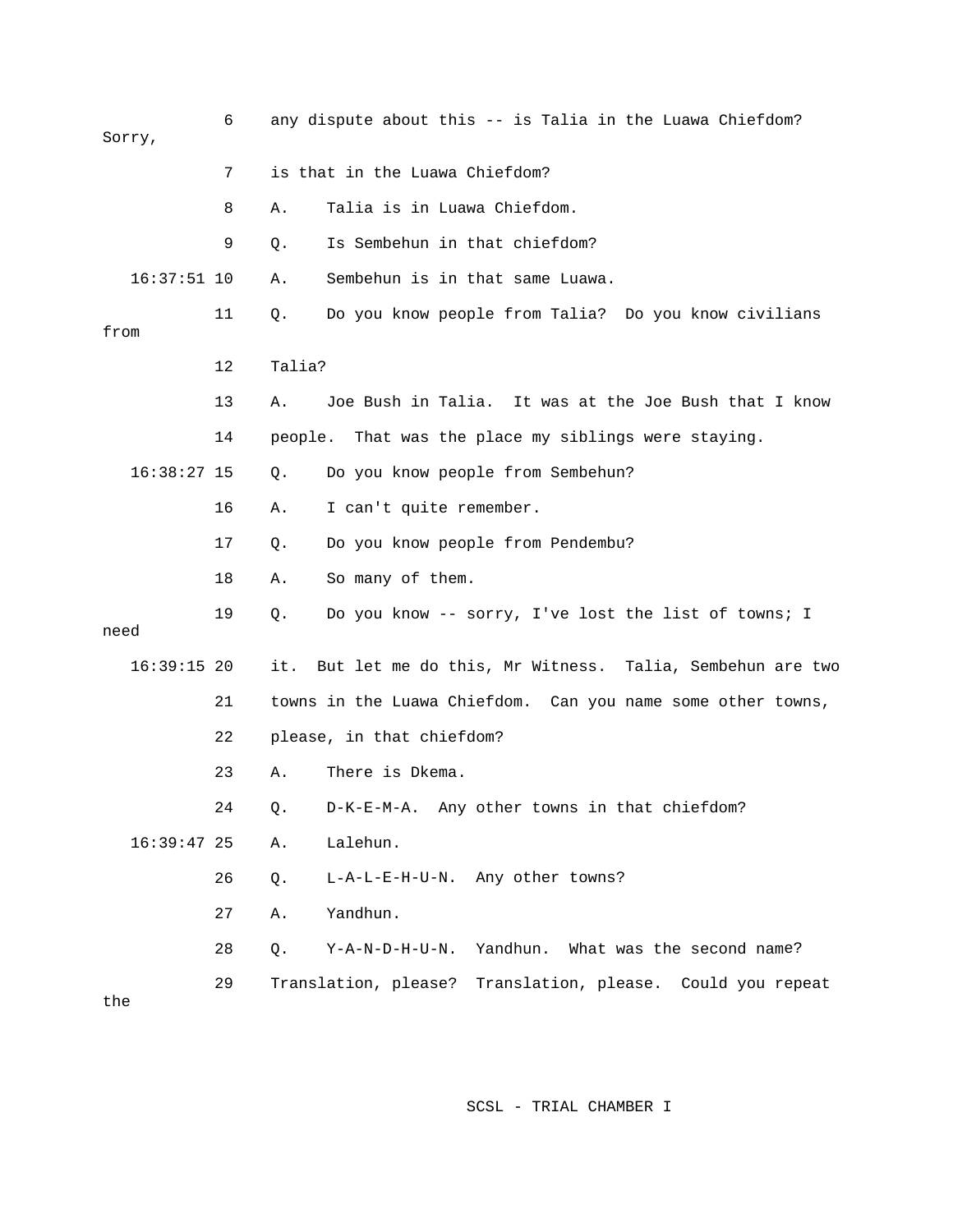| Page 108       |    |        | 5 OCTOBER 2007                                                | OPEN SESSION |  |
|----------------|----|--------|---------------------------------------------------------------|--------------|--|
|                |    |        |                                                               |              |  |
|                | 1  |        | name, please, Mr Witness?                                     |              |  |
|                | 2  | Α.     | Mambaba.                                                      |              |  |
|                | 3  | Q.     | M-A-M-B-A-B-A. And then you mentioned Tikonko; is that        |              |  |
|                | 4  | right? |                                                               |              |  |
| 16:40:38<br>to | 5  |        | PRESIDING JUDGE: Mr Jordash, we thought you were coming       |              |  |
|                | 6  |        | a close. How much more time do you --                         |              |  |
|                | 7  |        | MR JORDASH: I'm coming to an end, The last bit.               |              |  |
|                | 8  |        | PRESIDING JUDGE: Okay. All right. Okay.                       |              |  |
|                | 9  |        | MR JORDASH:                                                   |              |  |
| $16:40:50$ 10  |    | Q.     | Tikonko, okay. Any other towns?                               |              |  |
|                | 11 | Α.     | Batoma is there.                                              |              |  |
| Witness?       | 12 | Q.     | Do you know people in these towns to this day, Mr             |              |  |
| there.         | 13 | Α.     | Yes, I know. I can call the names of people who are           |              |  |
|                | 14 | Q.     | And have you heard any complaints from them about the         |              |  |
| $16:41:27$ 15  |    |        | behaviour of the freedom fighters from 1993 to the end of the |              |  |
|                | 16 | war?   |                                                               |              |  |
|                | 17 | Α.     | I did not get any complaint.                                  |              |  |
|                | 18 | Q.     | No more questions, thank you. There will be some more         |              |  |
| you.           | 19 |        | questions, but I have finished for now, Mr Witness.           | Thank        |  |
| $16:42:09$ 20  |    |        | PRESIDING JUDGE: Some more questions from you?                |              |  |
|                | 21 |        | Not from me.<br>MR JORDASH:                                   |              |  |

SESAY ET AL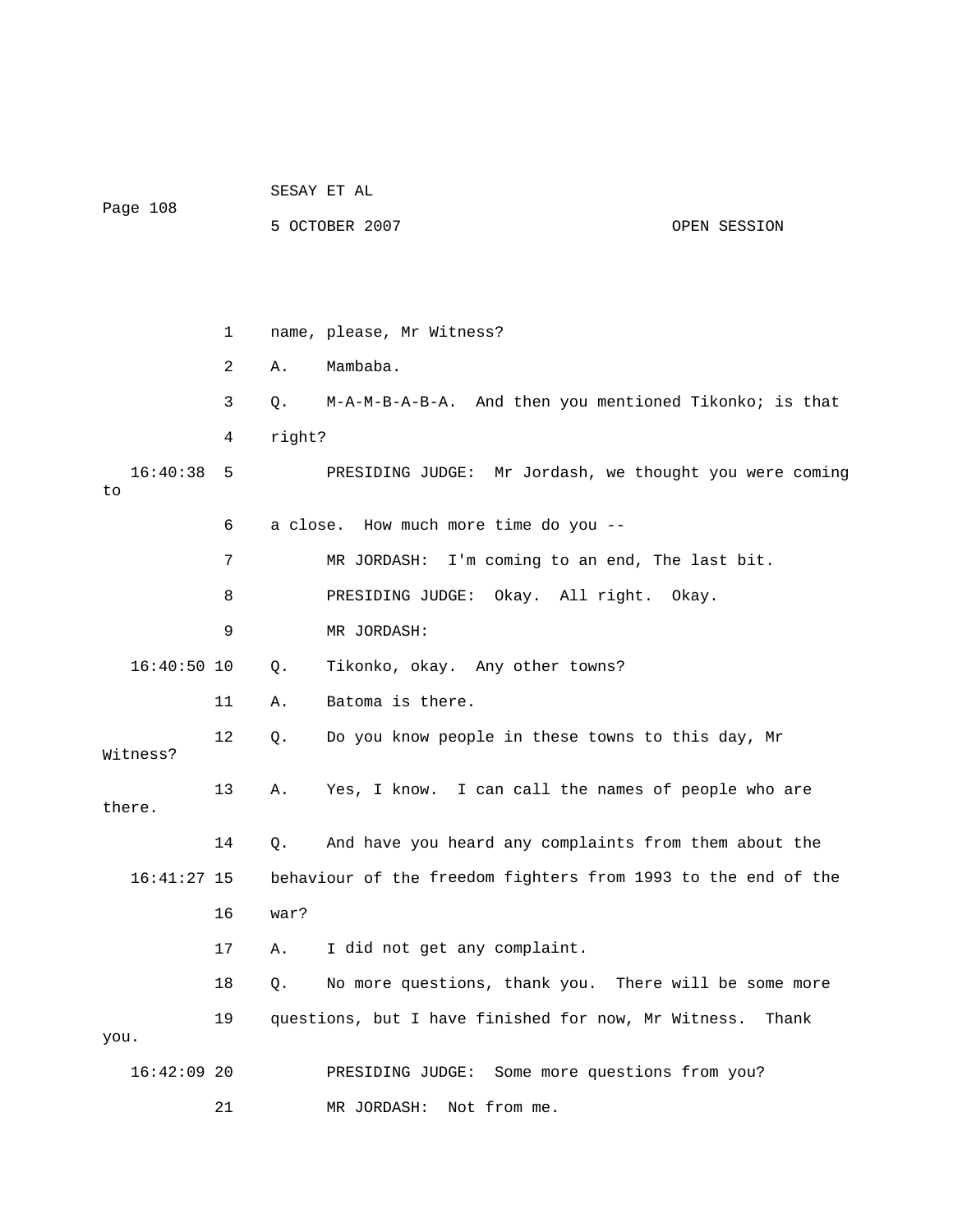| complaints    | 22 |    | PRESIDING JUDGE: So he says he has received no              |
|---------------|----|----|-------------------------------------------------------------|
| locations     | 23 |    | from all these people in those -- in these enumerated       |
|               | 24 |    | against the freedom fighters.                               |
| $16:42:45$ 25 |    |    | MR JORDASH: Yes.                                            |
|               | 26 | Q. | Sorry, Mr Witness?                                          |
|               | 27 | Α. | I did not get any complaints from that end.                 |
| minutes       | 28 |    | PRESIDING JUDGE: Right. We would recess for a few           |
|               | 29 |    | and we will resume to start with the cross-examination, and |

| Page 109 | SESAY ET AL    |              |
|----------|----------------|--------------|
|          | 5 OCTOBER 2007 | OPEN SESSION |

|                         | $\mathbf{1}$   |    | Mr Touray is put on notice. May we rise, please.     |  |
|-------------------------|----------------|----|------------------------------------------------------|--|
|                         | $\overline{2}$ |    | [Break taken at 4.40 p.m.]                           |  |
|                         | 3              |    | $[RUF050CT07E - CR]$                                 |  |
|                         | 4              |    | [Upon resuming at 5.08 p.m.]                         |  |
| $17:11:36$ 5<br>Touray. |                |    | PRESIDING JUDGE: We are resuming this session.<br>Mr |  |
|                         | 6              |    | MR TOURAY: Just two questions, Your Honour.          |  |
|                         | 7              |    | PRESIDING JUDGE: Thank you.                          |  |
|                         | 8              |    | CROSS-EXAMINED BY MR TOURAY:                         |  |
|                         | 9              | 0. | Mr Witness.                                          |  |
| $17:11:51$ 10           |                | Α. | Yes, sir.                                            |  |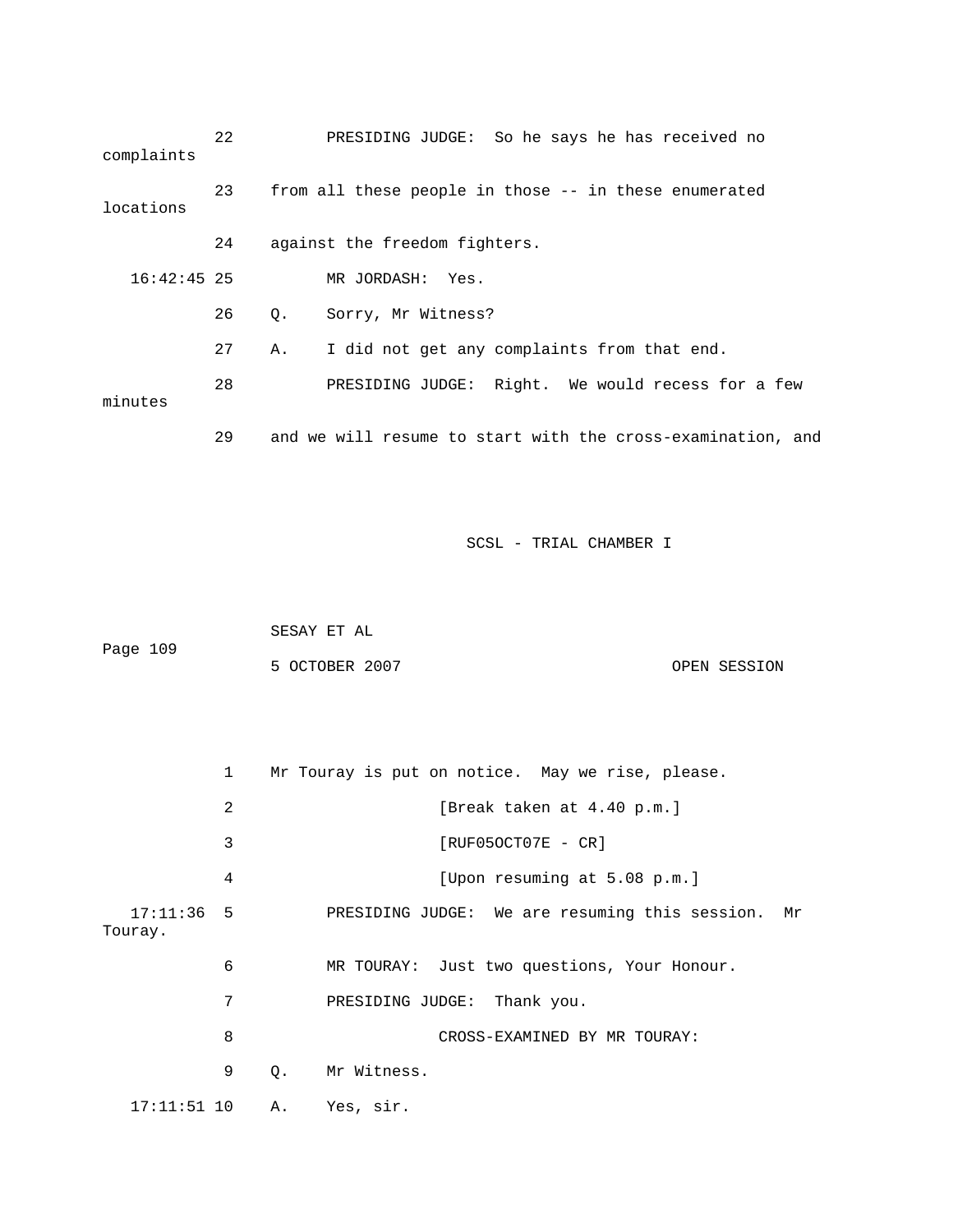|      |               | 11 | Q. | You were at the zoo bush in Giema, or around Giema;      |
|------|---------------|----|----|----------------------------------------------------------|
|      |               | 12 |    | remember saying so?                                      |
|      |               | 13 | Α. | Yes, I was in Joe Bush in Giema.                         |
|      |               | 14 | Q. | Now, was there a civilian head over you there?           |
|      | $17:12:21$ 15 |    | Α. | In that Joe Bush, there was no chief.                    |
| οf   |               | 16 | Q. | Did you know of any civilian commander who was in charge |
|      |               | 17 |    | that zoo bush?                                           |
| some |               | 18 | Α. | In Joe Bushes, there was no elected commanders, except   |
|      |               | 19 |    | of us who were in control of our families.               |
|      | $17:13:08$ 20 |    | Ο. | Now, did you know any civilian commander even out of the |
|      |               | 21 |    | zoo bush, maybe in Giema Town?                           |
|      |               | 22 | Α. | I know one of the civilian commanders, he was in Semabu. |
|      |               | 23 |    | There is Semabu near Giema.                              |
|      |               | 24 | Q. | What was his name?                                       |
|      | $17:13:58$ 25 |    | Α. | He was called Fodon, Saffa Fodon.                        |
|      |               | 26 | Q. | Does the name Aruna Fatoma ring a bell to you?           |
| him. |               | 27 | Α. | Aruna Fatoma? Well, I cannot explain something about     |
| were |               | 28 | Q. | Was he a civilian commander during that time when you    |
|      |               | 29 |    | at the zoo bush?                                         |

 SESAY ET AL Page 110

5 OCTOBER 2007 CPEN SESSION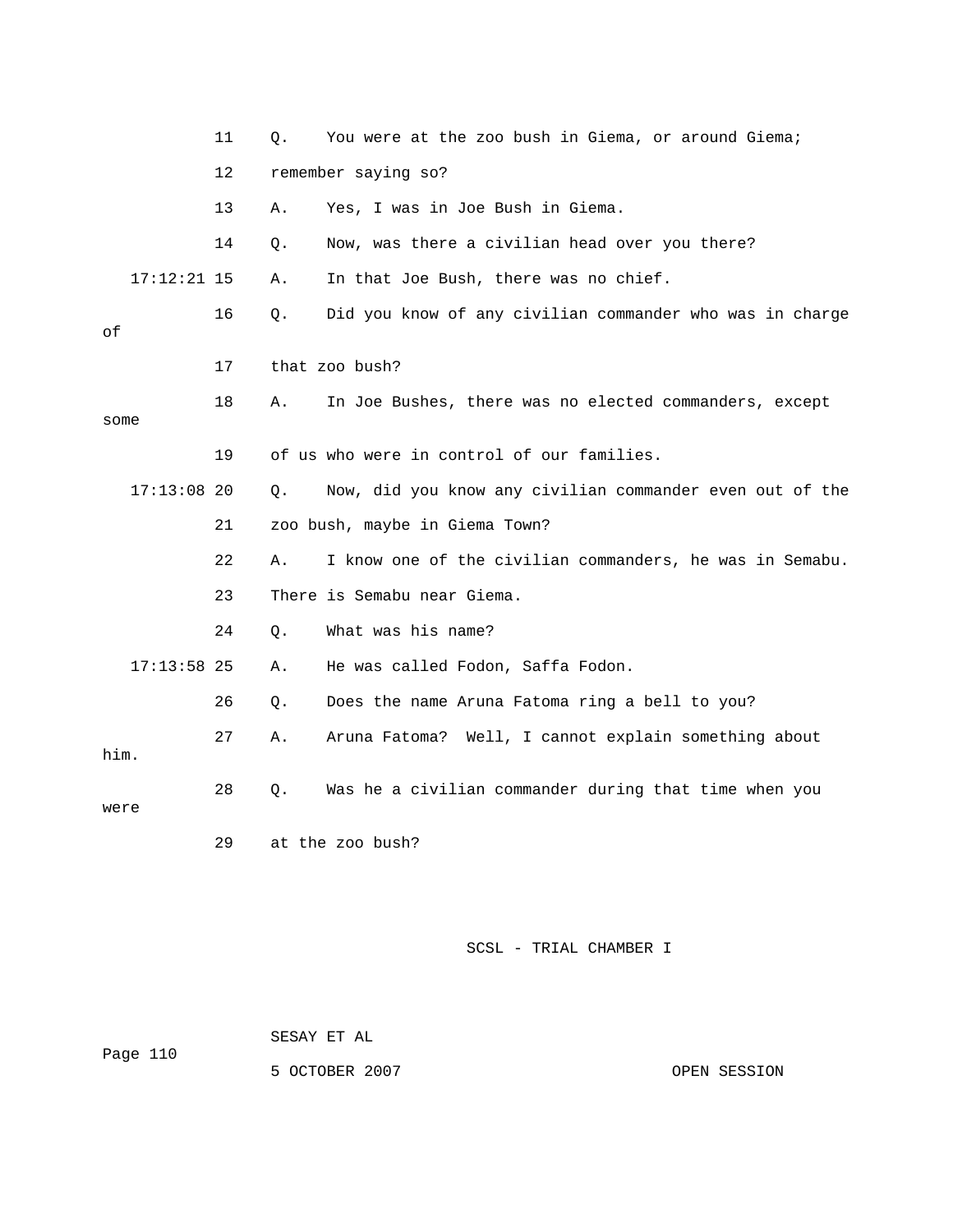|                        | 1  | Α.        | That man, I cannot explain anything about him.                |
|------------------------|----|-----------|---------------------------------------------------------------|
|                        | 2  | Q.        | Are you saying you don't know anything about him?             |
|                        | 3  | Α.        | That Aruna person, I don't know anything about him.           |
|                        | 4  | Q.        | Are you also saying you had no business with him?             |
| 17:15:15               | 5  | Α.        | Well, nobody was tormenting us there.                         |
|                        | 6  |           | Nobody has asked you about torments.<br>PRESIDING JUDGE:      |
|                        | 7  |           | MR TOURAY:                                                    |
|                        | 8  | Q.        | Did you have any business with Aruna Fatoma? Are you          |
|                        | 9  |           | saying you had no business with Aruna Fatoma?                 |
| $17:15:38$ 10          |    | Α.        | That is what I want to tell you.                              |
|                        | 11 | Q.        | What about Aruna Bunda, or Gbondo? Does it ring a bell?       |
|                        | 12 | Α.        | Aruna Gbondo. That, I do not know him.                        |
|                        | 13 | Q.        | And you had no business with a man called Aruna Gbondo?       |
|                        | 14 | Α.        | No.                                                           |
| $17:16:11$ 15          |    |           | No further questions.<br>MR TOURAY:                           |
|                        | 16 |           | PRESIDING JUDGE: Yes, Mr Cammegh.                             |
|                        | 17 |           | Just a few questions, please.<br>MR CAMMEGH:                  |
|                        | 18 |           | CROSS-EXAMINED BY MR CAMMEGH:                                 |
| you,                   | 19 | Q.        | I just want to get this clear please, Mr Witness.<br>Did      |
| $17:16:50$ 20<br>Aruna |    |           | in 1996, ever hear of a civilian commander in Giema called    |
|                        | 21 | Fatoma?   |                                                               |
|                        | 22 | Α.        | Aruna Fatoma, I don't know anything about him. I don't        |
|                        | 23 | know him. |                                                               |
| Giema.                 | 24 | Q.        | Okay. You've told us that there was a G5 office in            |
| $17:17:26$ 25<br>to    |    |           | I want to ask you: Does the name Foray Mansaray mean anything |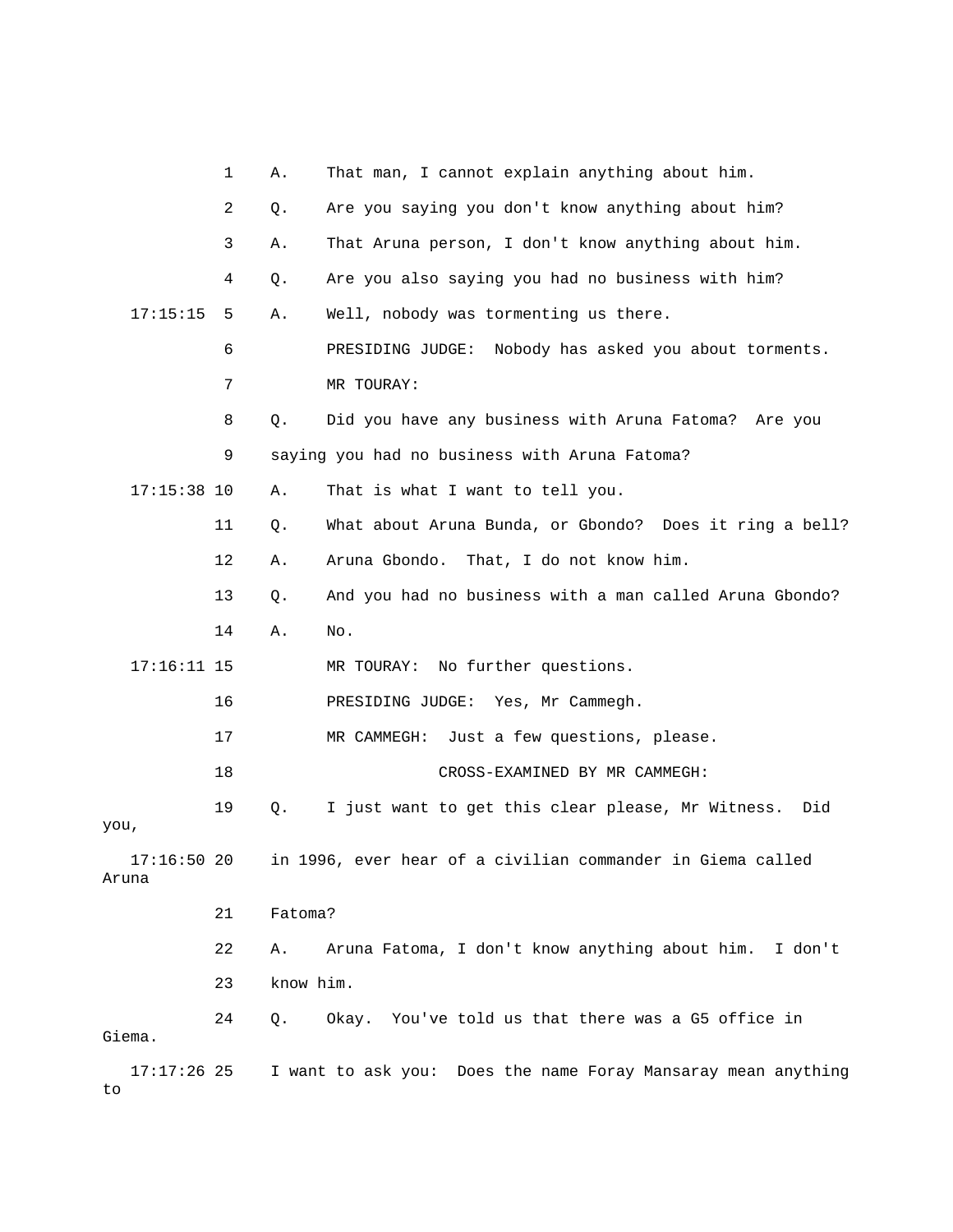|          | 26 | you?      |                                                        |  |  |  |  |  |
|----------|----|-----------|--------------------------------------------------------|--|--|--|--|--|
| himself, | 27 | Α.        | I know about that Foray Mansaray name. And even        |  |  |  |  |  |
|          | 28 |           | too, I know him.                                       |  |  |  |  |  |
| in       | 29 | $\circ$ . | Okay. Is it true that he was the G5 commander in Giema |  |  |  |  |  |

|          | SESAY ET AL    |              |  |
|----------|----------------|--------------|--|
| Page 111 |                |              |  |
|          | 5 OCTOBER 2007 | OPEN SESSION |  |

|               | $\mathbf{1}$ | 1995 to 1996?                                                        |
|---------------|--------------|----------------------------------------------------------------------|
| explaining    | 2            | He was a G5 commander, just the same way as I am<br>Α.               |
|               | 3            | and you are seeing me.                                               |
| was           | 4            | I just want to get it clear. Can you confirm that he<br>О.           |
| $17:18:23$ 5  |              | G5 commander in Giema in 1995 and 1996?                              |
|               | 6            | $Well1$ --<br>Α.                                                     |
| that          | 7            | THE INTERPRETER: Your Honours, can the witness take                  |
|               | 8            | again, and slow down?                                                |
|               | 9            | MR CAMMEGH:                                                          |
| $17:18:48$ 10 |              | I will put the question again in a different way: I'm<br>$Q_{\star}$ |
| was           | 11           | suggesting that the G5 commander in Giema, in 1995 and 1996,         |
|               | 12           | Foray Mansaray; am I right?                                          |
|               | 13           | Foray was the G5 commander at that time, throughout.<br>Α.           |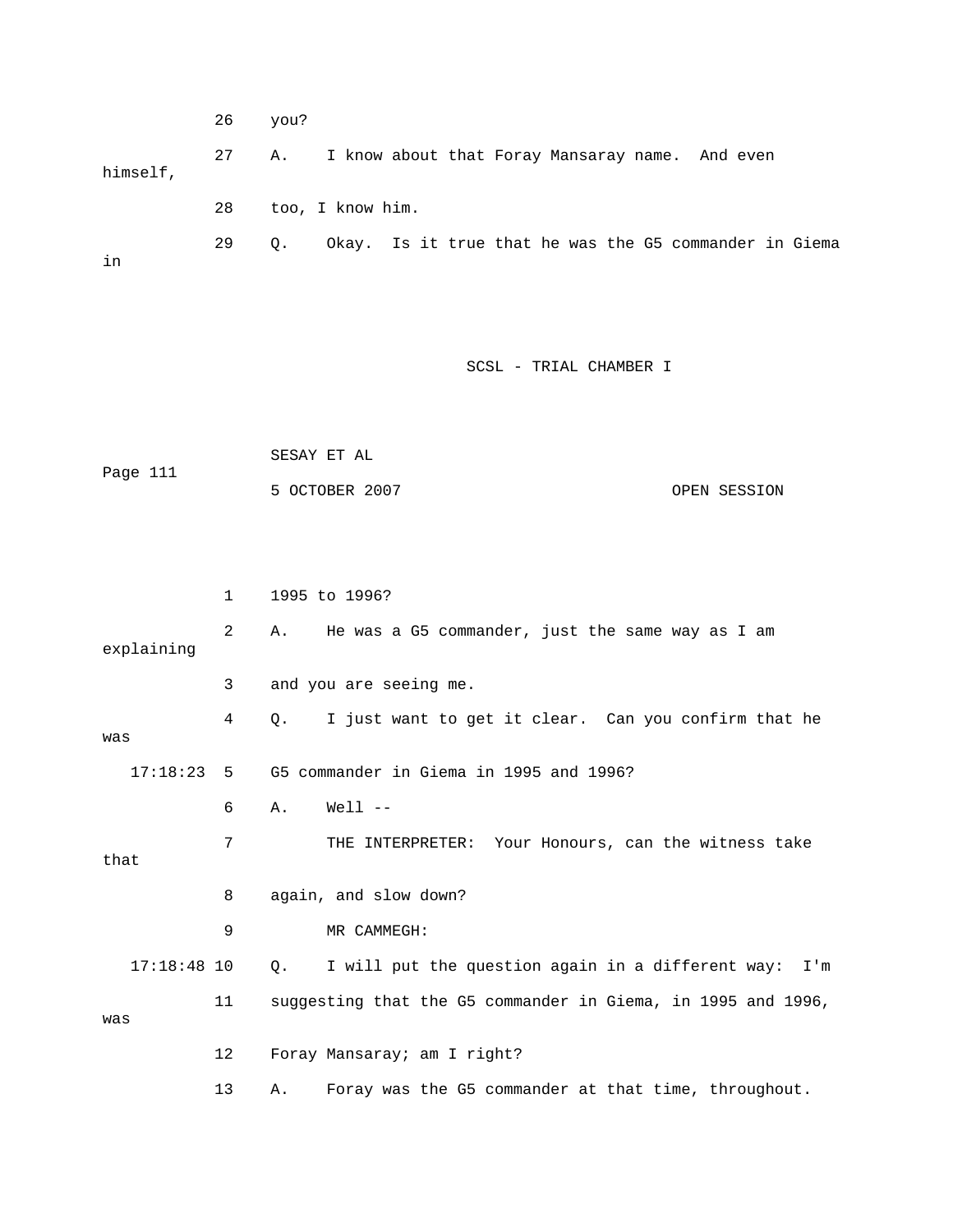|     |               | 14 | Q. | In Giema?                                                     |
|-----|---------------|----|----|---------------------------------------------------------------|
|     | $17:19:27$ 15 |    | Α. | Yes, in Giema.                                                |
|     |               | 16 | Q. | Now, you've $--$                                              |
|     |               | 17 |    | PRESIDING JUDGE: What's the time frame again? 1995?           |
|     |               | 18 |    | MR CAMMEGH: And six.                                          |
|     |               | 19 |    | PRESIDING JUDGE: 1995 and 1996.                               |
|     | $17:19:38$ 20 |    |    | MR CAMMEGH:<br>Yes.                                           |
|     |               | 21 |    | Thank you.<br>PRESIDING JUDGE:                                |
|     |               | 22 |    | MR CAMMEGH:                                                   |
|     |               | 23 | Q. | You've spent some time this morning telling us about          |
|     | your          |    |    |                                                               |
|     |               | 24 |    | duties as a town commander, and you spent some time --        |
| to  | $17:19:54$ 25 |    |    | JUDGE BOUTET: We were in a closed session. I just want        |
|     |               | 26 |    | remind you of that.                                           |
|     | apologise.    | 27 |    | MR CAMMEGH: Hopefully there is no harm done. I                |
| you |               | 28 |    | JUDGE BOUTET: But there is no need to apologise.<br>As        |
|     |               | 29 |    | know, it may be broadcast on the TV within the Special Court. |

| Page 112 | SESAY ET AL    |              |
|----------|----------------|--------------|
|          | 5 OCTOBER 2007 | OPEN SESSION |

1 Anyway, you are warned.

2 MR CAMMEGH: Thank you, Your Honour.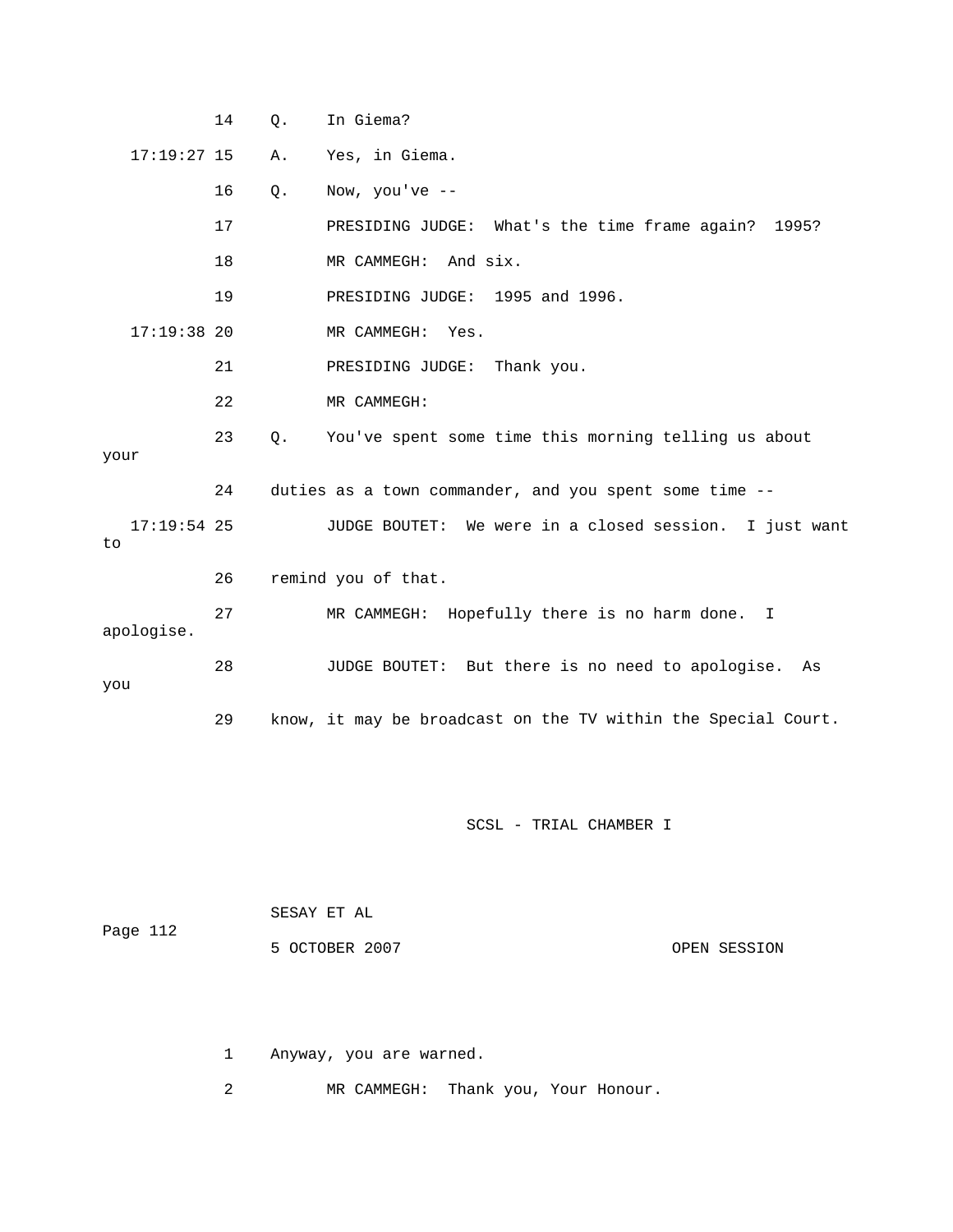3 PRESIDING JUDGE: He's taken it back.

4 MR CAMMEGH:

17:20:17 5 Q. You spent some time this morning, Mr Witness, telling us 6 about the nature of your job, and you spent some time 7 to us your links with the communities around where you live. 8 want to ask you this, please: Did you ever receive, or have 9 ever received any complaints about people being forced to hand 17:21:04 10 over subscriptions of palm oil, or cocoa, or other commodities 12 A. Well, I did not see that, because we were the civilians. 13 If there were any such subscriptions, we were to do that. 14 Q. Right. Is there any truth in the suggestion that those o wh 17:21:33 15 did the farming in the area where you were living in '95, '96, 17 A. If it is a question, please go over again. 18 Q. Is there any truth in the suggestion that the civilians 19 working on the farms between the years '95 and '98 were not fed? 22 Q. Yes, the farms that you were familiar with in your area, 24 A. We were doing the farming for ourselves. We used to cook 17:22:53 25 for ourself and we were eating. 26 Q. Were any civilians forced to farm or work at gunpoint? indicating I you to 11 freedom fighters? 16 '97 and '98 were not fed? 17:22:27 20 Was that true? 21 A. In our own farms? 23 Giema. 27 A. That did not happen in my presence.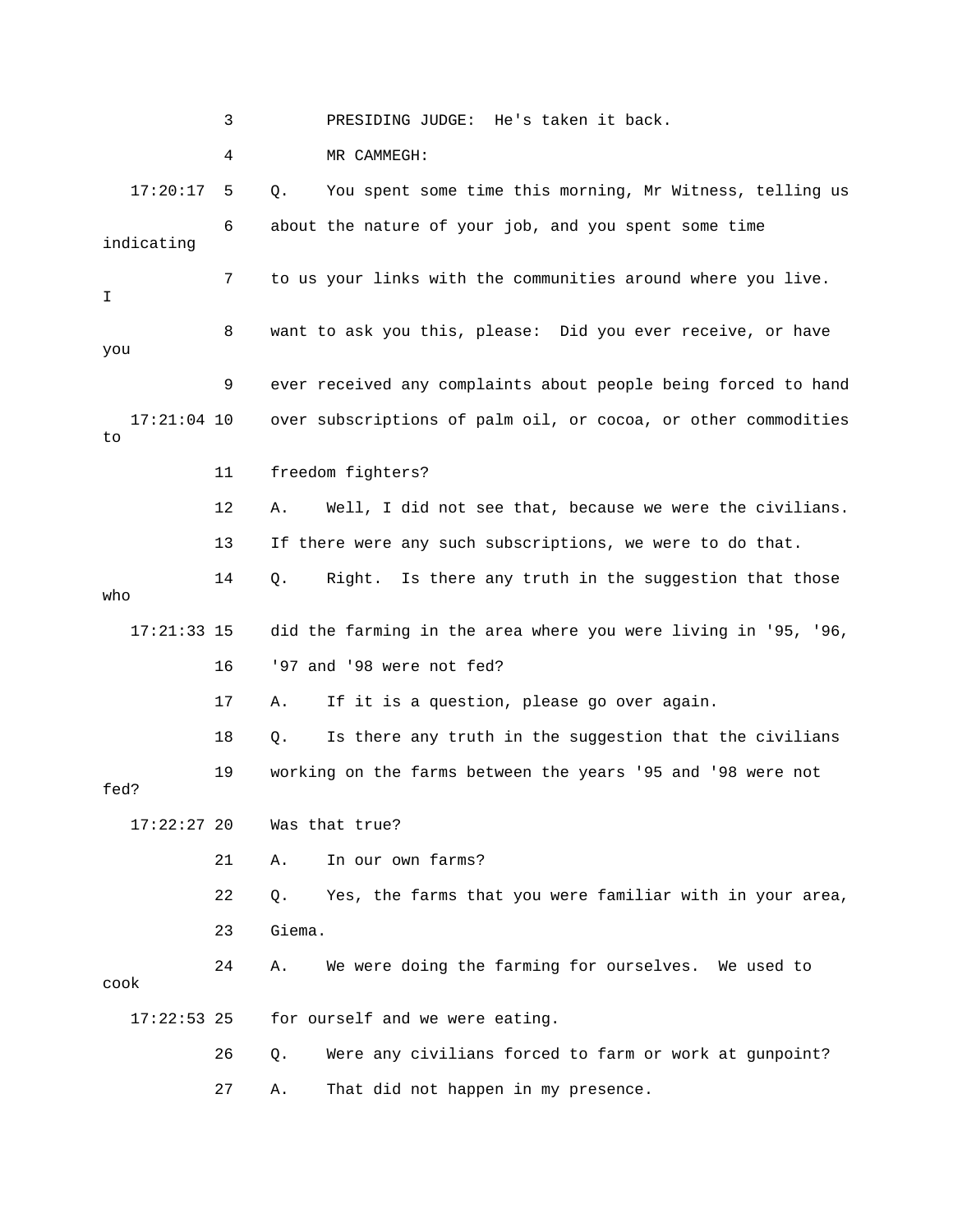28 Q. Thank you. Did you ever hear any complaints about that 29 happening?

| Page 113 | SESAY ET AL    |              |
|----------|----------------|--------------|
|          | 5 OCTOBER 2007 | OPEN SESSION |

|                       | $\mathbf 1$ | That did not happen in my presence.<br>Α.                       |
|-----------------------|-------------|-----------------------------------------------------------------|
| <b>RUF</b>            | 2           | Have you ever heard of any complaints by civilians of<br>$Q$ .  |
|                       | 3           | fighters stealing food from their personal farms?               |
|                       | 4           | Well, there was a time that happened, and I heard of it.<br>Α.  |
| 17:24:04              | 5           | What happened to the people who stole food? Were they<br>$Q$ .  |
|                       | 6           | disciplined?                                                    |
|                       | 7           | When the enemies came to Giema on their way back,<br>Α.<br>Yes. |
|                       | 8           | some of the soldiers interfered with our food and CO Mosquito   |
|                       | 9           | beat them mercilessly.                                          |
| $17:24:36$ 10         |             | Have you ever heard of a man called Augustine Gbao?<br>Q.       |
|                       | 11          | Yes, I know him.<br>Α.                                          |
|                       | 12          | Do you know where he lived in the years '95 to '98?<br>$Q$ .    |
|                       | 13          | Well, I did not know any of a single place where he was<br>Α.   |
| well                  | 14          | They were coming from Giema, going to Kailahun, as<br>staying.  |
| $17:25:16$ 15<br>say, |             | as over the river. There is not a single place where I can      |
|                       | 16          | yes, I know.                                                    |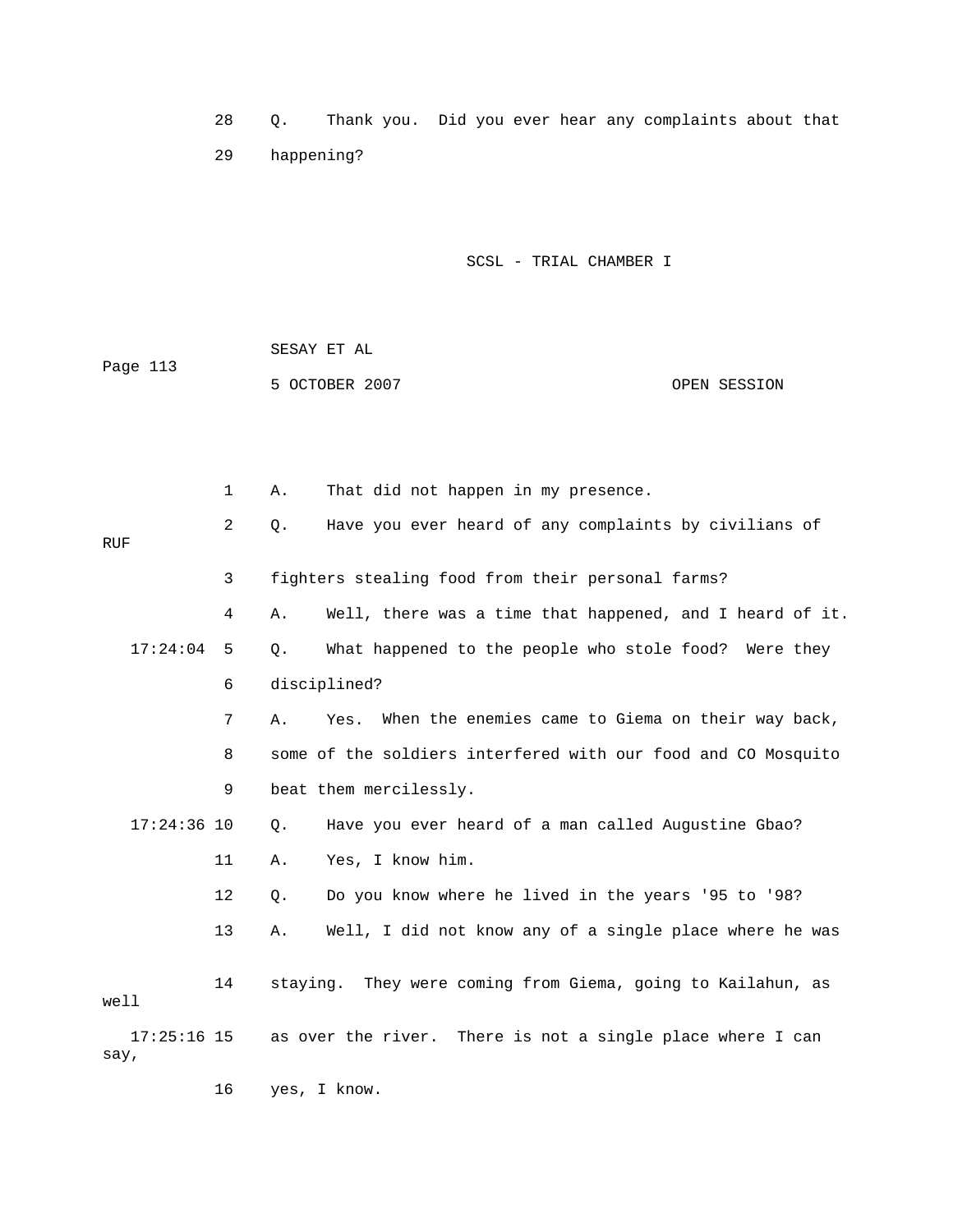| forcing                | 17 | $\circ$ . | Did you ever hear any complaints that Mr Gbao was          |
|------------------------|----|-----------|------------------------------------------------------------|
| Kailahun               | 18 |           | civilians to carry palm oil and cocoa on their heads to    |
|                        | 19 |           | Town from the bush?                                        |
| $17:25:43$ 20<br>that. |    | Α.        | Well, that, I did not hear of that. I never heard of       |
|                        | 21 | $Q$ .     | Thank you. Would you agree that so far as the general      |
| years,                 | 22 |           | population of Kailahun District was concerned during those |
| Would                  | 23 |           | everybody was united in the war effort against the enemy?  |
|                        | 24 |           | you agree with that?                                       |
| $17:26:25$ 25          |    | Α.        | Yes, I agreed with that.                                   |
|                        | 26 | Q.        | Can you remember if Augustine Gbao ever had a farm in      |
|                        | 27 | Giema?    |                                                            |
|                        | 28 | Α.        | Well, I cannot explain now where his farm was.             |
|                        | 29 | Q.        | Well, let me put it in a different way. I'm suggesting     |
|                        |    |           |                                                            |
|                        |    |           | SCSL - TRIAL CHAMBER I                                     |

| Page 114 | SESAY ET AL    |              |
|----------|----------------|--------------|
|          | 5 OCTOBER 2007 | OPEN SESSION |

| about |  | that Augustine Gbao never had a farm in Giema. Am I right  |
|-------|--|------------------------------------------------------------|
|       |  | 2 that, to your knowledge?                                 |
| you   |  | 3 A. Those type of people, even if they cultivated a farm, |

4 could not know, because one could send you to a --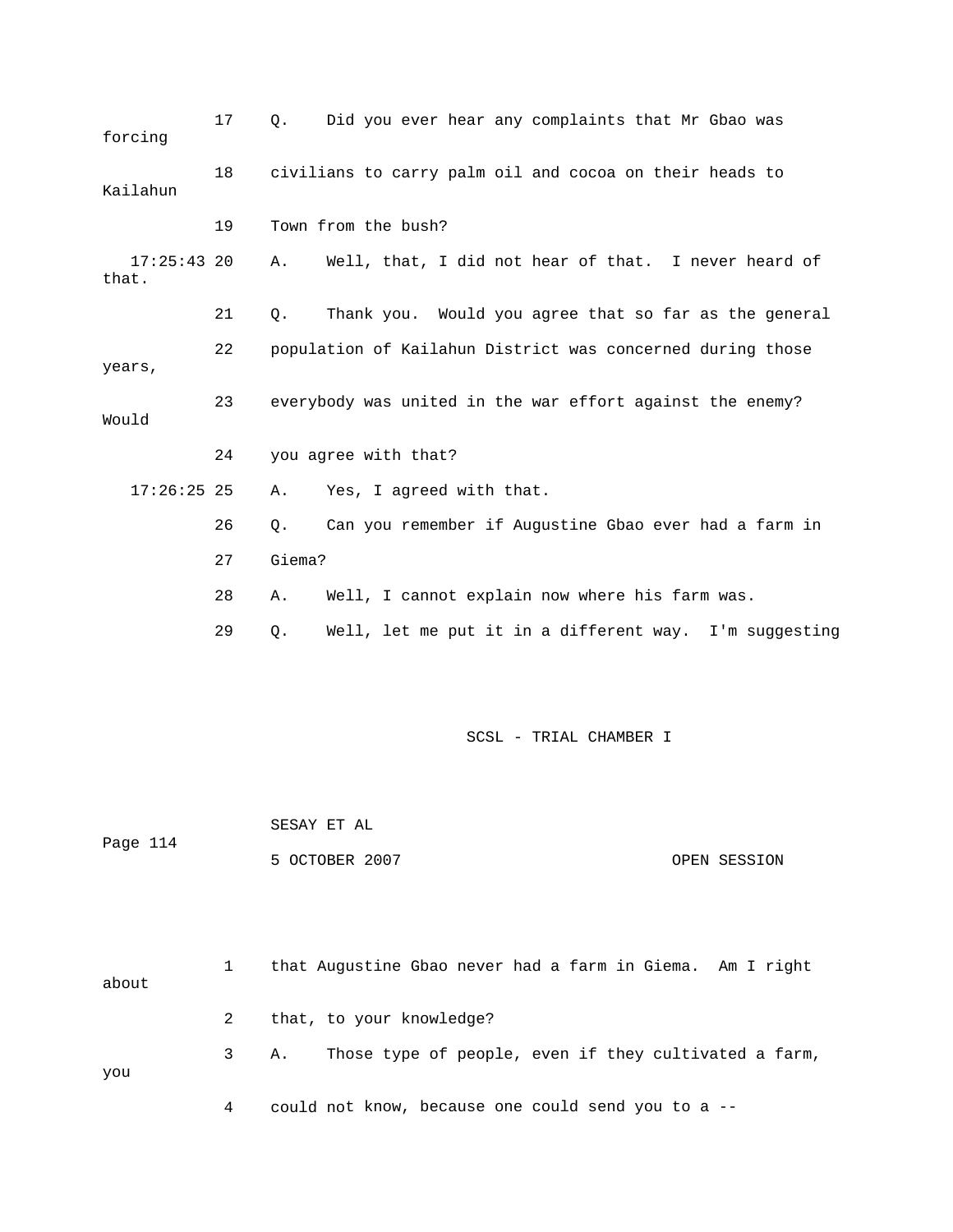17:27:32 5 PRESIDING JUDGE: Don't say that. Don't say that. Don't

|               | 6  | go into speculating. It is either you know or you do not know  |
|---------------|----|----------------------------------------------------------------|
|               | 7  | whether Augustine Gbao had a farm.                             |
|               | 8  | I don't know. I don't know.<br>THE WITNESS:                    |
|               | 9  | MR CAMMEGH:                                                    |
| $17:27:49$ 10 |    | Were you aware of any mining in Giema?<br>$Q$ .                |
|               | 11 | I heard of that, but, at that time, all of us were not<br>Α.   |
|               | 12 | there.                                                         |
|               | 13 | Can I just suggest this: To your knowledge, Mr Witness,<br>Q.  |
| forced        | 14 | there was never any forced mining. Civilians were never        |
| $17:28:46$ 15 |    | to do mining in Giema, were they?                              |
|               | 16 | I cannot explain anything about that, because I cannot<br>Α.   |
|               | 17 | explain anything about that mining there.                      |
|               | 18 | Right.<br>The last point is this, please, Mr Witness, my<br>Q. |
|               | 19 | suggestion is this, and please tell me if you agree with me:   |
| $17:29:25$ 20 |    | Mr Gbao never called civilian commanders or town commanders to |
|               | 21 | meetings in Kailahun Town where he ordered people to give      |
|               | 22 | subscriptions of food. I'm right about that, aren't I?         |
| don't         | 23 | I cannot explain anything about that. That's why I<br>Α.       |
|               | 24 | know anything about it.                                        |
| $17:30:03$ 25 |    | Did you ever hear from any members of the civilian<br>$Q$ .    |
| qive          | 26 | population, any complaint about Mr Gbao forcing civilians to   |
|               | 27 | subscriptions?                                                 |
|               | 28 | I did not witness that, that type of complaint to the MP<br>Α. |
|               | 29 | office or G5's office.<br>I did not witness that.              |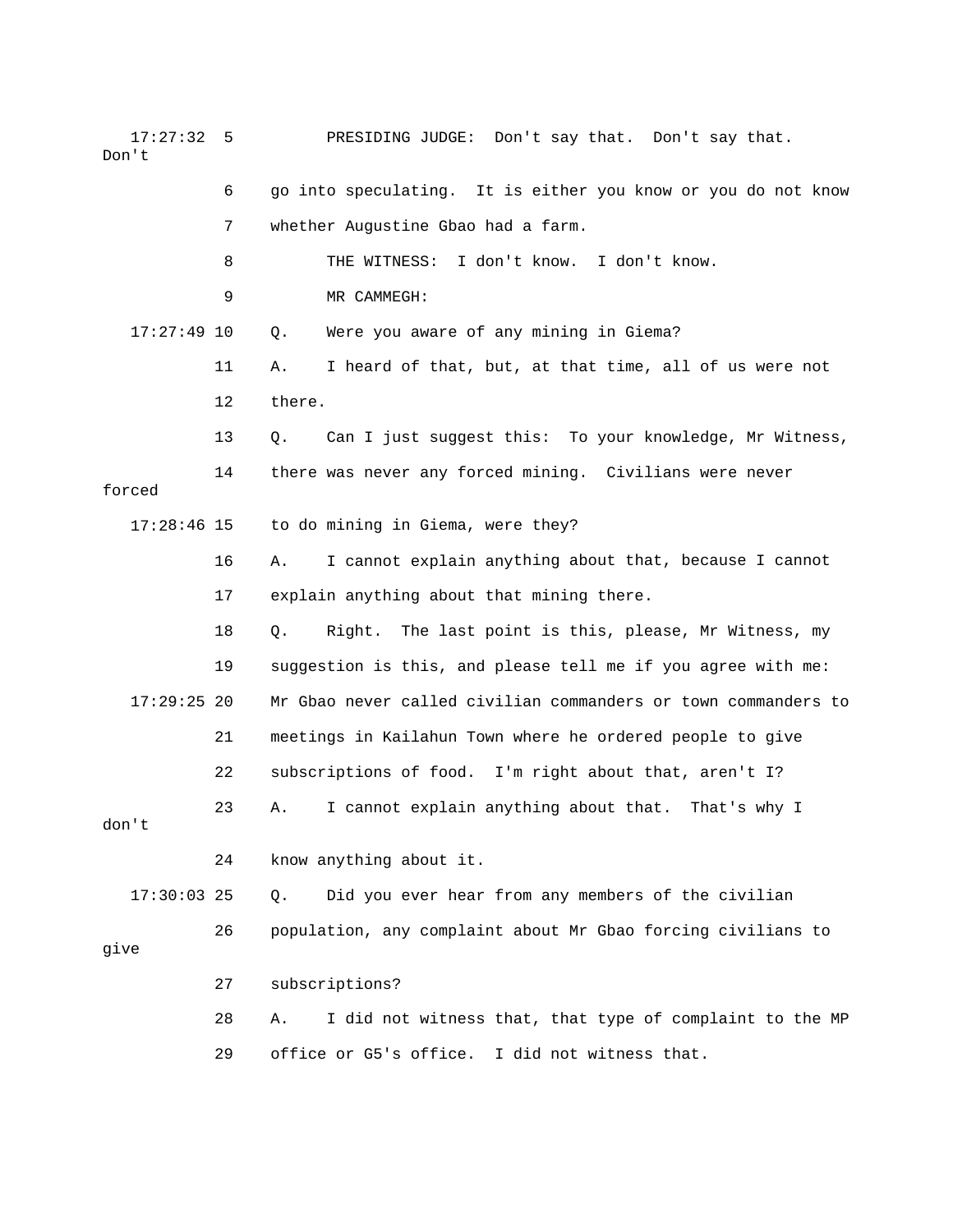| Page 115       |              | SESAY ET AL                                                  |              |  |  |
|----------------|--------------|--------------------------------------------------------------|--------------|--|--|
|                |              | 5 OCTOBER 2007                                               | OPEN SESSION |  |  |
|                |              |                                                              |              |  |  |
|                |              |                                                              |              |  |  |
|                | $\mathbf{1}$ | Okay. My final question is this: In about '95 or '96 -<br>Q. |              |  |  |
|                | 2            | in fact, at any time between '95 and '98, did you ever meet  |              |  |  |
|                | 3            | Mr Gbao? Do you remember? Did you meet him in Giema?         |              |  |  |
|                | 4            | In '98, we were not in Giema.<br>Α.                          |              |  |  |
| 17:31:18<br>he | 5            | Okay. Isn't it right that for a while during the war,<br>Q.  |              |  |  |
|                | 6            | did stay in Giema? Isn't that right? I'm suggesting it is.   |              |  |  |
|                | 7            | Well, I, for myself, I did not see him there.<br>Α.          |              |  |  |
|                | 8            | MR CAMMEGH: Thank you, Mr Witness. That's all the            |              |  |  |
|                | 9            | questions I have, Your Honour.                               |              |  |  |
| $17:32:22$ 10  |              | PRESIDING JUDGE: Learned counsel, I don't think --           |              |  |  |
|                | 11           | Mr Hardaway, I don't think we'll take you on today.          |              |  |  |
|                | 12           | Understood, Your Honour.<br>MR HARDAWAY:                     |              |  |  |
| issues.        | 13           | PRESIDING JUDGE: It is 5.30. I know we have two              |              |  |  |
| exhibit.       | 14           | We have an outstanding issue with you; the issue of your     |              |  |  |
| $17:32:38$ 15  |              | MR HARDAWAY:<br>Yes.                                         |              |  |  |
| you            | 16           | PRESIDING JUDGE: I did direct Court Management to show       |              |  |  |
|                | 17           | what we already have in evidence.                            |              |  |  |
|                | 18           | MR HARDAWAY:<br>That is correct, Your Honour.                |              |  |  |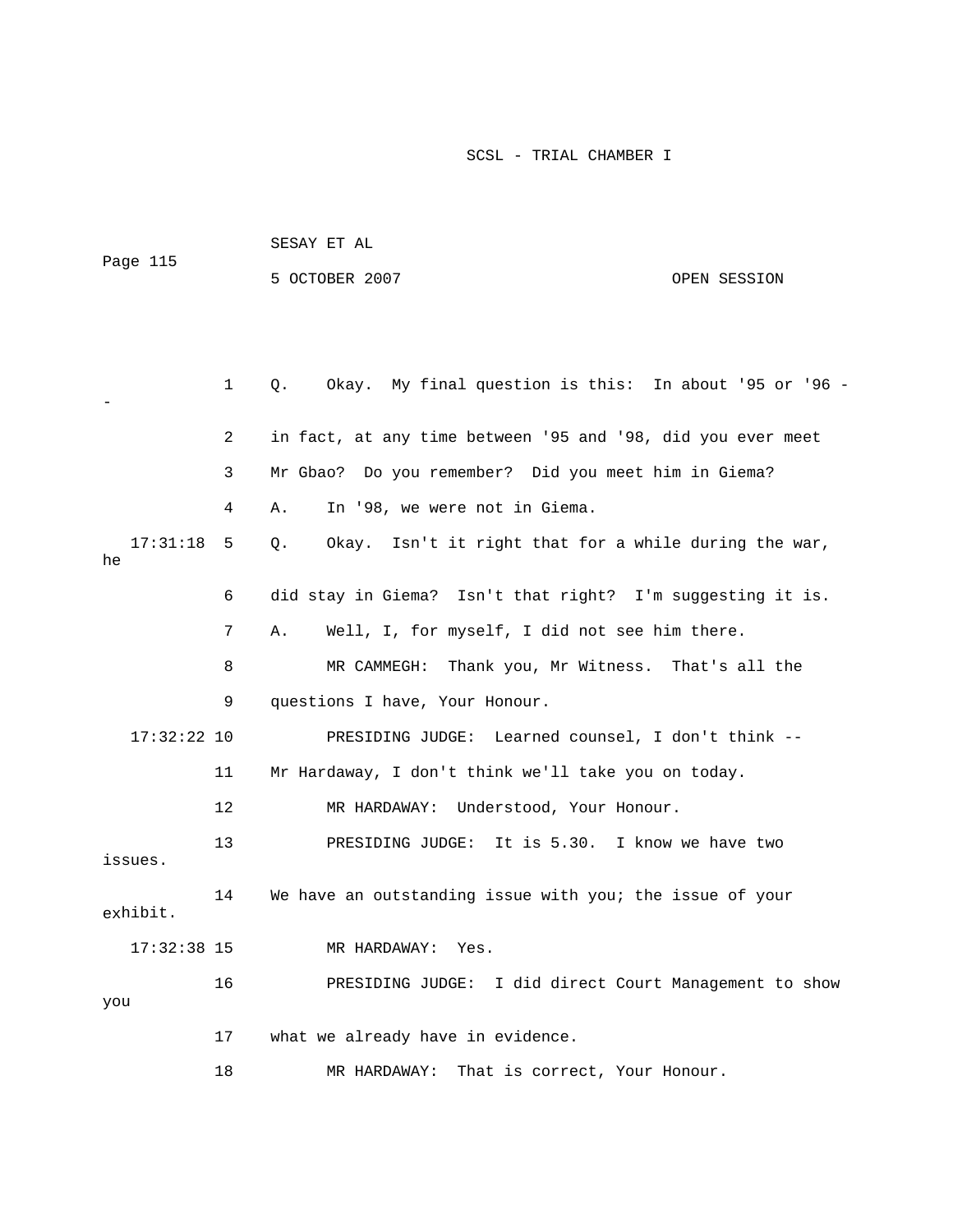| the | 19            | PRESIDING JUDGE: So that you decide on how to organise        |
|-----|---------------|---------------------------------------------------------------|
|     | $17:32:52$ 20 | documents that you were intending to tender.                  |
|     | 21            | MR HARDAWAY: Yes, Your Honour.                                |
|     | 22            | PRESIDING JUDGE: I think we will visit all those issues       |
|     | 23            | next week. This will be on Monday at 9.30.                    |
|     | 24            | For the information of learned counsel, the RUF case is       |
|     | $17:33:09$ 25 | sitting on Monday. It is on Monday and also on Tuesday in the |
| on  | 26            | morning, up to about 12.00 or 1.00, but not in the afternoon  |
| the | 27            | Tuesday. Is that clear? Because we have an engagement with    |
|     | 28            | CDF case on Tuesday in the afternoon.                         |
| are | 29            | So, on Monday, which is supposed to be an CDF day, we         |

|          | SESAY ET AL    |              |
|----------|----------------|--------------|
| Page 116 |                |              |
|          | 5 OCTOBER 2007 | OPEN SESSION |

 3 we are sitting on Monday and on Tuesday at the usual time during 4 the morning, but not in the afternoon. Are we understood? 17:34:08 5 Right. Yes, Mr Jordash, you wanted to raise an issue? 1 not keeping that appointment to the CDF. It shifted for the 2 reasons of calendar of counsel concerned to Tuesday at 3.00. So 6 MR JORDASH: Just a very quick one. We are not sitting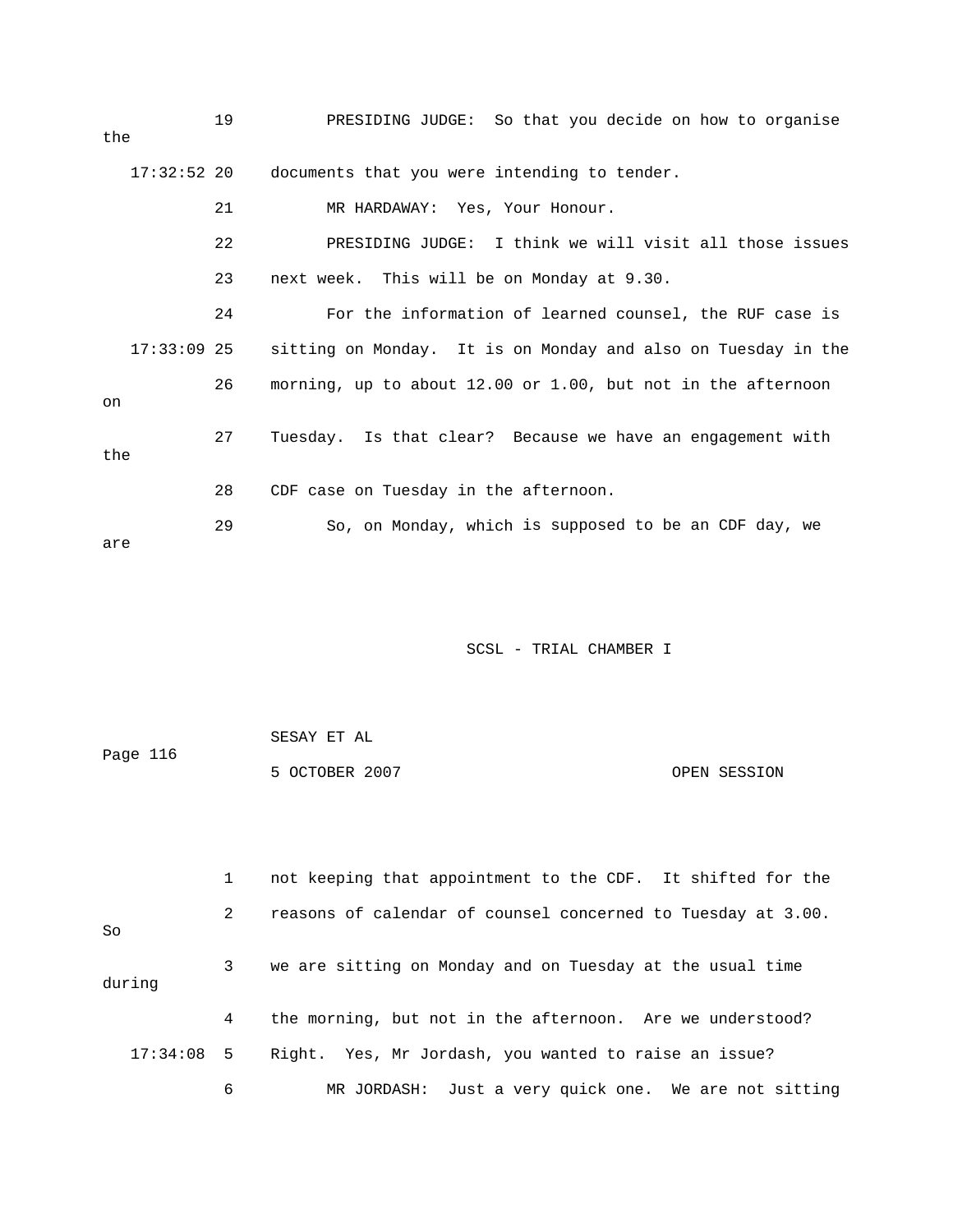7 Tuesday afternoon.

 8 PRESIDING JUDGE: Yes. You are happy about that, aren't 17:34:23 10 JUDGE BOUTET: We are, but not in the RUF. 11 PRESIDING JUDGE: Yes. 13 orders, which we have informed the Prosecution about. We have 14 had to move the witness list slightly. So the next witness to 16 followed by DIS-178. 19 PRESIDING JUDGE: So is there any other issue to be 21 don't have a weekend. The Court will rise, and we will resume [Whereupon the hearing adjourned at 5.32 24 to be reconvened on Monday, the 8th day of 17:35:55 25 October 2007, at 9.30 a.m.] 26 28 9 you? 12 MR JORDASH: Can I just update Your Honours as to witness be 17:34:37 15 called will be DIS-007, followed by DIS-225, followed by DIS-078, 17 PRESIDING JUDGE: Is the Prosecution apprised? 18 MR HARDAWAY: We are so apprised, Your Honour, yes. raised 17:35:08 20 before we rise for a well-merited weekend, although some of us 22 here at 9.30. Have a nice weekend. 23 p.m., 27 29